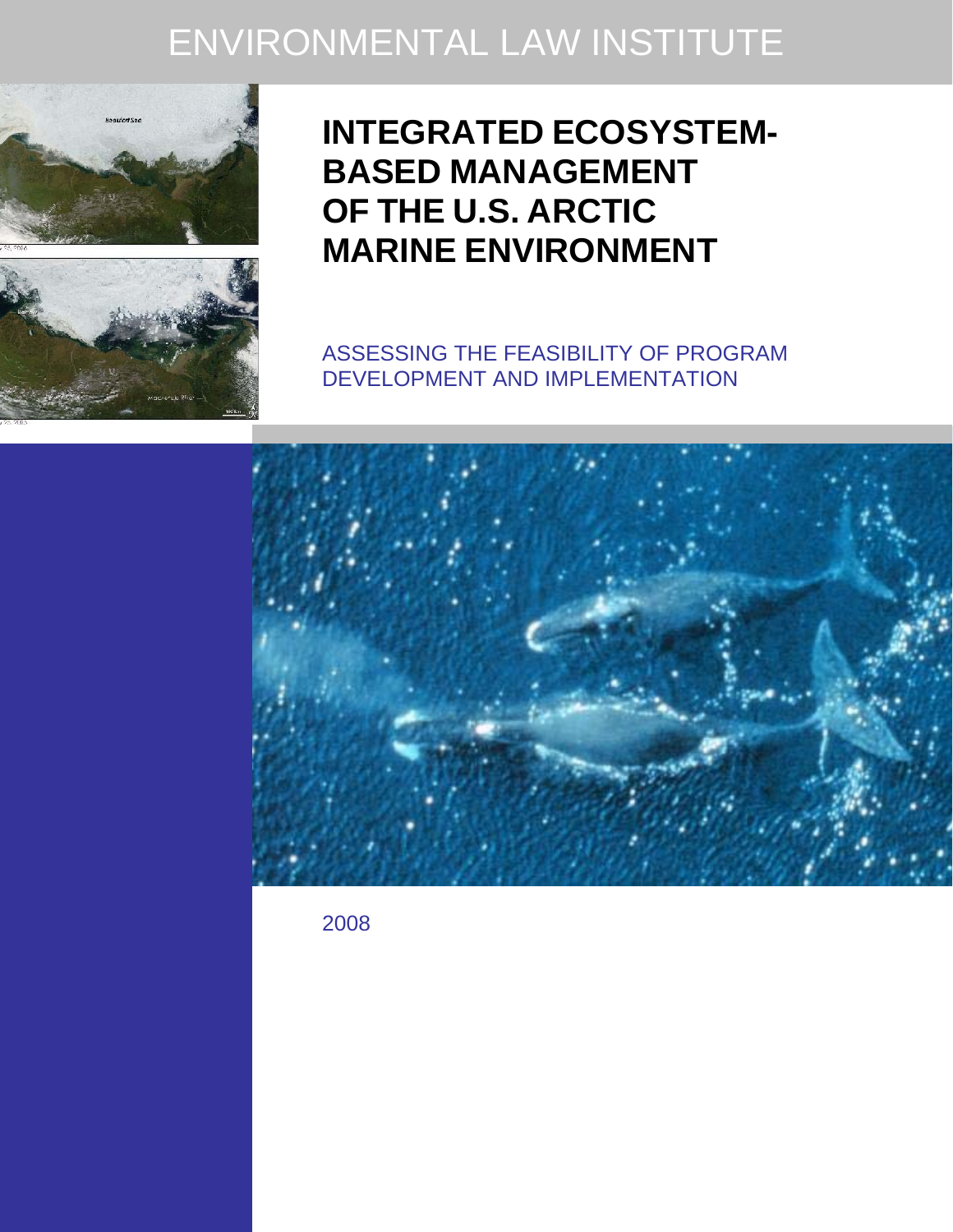

## **INTEGRATED ECOSYSTEM-BASED MANAGEMENT OF THE U.S. ARCTIC MARINE ENVIRONMENT**

November 2008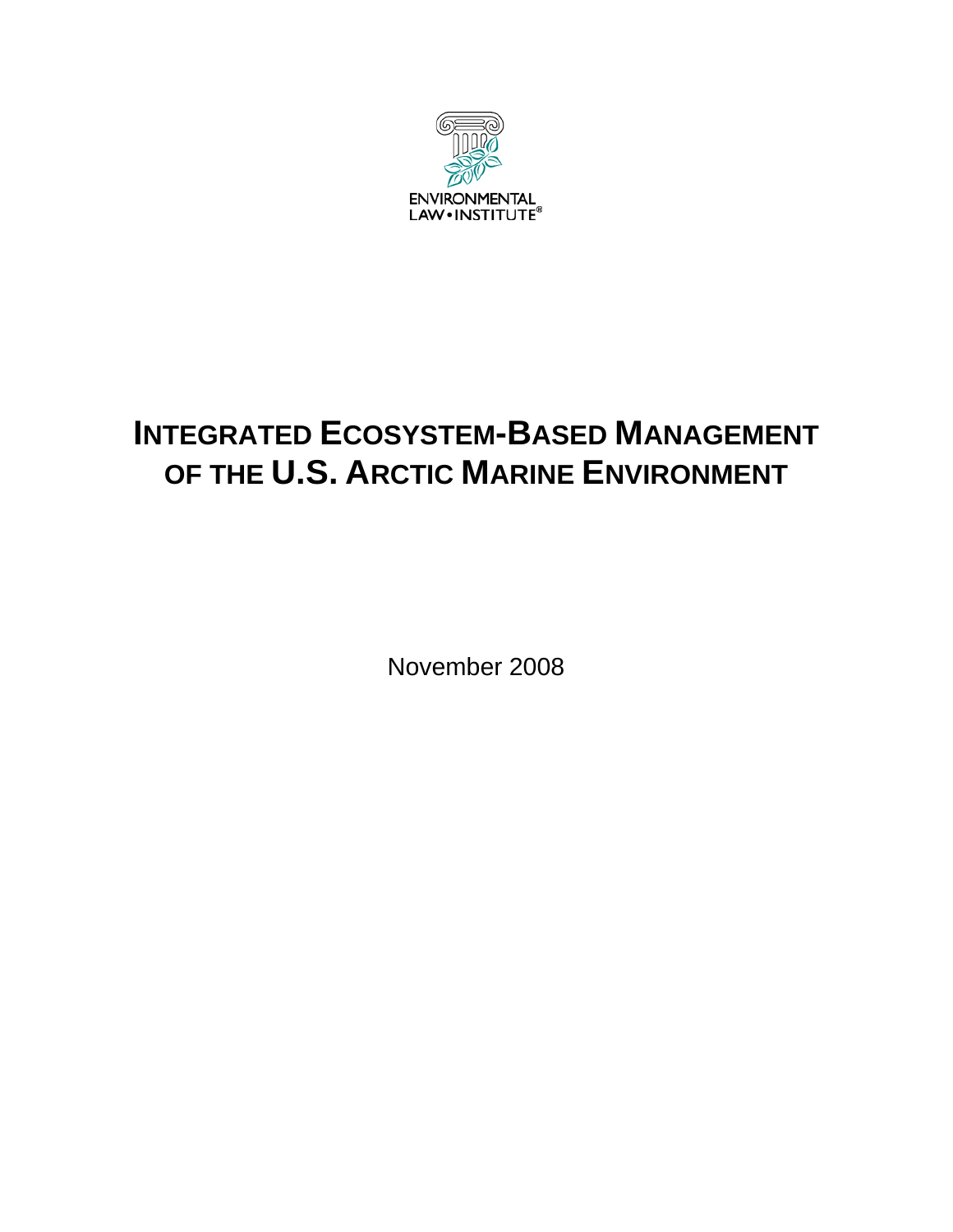## **Acknowledgements**

This publication is a project of the Environmental Law Institute (ELI). Funding was provided from the Oak Foundation. The authors of this report are Kathryn Mengerink, Stephanie Altman, and Kimberly Hunter. Jay Austin and Angela Crandall provided editorial support. ELI is responsible for the views and research contained in this report, including any omissions or inaccuracies that may appear. The information in this report was primarily obtained through research on state, federal, and local laws and institutions and from interviews with Alaska's ocean constituents conducted from March – July 2008. Comments and corrections are welcome and should be directed to Kathryn Mengerink.

We particularly thank Mark Spalding of The Ocean Foundation for providing initial direction and feedback on the draft. In addition, we gratefully acknowledge the many interviewees from federal, state and local government, environmental organizations, industry organizations, and Alaska Native organizations for making available their time and invaluable expertise during this project.

## **About ELI Publications**

ELI publishes Research Reports that present the analysis and conclusions of the policy studies ELI undertakes to improve environmental law and policy. In addition, ELI publishes several periodicals including the Environmental Law Reporter®, The Environmental Forum®, and the National Wetlands Newsletter—and books, which contribute to education of the profession and disseminate diverse points of view and opinions to stimulate a robust and creative exchange of ideas. Those publications, which express opinions of the authors and not necessarily those of the Institute, its Board of Directors, or funding organizations, exemplify ELI's commitment to dialogue with all sectors. ELI welcomes suggestions for article and book topics and encourages the submission of draft manuscripts and book proposals.

Copyright © 2008 Environmental Law Institute®, Washington, D.C. All rights reserved.

Cover Photos: The images of sea ice cover in the Beaufort Sea were captured by NASA's Terra satellite on July 25, 2005 and July 25, 2006. The aerial photo of the bowhead whales was taken by NOAA. Images were downloaded from the Marine Photobank, *at* http://www.marinephotobank.org.

An electronic retrievable copy (PDF file) of this report may be obtained for no cost from the Environmental Law Institute Website, www.eli.org; click on "ELI Publications," then search for this report. [Note: ELI Terms of Use will apply and are available on site.]

(Environmental Law Institute®, The Environmental Forum®, and ELR® – The Environmental Law Reporter® are registered trademarks of the Environmental Law Institute.)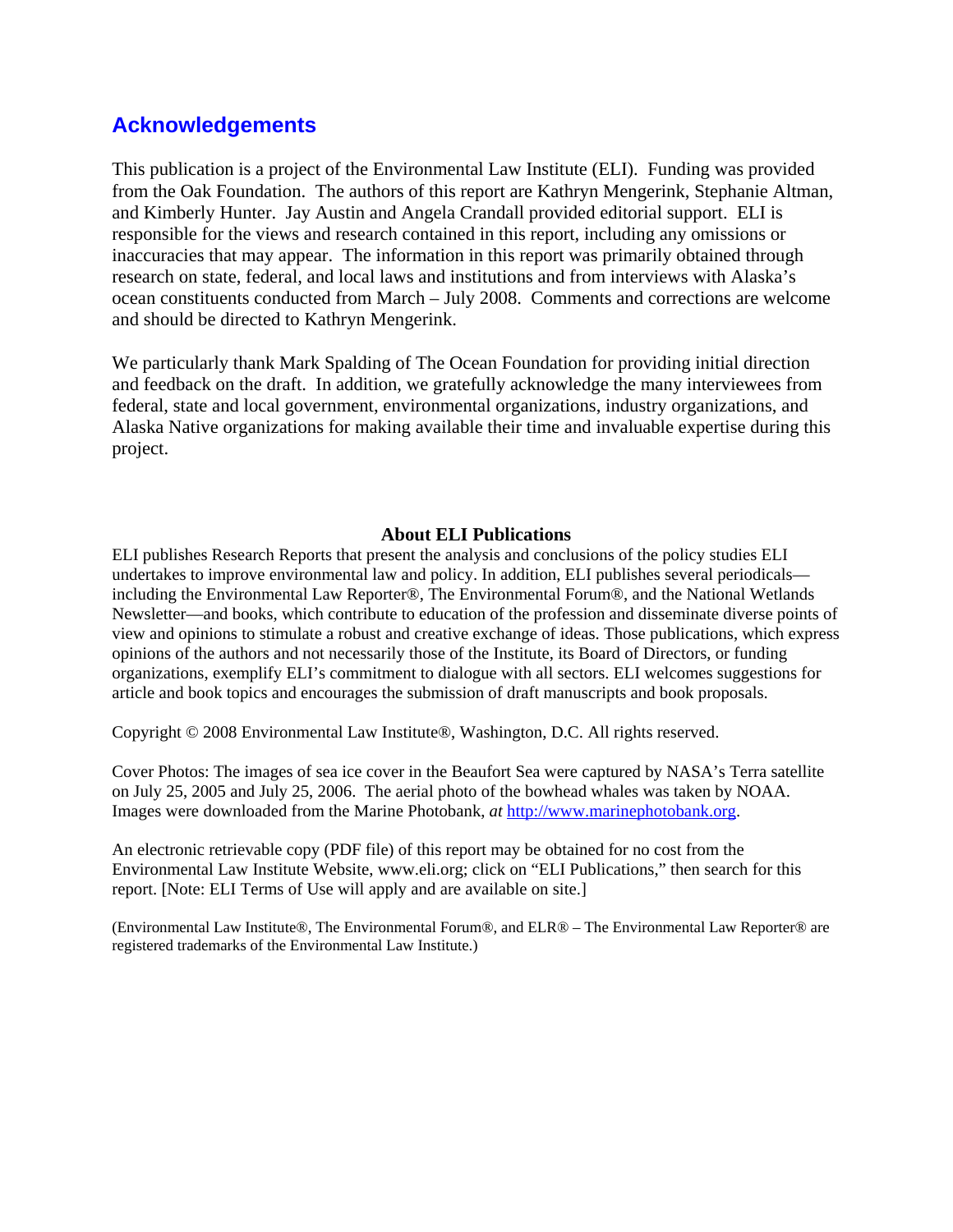## **TABLE OF CONTENTS**

| А.    |                                                                             |     |
|-------|-----------------------------------------------------------------------------|-----|
| В.    | Integrated Ecosystem-Based Management Concepts3                             |     |
| C.    |                                                                             |     |
| II. I |                                                                             |     |
| А.    |                                                                             |     |
|       |                                                                             |     |
|       |                                                                             |     |
|       |                                                                             |     |
| В.    |                                                                             |     |
| i.    |                                                                             |     |
|       |                                                                             |     |
|       |                                                                             |     |
|       |                                                                             |     |
|       |                                                                             |     |
| ii.   |                                                                             |     |
|       |                                                                             |     |
|       |                                                                             |     |
|       |                                                                             |     |
| C.    |                                                                             |     |
| i.    |                                                                             |     |
|       |                                                                             |     |
|       | Moving Forward with the Precautionary Approach and Adaptive Management40    |     |
| ii.   |                                                                             |     |
|       |                                                                             |     |
|       |                                                                             |     |
|       |                                                                             |     |
| iii.  |                                                                             |     |
|       |                                                                             |     |
|       |                                                                             |     |
|       |                                                                             |     |
| Ш.    |                                                                             |     |
| Α.    |                                                                             |     |
|       | $\rightarrow$                                                               | .49 |
|       |                                                                             |     |
|       |                                                                             |     |
|       |                                                                             |     |
|       |                                                                             |     |
|       |                                                                             |     |
| В.    |                                                                             |     |
| IV.   |                                                                             |     |
|       | Roadmap for Developing Marine EBM in the Chukchi and Beaufort Seas Region68 |     |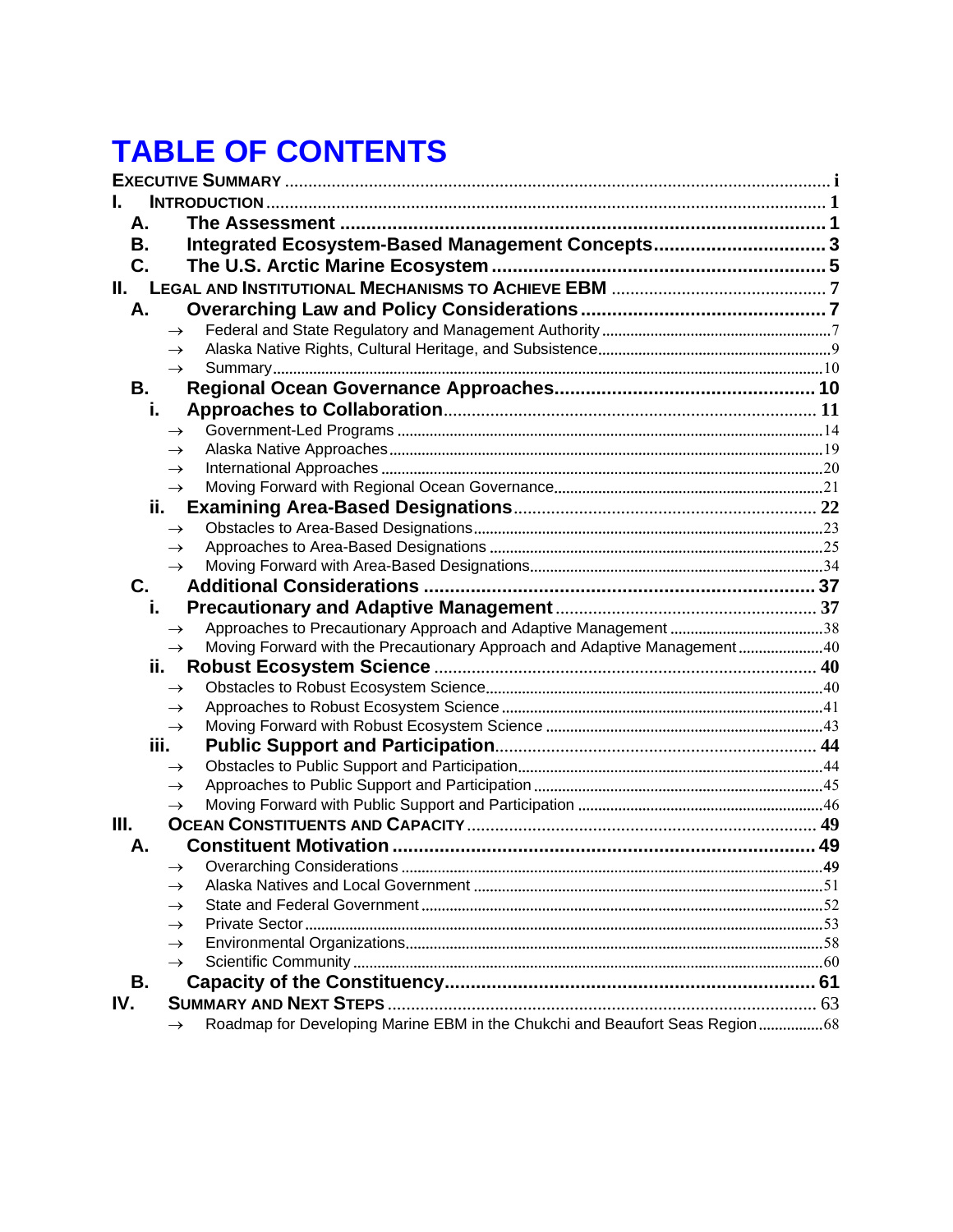# **EXECUTIVE SUMMARY**

This report summarizes a preliminary assessment conducted in 2008 by the Environmental Law Institute (ELI). The assessment examined the feasibility of developing a marine ecosystem-based management (EBM) program in either the Bristol Bay region or Chukchi and Beaufort Seas region of the U.S. Arctic. Based on this assessment, ELI has created a road-map for developing a grassroots EBM program in the Chukchi and Beaufort Seas region.

ELI adopted the following criteria to assess the feasibility of developing and implementing a marine EBM program in the U.S. Arctic:

- **(1)** The existence of a **legal mandate** to develop and implement marine EBM.
- **(2) Legal and institutional mechanisms** for developing and implementing marine EBM even in the absence of a clear mandate, including: (a) regional governance, (b) area-based designations, and (c) other factors such as the adoption of the precautionary approach, adaptive management, robust science, and public participation.
- **(3) Constituent motivation** to pursue marine EBM or other approaches that would support marine EBM, including (a) overarching considerations as well as the specific motivations of: (b) Alaska Natives and local government, (c) state and federal government, (d) the private sector, (e) the environmental community, and (f) the scientific community.
- **(4) Capacity of the constituency** to undertake a marine EBM program, including both (a) financial capacity and (b) personnel.

In conducting this preliminary assessment, ELI reviewed local, state, and federal legal and regulatory language and management approaches that apply in the Bristol Bay and Chukchi and Beaufort Seas regions. We surveyed the biological, economic, and social variables in each region. Because of the short (six-month) time frame for the preliminary assessment, we relied upon more than fifty personal interviews to assess the motivation and capacity to undertake marine EBM development and implementation. These interviews helped guide ELI's legal research and were crucial to ELI's understanding of the constituency's capacity and motivation.

ELI then specifically applied these criteria in its analysis of Bristol Bay and the Chukchi and Beaufort Seas as potential pilot regions for marine EBM, with results summarized in Table 1. A more detailed analysis is found in the main body of the report and in Chapter IV, Summary and Next Steps. Chapter I provides a summary of the assessment methods, introduces EBM, and describes the ecosystems of Bristol Bay and the Chukchi Seas regions. Chapter II examines the legal and institutional frameworks available for EBM implementation. Chapter III examines constituent motivation and capacity, paying particular attention to the local level. Chapter IV provides a summary and road map to EBM in the Chukchi and Beaufort Seas region.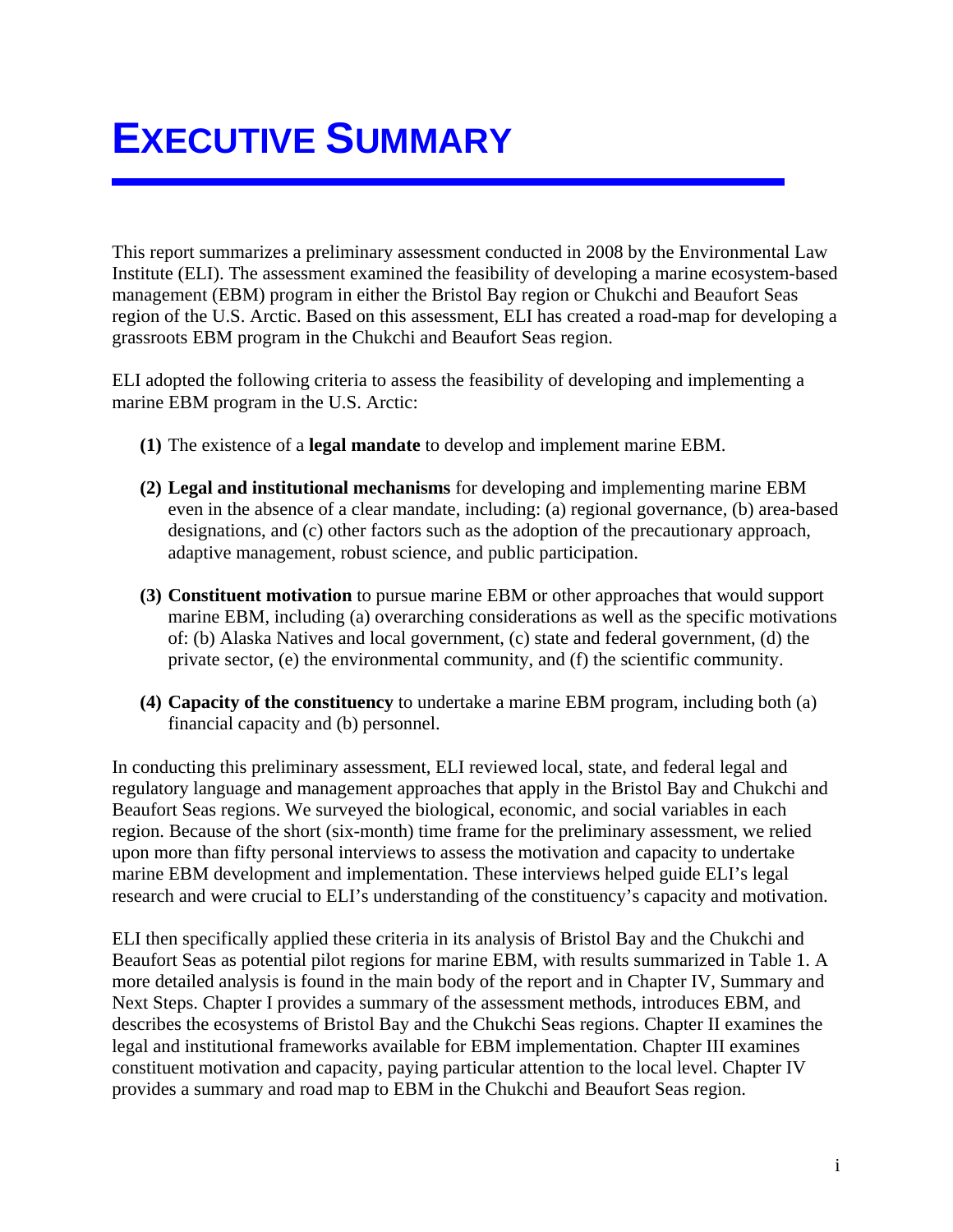## **Table 1. Comparative Analysis of Marine EBM Potential in the U.S. Arctic—Bristol Bay (BB) and Chukchi and Beaufort Seas (CBS) Regions**

### **(1) Legal Mandate**

*No preference.* There is no existing mandate to implement EBM in either location.

### **(2) Legal and Institutional Mechanisms**

#### **(a) Regional Governance**

*Favors Chukchi and Beaufort Seas.* Both regions have the same federal and state mechanisms for EBM implementation. However, the following issues point toward using the CBS region:

- The region has become the area of focus for the Alaska Marine Ecosystem Forum
- The North Slope Science Initiative attempts to coordinate research in the region and could support EBM efforts
- The North Slope Borough (NSB), making up the greatest portion of the CBS coast, has an active Department of Wildlife Management and a Department of Planning that has taken a strong stance in protecting subsistence resources with its coastal district plan, and has expressed interest in EBM.

### **(b) Area-Based Designations**

*Slightly favors Bristol Bay.* Neither region has a comprehensive area-based designation approach in state or federal waters. Bristol Bay does have some federal and state conservation areas, including the Walrus Islands Sanctuary and sector-specific fishery conservation areas. In the CBS region, the North Pacific Fishery Management Council is expected to create a commercial fishing moratorium in all federal waters of the Chukchi and Beaufort Seas. The coastal Chukchi Sea region includes part of the Alaska Maritime Wildlife Refuge. Also, the NSB has attempted to designate state regions for subsistence hunting and fishing protections. Both Bristol Bay and the CBS region have designated oil and gas leasing and production sites.

### **(3) Constituent Motivation**

#### **(a) Overarching considerations.**

*Favors Chukchi and Beaufort Seas.* Litigation is a central strategy for environmental conservation in both regions, with conflict over oil and gas and mining in Bristol Bay and offshore oil and gas in the CBS region. Bristol Bay may have a greater immediate need for an EBM approach, since both mining and oil and gas development is planned in an important commercial, recreation, and subsistence fishing area. Many interviewees remarked that a cooperative approach would be difficult in this region due to conflicts between fishing, oil and gas, and mining. Increasing international, federal, and state attention in the CBS region, plus local interest in maintenance of a subsistence lifestyle, support the possibility of developing a multistakeholder EBM approach in the CBS region.

## **(b) Alaska Natives and Local Government**

*Favors Chukchi and Beaufort Seas.* While both regions have motivated constituents, ELI's research indicates that the Alaska Natives in the CBS region have negotiated effectively with the oil and gas industry and have a strong voice in regional government. Also, the North Slope Borough is a strong and well-funded local government actively engaged in area-based planning, wildlife management, and maintenance of the subsistence lifestyle.

#### **(c) State and Federal Government**

*Slightly favors Chukchi and Beaufort Seas.* ELI's research indicates that there is little support from state and federal agencies for developing robust regional ocean governance. However, state and federal agencies are increasingly focusing their efforts on CBS research and management, which may provide an opportunity to develop EBM in the region.

### **(d) Private Sector**

*Favors Chukchi and Beaufort Seas.* ELI did not find private-sector support for EBM in either region. With the exception of oil and gas, there is little proposed commercial development in the CBS region at this time.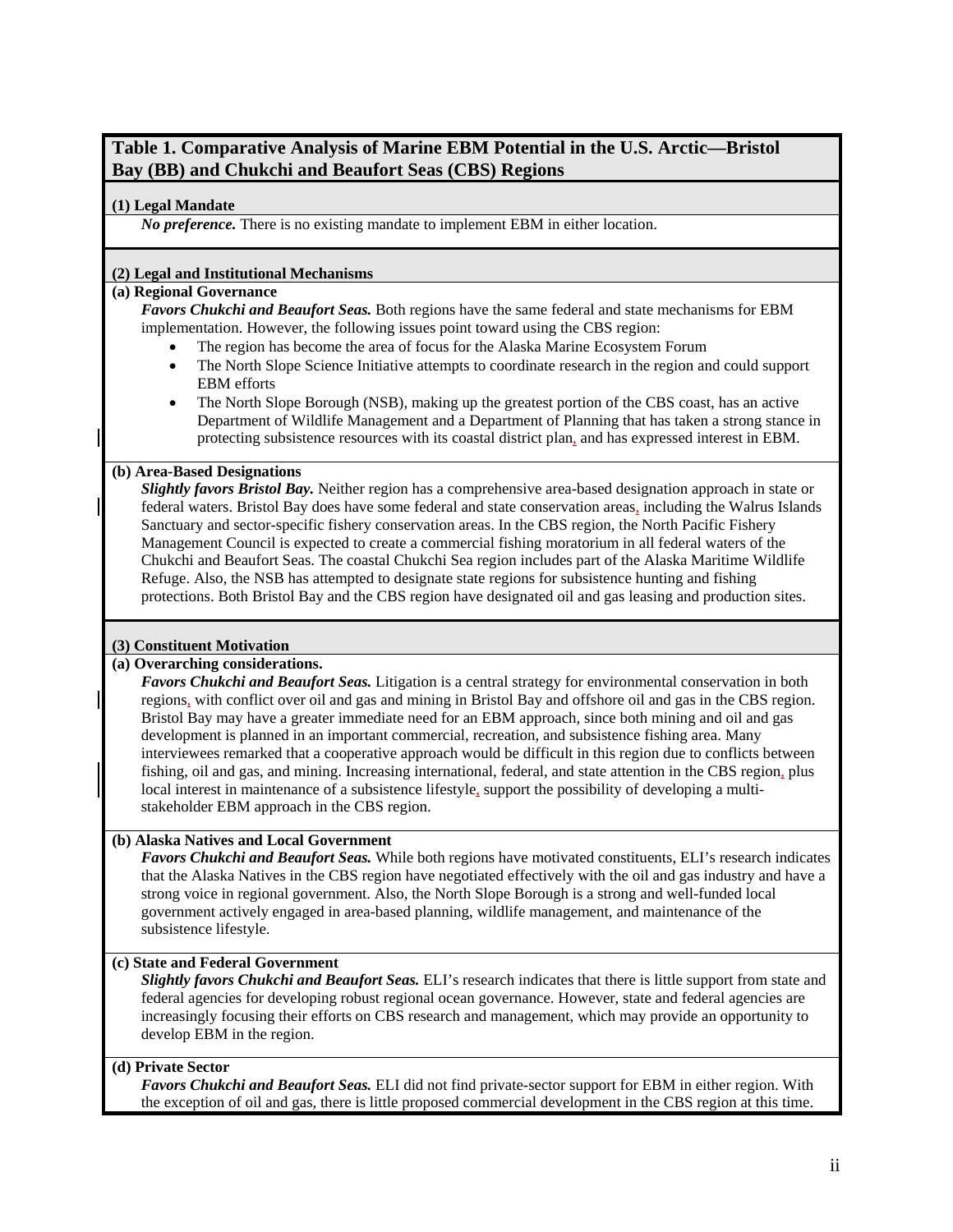## **Table 1. Comparative Analysis of Marine EBM Potential in the U.S. Arctic—Bristol Bay (BB) and Chukchi and Beaufort Seas (CBS) Regions**

Developing EBM now would allow the system to be established ahead of most development.

#### **(e) Environmental Organizations**

*No preference.* Both regions already include environmental efforts that support marine EBM, and in both regions, EBM efforts may be stymied by litigation that may decrease opportunities for a collaborative stakeholder process.

### **(f) Scientific Community**

*No preference.* ELI's research indicates that Bristol Bay is a better-researched and understood ecosystem from a marine science perspective. However, increasingly the CBS region is an area of expanding research interests by private-sector, government, and academic scientists.

### **(4) Capacity of the Constituency**

#### **(a) Financial**

*Favors Chukchi and Beaufort Seas.* At the local scale, the CBS region has greater capacity to maintain an EBM program through time, largely because of the revenues it receives from the oil and gas industry. However, this industrial development also may cause greater ecosystem impacts.

#### **(b) Personnel**

*Favors Chukchi and Beaufort Seas.* The North Shore Borough, which makes up the largest portion of the CBS region, has greater institutional capacity for participating in a regional governance program. The CBS region also has strong Alaska Native leadership, with demonstrated effective negotiation with the oil and gas industry. On the other hand, since much of the Bristol Bay region lacks borough government altogether, it may have a greater need for regional governance.

As Table 1 demonstrates, there are advantages and disadvantages to developing a marine EBM program in either Bristol Bay or the Chukchi and Beaufort Seas regions. Weighing in favor of picking the Chukchi and Beaufort Seas region, ELI's research demonstrates: (1) a strong local government and politically strong Alaska Native community—both of which have expressed interest in ecosystem-based management and protection of subsistence resources; (2) increased attention to the region by state and federal agencies, including the Alaska Marine Ecosystem Forum; (3) lack of most commercial development and a potential commercial fishing moratorium; and (4) increasing national and international interest in ensuring proper protection of the Arctic Ocean environment while allowing sustainable use. A final reason for picking the Chukchi and Beaufort Seas region is that many interviewees consider this region more representative of the Arctic than Bristol Bay, and that it therefore may be a better pilot site for demonstrating EBM effectiveness in the Arctic.

Although ELI concluded for these reasons that the Chukchi and Beaufort Seas offers the most promise for the development of a marine EBM program in the Arctic, we also found that no single institution is in place to undertake the science, regional governance, and planning necessary to assure effective implementation of marine EBM in either region. One approach to mitigate this issue would be to create a new legal mandate at the state or federal level. Another, more incremental, approach would be to use existing authority and programs to build an EBM program either as a government-led initiative or from the grassroots level.

ELI also found that a voluntary approach using existing programs and authorities or the creation of a new marine EBM mandate will likely require strong constituent support and political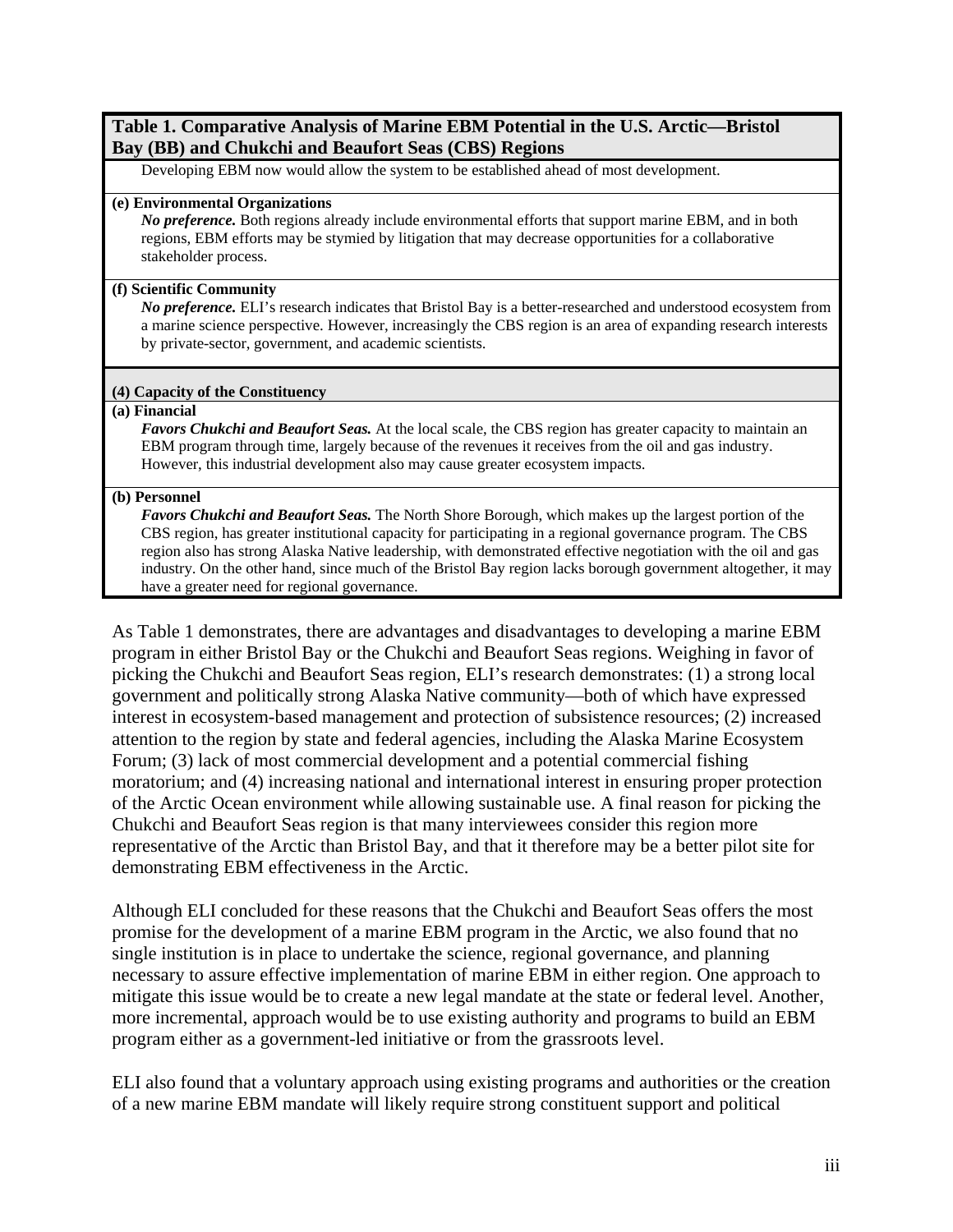leadership. Our analysis of the constituency's motivation and capacity for marine EBM implementation demonstrates a pervasive lack of support for the development of such a program, especially from state and federal government agencies and the private sector. Therefore, we suggest that targeted education and outreach is a necessary first step toward building the requisite constituent support for marine EBM, regardless of region.

In both Arctic regions, the lack of support stems from the stove-piped nature of existing management, gaps in the scientific information needed to make management decisions, concerns about expanding bureaucracy and program cost, lack of desire to give up existing authority, and lack of knowledge of successful examples. Also, the existing legal structure that allows industry development provides little incentive for the private sector to meaningfully engage in an EBM program that may limit development opportunity in some areas. Even within the Alaska Native and environmental NGO sector, constituents described the need for additional information about what marine EBM can accomplish and how to do it. While these are all valid concerns, they are not insurmountable, and are commonly held concerns of ocean constituents in other U.S. regions as well. Based on this preliminary assessment, ELI proposes a roadmap for building support for, and ultimately developing, an effective marine EBM program focused on long-term sustainability and health of the Chukchi and Beaufort Seas (Table 2).

## **Table 2. Roadmap for Developing Marine EBM in the Chukchi and Beaufort Seas**

### **(1) Conduct targeted outreach and education.**

ELI recommends the development of a targeted outreach and education initiative to work with Alaska's ocean constituents to understand the potential benefits and constraints of marine EBM.

### **(2) Use existing authority or develop new laws and institutions to create a marine EBM program.**

This would include two ideal elements of a marine EBM program: (1) regional governance, and (2) a vision and plan for long-term ecosystem health and resilience. Alaska's ocean constituency could develop marine EBM through a new law or soft-law agreement, a grassroots movement, or through existing programs.

#### **(3) Synthesize existing data and collect additional information so that robust ecosystem science informs the collaborative governance process.**

Ocean constituents and managers cite lack of data or lack of well-synthesized data as an impediment to marine EBM. Increased research and incorporation of traditional ecosystem knowledge into the management framework, combined with the use of the precautionary approach and adaptive management strategies, could help overcome ecosystem information hurdles.

#### **(4) Ensure public participation in the planning and decision-making processes, and encourage involvement and support from the ocean constituency.**

Ensuring a participatory process at the outset and throughout the development and implementation of the program, combined with targeted education and outreach, can help strengthen local capacity to engage in effective management of the CBS region and its resources.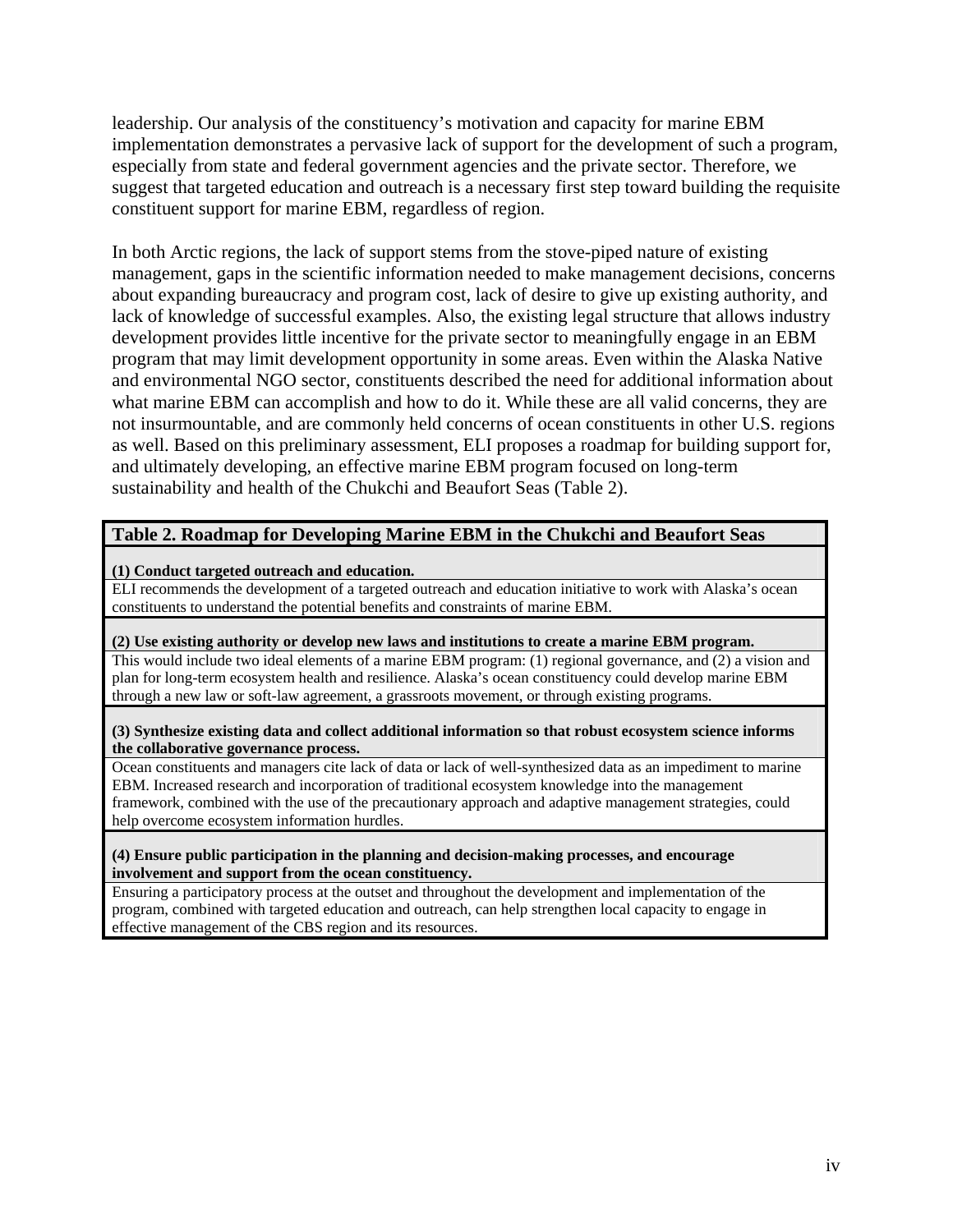# **I. INTRODUCTION**

## **A. The Assessment**

ELI's preliminary assessment examined the feasibility of developing a marine ecosystem-based management program in the U.S. Arctic. ELI reviewed relevant state and federal laws and policies and conducted more than fifty interviews with Alaska's ocean constituents, including representatives of federal and state government, commercial fisheries, the oil and gas industry, environmental organizations, and Alaska Native organizations (Table 1). The interviews were designed to elicit the obstacles to and opportunities for development of a pilot EBM program that could inform future efforts in the Arctic. More than half of the interviews were conducted in person. ELI met with some people in groups and spoke with others individually.

## **Table 1. Summary of Interviewee Affiliations<sup>1</sup>**

| <b>State Government</b>                                                       |
|-------------------------------------------------------------------------------|
| Alaska Department of Fish and Game                                            |
| Alaska Office of the Governor                                                 |
| Alaska Department of Environmental Conservation                               |
| Department of Natural Resources, Office of Project Management and Permitting  |
| Alaska Coastal Management Program                                             |
| North Slope Borough                                                           |
| <b>Federal Government</b>                                                     |
| U.S. Fish and Wildlife Service, Office of Subsistence                         |
| U.S. Fish and Wildlife Service, Anchorage Field Office                        |
| North Pacific Fishery Management Council                                      |
| National Oceanic and Atmospheric Administration (NOAA) Alaska Regional Office |
| <b>Alaska Native Organizations</b>                                            |
| Alaska Eskimo Whaling Commission                                              |
| Alaska Federation of Natives                                                  |
| <b>Bristol Bay Native Association</b>                                         |
| Arctic Slope Regional Corporation, Energy Services                            |
| <b>Bristol Bay Economic Development Corporation</b>                           |
| <b>Environmental Organizations</b>                                            |
| Alaska Marine Conservation Council                                            |
| Greenpeace                                                                    |
| Pacific Environment                                                           |
| Oceana                                                                        |
| The Ocean Foundation                                                          |
| World Wildlife Fund                                                           |
| The Nature Conservancy                                                        |
| <b>Alaska Conservation Solutions</b>                                          |

 $1$  The views expressed by the people interviewed for this assessment do not necessarily represent the views of their respective organizations. Affiliations are listed here to demonstrate the interviewees' diverse perspectives on the feasibility of developing marine EBM in the U.S. Arctic.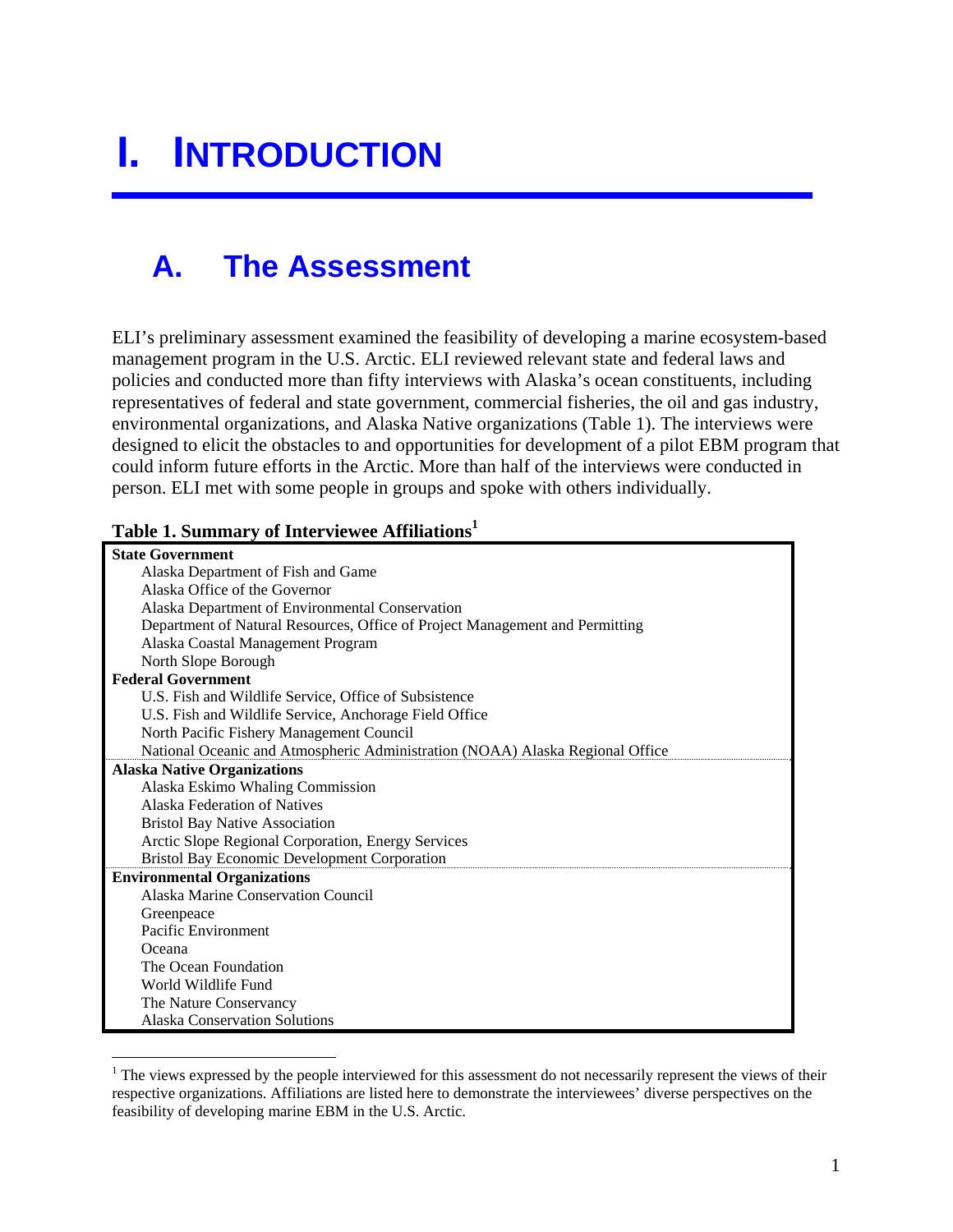| Earthjustice                                  |
|-----------------------------------------------|
| <b>Industry and Industry Organizations</b>    |
| Alaska Fisheries Development Foundation, Inc. |
| <b>UIC Oilfield Services</b>                  |
| Marine Conservation Alliance                  |
| United Fishermen of Alaska                    |
| <b>Academia and Science</b>                   |
| University of Alaska                          |
| University of Washington                      |
| University of Virginia                        |
| National Science Foundation                   |
| Alaska Ocean Observing System                 |
| North Pacific Research Board                  |
| U.S. Arctic Research Commission               |
| NOAA, Alaska Fishery Science Center           |

ELI initially focused on two separate regions as potential sites for a marine EBM program: Bristol Bay, and the Chukchi Sea. While these two regions have remained a central focus of the assessment, literature reviews and interviews also indicated the need to consider additional areas in the U.S. Arctic. Three findings emerged:

- (1) Because of ecological as well as human-use factors, if a pilot program were launched in Bristol Bay, the program also could attempt to cover a broader region of the southeast Bering Sea;
- (2) The northeastern Bering Sea also is a potential EBM site, because it is an area of low use but increasing interest, and one with fisheries protections already in place; and
- (3) A pilot program north of the Bering Strait could include both the Chukchi Sea and the Beaufort Sea, since both sites are managed by the same institutions and are ecologically closely connected.

This assessment incorporates these findings by considering the whole Bering Sea, with special emphasis on the Bristol Bay region, as one potential program area; and the U.S. region north of the Bering Strait (the Chukchi and Beaufort Seas region) as the second potential program area. As between the two, we conclude that the Chukchi and Beaufort Seas region provides the best opportunity for marine EBM implementation in the U.S. Arctic.

The same federal and state laws apply in both regions. However, in some instances these laws are implemented in different ways. For example, the North Pacific Fishery Management Council has authority under the Magnuson-Stevens Fishery Conservation and Management Act to regulate federal fisheries in both regions. In the Bristol Bay region and broader Bering Sea, the Council uses its authority to manage some of the most productive fisheries in the world. In the Chukchi and Beaufort Seas, the Council is using the same authority to consider a complete moratorium on all commercial fisheries.

In this report, ELI examines the laws and policies that apply in both regions and highlights differences in implementation where appropriate. Also, because of the similarity in legal systems in both regions, constituent motivation and capacity became a primary factor in our choise of the Chukchi and Beaufort Seas region.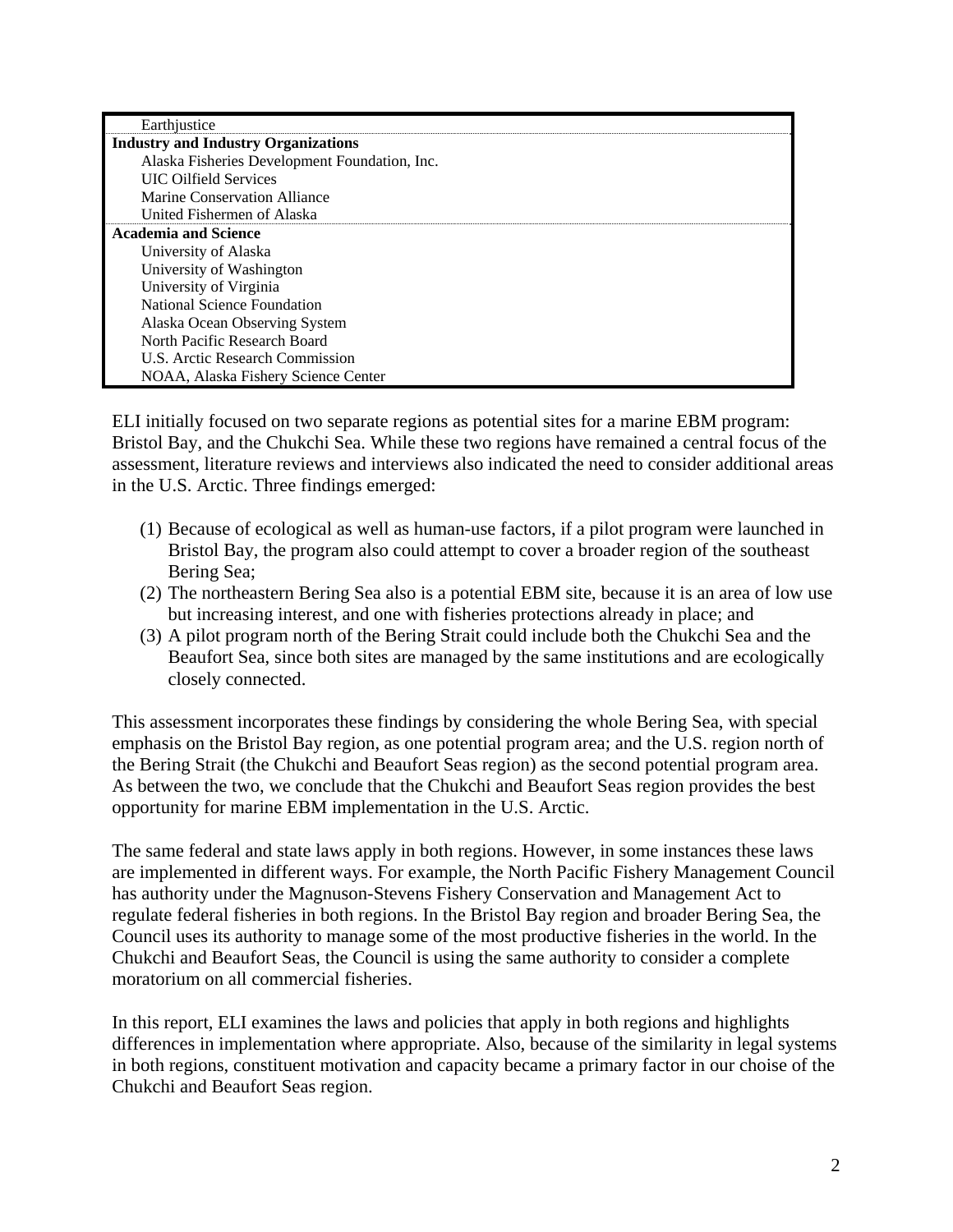## **B. Integrated Ecosystem-Based Management Concepts**

Ecosystem-based management (EBM) is "an integrated approach to management that considers the entire ecosystem including humans."<sup>2</sup> For the marine environment, EBM is an approach embraced by many scientific and policy experts to ensure the long-term sustainability of ecosystems.<sup>3</sup> EBM applies a scientific understanding of ecosystem processes and interactions to inform planning and management decisions. In place of management approaches that focus on a single species, sector, use, or concern, EBM looks at the cumulative impacts of all sectors on the ecosystem, with the aim of maintaining a healthy, productive, resilient ecosystem that can provide the ecosystem services upon which humans depend.<sup>4</sup> EBM is precautionary, adaptive, and participatory, and considers both ecological and jurisdictional boundaries, as well as the different operational scales for ecosystems and managers.<sup>5</sup>

Ecosystem services are the various "benefits [that] people obtain from ecosystems."<sup>6</sup> Ocean services include the production of seafood, recreation opportunities, protection from erosion and storm damage, water purification, transportation, nutrient cycling, carbon capture, and aesthetic, spiritual and other non-material benefits. Ecosystem services are often undervalued and overlooked in policy decisions. By analyzing and understanding the key interactions that occur within an ecosystem and appreciating the dynamic nature of ecosystems, management decisions can maintain and strengthen key interactions, anticipate and adjust to dynamic changes, and ensure the continued resilience of the ecosystem and its services.<sup>7</sup>

While the scientific underpinnings of EBM are well-described in the academic literature, managers and policy makers are struggling to implement it. The most common approach to EBM implementation is through the development of a regional governance program that develops an overall vision and a plan to achieve that vision.<sup>8</sup> Often these regional programs lead efforts to conduct ecosystem research that will inform management, provide advice for sector-based management, and engage in restoration activities.<sup>9</sup>

<sup>2</sup> K.L. Mcleod et al., *Scientific Consensus Statement on Ecosystem-Based Management*, (Communication Partnership for Science and the Sea) (2005) *available at*

http://www.marineebm.org/resources/Consensusstatement.pdf.

<sup>&</sup>lt;sup>3</sup> U.S. COMMISSION ON OCEAN POLICY, AN OCEAN BLUEPRINT FOR THE 21<sup>ST</sup> CENTURY (2004); PEW OCEANS COMMISSION, AMERICA'S LIVING OCEANS: CHARTING A COURSE FOR SEA CHANGE (2003); JOINT OCEAN COMMISSION INITIATIVE AND MONTEREY BAY AQUARIUM, AN AGENDA FOR ACTION: MOVING REGIONAL OCEAN GOVERNANCE FROM THEORY TO PRACTICE (2007); THE OCEAN FOUNDATION, OCEAN GOVERNANCE: A DISCUSSION OF RECENT INITIATIVES AND RECOMMENDATIONS FOR ALASKA; and McLeod et al., *supra* note 2.<br><sup>4</sup> *Id. 5 Id.* 

<sup>6</sup> MILLENNIUM ECOSYSTEM ASSESSMENT, ECOSYSTEMS AND HUMAN WELL-BEING: A FRAMEWORK FOR ASSESSMENT, CH. 2, *available at* http://www.millenniumassessment.org/documents/document.300.aspx.pdf.<br>
<sup>7</sup> *Id.*<br>8 *See, e.g.*, ELI, ECOSYSTEM-BASED MANAGEMENT: LAWS AND INSTITUTIONS (2007).<br>
<sup>9</sup> *Id.*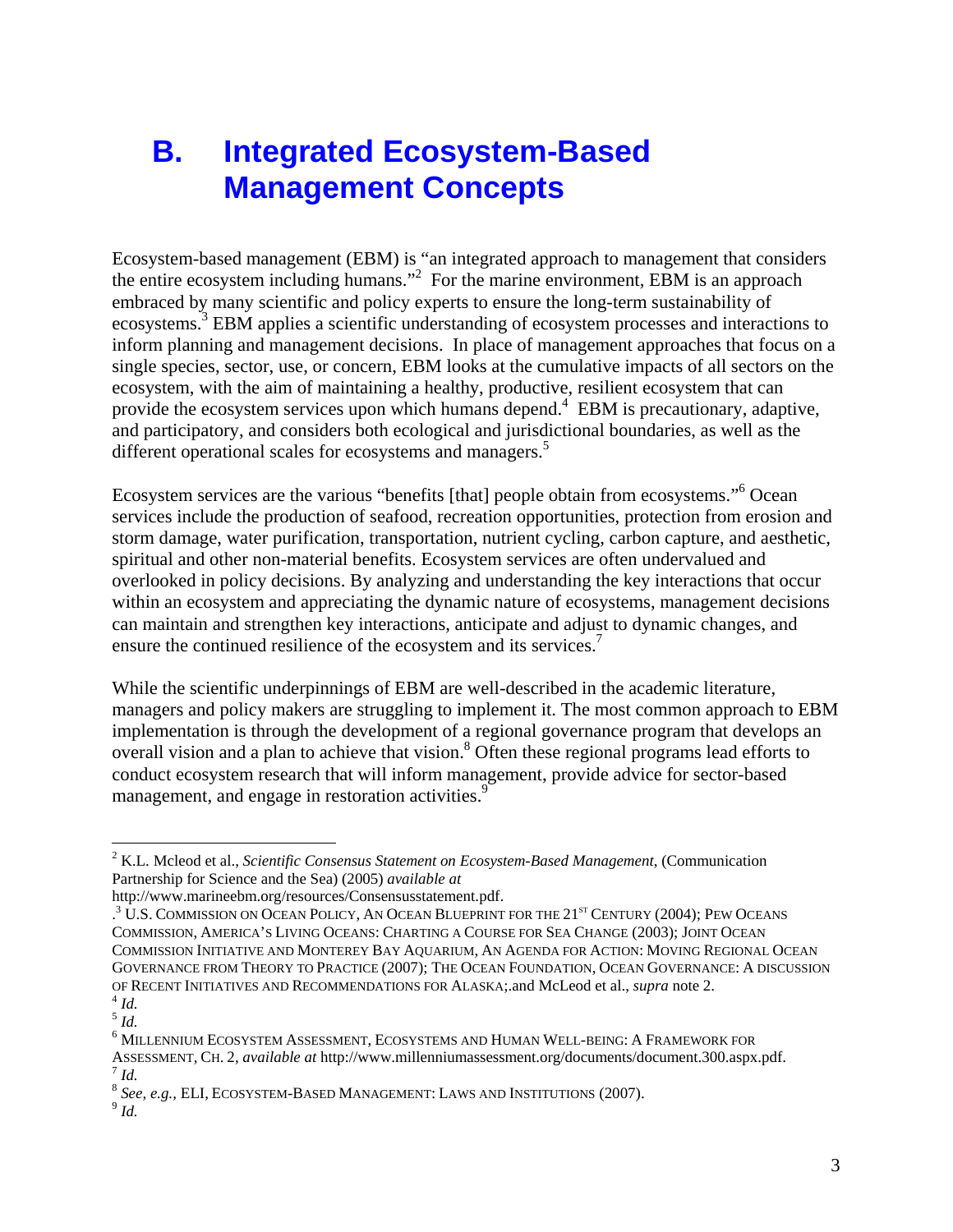One promising way to implement EBM is through marine spatial management  $(MSM)$ .<sup>10</sup> an emerging practice in Europe, Australia, Canada, China, New Zealand,<sup>11</sup> and the U.S.<sup>12</sup> Ecosystem-based marine spatial management applies an ecosystem approach that "[specifies] appropriate human uses for particular geographic areas in ocean waters to reduce user conflicts and promote conservation."<sup>13</sup>

MSM strives to reduce two types of conflict: (1) conflict between human use of the marine environment and ecosystem processes; and (2) conflict among all the potential human uses of the marine environment.<sup>14</sup> Not only do different uses compete for available space, but often one use will preclude or negatively impact another. Conversely, some uses may be perfectly compatible with or enhance other management goals. Current federal and state management approaches too often focus on individual sectors and do not adequately considered potential conflicts between sectors.

Under MSM, decision-makers analyze marine regions from both spatial and temporal perspectives and allocate three-dimensional sections of the marine environment to specific uses.<sup>15</sup> In this way ecological, social, and economic objectives are achieved through a participatory political process, resulting in a comprehensive plan for a marine region.<sup>16</sup> Ocean zoning, one of the primary tools for marine spatial management, involves the adoption and implementation of regulatory measures to divide the marine environment into different zones according to a comprehensive regional management plan.<sup>17</sup>

As MSM is presently envisioned, public and stakeholder participation is incorporated at all steps of the process. 18 The marine area is mapped, with all living and non-living resources taken into account. A zoning plan is based on scientific principles, which sets priorities for both the use and the conservation of the ocean's resources. Rules, licenses and permits are used to regulate activities in space and over time, with monitoring and enforcement programs to ensure compliance. Clear goals and timelines are set to provide accountability to the management plan.19

Supporters of MSM cite its usefulness in reducing user conflict and creating regulatory certainty as two main reasons for adoption. Existing conflicts can be mediated and future conflicts can be identified early and resolved prior to any negative consequences occurring.<sup>20</sup> The goals of MSM

1

 $10$  Marine spatial management includes concepts such as marine spatial planning, ocean zoning, place-based management, and area-based management.

<sup>&</sup>lt;sup>11</sup> United Nations Educational, Scientific and Cultural Organization, Marine Spatial Management [hereinafter UNESCO, MSM], *available at*  $\frac{http://www.unesco-ioc-marinesp.be/introduction}$  (last visited on June 23 2008).

<sup>&</sup>lt;sup>12</sup> *See, e.g.*, Mass. Stat. Oceans Act, tit. 114, (2008).<br>
<sup>13</sup> JOINT OCEAN COMMISSION INITIATIVE AND THE MONTEREY BAY AQUARIUM, *supra* note 3.<br>
<sup>14</sup> UNESCO, MSM, *supra* note 11.<br>
<sup>15</sup> *Id.*<br>
<sup>17</sup> *Id.*<br>
<sup>17</sup> *Id.*<br>
<sup></sup>

<sup>19</sup> *Id.* at 23 UNESCO, MSM, *supra* note 11 20 *Id.* UNESCO, MSM, *supra* note 11.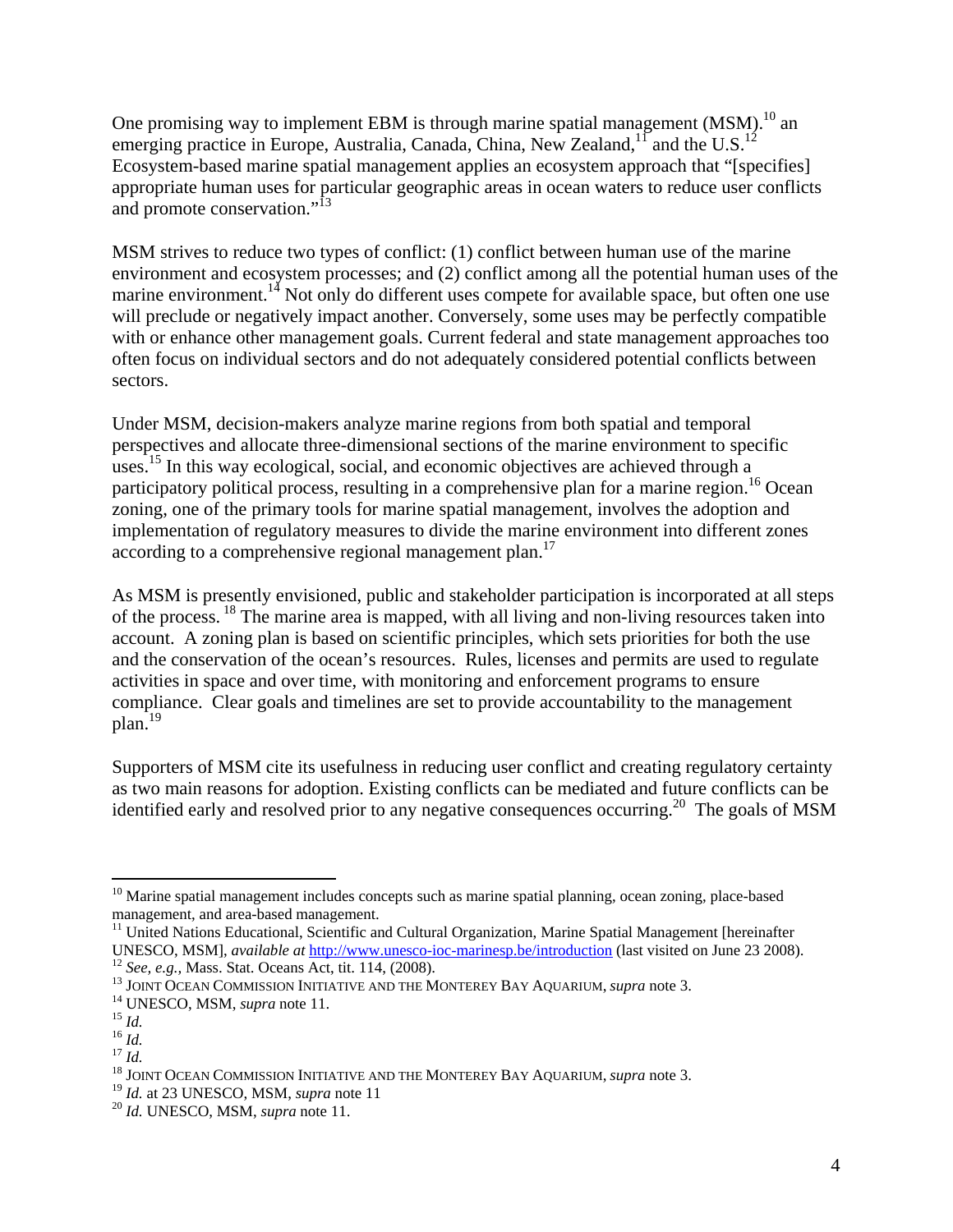are to allow economic interests to engage in development activities without conflict with other users and enable a more effective and efficient use of marine resources.<sup>21</sup>

ELI's analysis of foundational EBM literature revealed common governance principles as important components of an integrated ecosystem-based ocean governance framework. We applied the following principles for implementing marine EBM in the U.S. Arctic:

## (1) **Regional ocean governance that includes:**

- a. **A regional governance body** made up of core local, state, and federal decisionmakers that have the legal and regulatory mandate or opportunity to develop and implement an ecosystem plan; and
- b. **A vision and plan** for marine ecosystem health with
	- designation of conservation areas, subsistence use areas, as well as regions for existing and emerging industrial ocean uses
	- concrete implementation mechanisms
- (2) Robust **ecosystem science** to inform decision-making, including monitoring and indicators of ecosystem health and performance
- (3) Management that is **precautionary and adaptive**
- (4) A suite of approaches to ensure strong **public participation** throughout program development and implementation.

Also, implicit in this approach is the need for **laws, regulations, policies, and institutions** that support or enable the creation of robust integrated ocean management programs.

## **C. The U.S. Arctic Marine Ecosystem**

Successful marine EBM should effectively address both natural processes and human uses of the marine environment as a way of ensuring long-term sustainability and health of the ecosystem. This section briefly describes the Arctic ecosystem and discusses the existing and planned future uses of the U.S. Arctic marine environment, which include subsistence hunting and fishing, commercial fishing, shipping, oil and gas development, and mining. For the purpose of this report, in order to account for the unique biological and physical characteristics of the Arctic region, we define the "U.S. Arctic" to include the U.S. waters of the Bering Sea, the Chukchi Sea, and the Beaufort Sea.<sup>22</sup>

The U.S. portion of the Bering Sea is largely a shallow basin—400,000 square miles of it is less than 100 meters deep along the gently sloping continental shelf.<sup>23</sup> The shallowness of the Bering Sea is one of its defining features and results in a productive marine environment. Sea Another

 $^{21}$  *Id.* UNESCO, MSM, *supra* note 11.

<sup>&</sup>lt;sup>22</sup> See Appendix A for the rationale for this decision and additional ecosystem information.<br><sup>23</sup> TERRY JOHNSON, THE BERING SEA AND ALEUTIAN ISLANDS: REGION OF WONDERS 25 (2003).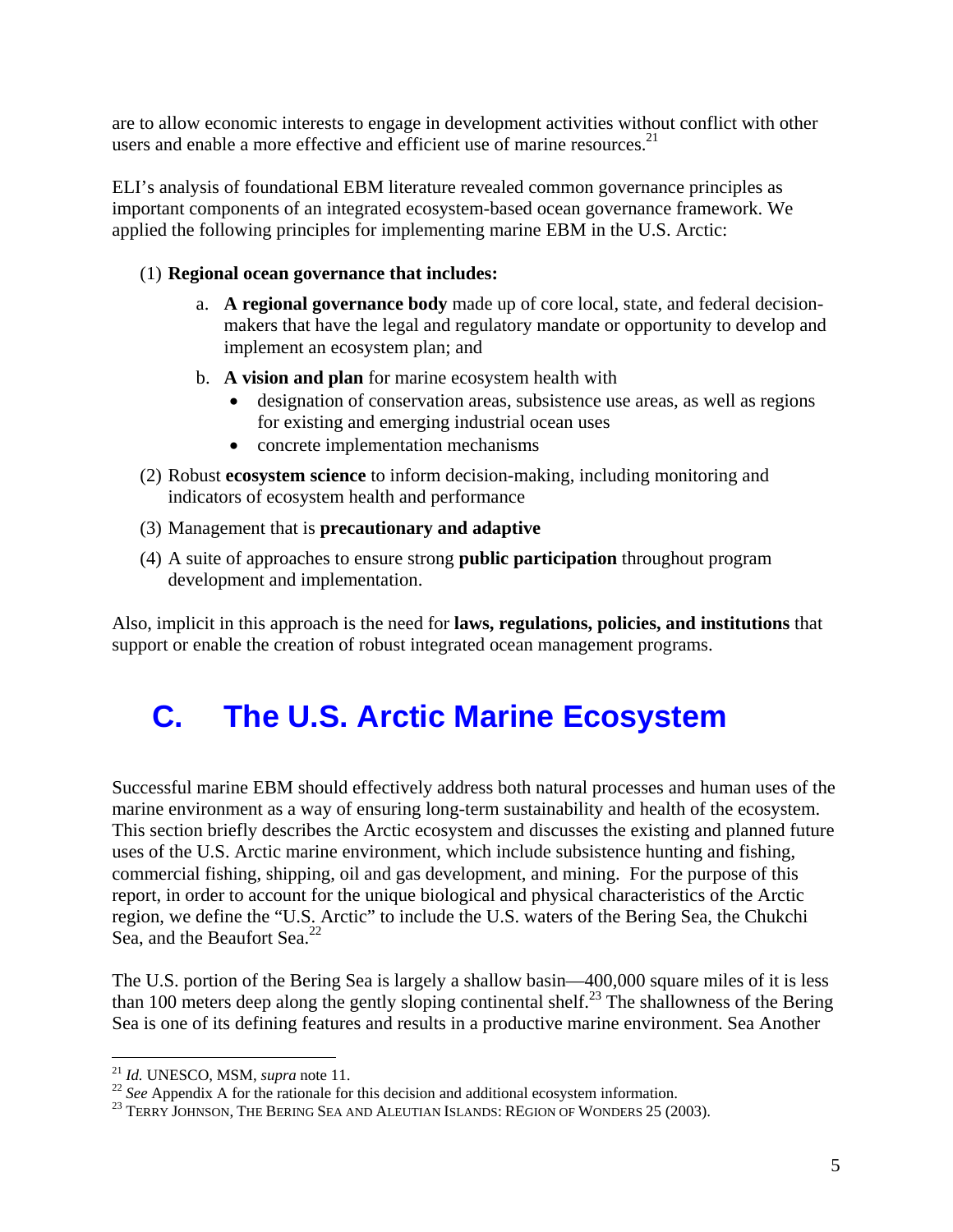critical feature of the Bering Sea ecosystem is sea ice, with sea-ice dependent species such as walrus and polar bears migrating with the seasonally expanding and contracting ice.<sup>24</sup> As a result of global warming, sea ice is retreating, and these changes have immense ramifications for the future of individual species as well as the overall structure of the ecosystem.<sup>25</sup>

The Bering Sea is home to at least 25 species of marine mammals, 50 species of seabird, 450 species of fish, mollusk, and crustaceans,  $26$  and 266 species of phytoplankton that form the base of the food chain.<sup>27</sup> Areas rich in productivity include the "Green Belt" that extends from north of Unalaska along the continental shelf break northwest to Cape Navarin in Russia and into the Chukchi Sea.<sup>28</sup> Another highly productive area occurs around the Pribilof Islands.<sup>29</sup>

Bristol Bay forms the southeast corner of the Bering Sea, where the Alaskan Peninsula meets Alaska's West Coast. It is approximately 58,000 square miles in area.<sup>30</sup> The Bay is estuarine, with several major watersheds emptying into the Bay.<sup>31</sup> Bristol Bay provides habitat for a great number of species, including spawning herring and calving beluga whales.<sup>32</sup> The watersheds draining into the Bay host some of the richest salmon runs in the world. Walrus and sea lions haul out on remote shores and seabirds colonize the rocky islands and sea cliffs.

The Chukchi Sea is situated off Alaska's Northwest coast and Russia's East Siberian coast.<sup>33</sup> Like the Bering Sea, the region is driven by extreme climatic conditions and the annual formation and retreat of sea ice.<sup>34</sup> The Beaufort Sea is east of the Chukchi Sea and is a water body shared between the U.S. and Canada.<sup>35</sup> Large-scale Arctic circulation influences offshore currents in both the Chukchi and Beaufort Seas. Near-shore currents are determined by alongshore winds with two distinct seasons, an open-water period with high-energy currents and an ice-covered period with low-energy currents.<sup>36</sup> The Chukchi Sea is a shallow sea with the continental shelf extending beyond  $\overrightarrow{U}$ .S. waters.<sup>37</sup> In contrast, the Beaufort Sea has a smaller continental shelf that extends approximately 100 kilometers from shore—much of it less than 100 meters in depth.<sup>38</sup>

<sup>&</sup>lt;sup>24</sup> *Id.* at 40.<br>
<sup>25</sup> *See, e.g.*, Supplement: Arctic Marine Mammals and Climate Change, 18 ECOLOGICAL APPLICATIONS S1 (2008).<br>
<sup>26</sup> Commission on Geosciences, Environment and Resources, THE BERING SEA ECOSYSTEM 7 (1996

<sup>&</sup>lt;sup>30</sup> Bristol Bay Borough, Alaska Coastal Management Plan (2006), *available at* 

http://www.theborough.com/bbbacmp.pdf (last visited Sept. 18, 2008).<br><sup>31</sup> Id..

<sup>&</sup>lt;sup>32</sup> Bristol Bay Coastal Resource Service Area, Coastal Management Plan Public Review Draft 46-50 (2005), *available at* http://www.alaskacoast.state.ak.us/District/Plans/Bristol%20Bay/completeDraftPlan.pdf.

<sup>&</sup>lt;sup>33</sup> Large Marine Ecosystems of the World, Chukchi Sea, http://www.edc.uri.edu/lme/Text/chukchi-sea.htm (last visited June 16, 2008).<br> $^{34}$  *Id.* 

<sup>&</sup>lt;sup>35</sup> Large Marine Ecosystems of the World, Beaufort Sea, http://na.nefsc.noaa.gov/lme/text/lme55.htm (last visited June 16, 2008).

<sup>&</sup>lt;sup>36</sup> Circulation and Outflows of the Chukchi Sea, University of Washington<br>http://psc.apl.washington.edu/HLD/Chukchi/Chukchi.html#CHUKCHI SEA BASICS (last visited June 16, 2008).  $^{37}$  JOHNSON, *supra* note 23 at 27.<br><sup>38</sup> MBC Applied Environmental Sciences, Physical Oceanography of the Beaufort Sea—Workshop Proceedings 2

<sup>(2003),</sup> http://www.mms.gov/alaska/reports/2003rpts/2003-045.pdf.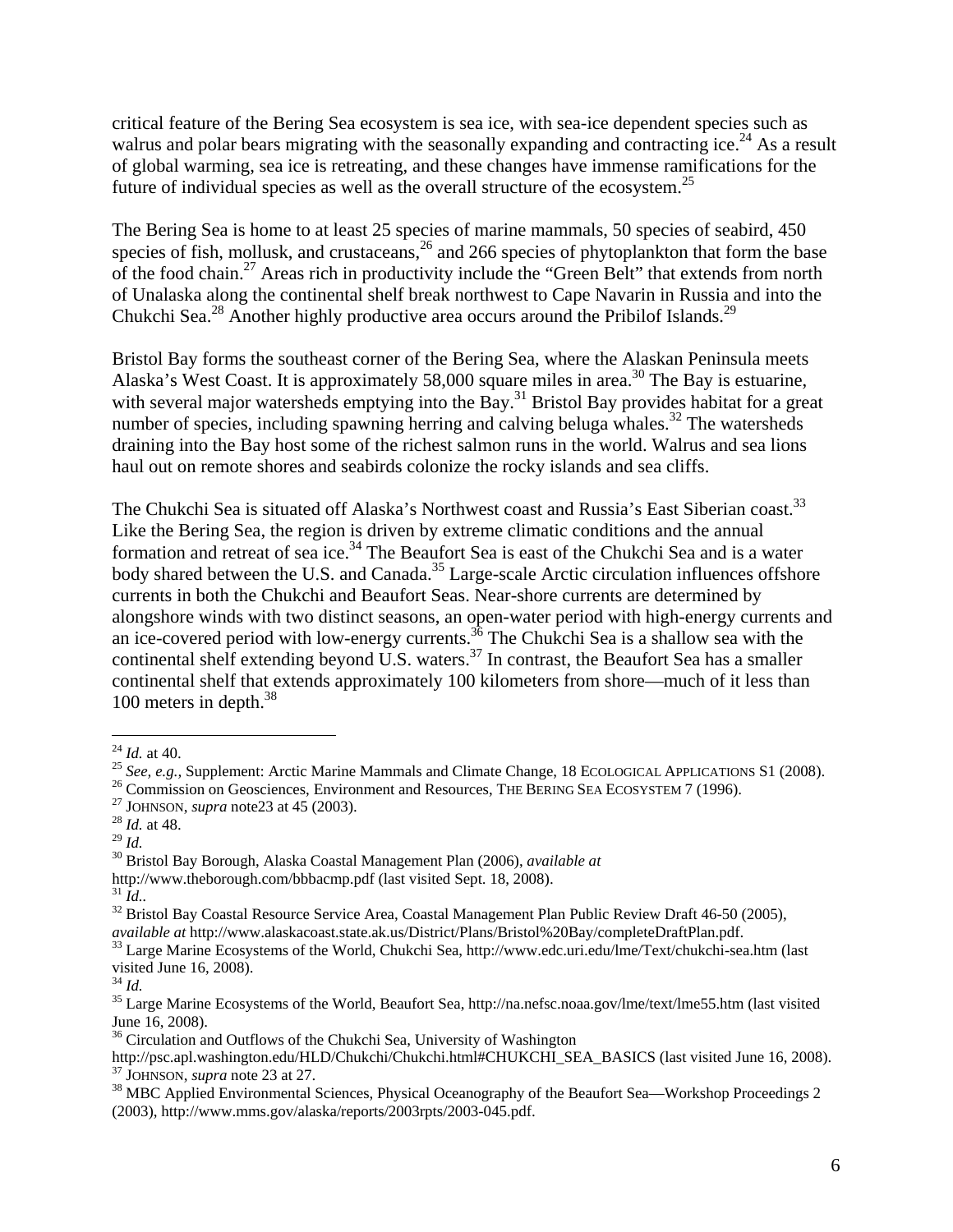# **II. LEGAL AND INSTITUTIONAL MECHANISMS TO ACHIEVE EBM**

## **A. Overarching Law and Policy Considerations**

The ocean and coastal environment in the U.S. Arctic is managed under state, federal, and international law. This section briefly considers the overarching laws, regulations, and institutions governing use and protection of natural resources, the environment, and Alaska Native rights and traditions, as a necessary first step toward understanding the potential constraints to and opportunities for marine EBM implementation.

## → **Federal and State Regulatory and Management Authority**

The federal government plays a dominant role in management of the activities and ecosystems that make up the U.S. Arctic. All waters from three miles to two hundred miles offshore are designated as federal waters, and approximately sixty percent of Alaska's terrestrial environment is federal land. The federal government also has broad authority to regulate interstate commerce,<sup>39</sup> and uses this authority to regulate activities such as oil and gas development, alternative energy development, and fisheries, as well as to provide protections for species and habitats. State and local government officials and stakeholders also play important roles in federal management through various participatory processes.

Several federal statutes are of primary importance to the marine environment in the U.S. Arctic.<sup>40</sup> The National Environmental Policy Act provides a basis for analyzing the potential impacts of major federal agency actions, including actions that affect the marine environment. Several sector-specific laws that also affect management of ocean and coastal activities include:

• Regulatory laws, such as the Federal Water Pollution Control Act (Clean Water Act), the Clean Air Act, and the Federal Power Act;

<sup>39</sup> U.S. Constitution, Art. 1, Sec. 8, Clause 3.

<sup>&</sup>lt;sup>40</sup> The U.S. Commission on Ocean Policy identifies and describes a large number of laws that relate to management of the U.S. marine environment. *See* U.S. Commission on Ocean Policy, Appendix 6 to the Final Report: Review of U.S. Ocean and Coastal Law: The Evolution of Ocean Governance over Three Decades (2004) *available at* http://oceancommission.gov/documents/full\_color\_rpt/append\_6.pdf.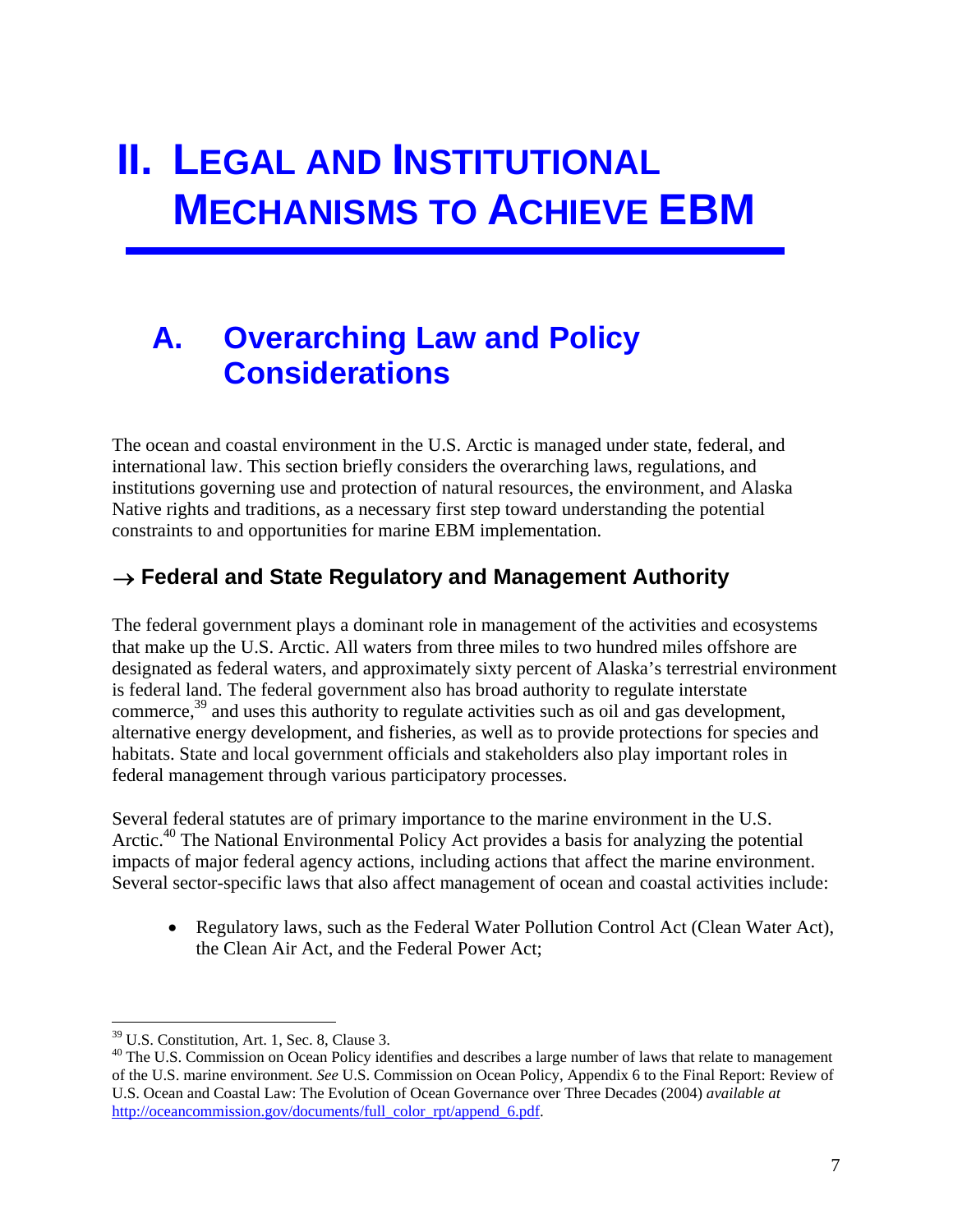- Leasing and use laws, such as the Magnuson-Stevens Fishery Conservation and Management Act, the Outer Continental Shelf Lands Act, and the Surface Mining Control and Reclamation Act;
- Species and habitat protection laws, including the Endangered Species Act and the Marine Mammal Protection Act;
- Laws related to Alaska Natives and subsistence use, such as the Alaska Native Claims Settlement Act and the Alaska National Interest Lands Conservation Act; and
- Multiple-use management laws, including the National Marine Sanctuaries Act and the Federal Land Policy and Management Act.

Key federal agencies tasked with implementing these laws include the National Oceanic and Atmospheric Administration (NOAA) and its sub-agencies, the National Marine Fisheries Service (NMFS) and National Ocean Service (NOS), as well as the North Pacific Regional Fishery Management Council (Council); the Environmental Protection Agency (EPA); the Department of Interior and its sub-agencies, the Minerals Management Service (MMS), the Fish and Wildlife Service (FWS) which includes the Office of Subsistence Management, and the Bureau of Land Management (BLM).

While not addressed in detail in this preliminary report, each one of these laws must be considered when determining if and how federal agencies will participate in collaborative management processes. This report does identify specific provisions and approaches within the federal legal framework that could support an integrated EBM program in the U.S. Arctic. In addition to legal mandates that may enable federal agencies to participate in marine EBM, the agency culture and individual agency officials play an important role in determining whether and how an agency may participate in a marine EBM program. In other words, even though a law may enable agency participation, agency decision-makers may choose not to do so.

The State of Alaska has a complementary legal framework. The state's territorial seas extend from the shoreline to three miles out from shore. State agencies, operating under state and federal law, regulate many ocean industries, including cruise ship discharges,<sup>41</sup> mining of submerged lands, $42$  land use and coastal zone management, $43$  regulation of subsistence harvest on state lands,  $44$  regulation of commercial fisheries, including salmon fisheries, in state waters,  $45$  and conservation, protection, restoration, and propagation of endangered species.<sup>46</sup> State agencies that relate to ocean conservation and management of resources include the Department of Environmental Conservation, the Department of Fish and Game, and the Department of Natural Resources, which includes the Division of Coastal and Ocean Management, the Division of

 $\overline{a}$ 41 Water, Air, Energy, and Environmental Conservation Act Alaska Stat. 46.03.460 - AS 46.03.490.

<sup>42</sup> Natural Resources Act Alaska Stat. 11 AAC 86.500 (eff. 9/5/74) *available at* http://touchngo.com/lglcntr/akstats/Statutes.htm.

<sup>43</sup> Development of District Coastal Management Plans Alaska Stat. § 46.40.030-210 (2008) *available at* http://touchngo.com/lglcntr/akstats/Statutes.htm.

<sup>44</sup> Subsistence Use and Allocation of Fish and Game Alaska Stat. § 16.05.258 (2008) *available at* http://touchngo.com/lglcntr/akstats/Statutes.htm.

<sup>45</sup> Fish and Game Alaska Admin Code tit. 5 § 03.001-35.590 (2008 *available at*

<sup>&</sup>lt;sup>46</sup> Declaration of Purpose AS § 16.20.180 *available at* http://touchngo.com/lglcntr/akstats/Statutes.htm.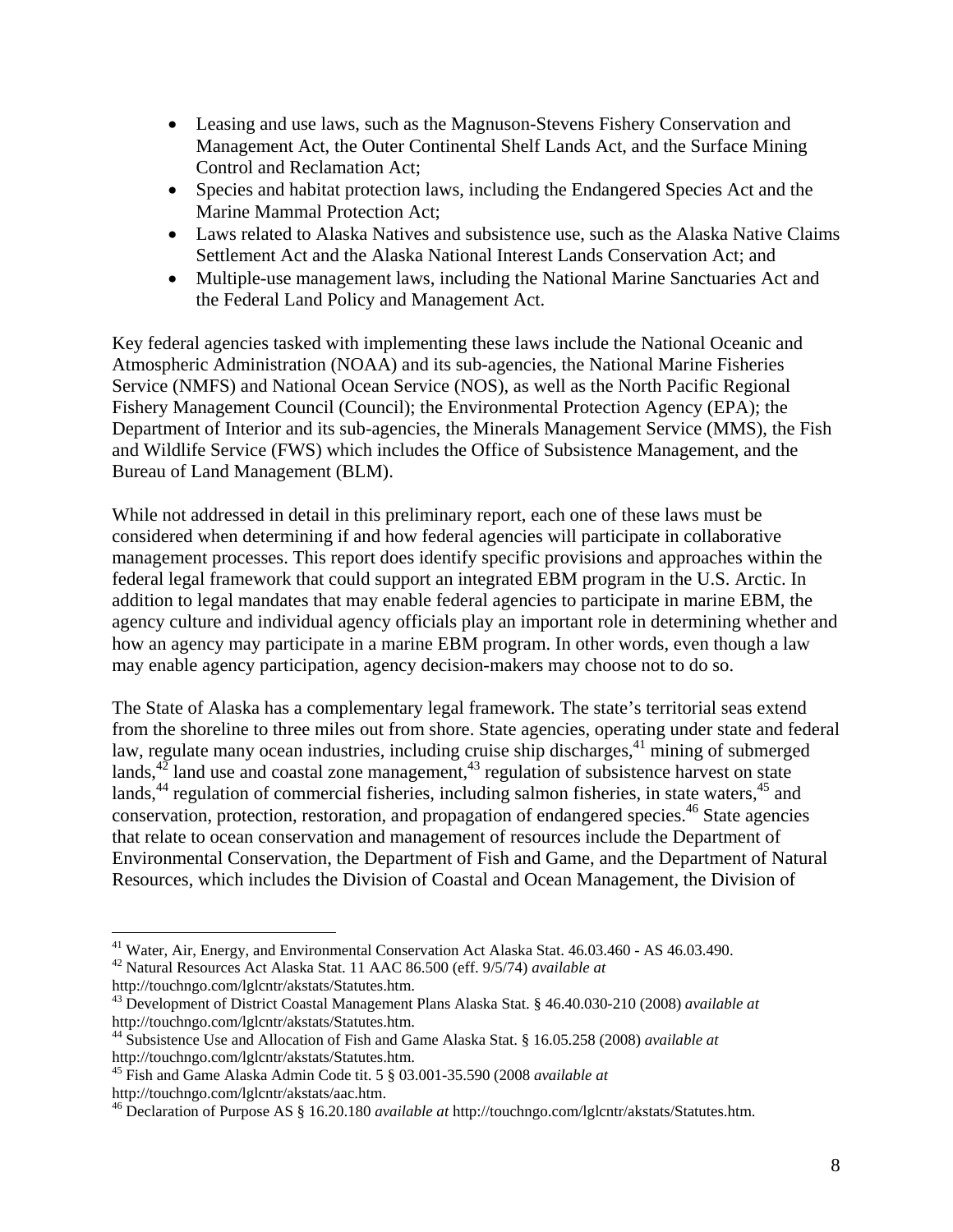Mining, Land and Water, the Division of Oil and Gas, and the Division of Project Management and Permitting.<sup>47</sup>

## → **Alaska Native Rights, Cultural Heritage, and Subsistence**

The laws, policies, and institutions that relate to Alaska Native heritage and subsistence hunting and fishing is given special consideration in this assessment. Under the Alaska State Constitution, the people of the state "disclaim all right or title in or to any property, including fishing rights, the right or title to which may be held by or for any Indian, Eskimo, or Aleut, or community thereof, as that right or title is defined in the act of admission."48 When Alaska was admitted as a state in 1959, the Alaska Statehood Act forbade the State from taking lands held by Alaskan Natives under aboriginal title.<sup>49</sup>

As conflict arose over land title and native claims, Congress passed the Alaska Native Claims Settlement Act of 1971 (ANCSA).<sup>50</sup> ANCSA created the current land tenure framework for Alaska Natives.<sup>51</sup> Specifically, the Act created thirteen for-profit regional native corporations and 200 smaller village corporations.<sup>52</sup> The Act extinguished existing land claims and hunting and fishing rights in Alaska. In return, village corporations could claim a prescribed amount of land in the area where their township was situated, proportional to the size of the village.<sup>53</sup> An additional 44 million acres was conveyed to regional corporations.<sup>54</sup>

The territorial scope of extinguished Alaska Native claims and rights is limited by the phrase "in Alaska."55 Specifically, ANCSA provides that "[a]ll aboriginal titles, if any, and claims of aboriginal title *in Alaska* based on use and occupancy, *including* submerged land underneath all water areas, both inland and offshore, and *including* any aboriginal hunting or fishing rights that may exist, are hereby extinguished."56 However, as the courts have noted, ANSCA applies to state lands and state waters out to three miles, so Alaska Natives may retain aboriginal hunting and fishing rights in federal waters and claims to the submerged lands on the outer continental shelf.<sup>57</sup> Because ANCSA appears to apply only to state waters, one could advance place-based protection of Alaska Native cultural heritage in federal waters under a theory of retained aboriginal title.

<sup>47</sup> State of Alaska, Departments, *at* http://www.state.ak.us/local/akdir1.shtml#doc. 48 AK Const. Art. 12, § 12 *available at* http://ltgov.state.ak.us/constitution.php?section=12.

<sup>49</sup> Alaska Statehood Act, 48 U.S.C.A Ch. 2 § 4 (1958).

<sup>50</sup> JAMES D. LINXWILER, ALASKA NATIVE CLAIMS SETTLEMENT ACT AT 35: DELIVERING ON THE PROMISE, PAPER 12 53<sup>RD</sup> ANNUAL ROCKY MOUNTAIN MINERAL LAW INSTITUTE (2007),

http://www.lbblawyers.com/ANCSA%20at%2035%20Delivering%20on%20the%20Promise%20Proof%2010-25- 07.pdf.

 $51$  43 U.S.C.A. § 1621 (c).

<sup>52 43</sup> U.S.C.A. § 1606.

<sup>53 43</sup> U.S.C.A. § 1607.

<sup>54 43</sup> U.S.C.A. § 1611 (b).

 $55$  Public Lands Act 43 U.S.C. § 1603(b).

<sup>56</sup> Emphasis added. Public Lands Act 43 U.S.C. § 1603(b).

 $^{57}$  Amoco Production Co. v. Gambell, 480 U.S. 531, 533 (9<sup>th</sup> Cir. 1987).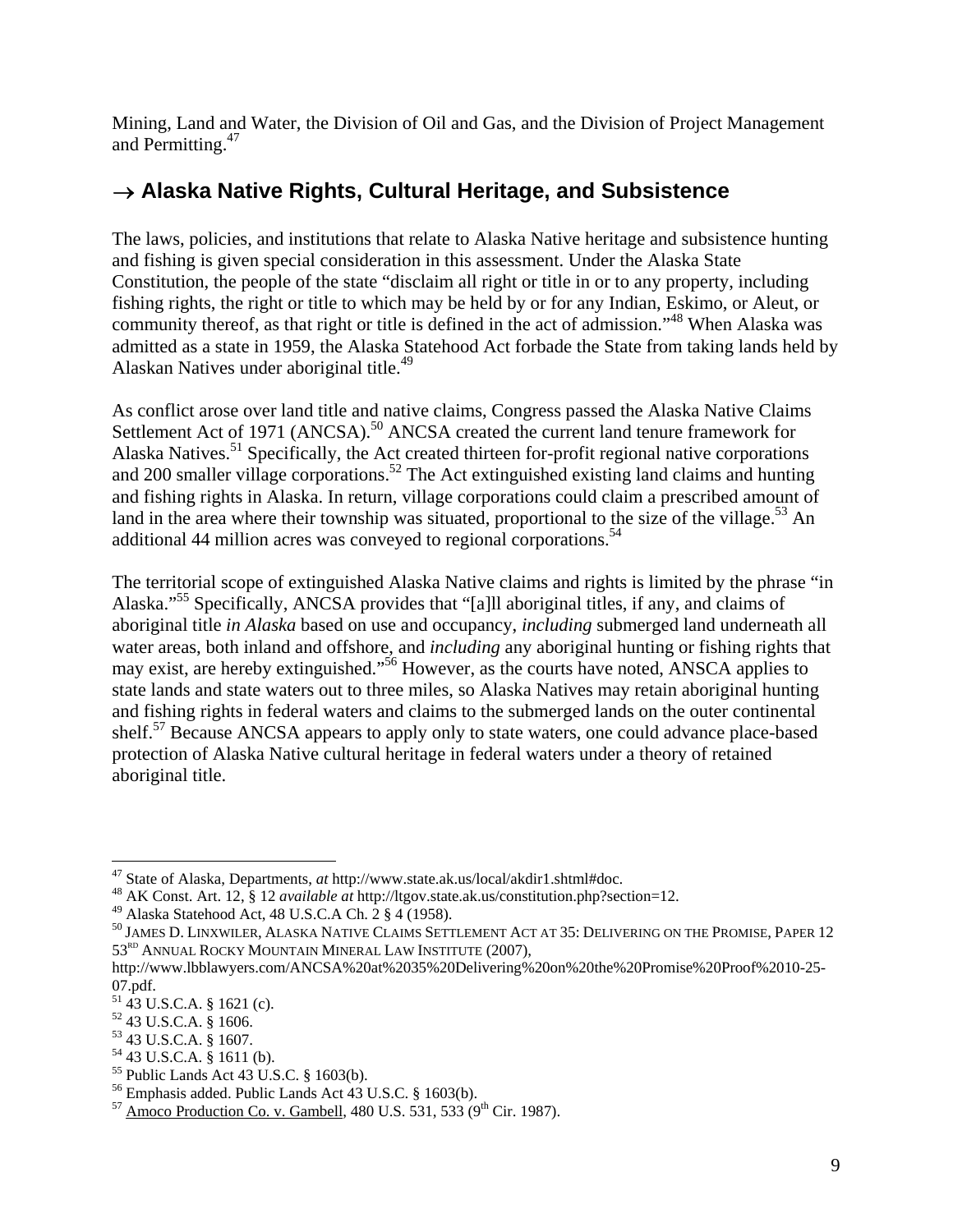Additional protections for Alaska Native subsistence rights and traditions are found in other federal laws, including the Alaska National Interest Lands Conservation Act (ANILCA),<sup>58</sup> the Endangered Species  $\text{Act}^{59}$  and the Marine Mammal Protection Act,  $^{60}$  as well as under state  $law<sup>61</sup>$ 

## → **Summary**

The federal and state laws that regulate industries, protect ecosystems, and delineate Alaska Native and subsistence rights form the legal framework within which an Arctic marine EBM system would operate. In the absence of a new law that overrides this framework, those who develop a marine EBM program will need to consider this legal framework to understand how institutions can legally fulfill the vision and goals established by the marine EBM program.

## **B. Regional Ocean Governance Approaches**

Greater integration in ocean governance can help address fragmented management and conflict among ocean users. Examples of such fragmentation can be seen both within a single sector and across sectors. For example, harvest of different species for commercial use and consumption is managed by several agencies in federal and state government. NPFMC manages commercial pollock, halibut, groundfish, and crab species, while the state manages the commercial salmon fishery. The USFWS manages subsistence harvest on federal lands and the navigable waters within those lands, while the state manages subsistence harvest on state lands. NOAA manages the subsistence harvest of whales and other marine mammals.

Cross-sectoral management is even more fragmented. For example, at the federal level NOAA and NPFMC manage fisheries; the Coast Guard is the main federal agency managing marine transportation; and MMS manages oil and gas development on the Outer Continental Shelf. Agencies have authority to regulate within their sectors, but typically have only commenting authority for projects beyond their regulatory scope. For example, the NPFMC has the authority to comment on non-fishing activities that could affect essential fish habitat.

In addition to fragmented management, there is conflict among ocean users. In Bristol Bay, commercial, recreational, and subsistence fishers have long exploited the fisheries resources in the region. Now oil and gas developers and a mining company are planning to extract resources in the region, and members of the Alaska Native community, the fishing community and environmentalists, among others, have concerns about how these new activities will impact the fishery and other subsistence resources and conservation. In the Chukchi and Beaufort Seas, offshore oil and gas development can interfere with subsistence harvest of marine mammals. While many local residents support onshore oil and gas development, many have expressed

<sup>58</sup> Conservation Act 16 U.S.C. § 3114.

<sup>59</sup> Conservation Act 16 U.S.C. § 1539.

<sup>60</sup> Conservation Act 16 U.S.C. §1371.

<sup>61</sup> For additional information, *see* Appendix C: Laws Protecting Alaska Native Rights.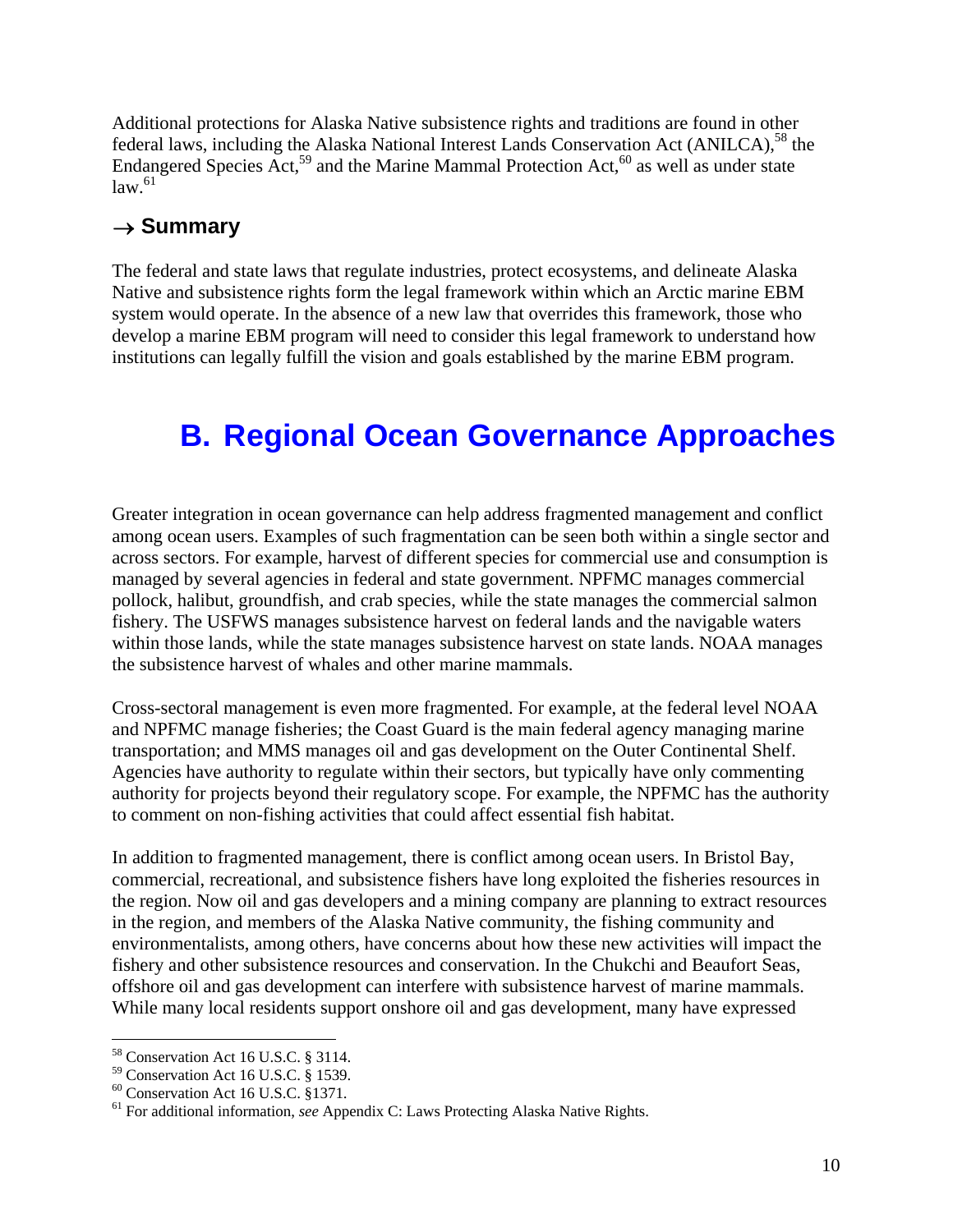concern about expanding offshore oil and gas development and the ability to maintain a subsistence lifestyle.

## **i. Approaches to Collaboration**

One way to address these governance challenges and user conflicts is to develop an integrated marine EBM program. The following section describes one aspect of marine EBM—regional ocean governance. It examines existing approaches to Arctic governance collaboration that have some elements of EBM (Table 3).

Intergovernmental collaboration can and does take a variety of forms. It can be top-down—led by international, federal, or state government—or bottom-up and led by local government or NGOs. It can be arranged under treaty, law, or by soft-law agreements such as memoranda of understanding. In practice, regional collaboration typically takes the form of an advisory body and may include sub-committees or working groups that delve deeper into specific issues. Advisory bodies and committees may include government officials only or include stakeholders as well.

The following section describes some of the existing intergovernmental collaborative processes in the U.S. Arctic and the existing work to undertake integrated ocean management. It also analyzes these collaborations and identifies opportunities to move toward more robust integrated ocean management and potential obstacles to these approaches. Table 2 summarizes the institutions ELI identified as being the most promising existing institutions that could form the basis of a collaborative marine EBM program. Following the table is a more detailed description and analysis of each program.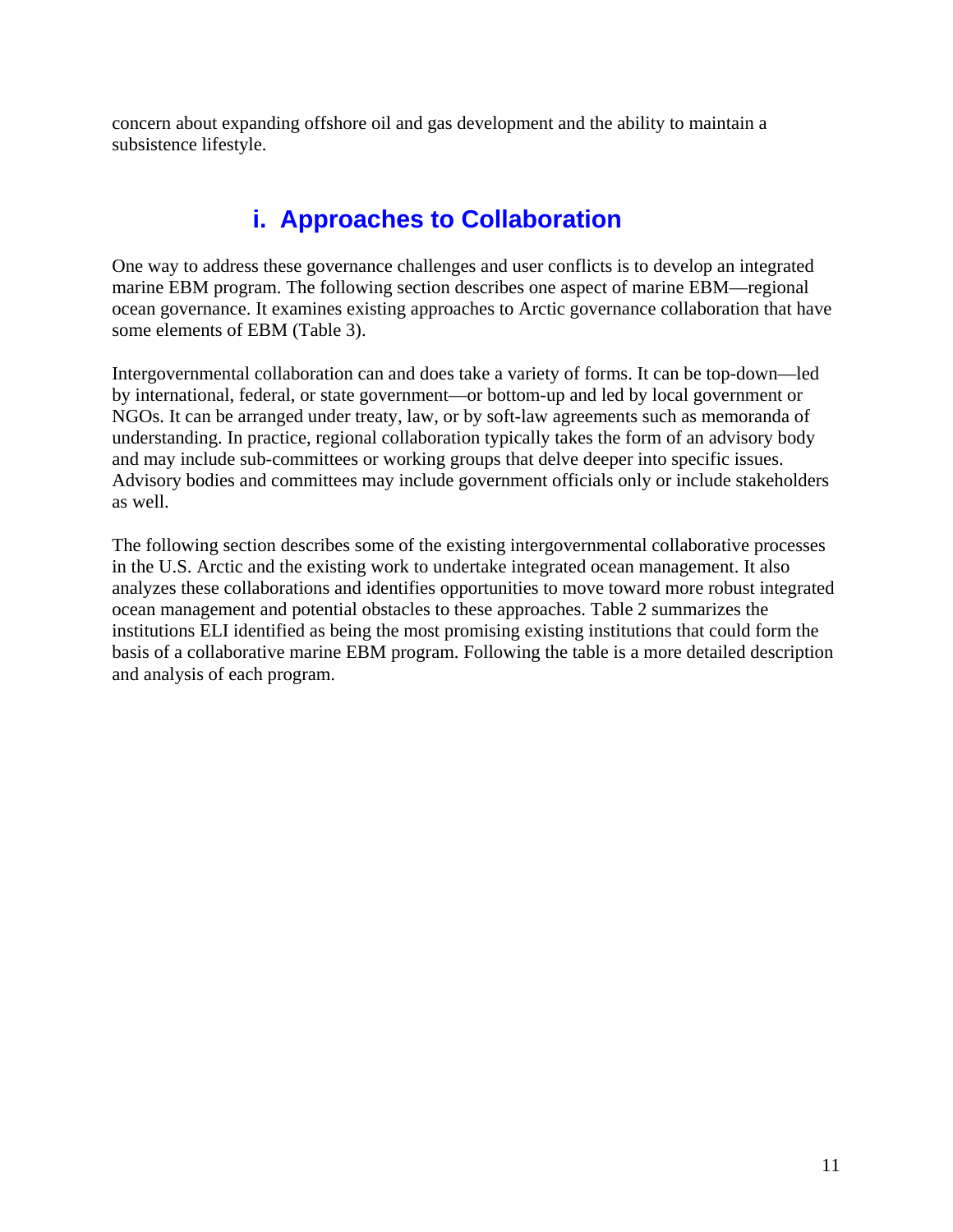|                                                                      | <b>Regional Governance Body</b>                                                               |                                                                                    | <b>Vision and Plan</b>                                                                                                       |                                                                                     |                                                                                                                              | <b>Ecosystem</b><br>Science?                                                       | Participation                                                                                                                                                  |
|----------------------------------------------------------------------|-----------------------------------------------------------------------------------------------|------------------------------------------------------------------------------------|------------------------------------------------------------------------------------------------------------------------------|-------------------------------------------------------------------------------------|------------------------------------------------------------------------------------------------------------------------------|------------------------------------------------------------------------------------|----------------------------------------------------------------------------------------------------------------------------------------------------------------|
|                                                                      | Legal<br>Mandate?                                                                             | <b>Function</b>                                                                    | <b>Vision and</b><br>Plan?                                                                                                   | Area<br><b>Designation?</b>                                                         | <b>Regulatory</b><br><b>Mechanisms?</b>                                                                                      |                                                                                    |                                                                                                                                                                |
| <b>GOVERNMENT APPROACHES</b>                                         |                                                                                               |                                                                                    |                                                                                                                              |                                                                                     |                                                                                                                              |                                                                                    |                                                                                                                                                                |
| <b>Ocean Policy</b><br>Coordinator<br>and Cabinet                    | No.<br>Administrative<br>order.                                                               | Advise about<br>and<br>coordination<br>ocean policy.                               | No.                                                                                                                          | N <sub>o</sub>                                                                      | N <sub>o</sub>                                                                                                               | N <sub>o</sub>                                                                     | Cabinet is multi-state<br>agency.                                                                                                                              |
| <b>Alaska</b><br>Coastal<br><b>Mgmt</b><br>Program                   | Yes. Both the<br>state and the<br>coastal districts<br>can create<br>enforceable<br>policies. | Coordinate<br>and plan in<br>the coastal<br>zone.                                  | District plans<br>summarize<br>region and<br>enforceable<br>policies. Not<br>necessarily an<br>ecosystem<br>vision and plan. | Yes. Coastal<br>districts can<br>designate areas<br>for coastal<br>management.      | Yes. State program<br>and coastal district<br>express enforceable<br>policies.                                               | N <sub>o</sub>                                                                     | State and borough/local<br>government with federal<br>consistency & NOAA<br>oversight.                                                                         |
| <b>Alaska</b><br><b>Marine</b><br>Ecosystem<br>Forum                 | No. Established<br>by MOU.                                                                    | Information<br>sharing about<br>marine<br>ecosystem<br>research and<br>management. | The founding<br><b>MOU</b><br>expresses a<br>vision of<br>sustainable<br>ecosystems.                                         | No.                                                                                 | No.                                                                                                                          | Yes-express<br>shared scientific<br>approach                                       | Multiple federal and<br>state agencies.                                                                                                                        |
| <b>North Pacific</b><br><b>Fishery</b><br><b>Mgmt</b><br>Council     | Yes-fisheries<br>management<br>including<br>ecosystem<br>consideration.                       | Management<br>and<br>regulation of<br>federal<br>commercial<br>fisheries.          | MSA vision<br>and<br>management<br>plans and<br>ecosystem<br>plans                                                           | Yes. However,<br>designations<br>are single-<br>sector in focus<br>and application. | Yes for<br>management plans.<br>However, fishery<br>ecosystem plan is<br>not a legally<br>enforceable<br>document.           | Yes-efforts<br>include Aleutian<br><b>Islands Fishery</b><br><b>Ecosystem Plan</b> | Relates to single federal<br>agency with federal and<br>state agencies<br>participating on the<br>Council along with other<br>stakeholders.                    |
| Federal<br><b>Subsistence</b><br><b>Board</b> and<br><b>Councils</b> | Yes.<br>Established by<br>federal<br>regulation to<br>help implement<br>federal law.          | Link local<br>resource<br>users to<br>Federal<br>Subsistence<br>Board to<br>manage | Submit annual<br>report on<br>subsistence<br>strategy. Not<br>necessarily<br>ecosystem plan.                                 | No.                                                                                 | No. However the<br>Boards inform the<br>regulation of<br>subsistence harvest<br>and fish and wildlife<br>conservation needs. | No.                                                                                | Relates to several<br>federal agency charged<br>with subsistence<br>management. Members<br>include those<br>representing regional<br>subsistence interests and |

**Table 3. U.S. Arctic Government and NGO Institutions with Marine EBM Components**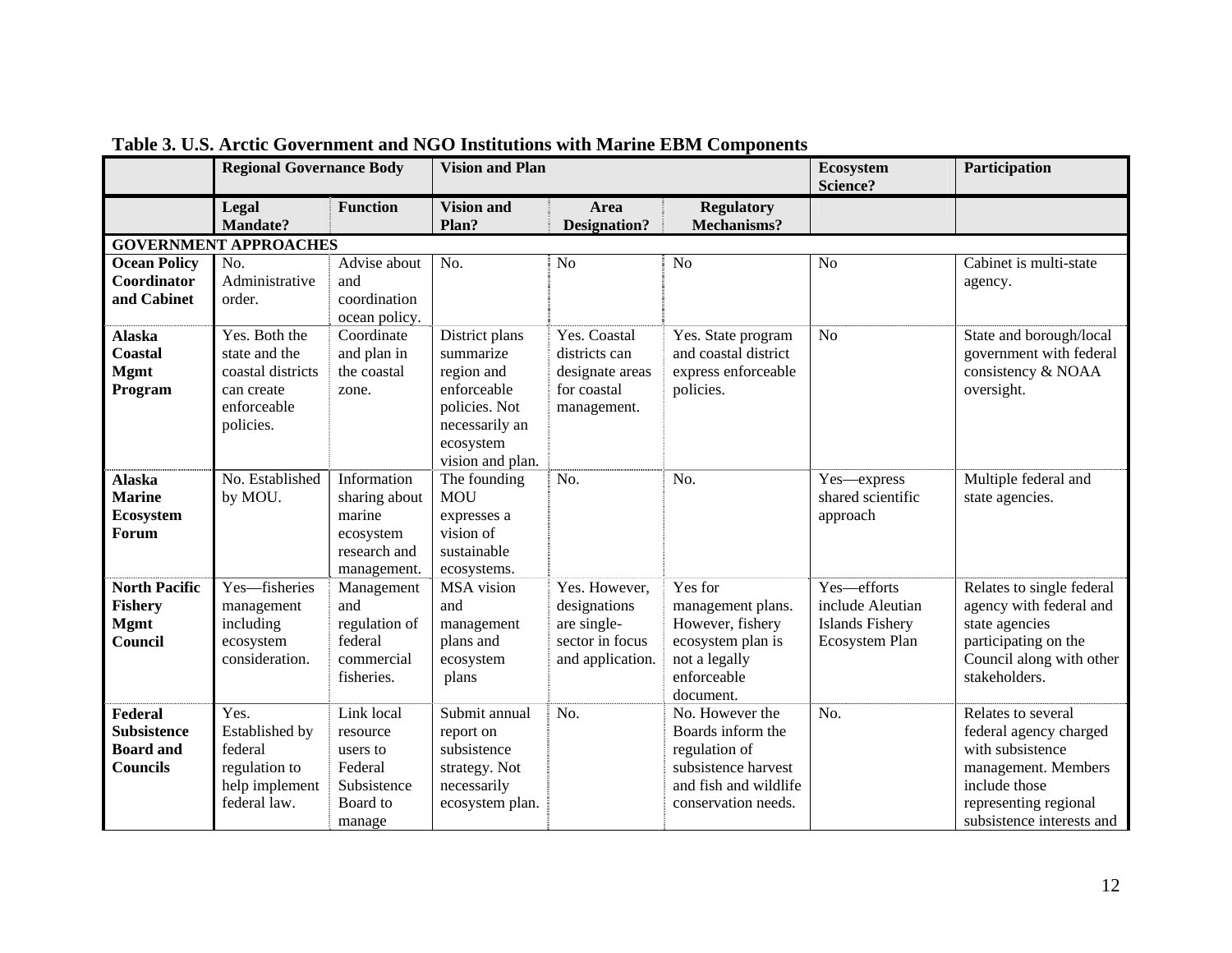|                                                            | <b>Regional Governance Body</b>                                 |                                                                                        | <b>Vision and Plan</b>                                                                    |                                                                                                             |                                  | Ecosystem<br>Science?                                                             | Participation                                                                                                            |
|------------------------------------------------------------|-----------------------------------------------------------------|----------------------------------------------------------------------------------------|-------------------------------------------------------------------------------------------|-------------------------------------------------------------------------------------------------------------|----------------------------------|-----------------------------------------------------------------------------------|--------------------------------------------------------------------------------------------------------------------------|
|                                                            | Legal<br><b>Mandate?</b>                                        | <b>Function</b>                                                                        | <b>Vision and</b><br>Plan?                                                                | Area<br><b>Designation?</b>                                                                                 | <b>Regulatory</b><br>Mechanisms? |                                                                                   |                                                                                                                          |
|                                                            |                                                                 | subsistence<br>harvest on<br>federal lands<br>and<br>freshwater.                       |                                                                                           |                                                                                                             |                                  |                                                                                   | those representing<br>regional commercial and<br>sports interest.                                                        |
|                                                            | <b>ALASKA NATIVE APPROACHES</b>                                 |                                                                                        |                                                                                           |                                                                                                             |                                  |                                                                                   |                                                                                                                          |
| <b>Alaska</b><br><b>Eskimo</b><br><b>Whaling</b><br>Comm'n | No.<br>Association of<br>whaling<br>captains and<br>crew.       | Manage<br>bowhead<br>whale hunt<br>cooperatively<br>with the<br>federal<br>government. | No.                                                                                       | Flexible area<br>designations<br>based on whale<br>migration-<br>e.g., Conflict<br>Avoidance<br>Agreements. | Yes.                             | Much information<br>based on traditional<br>ecosystem<br>knowledge.               | NGO with whaling<br>captains and crew as<br>members who<br>participate in co-<br>management of<br>subsistence resources. |
| <b>Alaska Inter-</b><br><b>Tribal</b><br>Council           | No. Tribal<br>NGO.                                              | Advocate in<br>support of<br>tribal<br>governments.                                    | No.                                                                                       | Resolution<br>focused on<br>EBM and<br>cultural<br>heritage<br>designation.                                 | N <sub>o</sub>                   | N <sub>o</sub>                                                                    | Non-governmental with<br>Alaska tribes as<br>members.                                                                    |
|                                                            | <b>INTERNATIONAL APPROACHES</b>                                 |                                                                                        |                                                                                           |                                                                                                             |                                  |                                                                                   |                                                                                                                          |
| <b>Arctic</b><br>Council                                   | No. Voluntary<br>agreement.                                     | Coordinate<br>circumpolar<br>cooperation.                                              | Work Plans,<br>with one<br>suggesting<br>EBM pilot<br>studies                             | No.                                                                                                         | No.                              | Six science working<br>groups focus on<br>different aspects of<br>Arctic science. | <b>Eight Arctic countries</b><br>are member states and<br>indigenous<br>organizations may<br>participate.                |
| <b>Inuit Circum-</b><br>polar Council                      | No.<br>International<br>$non-$<br>governmental<br>organization. | Strengthen<br>unity among<br>Inuit people.                                             | Yes. Created<br>Principles and<br>Elements for A<br>Comprehensive<br><b>Arctic Policy</b> | No.                                                                                                         | No.                              | No.                                                                               | Non-governmental<br>represents Inuit people<br>living in Alaska,<br>Canada, Greenland, and<br>Chukotka, Russia.          |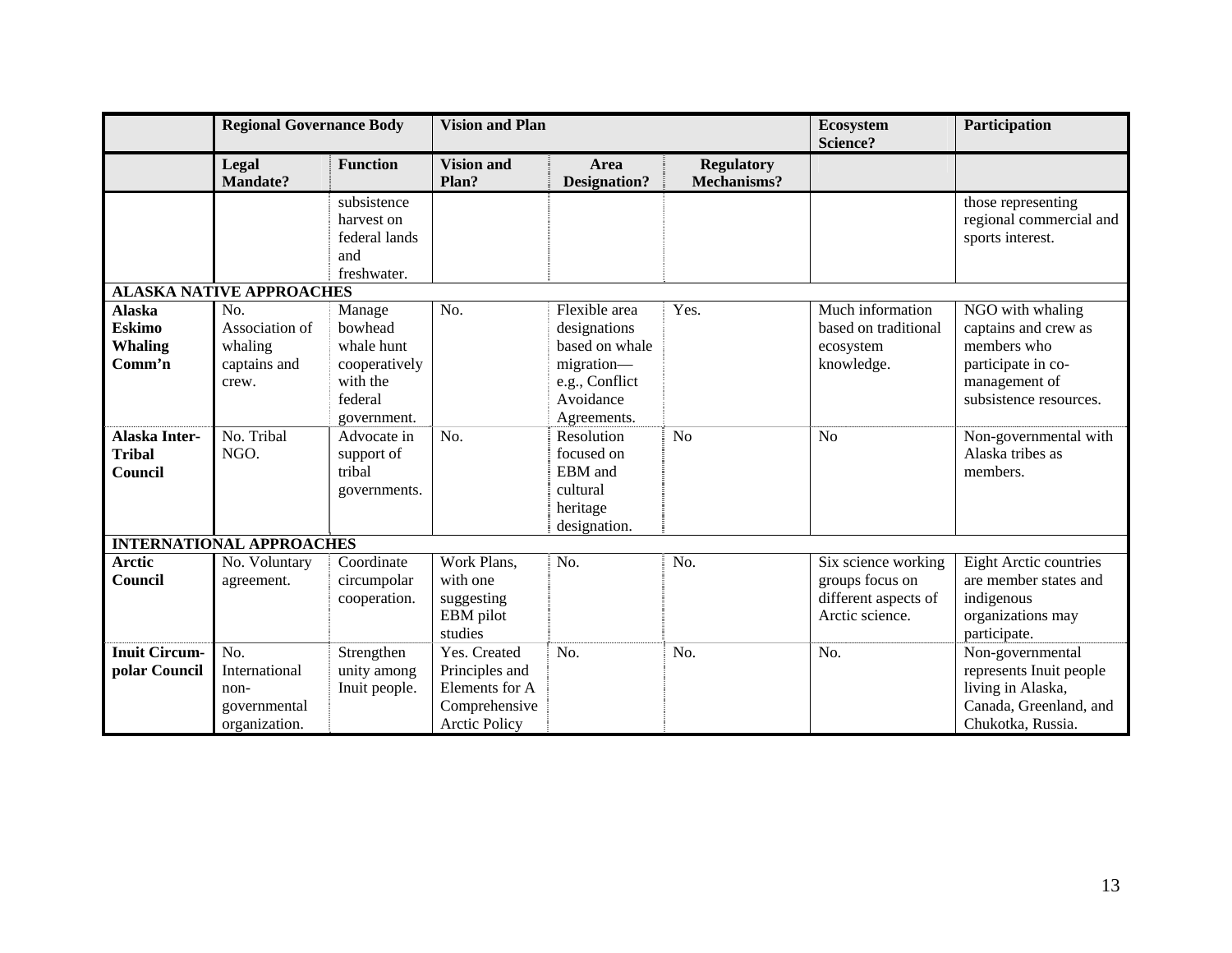## → **Government-Led Programs**

## **State Law**

State law calls for agency coordination, cooperation and planning. Specifically, it states that "[i]t is the policy of the state to improve and coordinate the environmental plans, functions, powers, and programs of the state, in cooperation with the federal government, regions, local governments, other public and private organizations, and concerned individuals, and to develop and manage the basic resources of water, land, and air to the end that the state may fulfill its responsibility as trustee of the environment for the present and future generations."62 This strong policy statement is consistent with the goals of integrated ocean management, and provides a legal policy rationale for the development of a state-supported integrated ocean management program.

## **Ocean Policy Coordinator and Ocean Policy Cabinet**

Governor Murkowski established Administrative Order 223 in 2004, creating an Ocean Policy Coordinator and an Ocean Policy Cabinet. The Coordinator position, housed in the Department of Fish and Game, was created to "coordinate and communicate information related to ocean research and management with federal and local governmental entities and nongovernmental organizations in Alaska."63 The Coordinator was intended to coordinate directly with the Cabinet, which is composed of Commissioners of the Departments of Fish and Game, Environmental Conservation, Natural Resources, and Commerce, Community, and Economic Development; the Fisheries Policy Advisor; and the Director of State and Federal Relations. The Coordinator was expected to act as a liaison with the public, communicating the State's ocean policy to all interested Alaskan stakeholders.<sup>64</sup> The Cabinet, led by the Coordinator, took part in a range of activities, including partnering with NOAA's Alaska Sea Grant for an assessment of the Aleutian Islands ecosystem and improving communication between State Agencies and with the Alaskan people.<sup>65</sup> The Cabinet was central to the creation of the Aleutian Islands Ecosystem Forum,<sup>66</sup> which later became the Alaska Marine Ecosystem Forum.

Based on interviews and research of current state policies and programs, it is apparent that the Coordinator and Cabinet positions are not priorities for the current state government administration.<sup>67</sup> The Ocean Policy Coordinator position is currently unfilled.

## **Alaska Coastal Management Program**

The Alaska Coastal Management Program in the Department of Natural Resources is a networked program that helps coordinate state agencies' authorizations and permitting processes

<sup>62</sup> Declaration of Policy AS 46 03.010. *available at*

http://touchngo.com/lglcntr/akstats/Statutes/Title46/Chapter03/Section010.htm.

<sup>63</sup> Admin. Order 223, (AK 2003).

 $<sup>64</sup>$  Admin. Order 223, (AK 2003).<br> $<sup>65</sup>$  KASSAKIAN, *supra* note 240.</sup></sup>

<sup>&</sup>lt;sup>66</sup> ALEUTIAN ISLANDS ECOSYSTEM FORUM, MEETING SUMMARY (2005), http://www.fakr.noaa.gov/ npfmc/current\_issues/ecosystem/AIEF1105summary.pdf.

<sup>67</sup> *See* The Ocean Foundation, *supra* note 3 at 21-22.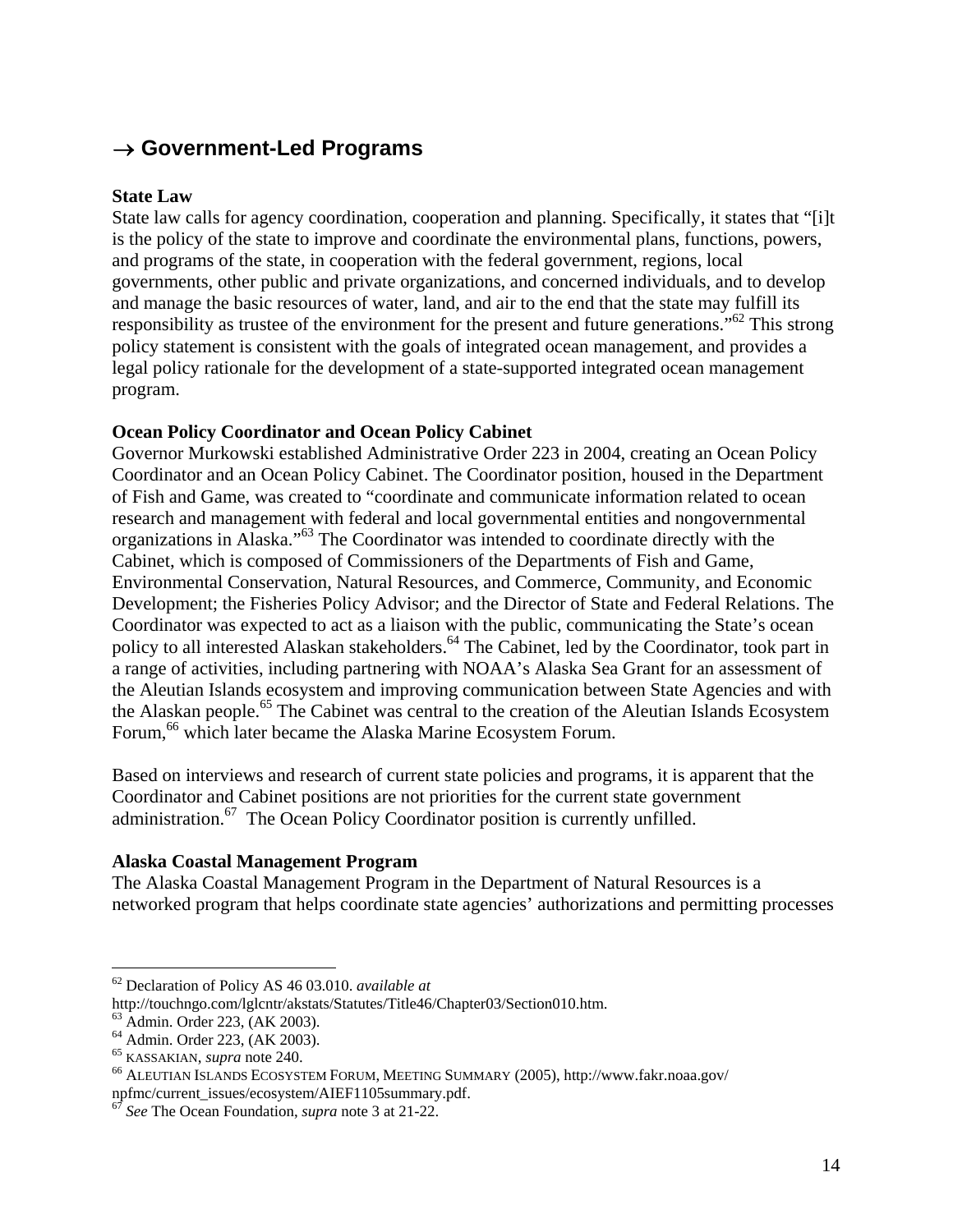in the coastal zone.<sup>68</sup> The objectives of the Program include the "orderly, balanced utilization and protection of the resources of the coastal area consistent with sound conservation and sustained yield principles" and a "full and fair evaluation of all demands on the land and water in the coastal area."69 Based on statewide standards and district plan criteria, coastal resource districts develop coastal management plans.70 The district plans include the district boundaries, a list of uses, a statement of policies that apply to the uses, a description of acceptable and unacceptable uses, and designation of areas that "merit special attention."<sup>71</sup> The districts have the authority to develop enforceable policies as long as they do not address matters regulated or authorized by state or federal law, unless they address a "matter of local concern."72 Matters of local concern include a use or resource that is "(i) demonstrated as sensitive to development; (ii) not adequately addressed by state or federal law; and (iii) of unique concern to the coastal resource district as demonstrated by local usage or scientific evidence."<sup>73</sup>

In the Bering Sea, the following coastal districts have draft plans or approved district plans: Aleutians East Borough, Aleutians West CRSA, City of Bethel, Bristol Bay Borough, Bristol Bay CRSA, Ceñaliulriit CRSA, Lake and Peninsula Borough, and City of Nome. Districts with plans in the Chukchi and Beaufort Seas include the Bering Straits CRSA (includes part of the Bering Sea), Northwest Arctic Borough, and the North Slope Borough.

Amendments to Alaska's coastal management laws in 2004 changed what coastal districts could include in their enforceable policies. Table 4 provides an example of the criteria that the agency now considers when evaluating whether or not to approve enforceable district policies.

| Table 4. Criteria to Consider for Enforceable District Policies <sup>74</sup> |  |
|-------------------------------------------------------------------------------|--|
|-------------------------------------------------------------------------------|--|

| $\bullet$ | Does the policy address, or flow from, a use or activity identified in 11 AAC 112.200-112.240,<br>112.260-280, or 114.250 (b)-(i)?                                    |
|-----------|-----------------------------------------------------------------------------------------------------------------------------------------------------------------------|
|           | Is this a matter that the Department of Environmental Conservation has the authority to regulate?                                                                     |
| ٠         | Does the policy adopt, duplicate, repeat, restate, paraphrase or incorporate by reference a state<br>standard or other state or federal law per 11 AAC $114.270(c)$ ? |
|           | Is the policy clear and concise as to the activities and persons affected by the policies and the<br>requirements of the policies?                                    |
|           | Does the policy use precise, prescriptive and enforceable language?                                                                                                   |
|           | Does the policy not arbitrarily or unreasonably restrict or exclude uses of state concern?                                                                            |

designation can be found in the subsequent section.

http://touchngo.com/lglcntr/akstats/Statutes/Title46/Chapter40/Section030.htm.

72 Requirements for Department Review and Approval AS § 46.40.070(a). *available at*

73 Requirements for Department Review and Approval AS § 46.40.070(a) *available at* http://touchngo.com/lglcntr/akstats/Statutes/Title46/Chapter40/Section070.htm.

<sup>74</sup> From OFFICE OF PROJECT MANAGEMENT AND PERMITTING, NORTH SLOPE BOROUGH DISTRICT ENFORCEABLE

POLICY TABLE (2007), http://alaskacoast.state.ak.us/District/Final\_Tables/NorthSlope/NSBFinalDEPTable.pdf.

<sup>69</sup> Objectives AS § 46.40.020. *available at*

http://touchngo.com/lglcntr/akstats/Statutes/Title46/Chapter40/Section020.htm.

<sup>70</sup> Development of District Coastal Management Plans AS § 46.40.030(a) *available at*

http://touchngo.com/lglcntr/akstats/Statutes/Title46/Chapter40/Section030.htm.

<sup>71</sup> Development of District Coastal Management Plans AS § 46.40.030(a) *available at*

http://touchngo.com/lglcntr/akstats/Statutes/Title46/Chapter40/Section070.htm.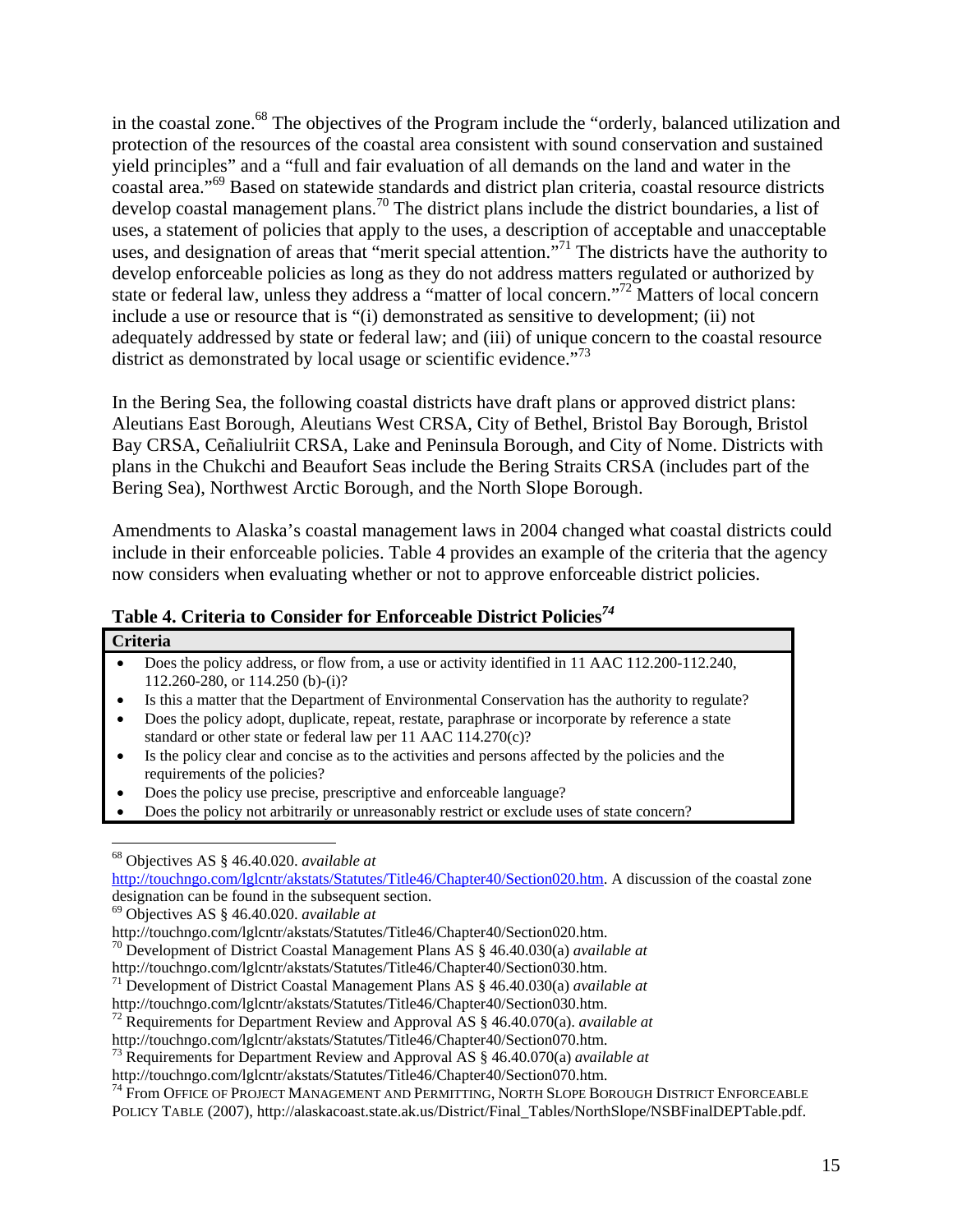| Does the policy address a matter regulated by state or federal law? If Yes, does the district          |
|--------------------------------------------------------------------------------------------------------|
| demonstrate that the matter is of local concern as defined in AS $46.40.070(a)(2)(C)$ ?                |
| Are the criteria to establish that the policy addresses a matter of local concern (above) documented?  |
| Within a defined portion of the district's coastal zone [11 AAC $114.270(h)(1)(A)$ ].<br>$\circ$       |
| Demonstrated as sensitive to development in the Resource Analysis [11 AAC<br>$\Omega$                  |
| $114.270(h)(1)(B)$ ].                                                                                  |
| Not adequately addressed by state or federal law [11 AAC 114.270(h)(1)(C)].<br>$\circ$                 |
| Of unique concern to the district as demonstrated by local usage or scientific evidence<br>$\circ$     |
| [11 AAC 114.270(h)(1)(D)].                                                                             |
| Is the policy for an area designated by a district under 11 AAC 114.250(b)-(i), for a special area     |
| management plan developed under 11 AAC 114.400, or for an area which merits special attention          |
| inside a district developed under 11 AAC 114.420?                                                      |
| If yes, is the description or map of the designated area referenced in the enforceable<br>$\circ$      |
| policy?                                                                                                |
| If yes, is the area described or mapped at a scale sufficient to determine whether a use or<br>$\circ$ |
| activity is located within the area?                                                                   |

Using these criteria, in 2007 the Office of Project Management and Permitting (OPMP) recommended fully rejecting 25 and partially rejecting 6 of 31 policies proposed by the North Slope Borough. It made no recommendations to fully approve any proposed enforceable policies. Many of the proposed enforceable policies relate to subsistence harvest and protection of natural resources. Similarly, the OPMP rejected many of the proposed subsistence area designations in the Northwest Arctic Borough.75 In other regions, including the Bristol Bay Borough, the enforceable policies have been fully approved.

Efforts are underway now to amend the coastal management law, with many local districts pushing to expand local authority to develop and implement district enforceable policies.<sup>76</sup>

## **Alaska Marine Ecosystem Forum**

1

The North Pacific Council, NMFS, and Alaska's Ocean Policy Cabinet initiated the Alaska Marine Ecosystem Forum (AMEF) in 2005.<sup>77</sup> According to the Memorandum of Understanding (MOU) establishing AMEF, it "promotes the collective aim of Federal and State agencies and the North Pacific Fishery Management Council to achieve sustainable management and use of Alaska's marine ecosystems in the most effective and efficient manner, consistent with the missions of those agencies."<sup>78</sup> AMEF planned to focus on the Aleutian Islands as a pilot study and to enhance coordination and collaboration among federal, state, and local agencies for the

<sup>&</sup>lt;sup>75</sup> Department of Natural Resources, Office of Project Management and Permitting, Final Recommendation on the Final Plan Amendment (FPA) of the Northwest Arctic Borough Coastal District Coastal Management Plan (Oct 26, 2006), available at http://alaskacoast.state.ak.us/District/Final\_Tables/NorthwestArctic/NWABFinalFindings.pdf.  $^{76}$  See, e.g., Alaska Coastal Management Program, ACMP Re-evaluation Stakeholders Workshops Materialss, at http://www.alaskacoast.state.ak.us/Enews/Re-eval2008/index.html.

<sup>77</sup> ALEUTIAN ISLANDS ECOSYSTEM FORUM, *supra* note 66 78 Alaska Marine Ecosystem Forum- Memorandum of Understanding .(NPFMC, National Marine Fisheries, FWS, MMS, BLM, FS, EPA, NPS, US Army Corps of Engineers and  $17<sup>th</sup>$  Coast Guard), and State Agencies (Ocean Policy Cabinet, Department of Fish and Game, Department of Environmental Conservation, Department of Natural Resources and Department of Commerce, Communities, and Economic Development).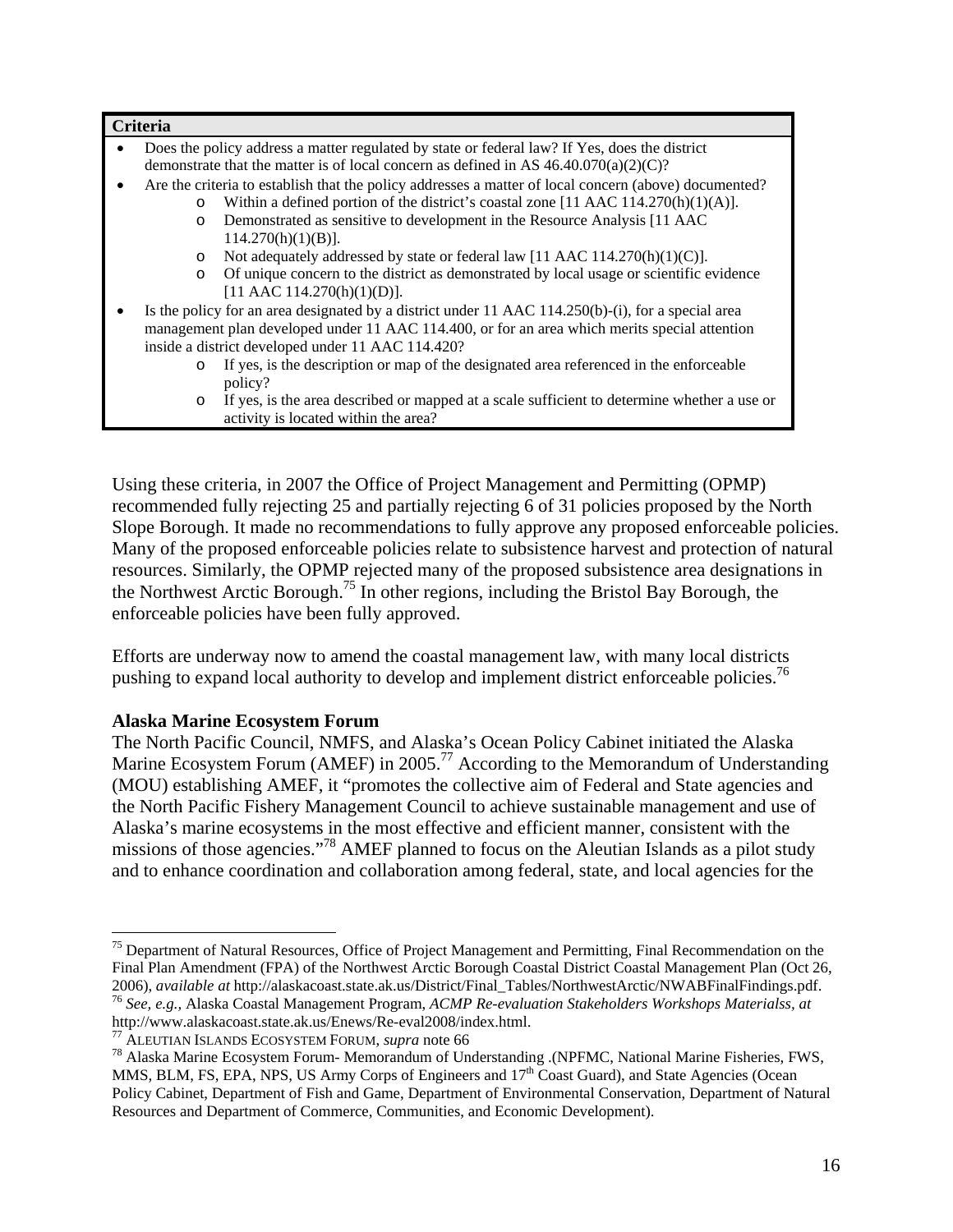sustainable management of this marine ecosystem. In April 2006, AMEF broadened their focus to include the entire Alaskan marine ecosystem.<sup>79</sup>

At the initial meeting, participants decided that AMEF would serve as a forum for information sharing, and would in no way be a decision-making body.<sup>80</sup> The MOU stresses that the AMEF has no enforceable legal obligations, and is not to be or become a group that provides consensus advice or recommendations. $8^{81}$  The goal is to create a venue where participants can share information and become aware of salient regional issues, user conflicts, and ecosystem developments.<sup>82</sup> AMEF aims to increase efficiency through the sharing of information and data and the removing of duplicative effort. $83$  The sharing of information is also aimed to lead to possible partnership opportunities, and to steer activities to be complementary wherever possible.<sup>84</sup> Members are limited to those federal and state entities that had jurisdiction over activities within the marine ecosystem.85

Since signing the MOU in September 2006, AMEF has held two meetings. In July 2007, the AMEF discussed the possibility of broadening its focus to the Arctic due to climate-change concerns and because state agencies were expanding efforts to develop a plan to address with climate-change impacts. In January 2008, after presentations related to the Arctic, it was decided not to formally shift focus but to have an Arctic 'theme' at the next meeting scheduled for July 2008.86

## **North Pacific Fishery Management Council**

The North Pacific Fishery Management Council manages federal fisheries in the U.S. Arctic. NPFMC includes ecosystem policies and objectives in each fishery management plan and has developed the Aleutian Islands Fishery Ecosystem Plan. However, unlike fishery management plans, the Ecosystem Plan is not a regulatory document. NPFMC is developing an Arctic Fishery Management Plan that takes the precautionary approach, calling for a moratorium on commercial fishing until adequate information is known about the ecosystem. It has created an Ecosystem Committee that reaches beyond fisheries, and has helped establish the Alaska Marine Ecosystem Forum.

Some interviewees commented that the Council is a collaborative approach that works. Many people both in Alaska and beyond view the Council to be the most effective of the eight U.S. fishery councils at achieving sustainable fisheries.<sup>87</sup> One interviewee commented that because the Council is highly regarded, it is difficult to gain traction with arguments that the Council needs to improve its approach in some circumstances.

 $^{79}$  ALEUTIAN ISLANDS ECOSYSTEM FORUM, MEETING SUMMARY (2006), http://www.fakr.noaa.gov/npfmc/current\_issues/ecosystem/406ECOsummary.pdf.

<sup>&</sup>lt;sup>80</sup> Alaska Marine Ecosystem Forum- Memorandum of Understanding, *supra* note 78.<br><sup>81</sup> Id.<br><sup>82</sup> Id.<br><sup>84</sup> Id.<br><sup>85</sup> Id.<br><sup>85</sup> Date of next meeting and topic based on discussions with AMEF participants (interviews on file wit

<sup>87</sup> *See, e.g.,* JOSH EAGLE, SARAH NEWKIRK, & BARTON H. THOMPSON, JR., TAKING STOCK OF THE REGIONAL FISHERY MANAGEMENT COUNCILS (2003).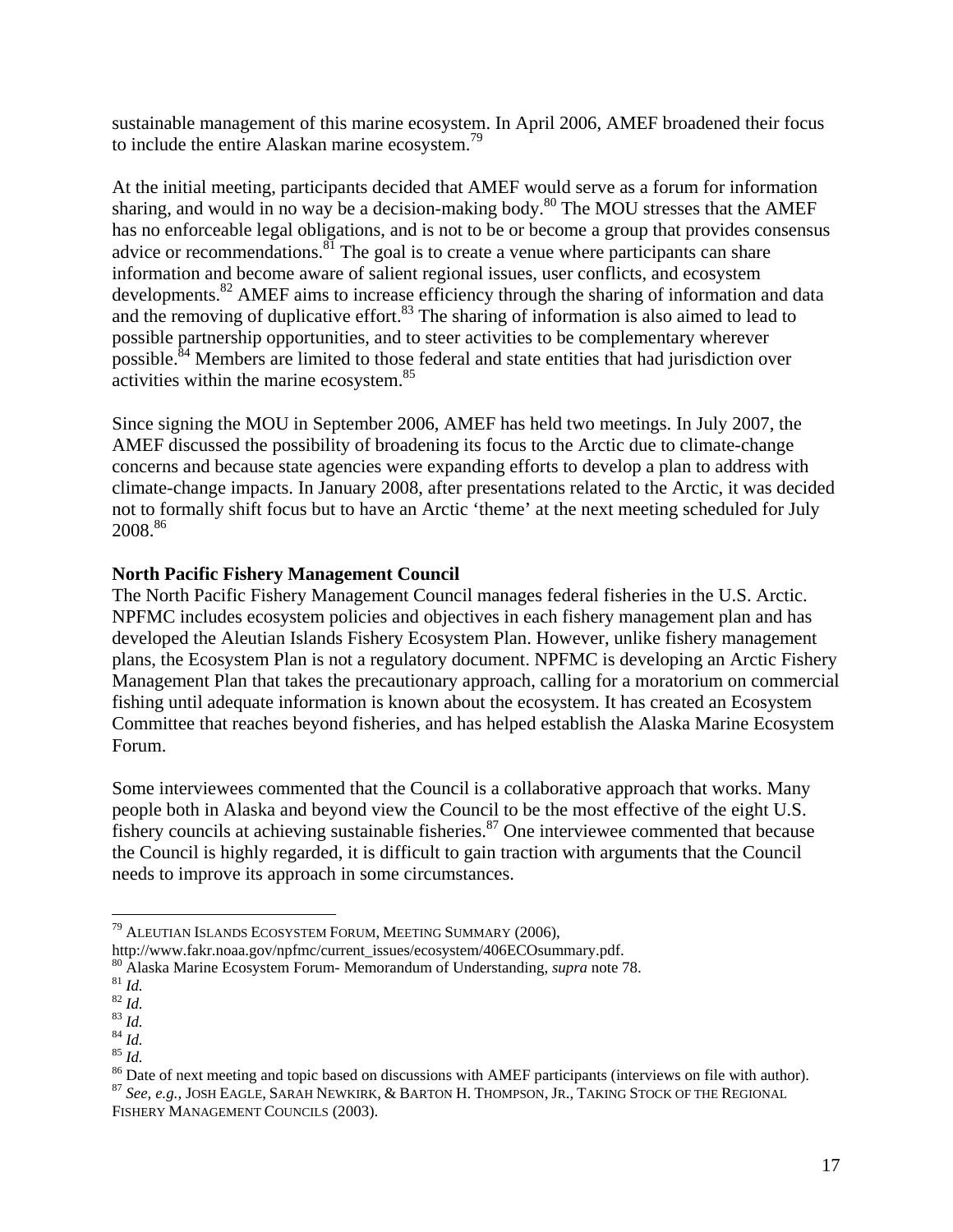The Council is a critical institution for development of EBM in the U.S. Arctic—especially Bristol Bay, where fisheries currently exist—because of the important impact that fisheries have on marine ecosystems, its science-based management of the resources, and its leadership role in taking the necessary incremental steps toward ecosystem-based management. If a marine EBM program develops in the federal waters of the U.S. Arctic, the Council will likely play a lead role.

## **Federal Subsistence Regional Advisory Councils**

Established by the Secretaries of the Interior and Agriculture to help implement ANILCA, the Federal Subsistence Board oversees the Federal Subsistence Management Program.<sup>88</sup> It includes regional directors of six federal agencies or sub-agencies. Ten Federal Subsistence Regional Advisory Councils—including Bristol Bay, the North Slope, and Northwest Alaska regions—89 help link local resource users to the Federal Subsistence Board. The Regional Advisory Council encourages local participation; advises the Federal Subsistence Board on local and customary subsistence uses in an area; and suggests subsistence management plans that will ensure that subsistence users receive priority over other users.<sup>90</sup> Within each subsistence resource region, regulations are set pertaining to harvest seasons, harvest limits and license and permit requirements.<sup>91</sup> Regulations for the taking of fish require permits for the use of any method other than a rod and reel, permits for all salmon fishing, and annual harvest limits.<sup>92</sup> Trade of fish among Alaska Natives is limited to a prescribed dollar amount and must be recorded. Sale to commercial fisheries is strictly prohibited.<sup>93</sup>

## **Additional Governmental Considerations**

In addition to resource managers and oversight bodies, federal and state regulatory agencies have an important role to play in marine EBM if it is to be successful. Ultimately, regulatory agencies have the authority to permit or prohibit activities that may negatively impact the marine environment and cultural resources. Without their support and involvement, a marine EBM program is not likely to succeed. Regulatory agencies of particular interest to this analysis include:

- Water and air-quality agencies, including the U.S. Environmental Protection Agency and the Alaska Department of Environmental Conservation;
- Planning agencies, including the national Coastal Zone Management Program and Alaska's Coastal Management Program;
- U.S. Coast Guard, for managing shipping and enforcing activities on the water; and
- Agencies regulating extraction of oil, gas and minerals, including Minerals Management Service and the Alaska Department of Natural Resource's Division of Oil and Gas and the Division of Mining, Land and Water.

<sup>93</sup> *Id.*

<sup>88</sup> Federal Subsistence Management Program, About, http://alaska.fws.gov/asm/about.cfml.

<sup>89</sup> Subsistence Resource Regions 36 C.F.R § 242.22 (Dec 2005) *available at* http://vlex.com/vid/19770288.

<sup>90</sup> Regional Advisory Councils 36 C.F.R § 242.11 (Dec 2005) *available at* http://vlex.com/vid/19770256.

<sup>91</sup> Parks, Forests, and Public Property Act 36 C.F.R § 242.25 *available at*

http://vlex.com/source/1085/toc/02?page=13.

<sup>92</sup> Subsistence taking of fish 36 C.F.R § 242.27 (Dec 2005) *available at* http://vlex.com/vid/19770307.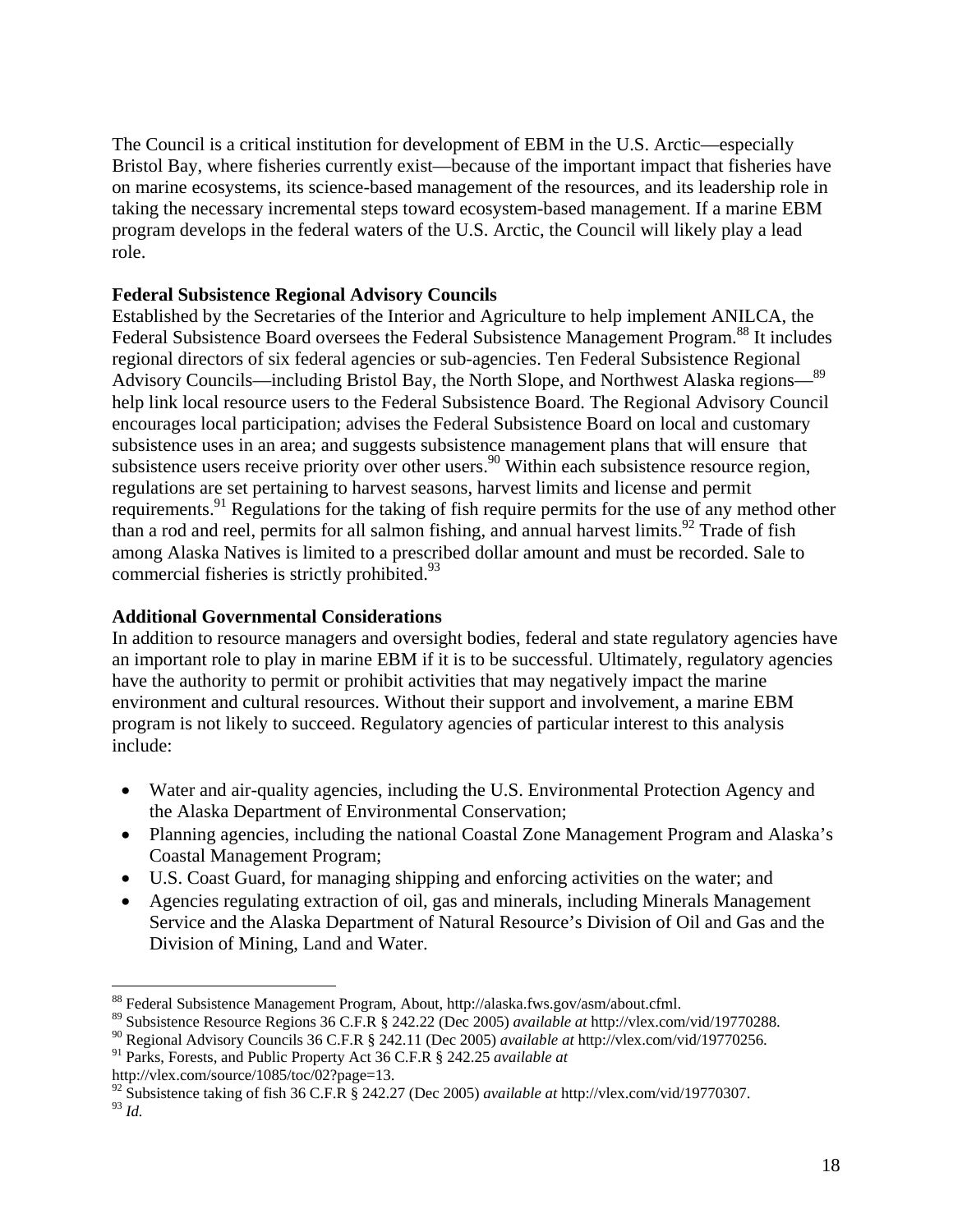All of these agencies are involved with management of resources to protect the environment and cultural heritage and engage in planning efforts to prioritize agency actions.

## → **Alaska Native Approaches**

Several organizations and advisory bodies work to assist and protect the interests of Alaska Natives and other rural residents. These organizations could be included in a state or federallyled integrated EBM program. Also, some of the programs described here could form the basis of a grassroots marine EBM program.

## **Alaska Eskimo Whaling Commission**

The Alaska Eskimo Whaling Commission (AEWC) is an association of Alaskan Eskimo whalers responsible for managing the bowhead whale subsistence hunt under the quota system set up by the International Whaling Commission. Since 1981, AEWC has managed the hunting of bowhead whales through a cooperative agreement with  $NOAA$ <sup>94</sup>. The cooperative agreement, among other things, provides AWEC with an exclusive enforcement mechanism for any violation of the subsistence whaling management plan by any member of AWEC. The cooperative agreement also mandates that all federal government agencies and departments consult with AWEC in the event that a proposed federal project may affect the bowhead whale population. Similarly, the federal government must, prior to issuing permits to the oil and gas industry, show evidence that cooperative planning of mitigation measures have been undertaken and that there will be no unmitigated impact by oil and gas activities in Arctic waters on Native subsistence activities involving marine mammals.

To facilitate the protection of subsistence bowhead whale hunting, AWEC developed the open season Conflict Avoidance Agreements (CAA) in the mid-1980s. Under the CAAs, subsistence whaling captains and Arctic offshore oil and gas operators identify measures for the operator to undertake in order to mitigate potential impacts of oil and gas activities on the Alaska Native subsistence hunting and harvesting of bowhead whales. While not directly enforceable by federal law, NMFS relies on the Conflict Avoidance Agreement to make the finding under National Marine Mammal Protection Act that an activity "will not have an unmitigable adverse impact on the availability of such species or stock for taking of subsistence use...<sup>"95</sup> In addition, the North Slope Borough may, under its authorities, require the company to enter into a Conflict Avoidance Agreement with the AEWC prior to applying for a rezoning or development permit for the siting of permanent facilities in state waters.<sup>96</sup>

## **Alaska Inter-Tribal Council**

The Alaska Inter-Tribal Council (AITC) is a tribally-governed non-profit organization that works throughout the state advocating in support of tribal governments.<sup>97</sup> In 2006, the AITC adopted a

 $\overline{a}$  $94$  Ahmaogak, Maggie, Alaska Eskimo Whaling Commission – Overview and current concerns, http://www.uark.edu/misc/jcdixon/Historic\_Whaling/AEWC/aewc\_maggie%20presentation.htm.

<sup>95</sup> Conservation 16 U.S.C. §1371 (a)(5)(D) *available at* http://www.access.gpo.gov/uscode/title16/title16.html. 96 BEAUFORT SEA AREAWIDE COMPETITIVE OIL AND GAS LEASE SALE (2006),

http://www.dog.dnr.state.ak.us/oil/products/publications/beaufortsea/bsaw2006/bs\_2006mits.pdf. 97 Alaska Inter-Tribal Council Vision STATEMENT (1998), http://aitc.org/node/20.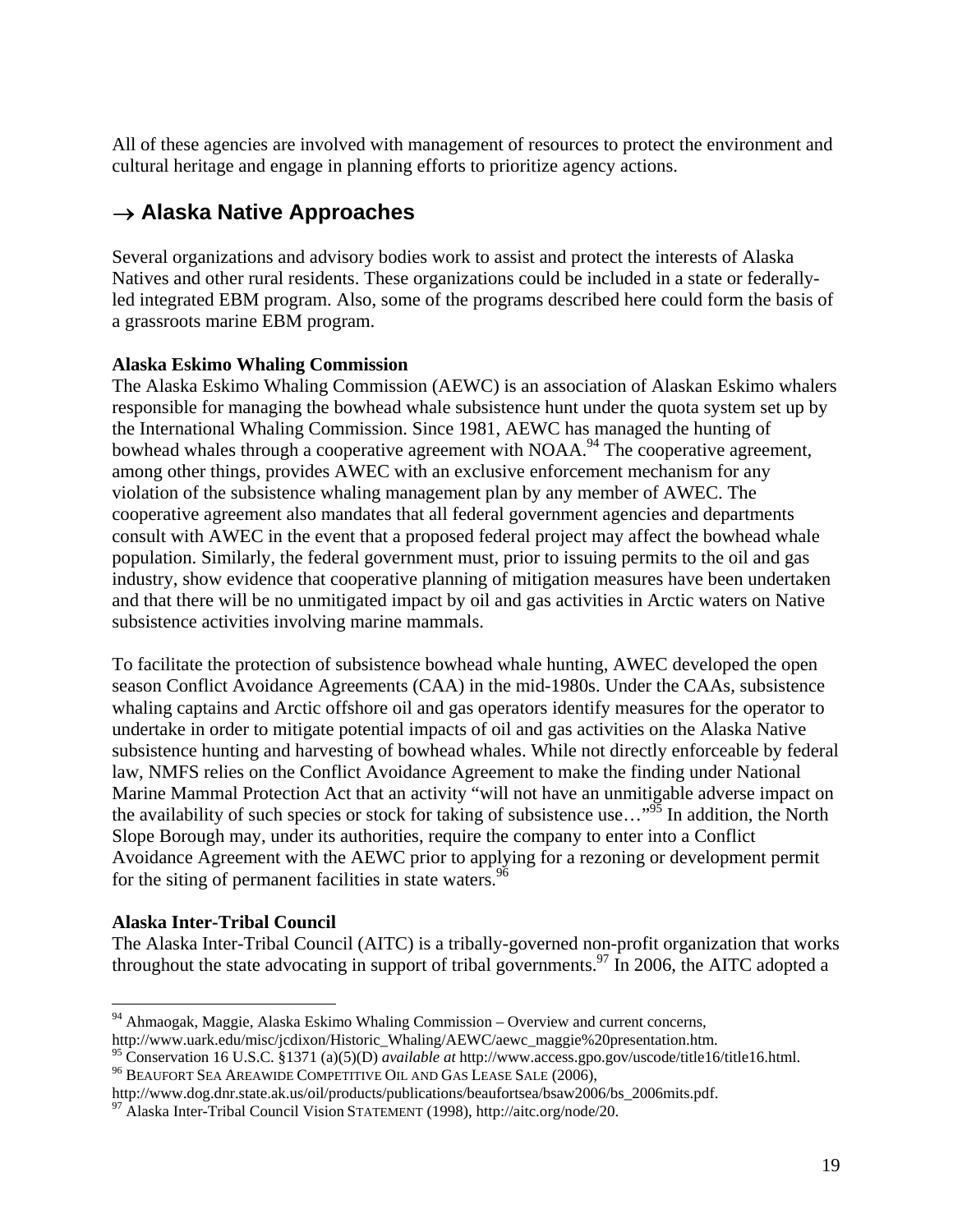resolution entitled "Ecosystem Base [sic] Management of the Gulf and Alaska and the Bering Sea."<sup>98</sup> The resolution was adopted in reaction to the various impacts that human activities, primarily fishing, were having on the marine environment, and the effects of these impacts on native communities dependent on the marine ecosystem.<sup>99</sup> The resolution calls on the NPFMC to protect the livelihoods of the Gulf of Alaska and Bering Sea villages that are dependant upon the marine ecosystem, through precautionary catch limits and area and time closures of fisheries.<sup>100</sup> The resolution further calls for the establishment of native marine cultural heritage zones to protect sensitive habitats and communities, by banning trawling within twenty miles of the Alaska coast and draft ecosystem management plans for the Aleutian Islands and the Bering Sea.<sup>101</sup> Greenpeace is supporting this effort through outreach, education, and advocacy.<sup>102</sup>

## → **International Approaches**

The Arctic is an international environment that will require international cooperation to ensure the proper management of its diverse resources. This section briefly describes key international efforts that could form the basis of a multilateral marine EBM program.

The **Arctic Council** is an intergovernmental council established in 1996 to coordinate circumpolar cooperation. The Council comprises eight Arctic countries: Canada, Denmark, Finland, Iceland, Norway, Russia, Sweden, and the United States. In addition to Member States, indigenous organizations may become Permanent Participants of the Arctic Council. The category of Permanent Participation was created to provide for "active participation and full consultation with the Arctic indigenous representatives."103 Permanent Participants, along with the officials representing the Arctic countries, meet twice a year to oversee the Council's work. The Arctic Council Indigenous Peoples' Secretariat provides support for Permanent Participants in the form of organization and administration.

The Council conducts research designed to enhance Arctic protections and oversees activities in the Arctic. The Arctic Council can create policies but cannot create binding law. The scientific work of the Arctic Council is carried out by six expert working groups focused on such issues as monitoring, assessing and preventing pollution in the Arctic, climate change, biodiversity conservation and sustainable use, emergency preparedness and prevention in addition to the living conditions of the Arctic residents.

The Council's Protection of the Arctic Environment Working Group's 2006-2008 Work Plan identifies the following three objectives, followed by a set of specific actions that outline the overall direction of the program: 1) improve knowledge and respond to emerging knowledge of the Arctic Marine Environment; 2) determine the adequacy of applicable international/regional commitments and promote their implementation and compliance; and 3) facilitate partnerships,

<sup>98</sup> ALASKA INTER TRIBAL COUNCIL – RESOLUTION #2006-05, http://www.greenpeace.org/raw/content/usa/presscenter/reports4/alaska-inter-tribal-council-r.pdf.

<sup>&</sup>lt;sup>100</sup> *Id.*<br><sup>101</sup> *Id.* 202 Personal comm. (on file with authors). <sup>102</sup> Personal comm. (on file with authors). <sup>103</sup> THE DECLARATION ON THE ESTABLISHMENT OF THE ARCTIC COUNCIL (1996), http://arctic-

council.org/filearchive/Declaration%20on%20the%20Establishment%20of%20the%20Arctic%20Council-1..pdf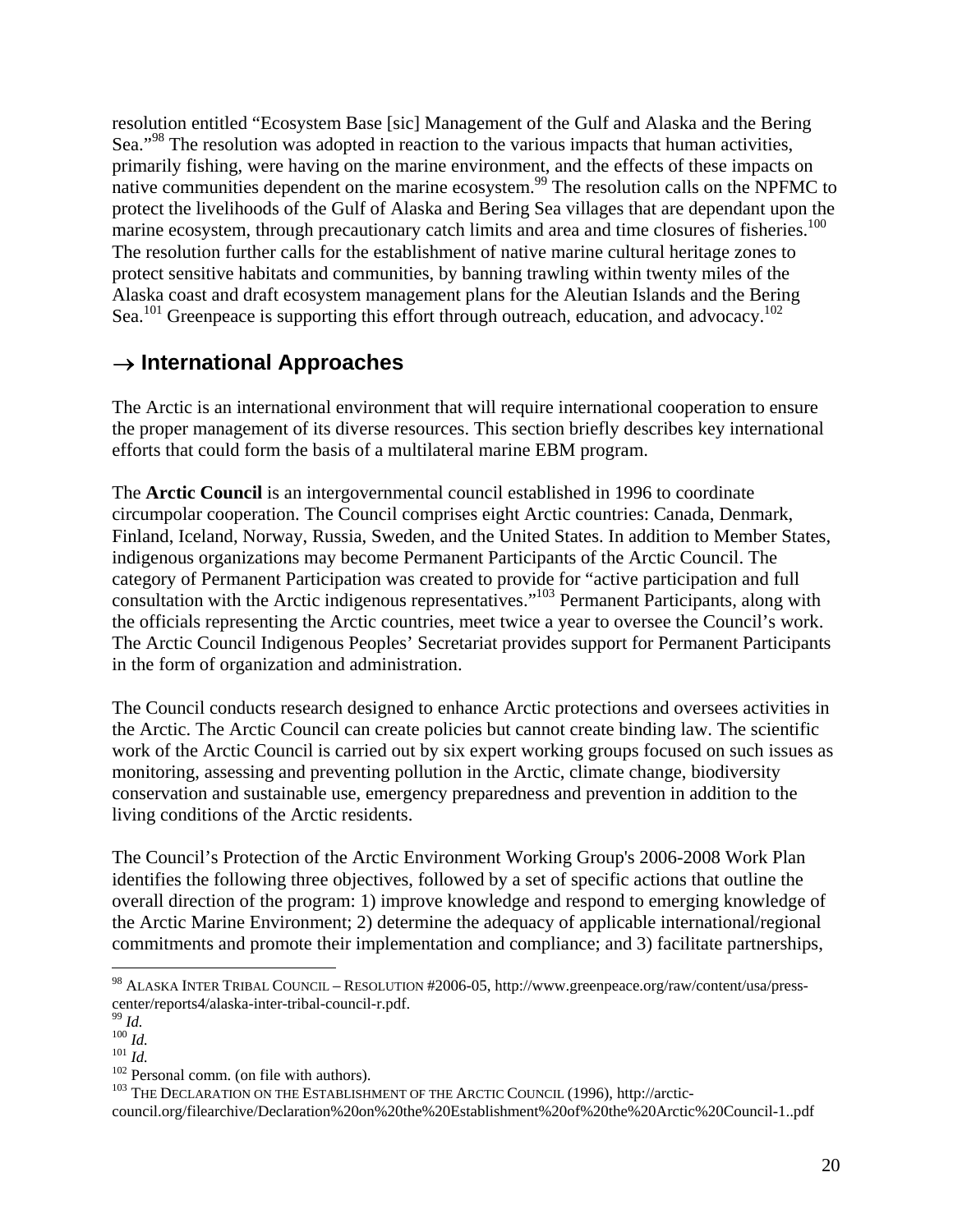program and technical cooperation and support communication, reporting and outreach both within and outside the Arctic Council. Notably, the Plan states that "EBM is the best approach to managing the marine environment . . ." The Plan encourages countries to initiate pilot EBM projects in order to demonstrate the application of an ecosystem-based approach to management.<sup>104</sup>

## **Inuit Circumpolar Council**

The Inuit Circumpolar Council (ICC) is an international organization that represents approximately 160,000 Inuit people living in the Arctic regions of Alaska, Canada, Greenland, and Chukotka, Russia.105 The principal goals of the ICC are to strengthen unity among the Inuit of the circumpolar region and develop long-term policies which safeguard the Arctic environment. The ICC General Assembly brings together members from across the Arctic every four years to discuss activities of the ICC and strengthen the cultural bonds between the member peoples. In 1992, the ICC developed the ICC's Principles and Elements for a Comprehensive Arctic Policy.<sup>106</sup> In addition to providing guidance to the ICC, the Arctic Policy is meant to guide international governments and circumpolar indigenous peoples in policy decisions that affect the Arctic. The ICC has an Alaska regional office that includes Inuit from the Chukchi and Beaufort Sea Region. As an organization that fosters the Inuit's right to self-government, it may be an appropriate organization to pursue a grassroots co-management approach to marine EBM.

## → **Moving Forward with Regional Ocean Governance**

The following are potential approaches that could be expanded to serve as the coordinating framework for EBM in the U.S. Arctic under existing laws and institutions, even without creating new authorizing legislation or new institutional structures.<sup>107</sup>

## **Use the Coordinator and Cabinet to lead marine EBM development.**

With a revitalization of the Ocean Policy Coordinator position and encouragement of the Ocean Policy Cabinet, the Coordinator and Cabinet could form the basis of a state-led integrated ocean management program, especially working to ensure coordination among state agencies in the U.S. Arctic. The Coordinator and Cabinet could focus on either Bristol Bay or the Chukchi Sea. This would be similar to the approach taken by other states to set up ocean councils as information, advisory, and coordination bodies. $108$ 

1

<sup>104</sup> ARCTIC COUNCIL ARCTIC MARINE STRATEGIC PLAN (2004),

http://arcticportal.org/uploads/vx/IW/vxIWcyCi\_7UnSBwZDbPVug/AMSP-Nov-2004.pdf.<br><sup>105</sup> Inuit Circumpolar Council, *available at* http://www.inuit.org/index.asp?lang=eng&num=2 (last visited on July 6, 2008).

<sup>&</sup>lt;sup>106</sup> Inuit Circumpolar Council, ICC Executive Council Resolution 2003-O1,<br>http://www.inuit.org/index.asp?lang=eng&num=244 (last visited on Sept. 22, 2008).

<sup>&</sup>lt;sup>107</sup> For another analysis of state-based approaches for Alaska ocean governance, *see* THE OCEAN FOUNDATION,

*supra* note 3.<br><sup>108</sup> *See*, for example, the California Ocean Protection Council, New York Ocean and Great Lakes Ecosystem Conservation Act (§14-0101 et seq.), and the New Jersey Coastal and Ocean Protection Council.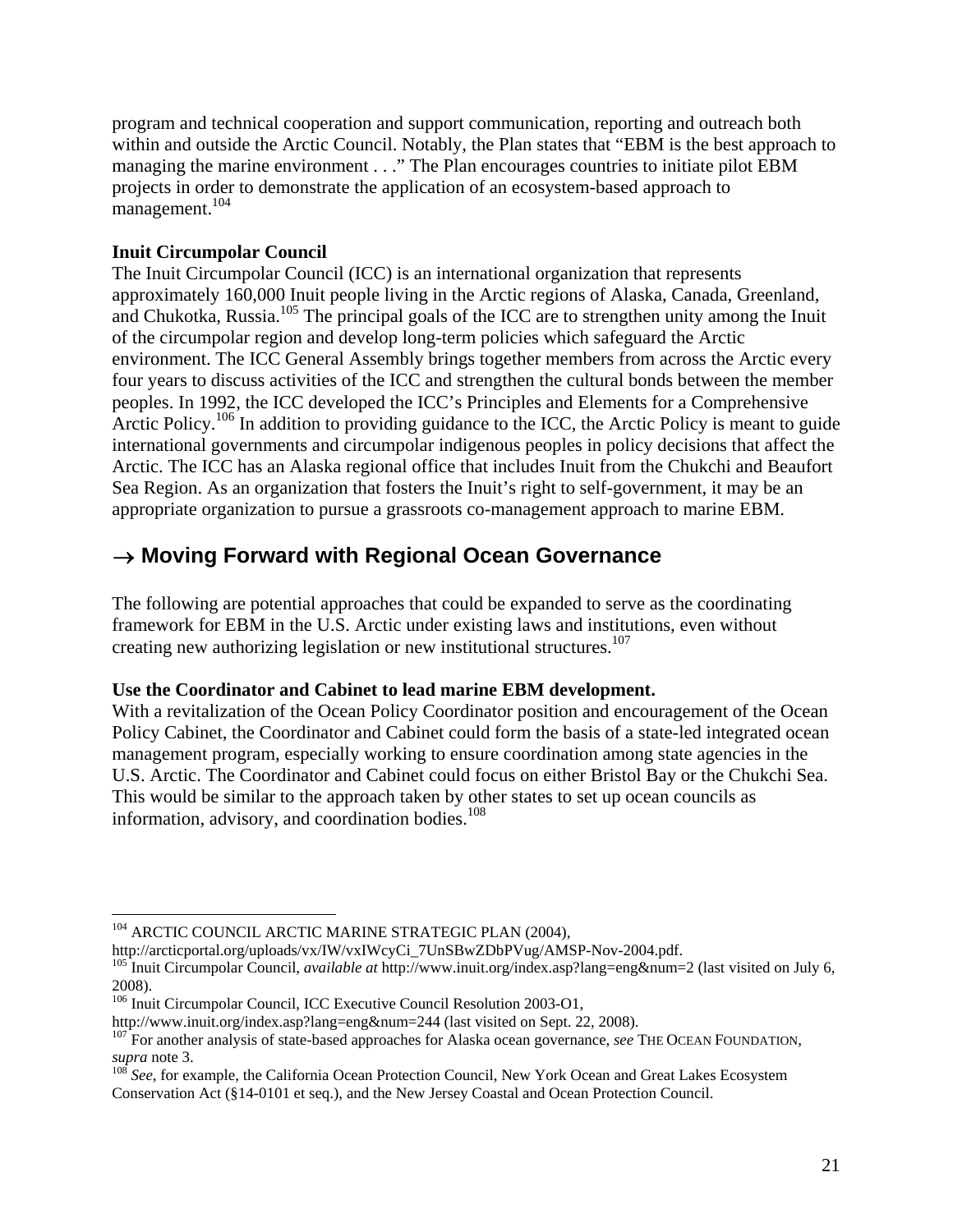## **Use the Coastal Management Program as the basis for state-led marine EBM.109**

Despite recent revisions restricting local control, the Coastal Management Program could form the basis for a state-led integrated ocean management in state waters through the development and implementation of district management plans. District management plans that create enforceable policies in support of a marine EBM program would need to be carefully constructed to meet the requirements under state statute. In the Chukchi Sea this would include the coastal districts of the North Slope Borough, the Northwest Arctic Borough, and the Bering Strait CRSA. In Bristol Bay, it would include the Bristol Bay CRSA and potentially other districts depending on how the boundaries are created.

## **Work with the AEWC to develop a grassroots marine EBM program.**

The AEWC could serve as a lead organization in the development of marine EBM in the Chukchi and Beaufort Seas region of the U.S. Arctic. The AEWC has demonstrated its capacity to negotiate collaboratively with commercial interests and the federal government in the development of the Conflict Avoidance Agreements (CAAs), which allow subsistence communities in the Arctic to reduce conflict and simultaneously take into account the impacts that oil and gas operations have on marine mammals and subsistence use. Such agreements, in conjunction with the capacity and strong organization of the AEWC, could provide the groundwork for developing an integrated EBM program in the U.S. Arctic.

## **Designate the region as a national marine sanctuary.**

Described in additional detail in the following section, the National Marine Sanctuary Program could provide the basis for pursuing Marine EBM, with the development of a new sanctuary in either the Bristol Bay region or the Chukchi and Beaufort Seas region.

### **Other considerations.**

 $\overline{a}$ 

Other new programs could be developed under federal or state law or emerge from grassroots efforts. Federal legislation that has been introduced in the House of Representatives and the Senate would create regional ocean advisory councils, including one designated in Alaska.<sup>110</sup> The Alaska legislature also could develop a state program similar to that under development in Massachusetts, California, and other coastal states. One person interviewed suggested the development of a grassroots program that would parallel and inform the Alaska Marine Ecosystem Forum as a way to help drive conservation-oriented ocean policy decisions. This would be similar to parallel institutions in the Chesapeake Bay, which has both a government-led Chesapeake Bay Program and a non-governmental Chesapeake Bay Foundation. Such a nongovernmental approach may be best if both the state and federal government fail to lead or take part in a marine EBM effort.

## **ii. Examining Area-Based Designations**

Many scholars and practitioners are increasingly looking at planning and designating areas for different ocean uses as a way to implement marine EBM. In the U.S. Arctic, area-based

<sup>&</sup>lt;sup>109</sup> But see THE OCEAN FOUNDATION, supra note 3 for additional discussion of the constraints of this program.<br><sup>110</sup> The Oceans Conservation, Education, and National Strategy for the 21<sup>st</sup> Century Act, House Bill 21 (oft

OCEANS 21).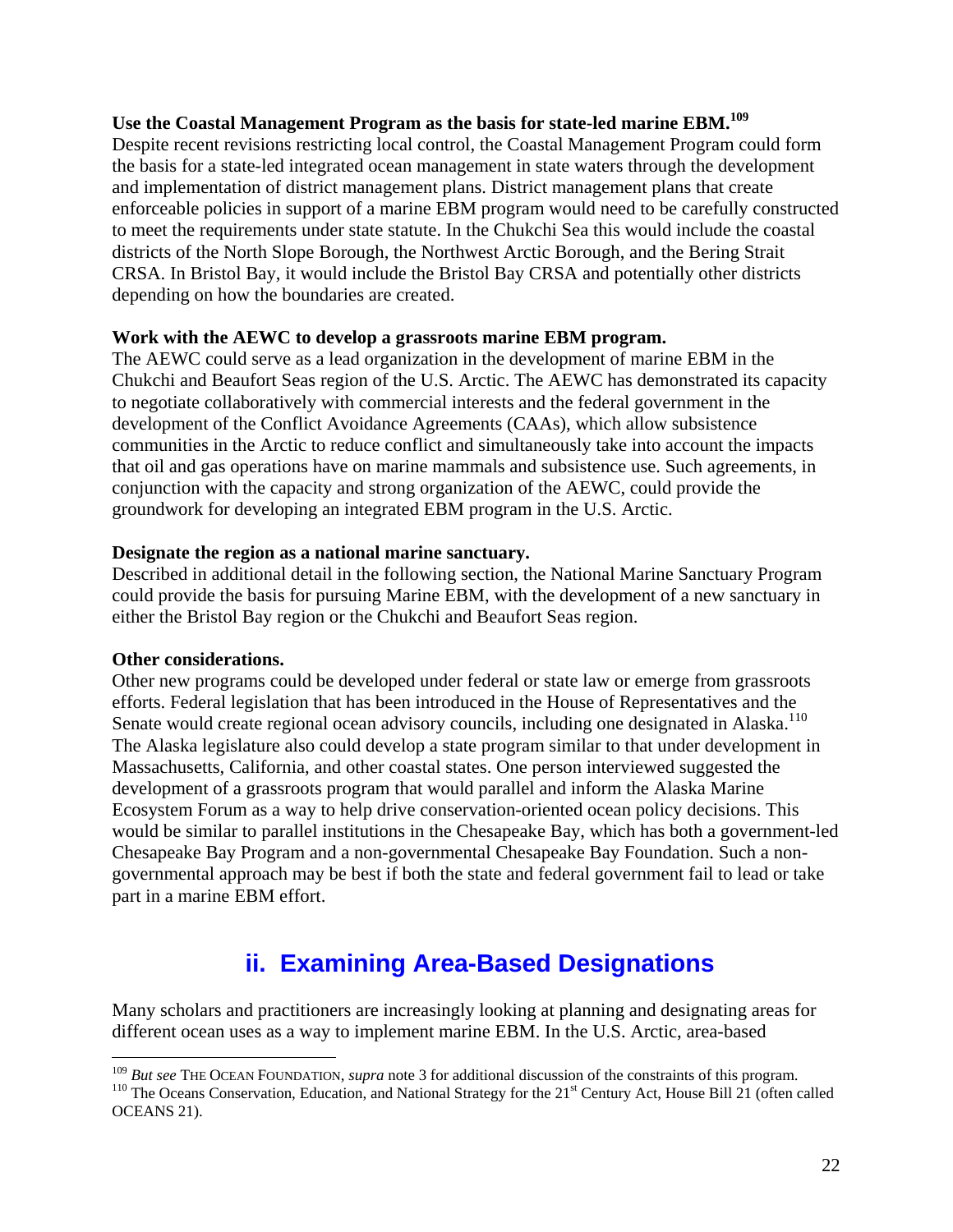designations could be used to establish areas for conservation, subsistence use and cultural heritage, and industry use. The U.S. Arctic ocean and coastal environment already has many area-based designations for a variety of purposes, including conservation, oil and gas development, and subsistence use. However, the region lacks an integrated approach for designating and managing specific areas that apply to all users. This section describes obstacles and opportunities to advance area-based designations as a way to implement marine EBM.

## → **Obstacles to Area-Based Designations**

In addition to the overarching integration challenges described previously, there are specific obstacles to designating ocean areas for preservation or particular uses. Some challenges to areabased designations relate to the state of Arctic science and biological and physical parameters. Several interviewees commented on the lack of scientific information available to designate specific sites. In the Chukchi Sea, for example, there is insufficient data about basic wildlife distribution, let alone more complex life-history information. Also, scientists do not fully understand the biological ramifications of climate change—information needed to make predictions about future biodiversity and ecosystem health.

Another concern about area-based designations is whether this approach can provide adequate protection in such a fluid and dynamic environment. Many species considered priorities for protection are highly migratory, raising concerns about the value of area designations. Human activities beyond U.S. waters play an important role in sustainability of resources, including atmospheric pollutants, marine debris, and discharge from vessels, and area-based designations may not address these issues. Finally, the marine environment is closely tied to the terrestrial environment. Marine mammals and seabirds use both the marine and terrestrial environment. Subsistence hunters take terrestrial and marine species according to availability. If, for example, caribou populations decline, rural residents may focus more on marine resources for subsistence. Also, offshore resource extraction requires land-based support structures. Area-based designations focused on the marine environment may not adequately address these important linkages.

Area designations in Bristol Bay highlight the overlapping and potentially conflicting management. To protect important fishery resources, the NPFMC has closed most of Bristol Bay to trawl fishing. Other industries, however, are vying to use these regions for activities that may undermine fishery conservation efforts. Figure 1 shows the fishery conservation areas superimposed with the federal oil and gas lease sale area.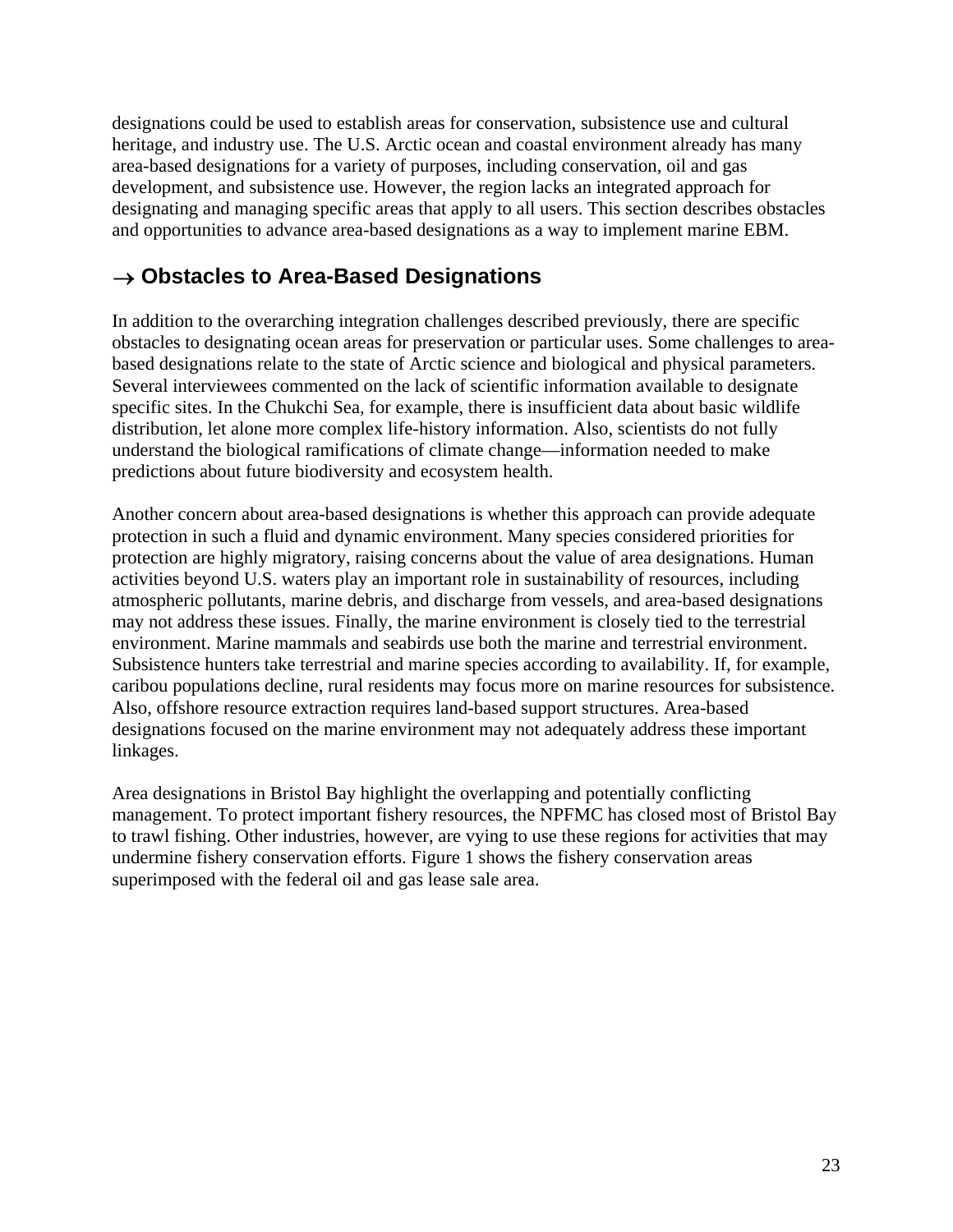## **Figure 1. Bristol Bay Fishery Conservation and Proposed Oil and Gas Lease<sup>111</sup>**





In addition to the Lease Sale Area shown in Figure 1, Alaska is leasing state waters for oil and gas development in and near Bristol Bay. While not physically overlapping with Bristol Bay, the proposed Pebble Mine would encompass a large area upstream of Bristol Bay that is a critical spawning habitat for salmon. An oil spill or hazardous discharges from a mining operation could damage these important fishery resources—resources that have been protected by the NPFMC in order to ensure their long-term sustainability. There is also concern that even without pollution, consumers will choose other products because of fears of pollutants in fish.<sup>112</sup>

These potentially conflicting ocean and coastal uses, and the regulatory framework under which they are managed, demonstrate the piecemeal approach to ocean and coastal management near Bristol Bay that integrated EBM would address and seek to resolve. While the Chukchi Sea does not face the same level of conflict at this time, increased industrial development in the Arctic could lead to similar challenges. One interviewee commented that, at this point, there are no issues in the Chukchi Sea that force the need to make tradeoffs.

Existing authority may limit the ability of agencies to participate in cooperative area-based designations. In the absence of a legal mandate, even those that could participate may choose not to do so. Agencies have strong authority to designate areas for development. For example, MMS is focused on development of the outer continental shelf in the U.S. Arctic. NPFMC is tasked with managing fisheries for use in addition to conservation. Without changes to the law, it may be difficult develop coordinated area-based designations that apply broadly to all users.

Despite these concerns and limitations, there are several area-based designations already in place that delineate jurisdictional authority, identify areas open to industrial development, and indicate areas that support environmental and cultural heritage protection. The next section describes these designations.

<sup>&</sup>lt;sup>111</sup> This map is based on the maps produced in the NPFMC FMP and the MMS 5-year plan.

 $112$  Personal communication with commercial fisher interviewee (Jun 12, 2008) (on file with author).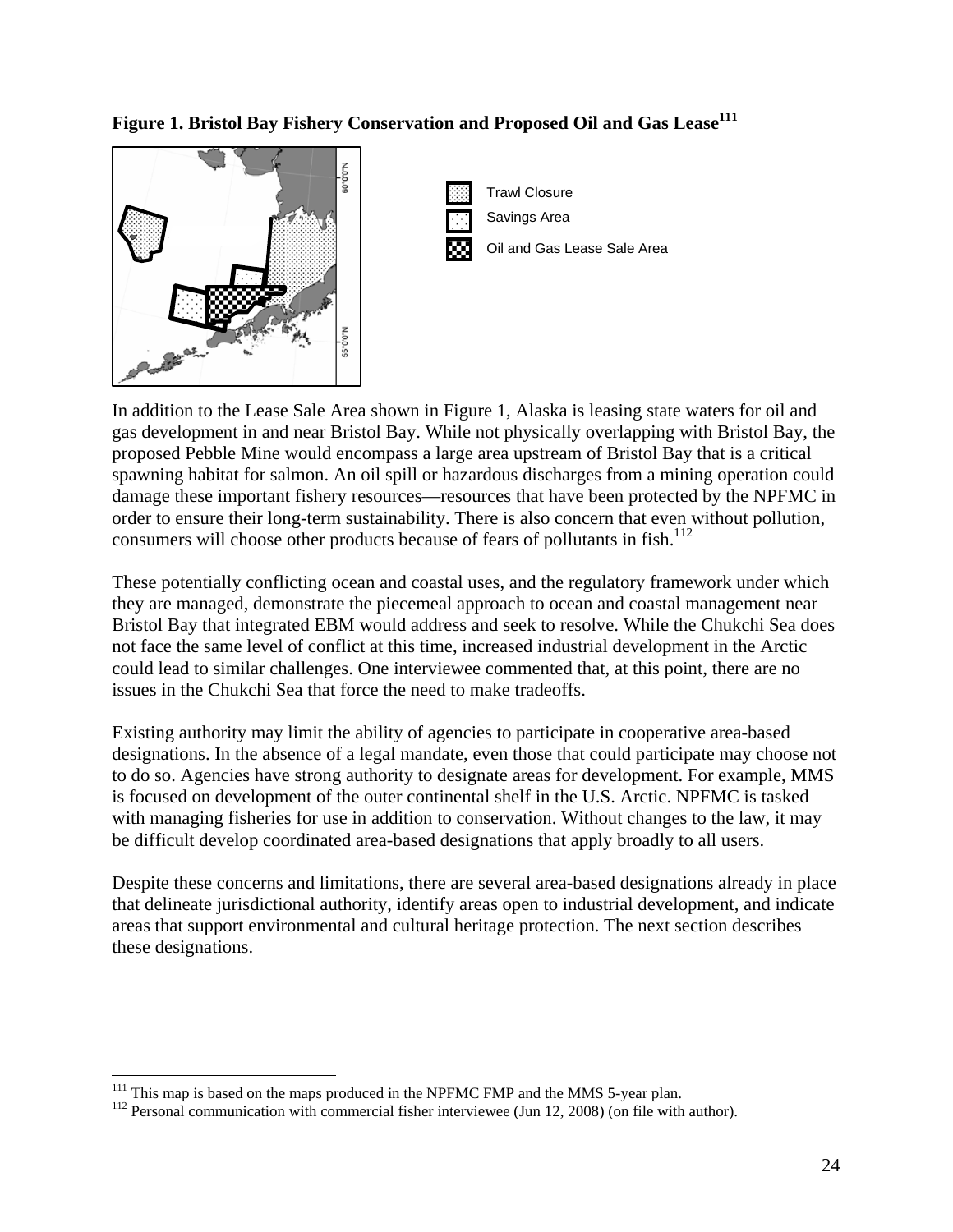## → **Approaches to Area-Based Designations**

At the broadest scale, the United Nations Convention on the Law of the Sea (UNCLOS) provides a framework for jurisdictional control at the international level. $^{113}$  In accordance with UNCLOS and customary international law, the U.S. has a 12-nautical mile territorial sea extending from the baseline of the state, a 12-nautical mile contiguous zone from the boundary of the territorial sea out to 24 nautical miles, and an exclusive economic zone (EEZ) extending from the boundary of the territorial sea to 200-nautical miles offshore.<sup>114</sup> Within the territorial sea and the EEZ, the U.S. has the right to explore, exploit, conserve, and manage the natural resources of the water column, seabed, and subsoil. $^{115}$ 

UNCLOS also sets out a jurisdictional framework for the continental shelf. Countries can claim a 200-mile continental shelf for exclusive access to the surface and subsurface resources. UNCLOS also provides a mechanism to extend continental shelf claims to 350 nautical miles if the shelf naturally extends that far.<sup>116</sup> Under this framework, the Bering Sea is divided between the U.S. and Russia with a high seas "donut hole" that is under international jurisdiction. The Chukchi and Beaufort Seas are part of the Arctic Ocean. Six countries (Norway, Denmark, Iceland, Canada, Russia, and the U.S) claim jurisdiction over some part of the Arctic Ocean, and the Arctic Ocean also includes international waters.<sup>117</sup>

In U.S. waters, the ocean is divided into state and federal waters. Alaska's territorial sea extends to three miles offshore and includes submerged lands, $118$  and federal waters extend from three miles to two hundred miles. The federal government may also have a claim to the continental shelf extending beyond the two-hundred mile mark under international law.<sup>119</sup> While these boundaries lay the foundation for federal and state management, the federal government has some regulatory authority in state waters, and state laws and policies can affect the activities in federal waters. For example, the Federal Energy Regulatory Commission has claimed authority to regulate hydrokinetic energy development such as wave or tidal power up to twelve miles offshore under the Federal Power Act.120 Additionally, under the Coastal Zone Management Act, federal activities (even in federal waters) must be consistent with the enforceable coastal zone policies of the State of Alaska, including enforceable policies of the coastal districts.<sup>121</sup>

<sup>&</sup>lt;sup>113</sup> United Nations Convention on the Law of the Sea, [hereinafter UNCLOS], U.N. Doc. (Dec. 10, 1982 [in force 1996]), http://www.un.org/Depts/los/convention\_agreements/texts/unclos/unclos\_e.pdf (While the U.S. is not party to the treaty having signed but not ratified it, the U.S. does accept the boundaries as customary international law). See, e.g., President Ronald Reagan, Statement on United States Oceans Policy (Mar. 10, 1983).<br>
<sup>114</sup> UNCLOS, Part II, V.<br>
<sup>115</sup> UNCLOS, Art 56.<br>
<sup>116</sup> UNCLOS, Arts. 76-77.<br>
<sup>116</sup> UNCLOS, Arts. 76-77.<br>
<sup>117</sup> There is not an

Celsius isotherm. This region includes the Bering Sea and extends into Hudson Bay and the Labrador Sea. For others, it is the Arctic Circle, which is latitude 66° 33'N. In the U.S. this occurs at the Bering Straights. For a description of Arctic boundaries, see UNEP & GRID Arenal, *Vital Arctic Graphics*, http://maps.grida.no/go/collection/vital-arctic-graphics.

<sup>&</sup>lt;sup>118</sup> Submerged Lands Act, 43 U.S.C.  $\S$ § 1301 et seq. (1953).<br><sup>119</sup> UNCLOS, Arts. 76-77.

 $120$  For more information, see the Federal Energy Regulatory Commission, Industries, http://www.ferc.gov/industries/hydropower/indus-act/hydrokinetics.asp. 121 Coastal Zone Management Act of 1972, 16 U.S.C. § 307.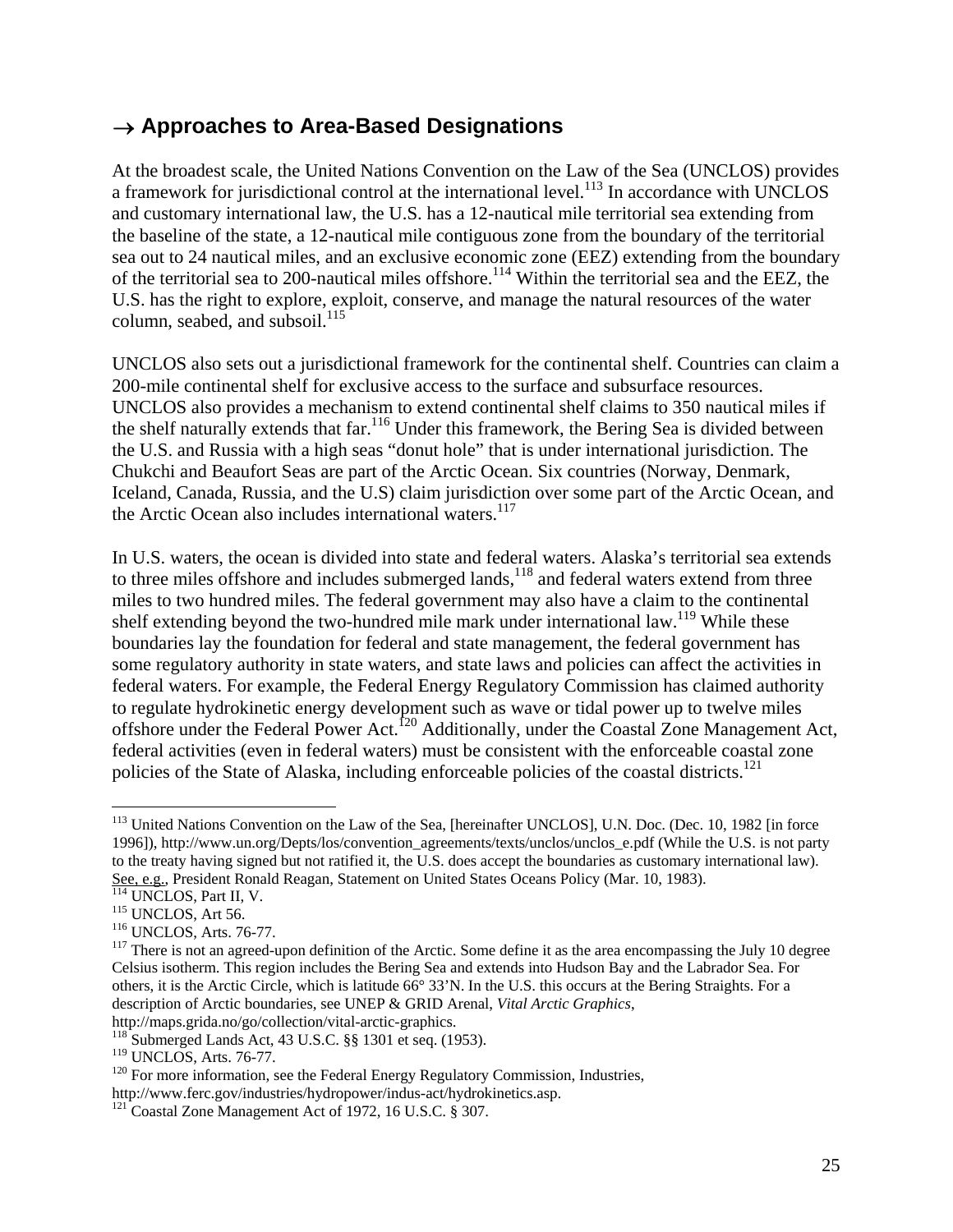Several areas of Bristol Bay and the Chukchi Sea have specific legal designations (Table 5).

## **Table 5. Area Designations in the Chukchi Sea and Bristol Bay**

|                                                                                                   | <b>Potential Approaches to Designate Areas for Conservation</b>      |                                            |  |  |  |  |  |
|---------------------------------------------------------------------------------------------------|----------------------------------------------------------------------|--------------------------------------------|--|--|--|--|--|
| Federal approaches for designating coastal and watershed environment (terrestrial and freshwater) |                                                                      |                                            |  |  |  |  |  |
| National Wildlife Refuges (terrestrial and freshwater)                                            |                                                                      |                                            |  |  |  |  |  |
| National Parks and Preserves (marine, terrestrial and freshwater)                                 |                                                                      |                                            |  |  |  |  |  |
|                                                                                                   | Critical Habitat under ESA (terrestrial and freshwater)              |                                            |  |  |  |  |  |
| Federal approaches for marine environment                                                         |                                                                      |                                            |  |  |  |  |  |
| <b>National Marine Sanctuaries</b>                                                                |                                                                      |                                            |  |  |  |  |  |
| <b>National Parks and Preserves</b>                                                               |                                                                      |                                            |  |  |  |  |  |
| Critical Habitat under ESA                                                                        |                                                                      |                                            |  |  |  |  |  |
| State approaches for designating coastal and watershed environment (terrestrial and freshwater)   |                                                                      |                                            |  |  |  |  |  |
| <b>State Parks</b>                                                                                |                                                                      |                                            |  |  |  |  |  |
|                                                                                                   | State refuges, critical habitat areas, and sanctuaries               |                                            |  |  |  |  |  |
| State approaches for marine environment                                                           |                                                                      |                                            |  |  |  |  |  |
| <b>Marine Parks</b>                                                                               |                                                                      |                                            |  |  |  |  |  |
|                                                                                                   | State refuges, critical habitat areas, and sanctuaries               |                                            |  |  |  |  |  |
|                                                                                                   |                                                                      |                                            |  |  |  |  |  |
|                                                                                                   | <b>Existing Area Designations in Bristol Bay and the Chukchi Sea</b> |                                            |  |  |  |  |  |
|                                                                                                   | <b>Bristol Bay</b>                                                   | Chukchi Sea                                |  |  |  |  |  |
| <b>National Wildlife</b>                                                                          | Becharof National Wildlife Refuge                                    | Alaska National Maritime Refuge            |  |  |  |  |  |
|                                                                                                   |                                                                      |                                            |  |  |  |  |  |
| <b>Refuges (USFWS)</b>                                                                            | (terrestrial), Togiak National                                       | (terrestrial) including 500 miles of coast |  |  |  |  |  |
|                                                                                                   | Wildlife Refuge (terrestrial)                                        |                                            |  |  |  |  |  |
| <b>National Parks and</b>                                                                         | Lake Clark National Park and                                         | Bering Land Bridge National Preserve       |  |  |  |  |  |
| Preserves (NPS)                                                                                   | Preserve (terrestrial), Katmai                                       | (terrestrial), Noatak National Preserve    |  |  |  |  |  |
|                                                                                                   | National Park and Preserve                                           | (terrestrial)                              |  |  |  |  |  |
|                                                                                                   | (terrestrial)                                                        |                                            |  |  |  |  |  |
| <b>Critical habitat under</b>                                                                     | Steller's eider (terrestrial),                                       | Spectacled eider critical habitat          |  |  |  |  |  |
| <b>ESA</b>                                                                                        | spectacled eider (terrestrial and                                    | (offshore)                                 |  |  |  |  |  |
|                                                                                                   | offshore—outside of Bristol Bay)                                     |                                            |  |  |  |  |  |
| <b>National Marine</b>                                                                            | None                                                                 | None                                       |  |  |  |  |  |
| <b>Sanctuaries</b>                                                                                |                                                                      |                                            |  |  |  |  |  |
| <b>State Parks</b>                                                                                | Wood-Tikchik State Park                                              | None                                       |  |  |  |  |  |
|                                                                                                   | (terrestrial)                                                        |                                            |  |  |  |  |  |
| State refuges, critical                                                                           | Walrus Islands State Game                                            | None                                       |  |  |  |  |  |
| habitat areas, and                                                                                | Sanctuaries, five critical habitat                                   |                                            |  |  |  |  |  |
| sanctuaries                                                                                       | areas including Egegik, Pilot Point,                                 |                                            |  |  |  |  |  |
|                                                                                                   | Cinder River, Port Heiden, and Port                                  |                                            |  |  |  |  |  |
| <b>Marine Parks</b>                                                                               | Moller<br>None                                                       | None                                       |  |  |  |  |  |

This section describes area designations for conservation and Alaska Native heritage under the Magnuson-Stevens Fishery Conservation and Management Act, Alaska's coastal management law and access to development in state waters, leases and potential leases under the Outer Continental Shelf Lands Act, leases, reserves and marine parks under Alaska state law, and shipping lanes.

٦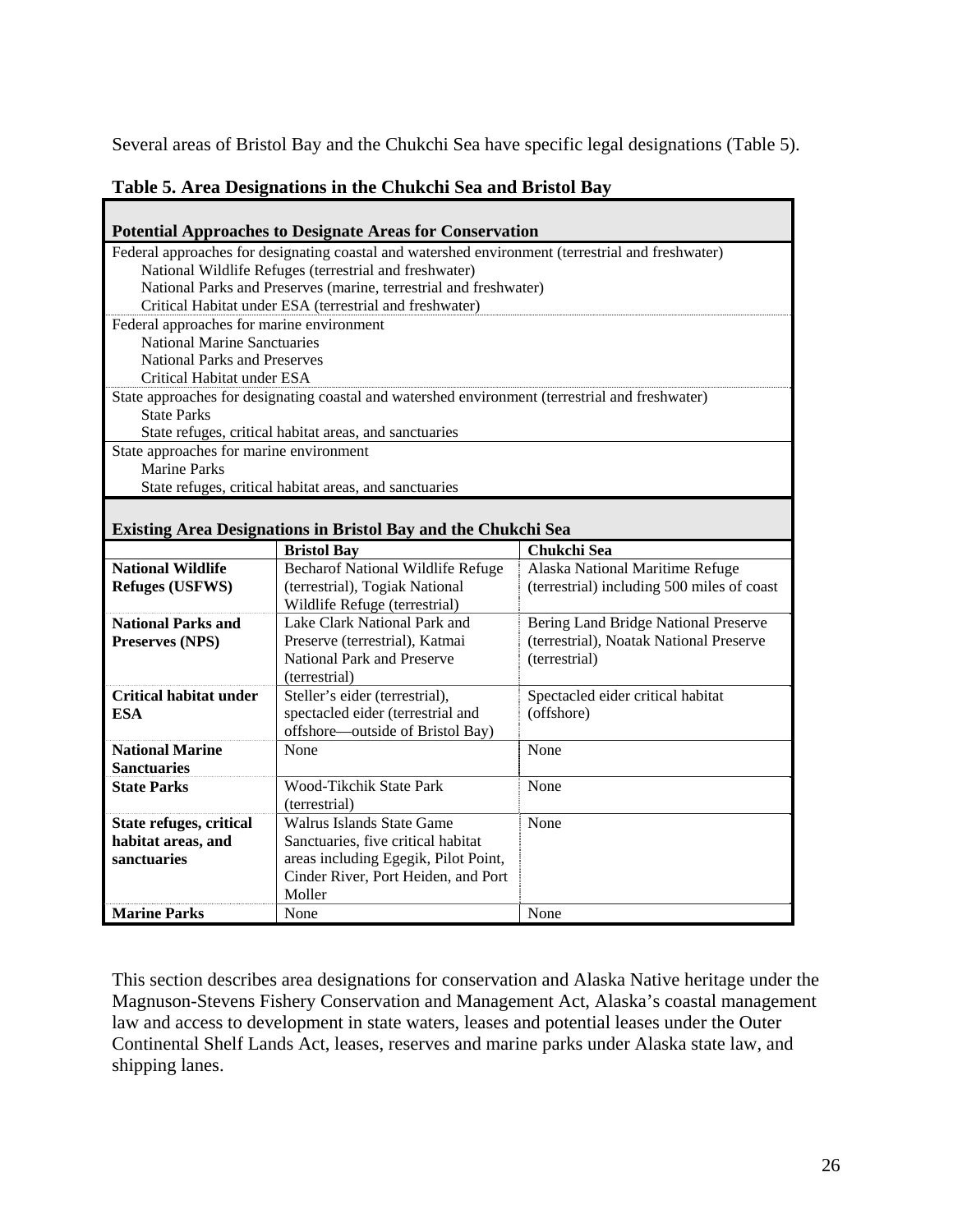## **ENVIRONMENTAL AND ALASKA NATIVE CULTURAL PROTECTION**

Federal and state laws and regulations may lead to place-based protection of marine and coastal habitats for environmental preservation or maintenance of Alaska Native cultural heritage and subsistence. Place-based protection can range from restricting some specific uses to restricting or prohibiting all use and access. The following section describes some of the key laws and policies that enable place-based protection and how these laws are used to designate specific areas in the ocean and coastal environment of the U.S. Arctic.

## *Federal Designations*

## **Marine Protected Areas**

As defined by Executive Order 13158, a marine protected area is "any area of the marine environment that has been reserved by Federal, State, tribal, territorial, or local laws or regulations to provide lasting protection for part or all of the natural and cultural resources therein."122 The Executive Order calls upon federal agencies to use their authority to develop and implement a network of marine protected areas.<sup>123</sup> To date, this Executive Order has not resulted in the creation of a new MPA network. Federal efforts have instead focused on mapping existing area-based designations and protections.124 There are few federally designated marine environments in the U.S. for conservation and preservation purposes that apply broadly to all sectors. The National Wildlife Refuge System designations protect coastal environments and critical habitat designations under the ESA lead to heightened scrutiny of activities proposed in those regions.

## **Wildlife Refuges**

Managed by the U.S. Fish and Wildlife Service, the National Wildlife Refuge System is the only network of federal lands in the United States devoted primarily to wildlife.<sup>125</sup> Alaska contains 85% of the acreage of the National Wildlife Refuge System, including the Arctic National Wildlife Refuge, Yukon Delta National Wildlife, and the Alaska Maritime National Wildlife Refuge.<sup>126</sup> The majority of current refuge area was designated under the Alaska National Interest Lands Conservation Act.<sup>127</sup>

The Alaska Maritime Wildlife Refuge System covers an area of 4.9 million acres of land encompassing 24,000 islands that are spread out along the 47,300 miles of Alaska coastline from the Chukchi Sea to the Gulf of Alaska.<sup>128</sup> In the Chukchi Sea, the Maritime Refuge encompasses

<sup>122</sup> Executive Order 13158, Marine Protected Areas §§ 3, 4 (May 26, 2000), *available at*

http://mpa.gov/pdf/eo/execordermpa.pdf.<br><sup>123</sup> *Id.* 124 *Id.* 124 *Id.* 124 *Id.* 125 Richard J. Fink, *The National Wildlife Refuges: Theory, Practice, and Prospect,* 18 HARV. ENVTL. L. REV. 1,5 (1994).

<sup>&</sup>lt;sup>126</sup> Robert L. Fischman, *The Significance of National Wildlife Refuges in the Development of U.S. Conservation Policy*, 21 J. LAND USE & ENVTL. L. 1, 4 (2005).

 $^{127}$  Alaska National Interest Lands Conservation Act, H.R. 39, 96th Cong. (1980).<br><sup>128</sup> U.S. Fish and Wildlife Service, Alaska Maritime National Wildlife Refuge, Fact Sheet (2003) *available at* http://alaska.fws.gov/nwr/akmar/pdf/v\_AkMaritime.pdf.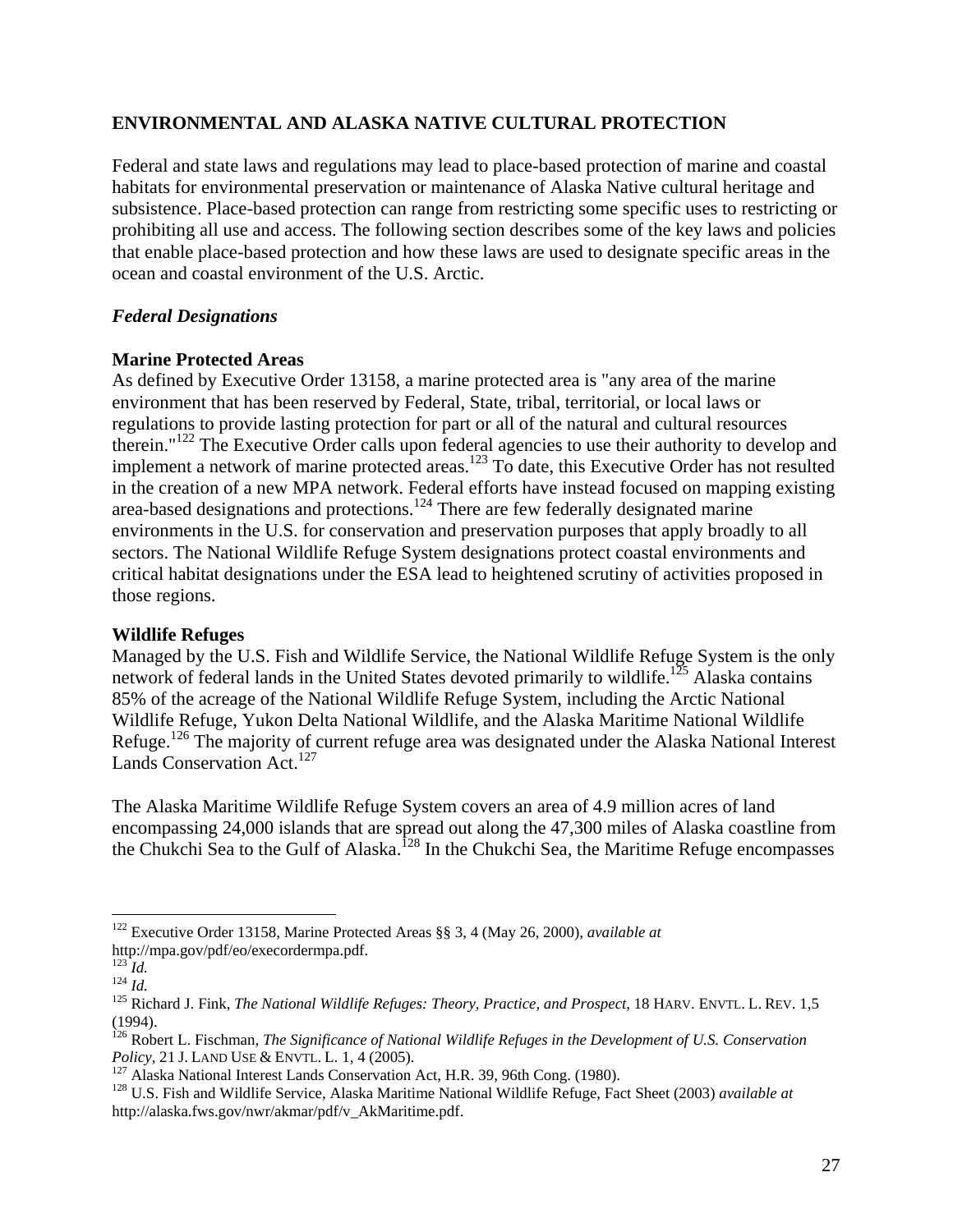areas of the mainland, spits and scattered islands stretching from the Bering Strait to Barrow.<sup>129</sup> In the Bering Sea, the Maritime Refuge extends southward from Norton Sound, 600 miles along the Seward Peninsula to the Aleutian Islands.<sup>130</sup> The Maritime Refuge is limited to land areas but provides important habitat for marine species, including sea birds and marine mammals.<sup>131</sup> The management purpose is to maintain, enhance, and restore nature; however other activities which can co-exist with the management purpose are permitted.<sup>132</sup>

## **Endangered Species Act**

The federal Endangered Species Act (ESA) requires the Secretaries of Interior and Commerce to identify endangered and threatened species and the habitats upon which they depend. Alaska endangered species include eleven marine and terrestrial species: the Steller sea lion, bowhead, fin, sperm, and sei whale, and leatherback sea turtle. The polar bear and several other species are listed as threatened. Species under consideration for protection include the black-footed albatross, the Cook Inlet beluga whale, the northern right whale, the Pacific walrus, and the ribbon seal. $133$ 

Species that are placed on the endangered species list may have critical habitat designated, which is an area that contains "physical or biological features essential to the conservation of the species which may require special management considerations or protection."<sup>134</sup> This designation is separate from the endangered species determination and employs a cost-benefit approach. The designation must consider economic impacts, impacts on national security, and any other relevant impacts.135 Many species have no critical habitat designations. In Alaska, the Secretary has determined that many endangered whale species are imperiled due to over-hunting and therefore the 'take' prohibition is sufficient for their conservation. A petition for critical habitat designation for the bowhead whale in the Beaufort and Chukchi seas was denied in 2002.136 Only four critical habitat designations exist in Alaska, including Steller eider habitat in Bristol Bay and spectacled eider habitat in Bristol Bay and the Chukchi Sea.<sup>137</sup>

Many federal laws that protect specific species and habitats also protect subsistence hunting and fishing rights.138 Therefore, place-based protection laws focused on species and habitat protection may also have the flexibility to support cultural heritage and subsistence practices.

<sup>&</sup>lt;sup>129</sup> U.S. Fish and Wildlife Service, Alaska Maritime National Wildlife Refuge Website, Chukchi Sea Unit http://alaska.fws.gov/nwr/akmar/units/ChukchiMAIN.htm (last visited July 18, 2008).<br><sup>130</sup> U.S. Fish and Wildlife Service, Alaska Maritime National Wildlife Refuge Website, Bering Sea Unit

http://alaska.fws.gov/nwr/akmar/units/BeringMAIN.htm (last visited July 18, 2008).<br>
<sup>131</sup> *Id.*.<br>
<sup>132</sup> Fish and Game Act, 16 U.S.C. § 668dd (4) (2008).<br>
<sup>133</sup> *See* Alaska Department of Fish and Game, Endangered Species i

<sup>&</sup>lt;sup>134</sup> 16 U.S.C.A. § 1532 (5)(A)(i).<br><sup>135</sup> 16 U.S.C.A. § 1533(b)(2).<br><sup>136</sup> Final Determination on a Petition to Designate Critical Habitat for the Bering Sea Stock of Bowhead Whales, 67 Fed. Reg. 169 (2002).

<sup>137</sup> Designation of Critical Habitat for the North Pacific Right Whale, 73 Fed. Reg. 68 (2008). 138 *See* Appendix C.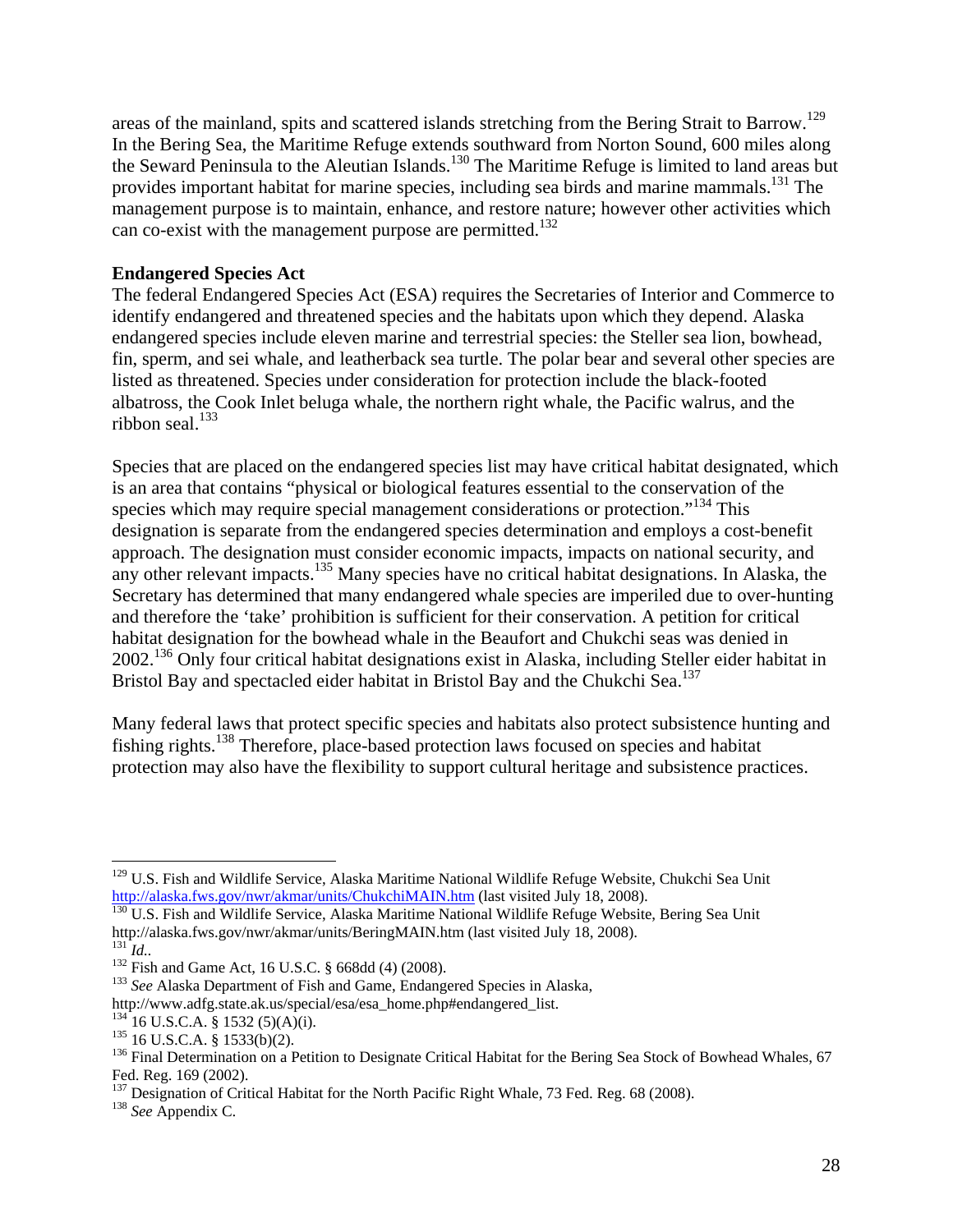#### *State Designations*

#### **Alaska Constitution**

The Alaska Constitution recognizes the importance of conservation and allows the legislature to designate "special purpose sites," including "areas of natural beauty or of historic, cultural, recreational, or scientific value" The legislature has the right to reserve these sites from the public domain to manage and preserve them.<sup>139</sup> The ability of the state legislature to designate special purpose sites, along with its role in allowing development of natural resources, could provide the legislature with a state constitutional basis for developing marine EBM and use areabased designations to implement it.

### **Marine Parks**

The Alaska Department of Natural Resources (DNR) is responsible for the management of the marine parks system. In Alaska, the primary purposes of marine parks are to maintain natural, cultural, and scenic values; maintain fish and wildlife resources and lawful existing uses of marine and coastal resources; and to promote and support recreation and tourism in the state.<sup>140</sup> In practice, recreation is a major focus for marine parks.

In the creation of a management plan for each parcel, the Commissioner for Natural Resources must consult a diverse set of stakeholders, including the Department of Fish and Game, local municipalities and private landowners, the U.S. Forest Service, and organizations concerned with conservation, recreation, and tourism.<sup>141</sup> The Commissioner must consult with proximately located Alaska Natives to ensure the protection of cultural and historical values. There is no law to preclude mineral claims.<sup>142</sup> Fishing is allowed as are recreational uses including fishing; hunting and trapping; aircraft operation; and motorized operation of boats.<sup>143</sup>

Thirty-three sites in Alaska are designated as Marine Parks, none of which are in Bristol Bay or the Chukchi Sea. In addition to marine parks, the state of Alaska has many state parks that protect coastal terrestrial habitat. In the Bristol Bay region, the Wood-Tikchik State Park is the largest state park in the U.S., part of the Nushagak watershed, and includes major spawning habitat for salmon.

#### **State Critical Habitat**

Under state law, sixteen areas are designated as critical habitat, which are managed by the Alaska Department of Fish and Game. The purposes of critical habitat areas are to protect habitat essential to fish and wildlife populations and eliminate incompatible activities.<sup>144</sup> In Bristol Bay, Port Moller, Port Heiden, Cinder River, and Egegik are designated as critical habitat areas and encompass both marine and terrestrial environments.145 There are a total of 16 critical habitat areas.

<sup>&</sup>lt;sup>139</sup> ALASKA CONST. art. VIII, § 7.

<sup>&</sup>lt;sup>140</sup> Declaration of Purpose, AS 41.21.300 (a).<br>
<sup>141</sup> Declaration of Purpose, AS § 41.21.302 (c).<br>
<sup>142</sup> Declaration of Purpose, AS § 41.21.302 (g).<br>
<sup>143</sup> 11 AK ADC 20.750, 20.755, 20.760.<br>
<sup>144</sup> Purpose, AS § 16.20.500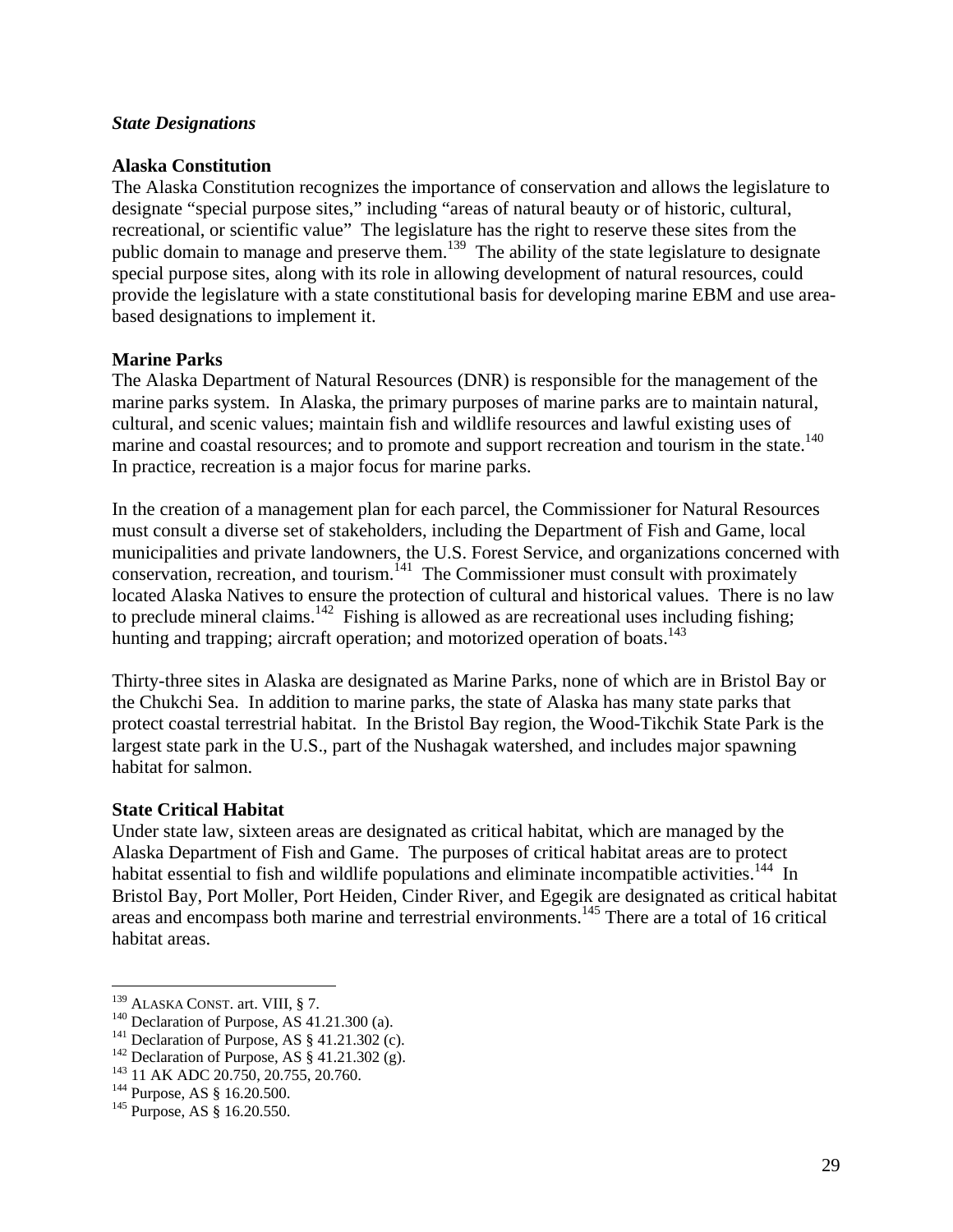### **State Refuges and Sanctuaries**

There are also state refuges and sanctuaries, including Walrus Islands State Game Sanctuary, a major walrus haul-out and refuge for nesting seabirds. Refuges and sanctuaries have heightened regulations. Prohibited activities vary among locations, but can include on-bottom aquatic farming and personal watercraft use.146 Special permits are required for some activities including construction, habitat alteration, detonating explosives, excavation, extraction of natural resources, water diversion or withdrawal, off-road use, waste disposal, grazing, and other activities that may impair the environment.<sup>147</sup> To obtain a special permit, the applicant must be consistent with the protection of fish and wildlife and their use, protection of fish and wildlife habitat, and the purpose for which the special area was established. Any negative effects on fish and wildlife must be mitigated.<sup>148</sup>

### **Alaska Coastal Management Program**

The Alaska Coastal Management Program, described in the previous section, enables districts to designate the coastal zone (Figure 2).<sup>149</sup>





<sup>&</sup>lt;sup>146</sup> On-bottom aquatic farming prohibited, 5 AAC 95.300, 95.310.

<sup>&</sup>lt;sup>147</sup> Activities requiring a special area permit, 5 AAC 95.420. <sup>148</sup> Conditioning, approval, or denial or special area permits, 5 AAC 95.430.

<sup>149</sup> Alaska Department of Natural Resources, *The Alaska Coastal Management Program (as amended)* A-8 (June 2,

<sup>2005),</sup> *available at*, http://www.alaskacoast.state.ak.us/Clawhome/handbook/pdf/ACMP\_as\_amended.pdf. 150 Source: Alaska Coastal Management Program, Coastal Zone Boundaries of Alaska Index Map, http://www.alaskacoast.state.ak.us/GIS/IndexMap.pdf.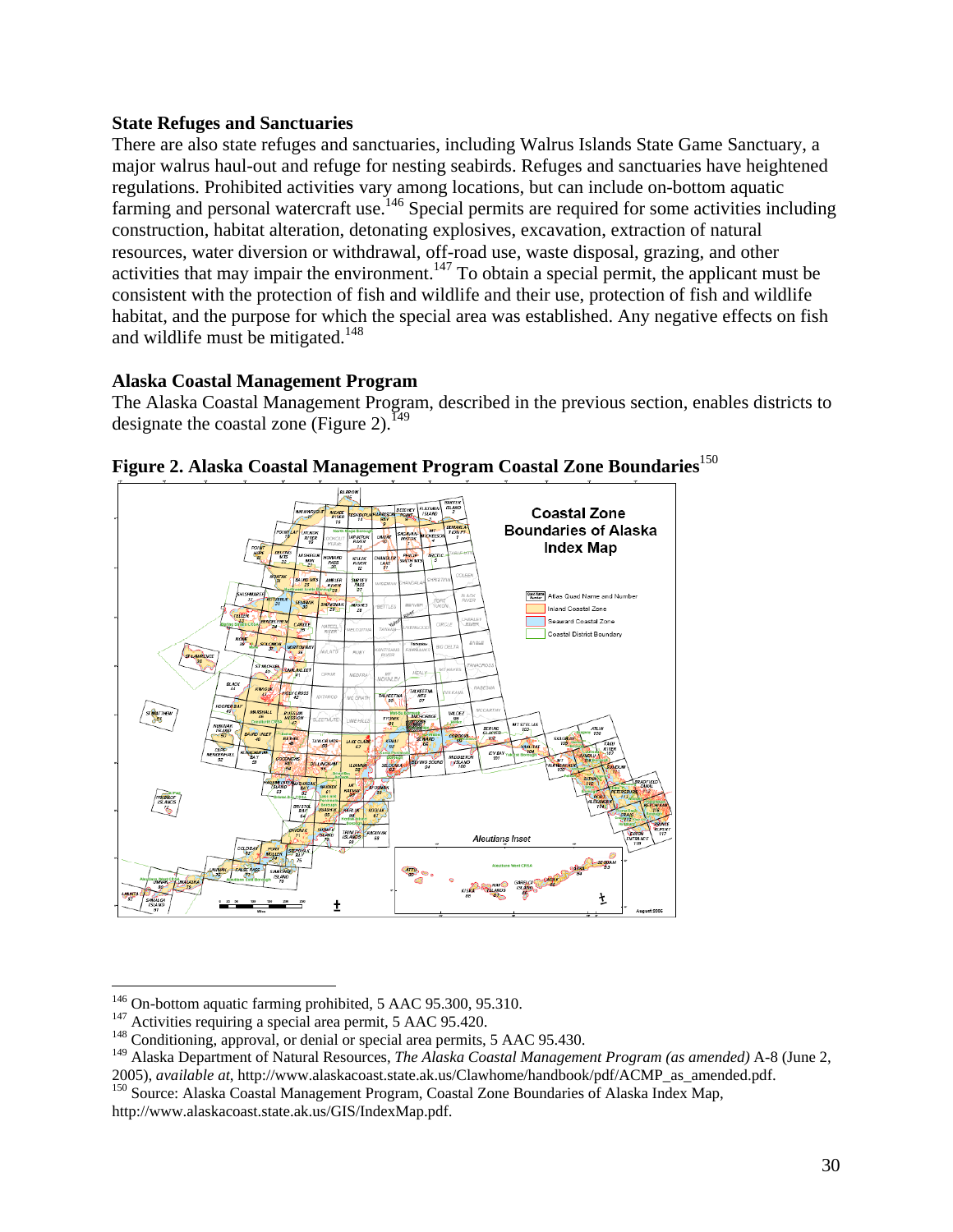The terrestrial boundary of the zone is based on geophysical properties, including saltwater intrusion and biological linkages between marine habitats and the terrestrial and freshwater environment.<sup>151</sup> The coastal zones are divided into two sub-regions: (1) zone of direct interaction where physical and biological processes are directly connected to the ocean; and (2) the zone of direct influence which is affected by the close proximity to the ocean. A third zone—the zone of indirect influence—is noted but not part of the legally-defined coastal zone.<sup>152</sup> In short, the coastal zone is not a set distance inland but varies based on environment, and in some cases can extend more than 200 miles inland (Figure 2). $153$ 

As shown in Figure 2, the state is divided into thirty-five resource districts, including boroughs, cities, and coastal resource service areas (unorganized areas of the state).<sup>154</sup> Thirty-three of have approved coastal management plans.<sup>155</sup> In addition to designating the coastal zone as an area that is managed in a more coordinated fashion, coastal districts can designate areas within the coastal zone for particular uses. This may include, for example, designation of coastal hazard areas, tourism, subsistence use, and industrial use.

### **AREA DESIGNATIONS FOR COMMERCIAL USE**

### *Federal Designations*

### **Fisheries Management**

The NPFMC manages fisheries under the Magnuson-Stevens Fishery Conservation and Management Act.<sup>156</sup> According to this law, the NPFMC develops fishery management plans that can include fishery management area designations that are often gear-related and can be permanently or seasonally closed.157 The Fishery Council has a variety of area closures in the Bering Sea that are important to consider within the broader framework area designations under marine EBM (Figure 3).

 $^{151}$  *Id.at* A-9.

<sup>152</sup> *Id.at* A-9.<br><sup>152</sup> *Id.at* A-10.<br><sup>153</sup> Detailed maps of the coastal zone can be found at the Coastal Management Program website. Alaska Coastal<br>Management Program, Coastal Boundary Atlas Maps, http://www.alaskacoast.st  $^{154}$  Over half of the State of Alaska is not organized as a borough. This includes large portions of Western Alaska

and the Western Aleutian Islands.<br><sup>155</sup> Alaska Department of Natural Resources, *The Alaska Coastal Management Program, supra* note 149 at A-17.

<sup>&</sup>lt;sup>156</sup> Magnuson-Stevens Fishery Conservation and Management Act, 16 U.S.C.  $\S$  1801 et seq. (2007)<br><sup>157</sup> See, e.g., North Pacific Fishery Management Council [hereinafter NPFMC], Fishery Management Plan for

Groundfish of the Bering Sea and Aleutian Islands Management Area [hereinafter FMP] (April 2008).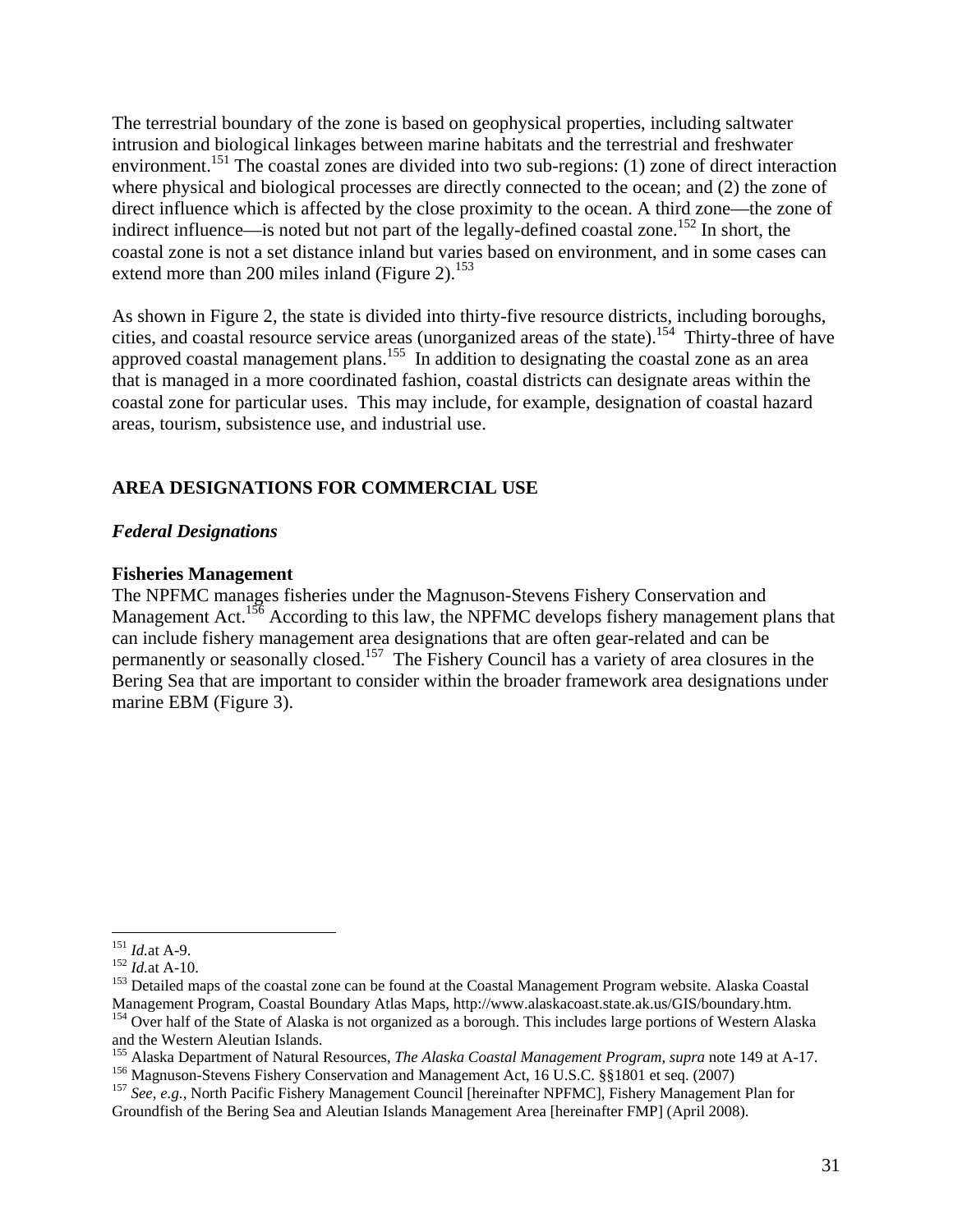



The NPFMC closed the federal portion of Bristol Bay to trawl fishing, with the exception of a subarea that is open in the spring. NPFMC closed a large part of the Northern Bering Sea to bottom trawling and designated it as a research area. It closed the Pribilof Islands to trawl gear year-round. Bottom gear is prohibited in some areas near the Aleutian Islands. NPFMC closes several areas in the Bering Sea when certain bycatch limits are reached, including the chum salmon savings area and red king crab savings area near Bristol Bay.<sup>159</sup> The NPFMC is developing an Arctic fishery management plan that would prohibit fisheries in federal waters north of the Bering Straits for an indefinite period.<sup>160</sup> It is important to note that the NPFMC closures are for commercial fisheries only. Other federal agencies must only consult on activities that may affect essential fish habitat designations before acting. Therefore, other federal agencies can permit non-fishing activities in and near areas closed by the NPFMC. For example, shipping and oil and gas operations are not precluded from areas closed to commercial fishing.

<sup>&</sup>lt;sup>158</sup> NOAA Fisheries, Alaska Region (on file with authors).<br><sup>159</sup> *See, e.g.*, NPFMC FMP, *supra* note 157 at 35.

<sup>&</sup>lt;sup>160</sup> **NPFMC**, *Current Issues: Arctic Fisheries Management*,

http://www.fakr.noaa.gov/npfmc/current\_issues/Arctic/arctic.htm.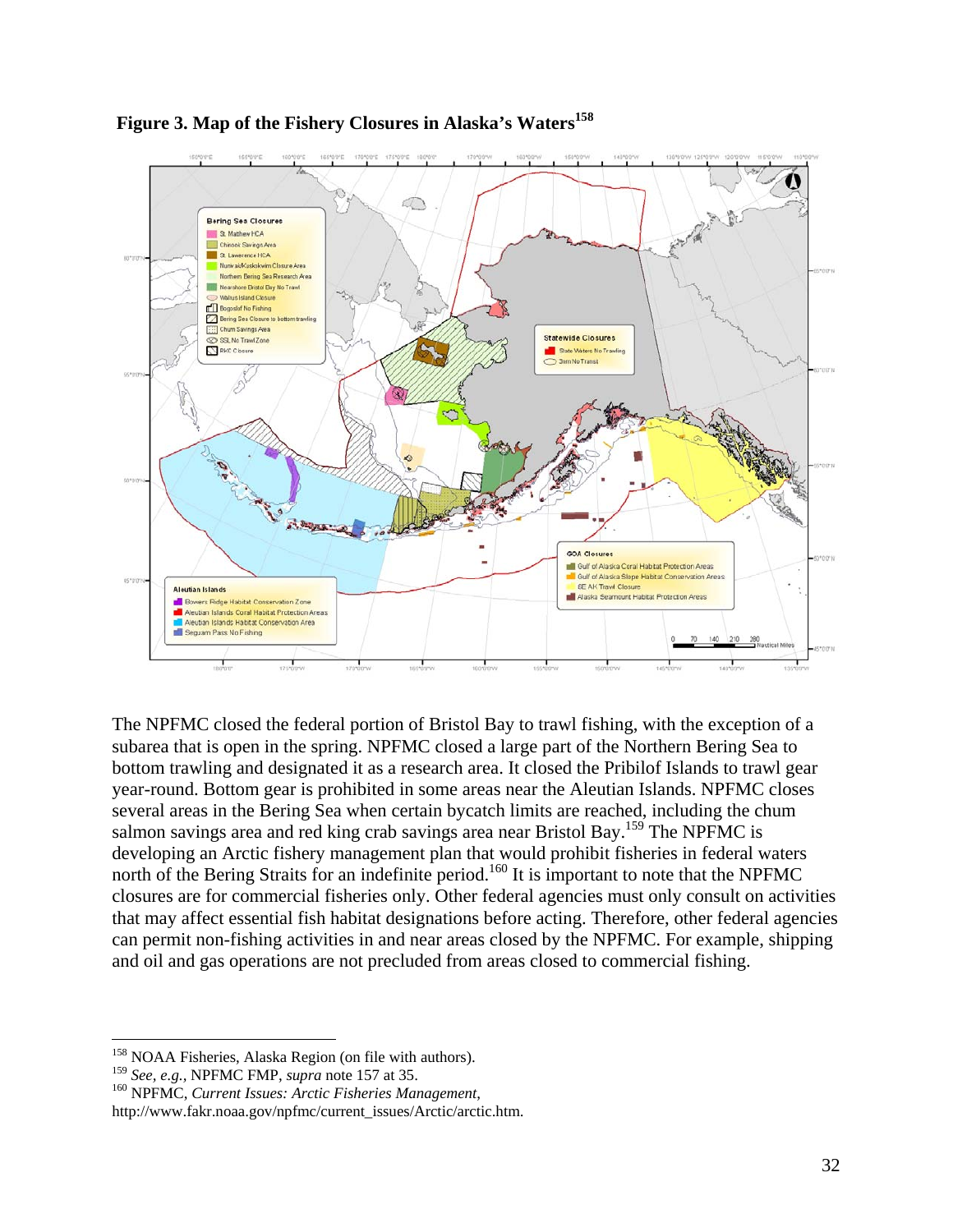### **Oil and Gas Leases**

 $\overline{a}$ 

MMS manages the nation's oil, natural gas, and other mineral resources on the outer continental shelf (OCS) according to the Outer Continental Shelf Lands Act (OCSLA). Every five years, MMS identifies specific areas for oil and gas lease sales. From 1989 to 2007, the North Aleutian Basin/Bristol Bay was protected from new oil and gas lease sales. On January 9, 2007, President Bush lifted the executive withdrawal of the North Aleutian Island planning area, allowing MMS to list Bristol Bay in its five-year oil and gas leasing plan for 2007-2012. Specifically, the fiveyear plan calls for Lease Sale 214, which includes federal offshore waters in Bristol Bay and the eastern Bering Sea.<sup>161</sup>

Similar to Bristol Bay, the Chukchi Sea has been closed to oil and gas leasing since 1991 until recently. MMS's 2007-2012 five-year plan offers three lease sales covering forty million acres in the Chukchi Sea (Figure 4). The net economic benefits are estimated to total \$6.37 billion. In February 2008, MMS held a lease sale for the Chukchi Sea Planning Area, a 29-million-acre area located twenty-five to fifty miles offshore in water depths ranging from 95 to 9,800 feet. MMS received 667 bids for the sale, totaling almost \$3.5 billion— a record for the area.<sup>162</sup> The next lease sales are planned for 2010 and  $2012$ .<sup>163</sup>





<sup>161</sup> United States Department of the Interior, Minerals Management Service, *Proposed final program, Outer Continental Shelf, Oil and Gas Leasing Program 2007-2012*, *available at* http://www.mms.gov/5- Year/PDFs/MMSProposedFinalProgram2007-2012.pdf.

<sup>162</sup>*Shell is High Bidder to Drill for Oil and Gas Off Alaska*, N.Y. Times, Feb 7, 2008, *available at* http://www.nytimes.com/2008/02/07/business/07oil.html?\_r=1&adxnnl=1&oref=slogin&adxnnlx=1213110705-+2JT3lcjQIs+1nbyDCWc9Q.

<sup>163</sup> United States Department of the Interior, Offshore Minerals Management Offshore Leasing Program, *Current 5- Year Program (2007-2012)*, http://www.mms.gov/ld/AKsales.htm.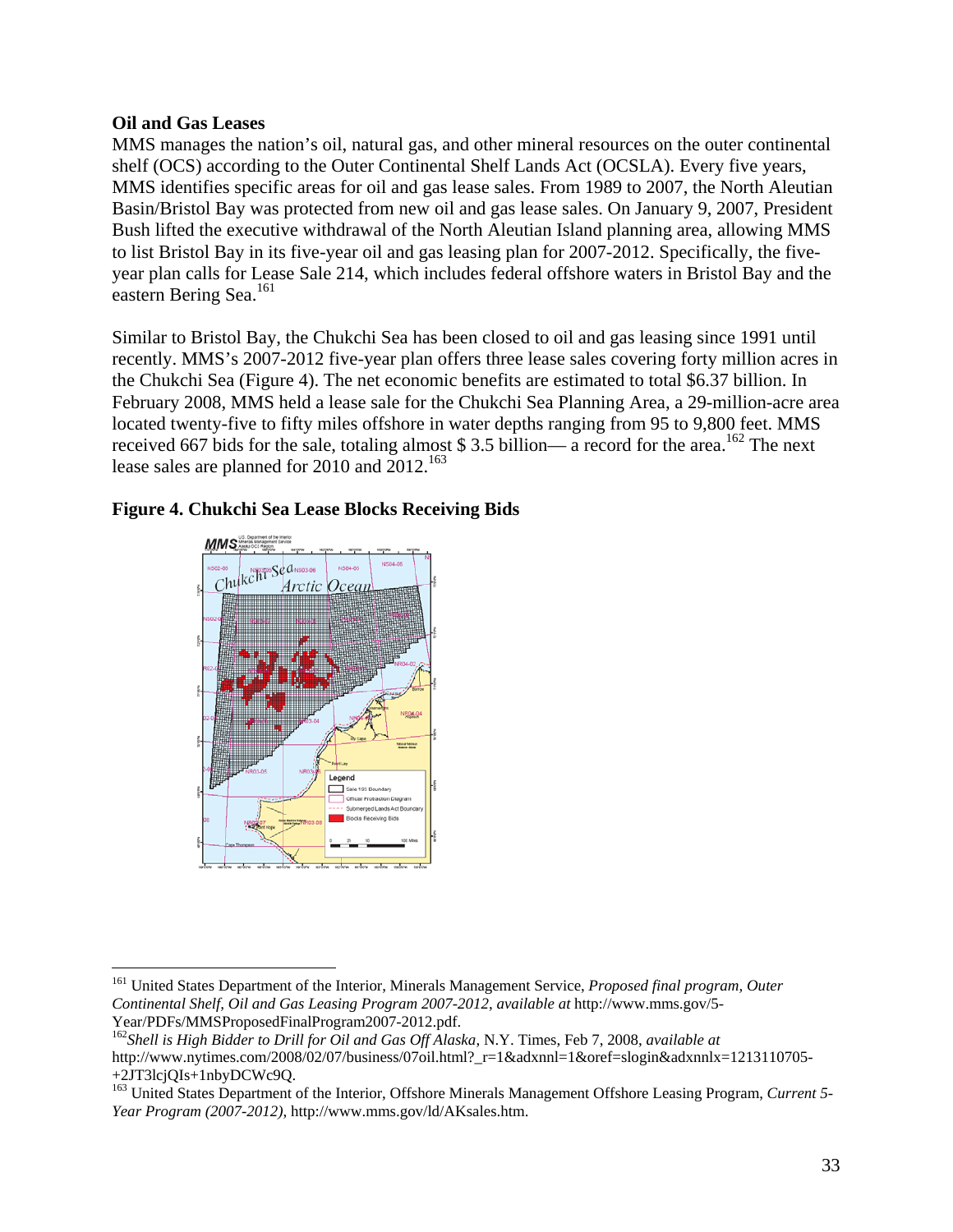### → **Moving Forward with Area-Based Designations**

As the previous section demonstrates, there are many designated sites in the U.S. Arctic marine and terrestrial environments for purposes that include protection of the environment, maintenance of subsistence harvest, and industrial use. These designations could serve as a starting point for development of marine spatial management and marine EBM.

What is lacking is coordinated planning and designation across sectors and institutions. This preliminary assessment shows that federal and state agencies possess the authority to designate areas for environmental protection, subsistence use, and industrial use. Such agencies could use this authority to create a marine EBM program that includes area-based designations. However, such a program is unlikely to occur in the absence of a legal mandate or strong individual leadership from government administrations and institutions. In this section, ELI identifies ways to expand existing approaches and suggests additional legal and soft-law avenues for the development of a more coordinated and comprehensive area-based designations as a way to implement marine EBM.

### *Federal Approaches*

### **Designate a national marine sanctuary.**

One of the existing mechanisms to conduct coordinated ocean management in federal waters is the designation of a national marine sanctuary under the National Marine Sanctuaries Act (NMSA).<sup>164</sup> Since the law's enactment, thirteen sanctuaries have been established in the U.S.<sup>165</sup> The NMSA allows the Secretary of Commerce (Secretary) to designate "any discrete area of the marine environment" as a sanctuary if the Secretary makes the following determinations.<sup>166</sup>

First, the area must be of special national significance due to its resource or human use values.<sup>167</sup> Second, the area must be in need of protection, and the designation of a sanctuary must facilitate that protection.<sup>168</sup> Third, the area must be of a size and nature that permits comprehensive management and conservation.<sup>169</sup> Finally, the Secretary must determine that the existing state and federal authorities are either inadequate or that they should be supplemented to ensure "coordinated and comprehensive conservation and management of the area."170 Prior to the designation of a new sanctuary, the Secretary must show that the addition will not negatively impact the sanctuary system, and that sufficient resources are available to fund each existing sanctuary.<sup>171</sup>

 $\overline{a}$ 

<sup>&</sup>lt;sup>164</sup> 16 U.S.C.A 1431.<br><sup>165</sup> NOAA National Marine Sanctuaries Website, http://sanctuaries.noaa.gov/ (last visited on July 7, 2008).<br><sup>166</sup> 16 U.S.C.A 1433 (a)(2).<br><sup>167</sup> 16 U.S.C.A 1433 (a)(4).<br><sup>168</sup> 16 U.S.C.A 1433 (a)(5).

<sup>&</sup>lt;sup>170</sup> 16 U.S.C.A 1433 (a)(3). <sup>170</sup> 16 U.S.C.A 1433 (a)(3). <sup>171</sup> 16 U.S.C.A 1434 (f) (This requirement is seen as placing a moratorium on the creation of new NMS, because of the existing limited funding. However, efforts are underway to change this requirement, and NMS have in the past been created by new legislation).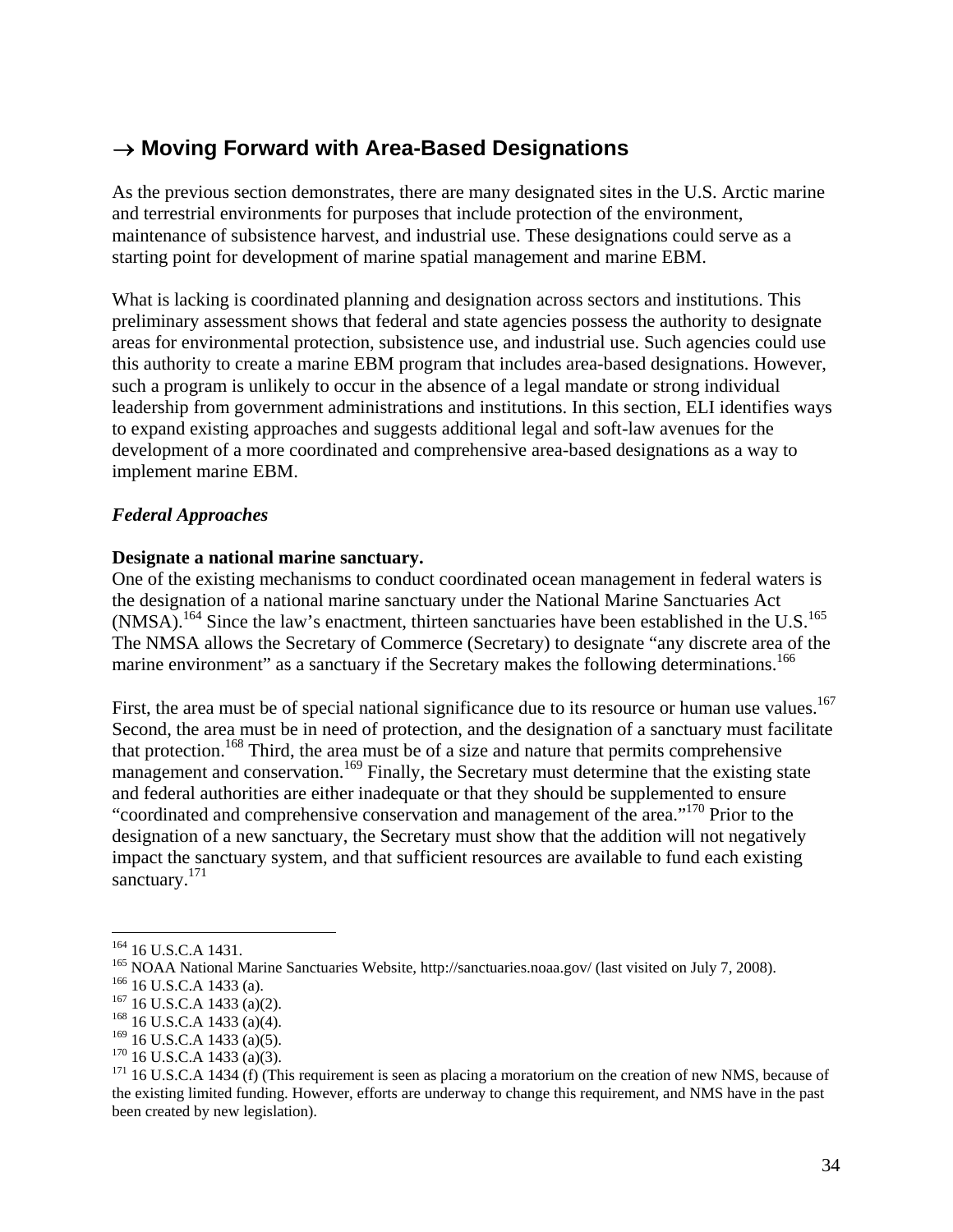While the purposes and policies of the NMSA focus primarily on ecological conservation, the factors required to make a determination about a new sanctuary designation are based on a multiuse approach that recognizes all existing uses of the area. This approach considers not only ecological and historical resources, but also human uses and socioeconomic concerns.<sup>172</sup> Relevant factors used for a sanctuary determination include ecosystem structure, threatened and endangered species, critical habitat, cultural significance, commercial, recreational, and subsistence uses.<sup>173</sup> The Secretary must also consider the negative impacts of the designation, including restrictions on income-generating activities.<sup>174</sup>

In practice, the different sanctuaries offer a range of examples for how to manage a multi-use environment. The Florida Keys National Marine Sanctuary, for example,<sup>175</sup> developed a comprehensive management plan in consultation with a variety of stakeholders, with more than 100 public meetings and 6,400 submitted comments responding to a draft management plan and environmental impact statement.<sup>176</sup> It took seven years to reach consensus on the finalized management plan.<sup>177</sup> The resulting management plan includes sanctuary-wide prohibitions, and a variety of special area designations that prohibit and permit a range of activities in specific locations within the sanctuary.

The management plan also includes permitting and enforcement procedures. Prohibitions include mineral and hydrocarbon exploration and development, removal of or injury to live rocks and coral, and taking of any protected wildlife.<sup>178</sup> The harvest of any marine life must take place in accordance with the Florida Administrative Code.<sup>179</sup> Special restrictions relate to the alteration of the sea bed, which is only permissible as the incidental result of certain activities, including traditional fishing and local harbor and marina maintenance operations.180 The discharge of materials both inside the sanctuary and in any location that will enter the sanctuary is also subject to strict regulations.<sup>181</sup>

#### **Use the Endangered Species Act Listing and Critical Habitat Designations.**

Another potential approach under federal law to encourage marine EBM and area-based designations is the development of habitat conservation plans and critical habitat designations for federally listed endangered and threatened species in the U.S. Arctic. As previously described, Alaska is home to eleven species listed as endangered and five listed as threatened under the federal Endangered Species Act.<sup>182</sup>

<sup>&</sup>lt;sup>172</sup> 16 U.S.C.A 1433 (b).

<sup>&</sup>lt;sup>173</sup>16 U.S.C.A 1433 (b).<br><sup>174</sup>16 U.S.C.A 1433 (b).<br><sup>175</sup> Although National Marine Sanctuaries are typically established through the NMSA, the FKNMS was established through an Act of Congress, the Florida Keys National Marine Sanctuary which designated the area as a Sanctuary to be managed under the NMSANOAA, Florida Keys National Marine Sanctuary Revised Management Plan, 14 (2007), available at http://floridakeys.noaa.gov/pdfs/2007\_man\_plan.pdf.

<sup>&</sup>lt;sup>176</sup> Jeff Brax, *Zoning the Oceans: Using the National Marine Sanctuaries Act and the Antiquities Act to Establish Marine Protected Areas and Marine Reserves in America*, 29 ECOL. L. Q. 106 (2002).<br><sup>177</sup> *Id.*. <sup>178</sup> 15 C.F.R. § 922.163 (a).<br><sup>179</sup> 15 C.F.R. § 922.163 (a) (12).

<sup>180 15</sup> C.F.R. § 922.163 (a) (3).<br><sup>181</sup> 15 C.F.R. § 922.163 (a) (4).<br><sup>182</sup> 50 C.F.R. § 17.11.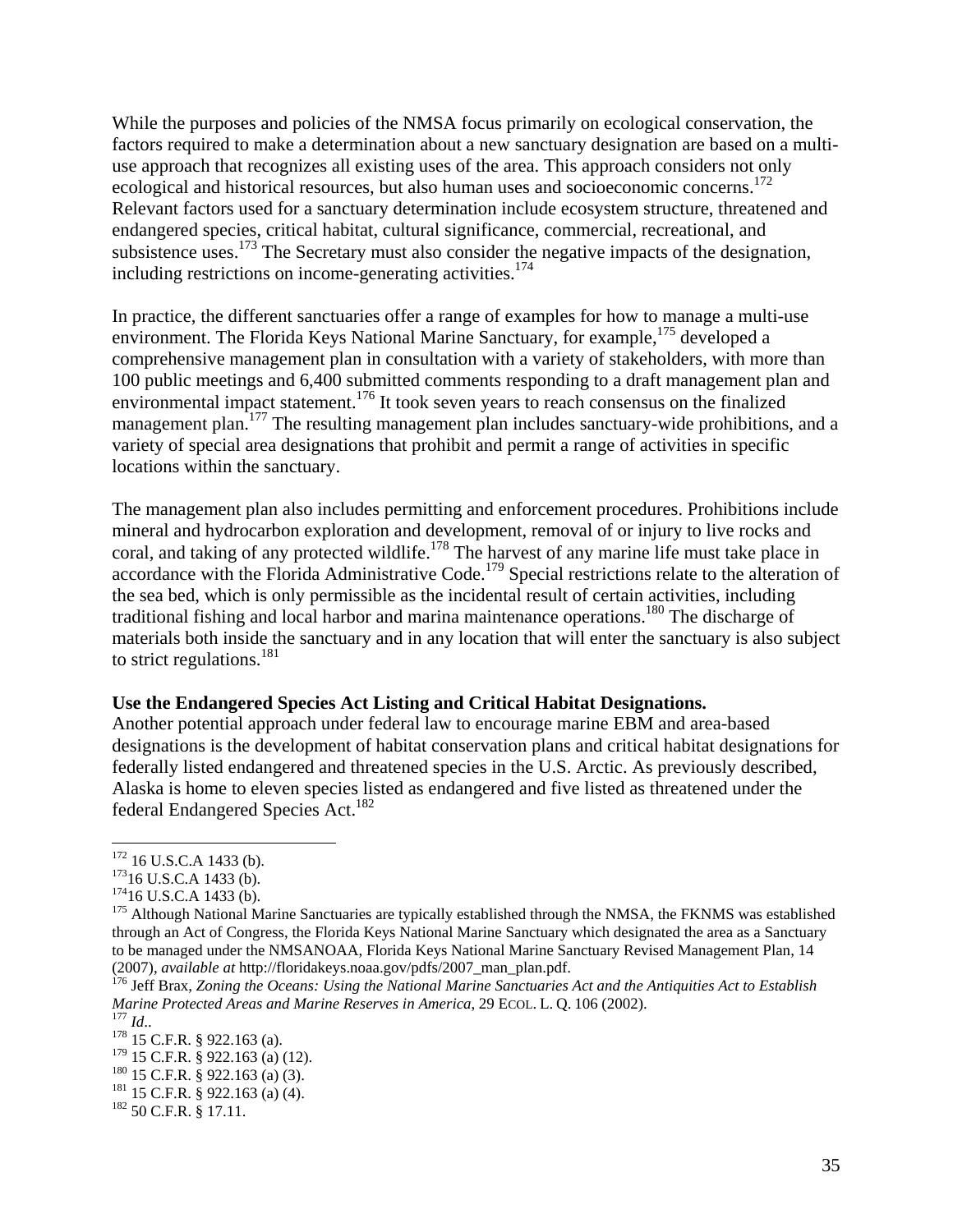It is unlawful to 'take' any listed species.<sup>183</sup> 'Take' is broadly defined to include all methods of hunting, killing, capturing and harming wildlife. Taking can therefore include habitat degradation and modification if such an act kills or injures wildlife by significantly impairing essential behavioral patterns.184 An exemption program exists for projects that result in the "incidental" take of listed species. Non-federal entities engaging in legal activities that result in the incidental, non-purposeful, taking of species can apply for an incidental take permit.<sup>185</sup> To apply for the permit the applicant must create a habitat conservation plan (HCP) that ensures that all projected impacts on listed species will be minimized and mitigated.<sup>186</sup> The permits work under a 'no surprises' policy which assures permit recipients that if unforeseen circumstances arise, they will not be required to commit any extra land, resources, or financial compensation other than what was agreed to under the HCP.<sup>187</sup>

HCPs can be large-scale efforts, involving whole communities in landscape-level strategies to preserve listed species.188 In the past, the HCP process has brought together diverse stakeholders.<sup>189</sup> Development of HCPs in Alaska could allow fisheries and other ocean industries to develop, while working constructively with conservation groups and subsistence users to mitigate the effects of industry, set aside critical habitat, and implement a range of conservation measures. The need to develop conservation plans for species threatened by climate change and expanding human uses could provide the legal impetus for developing a marine EBM programs with specific area-based designations.

### **Link new program to existing designations.**

It is important for a marine EBM program to consider the linkages between the terrestrial and marine environments in order to facilitate ocean industrial use, subsistence harvest, and acknowledge the biological and physical connections. To do this, a marine EBM program could take advantage of existing habitat and area-based designations on land and/or in the ocean and strive to build linkages across environments. For example, the Alaska Maritime Wildlife Refuge System could be a starting point for broader at-sea protections, recognizing that the nearshore terrestrial habitat is already designated for environmental protection and subsistence use.

### *State Approaches*

### **Use the Coastal Program as the EBM framework.**

One opportunity for marine EBM in state waters is under the authority of the Coastal Program and Coastal Districts. Under state statute, Coastal Districts are required to develop a coastal plan through a participatory process. When creating the plan, the Districts are called upon to consider and may designate areas for recreational use, tourism, energy facilities, commercial fishing and

http://www.fws.gov/Endangered/pdfs/HCP/HCPBK2.PDF.

 $\overline{a}$ 

<sup>&</sup>lt;sup>183</sup> 16 U.S.C.A. § 1538 (a)(1)(b).<br><sup>184</sup> 16 U.S.C.A. § 1532 (19).<br><sup>185</sup> 16 U.S.C.A. § 1539 (a)(1)(B).<br><sup>185</sup> 16 U.S.C.A. § 1539 (a)(2)(A).<br><sup>186</sup> 16 U.S.C.A. § 1539 (a)(2)(A).<br><sup>187</sup> USFWS, Endangered Species Program, *No S* (last visited on July 11, 2008).

<sup>188</sup> USFWS, Habitat Conservation Plans Handbook, 2 (2005), *available at*

 $^{189}$ *Id.* at 3.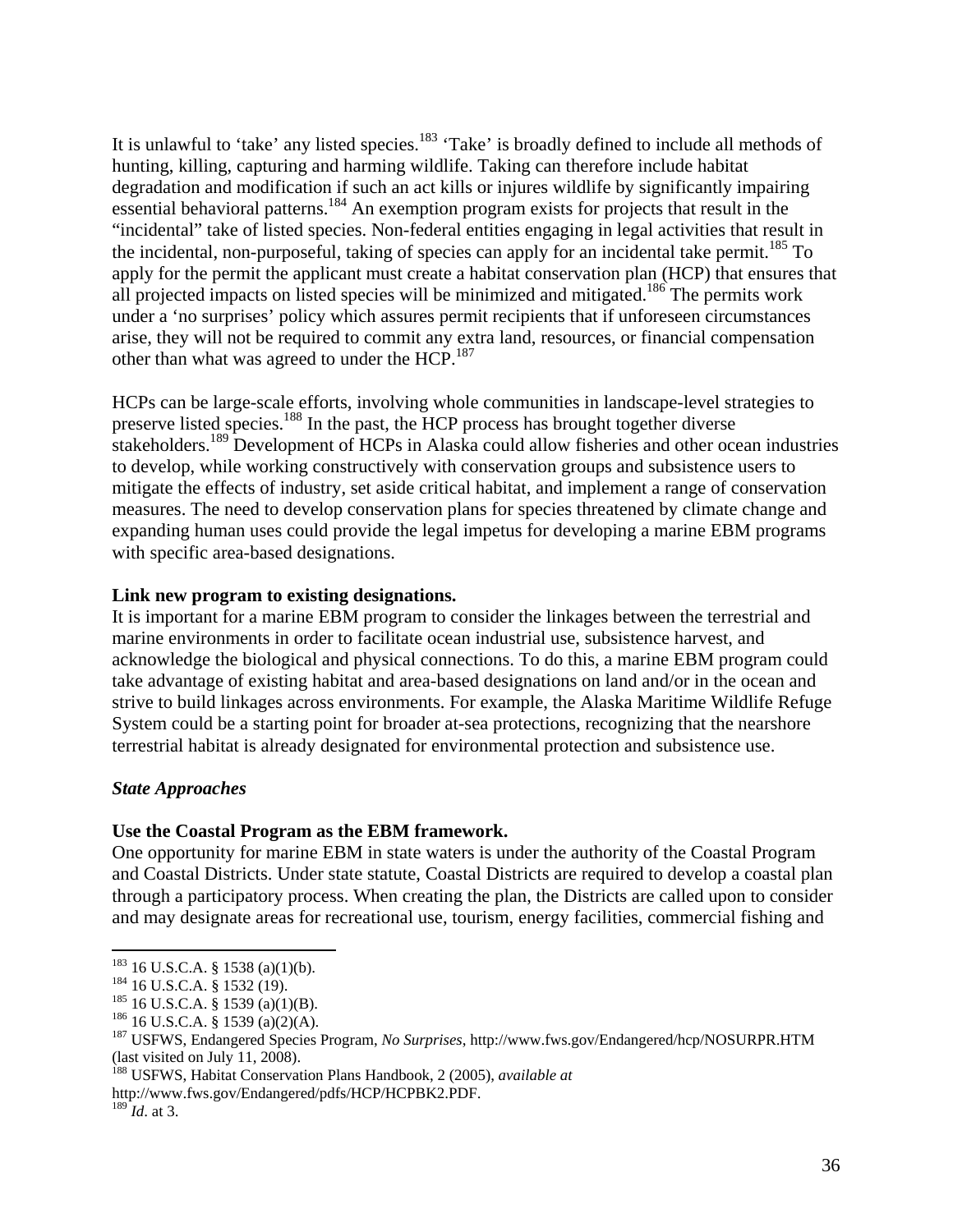seafood processing, subsistence use, important habitats, important study sites, and historical areas.190 These designations do not exclude activities. However, they do set up specific requirements for review of proposed activities. For example, in areas designated as natural hazard areas, there may be heightened regulatory requirements to ensure that the development can withstand impacts from the hazard.<sup>191</sup>

#### **Designate marine parks.**

No state-designated marine parks exist in Bristol Bay, Chukchi Sea, or Beaufort Sea. The system behind the creation of Marine Parks could provide a spatial framework on which to base integrated ocean management in Alaska's state waters. Such ocean management of state waters could be combined with state-based designations of critical habitat for fish and wildlife or other state designations for wildlife refuges and sanctuaries.

## **C. Additional Considerations**

### **i. Precautionary and Adaptive Management**

To date, the Chukchi Sea Region especially has been untouched by development. There is relatively poor scientific knowledge of the life cycle, distribution, and abundance of marine life in the marine ecosystems north of the Bering Strait.<sup>192</sup> Given this dearth of scientific knowledge, and the relatively unknown ecological ramifications of climate change, a key element of an integrated ocean management program in the U.S. Arctic must include explicit consideration of adaptive management and a precautionary approach.

According to the U.S. Commission on Ocean Policy, the precautionary approach, is a means of balancing uncertainty and possible irreversible damage to the environment.  $193$  In the face of uncertainty, the precautionary approach recognizes the potential detriment of acting in the face of uncertainty, and applies judicious management practices based on the best available science. Acting in concert with the precautionary approach, adaptive management relies on a plan by which managers can make and periodically modify decisions based on what is known and what is learned about the marine system.<sup>194</sup>

In many respects, managers, scientists, and users are reluctant to use the term "precautionary approach" when making management recommendations or adopting policy statements and guidelines. Some accuse the principle of being "anti-science" in that the burden is placed on the

<sup>&</sup>lt;sup>190</sup> District Coastal Management Plan Requirements, 11 AAC 114.250.

<sup>&</sup>lt;sup>191</sup> 11 AAC 114.250, 114.270, 112.210.

<sup>&</sup>lt;sup>192</sup> Bill Wilson, North Pacific Fishery Management Council, Fishery Management Options for the Alaskan EEZ in the Chukchi and Beaufort Seas of the Arctic Ocean (Apr. 2007) (Revised Discussion Paper),.*available at* http://www.fakr.noaa.gov/npfmc/current\_issues/Arctic/arctic.htm.

<sup>&</sup>lt;sup>193</sup> U.S. COMMISSION ON OCEAN POLICY, http://oceancommission.gov/documents/prepub\_report/chapter3.pdf. 194 Ann M. Parma, *What Can Adaptive Management Do for Our Fish, Forests, Food, and Biodiversity,* 

INTEGRATIVE BIOLOGY*,* 1998, at 16.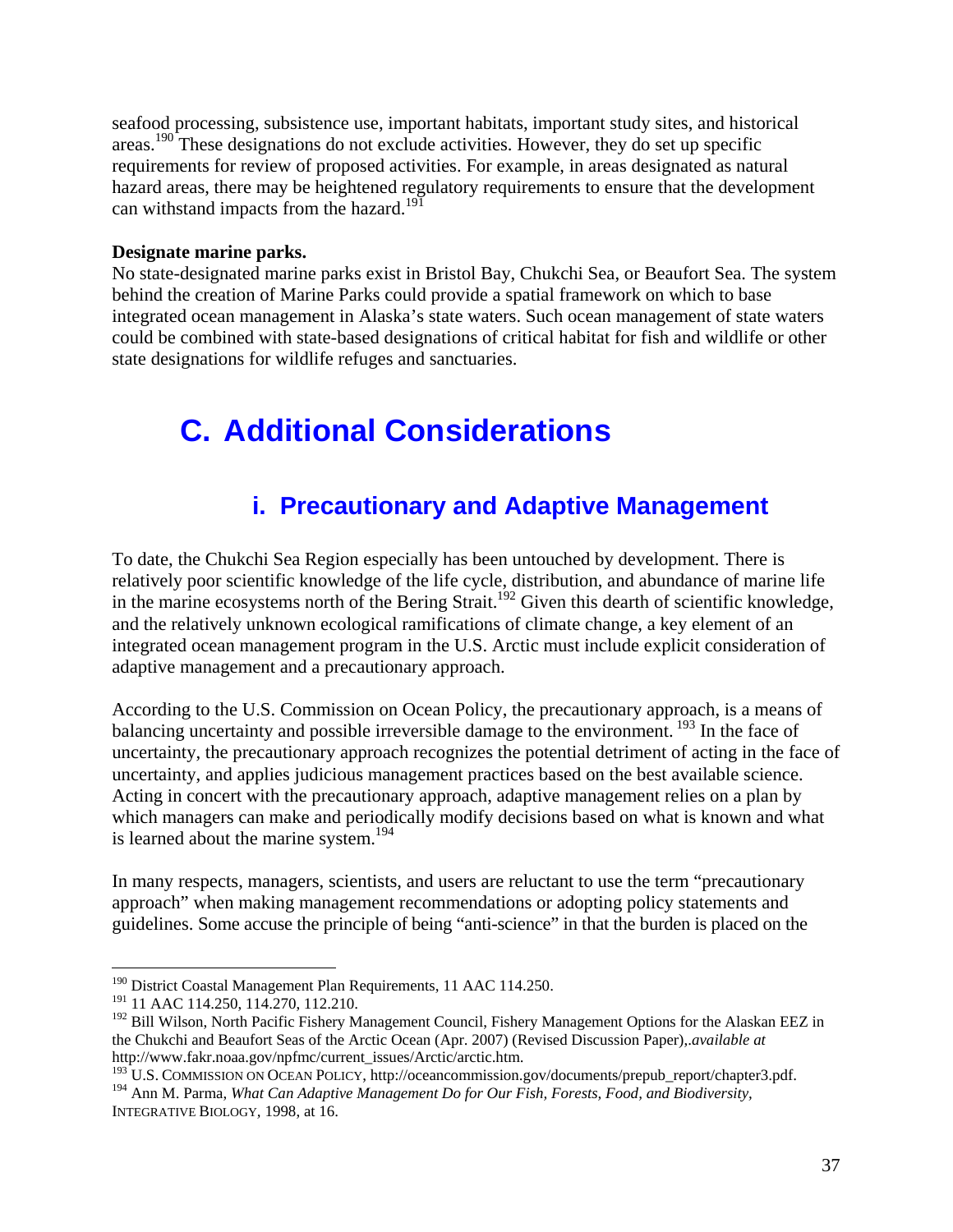proponent of an action to demonstrate its safety.<sup>195</sup> Others argue the approach calls for an unachievable standard of "zero risk."196

### → **Approaches to Precautionary Approach and Adaptive Management**

Despite some reluctance to adopt the precautionary approach, marine management bodies in the Arctic have been prompted to develop management strategies that include precautionary measures as well as adaptive management principles—each of which could be incorporated into a marine EBM program. This section provides examples of how the precautionary approach and adaptive management strategies have been used by agencies and other institutions working in the Arctic.

### **North Pacific Fishery Management Council and Precaution**

The NPFMC is developing an Arctic Fishery Management Plan that—as a precautionary measure—will close the entire management area north of the Bering Strait to commercial fishing.197 This action is due to the current lack of knowledge concerning discrete populations of arctic fishes; the effect that fishing vessels will have on bowhead whales, seals, and other marine mammals; the effect commercial fishing will have on polar bears; and the effects climate change will have on seasonal ecological processes.<sup>198</sup> Inadequate scientific knowledge of the size of fish populations and their interrelationships with the marine environment, coupled with the current and potential impacts climate change will have on the region, provide compelling reasons to close the fisheries until adequate science is acquired to make effective management decisions.<sup>199</sup> One environmental interviewee questioned, however, what amount or type of information will be enough to signal the green light for future development. This is likely a question that scientists as well as decision-makers must answer—and one that could be addressed by those developing a marine EBM vision and plan.

Similarly, the NPFMC took a precautionary approach in setting catch limits for groundfish in the Bering Sea. While scientifically acceptable catch limits range from 2.5-4 million metric tons, NPFMC has set the limit at 2 million metric tons to prevent overfishing and species decline.<sup>200</sup>

### **Arctic Council and Precaution**

At the international level, the Arctic Council has adopted precautionary management procedures into their management plans. The Arctic Council's Action Plan to Eliminate Pollution (ACAP) in the Arctic requests that its members, in implementing the ACAP, fully adopt the precautionary

<sup>&</sup>lt;sup>195</sup> Peter Saunders, *Use and Abuse of the Precautionary Principle*. Mathematics Department at King's College, London, 2000,http://www.i-sis.org.uk/prec.php.

<sup>&</sup>lt;sup>196</sup> Nancy Myers, *Debating the Precautionary Principle*, Science and Environmental Health Network, Windsor, ND, 2000, http://www.sehn.org/ppdebate.html.

 $197$  North Pacific Fishery Management Council, Council Motion, June 2008,

http://www.fakr.noaa.gov/npfmc/council.htm. (The NPFMC made a motion in June 2008 to develop an Arctic Fishery Management Plan that closes all fisheries north of the Bering Strait to commercial fishing). <sup>198</sup> Wilson, *supra* note 192 at 10<br><sup>199</sup> *Id.* 

<sup>&</sup>lt;sup>200</sup> STEPHANIE MADSEN, NORTH PACIFIC FISHERY MANAGEMENT COUNCIL (2006),

http://www.accessmylibrary.com/coms2/summary\_0286-29032251\_ITM.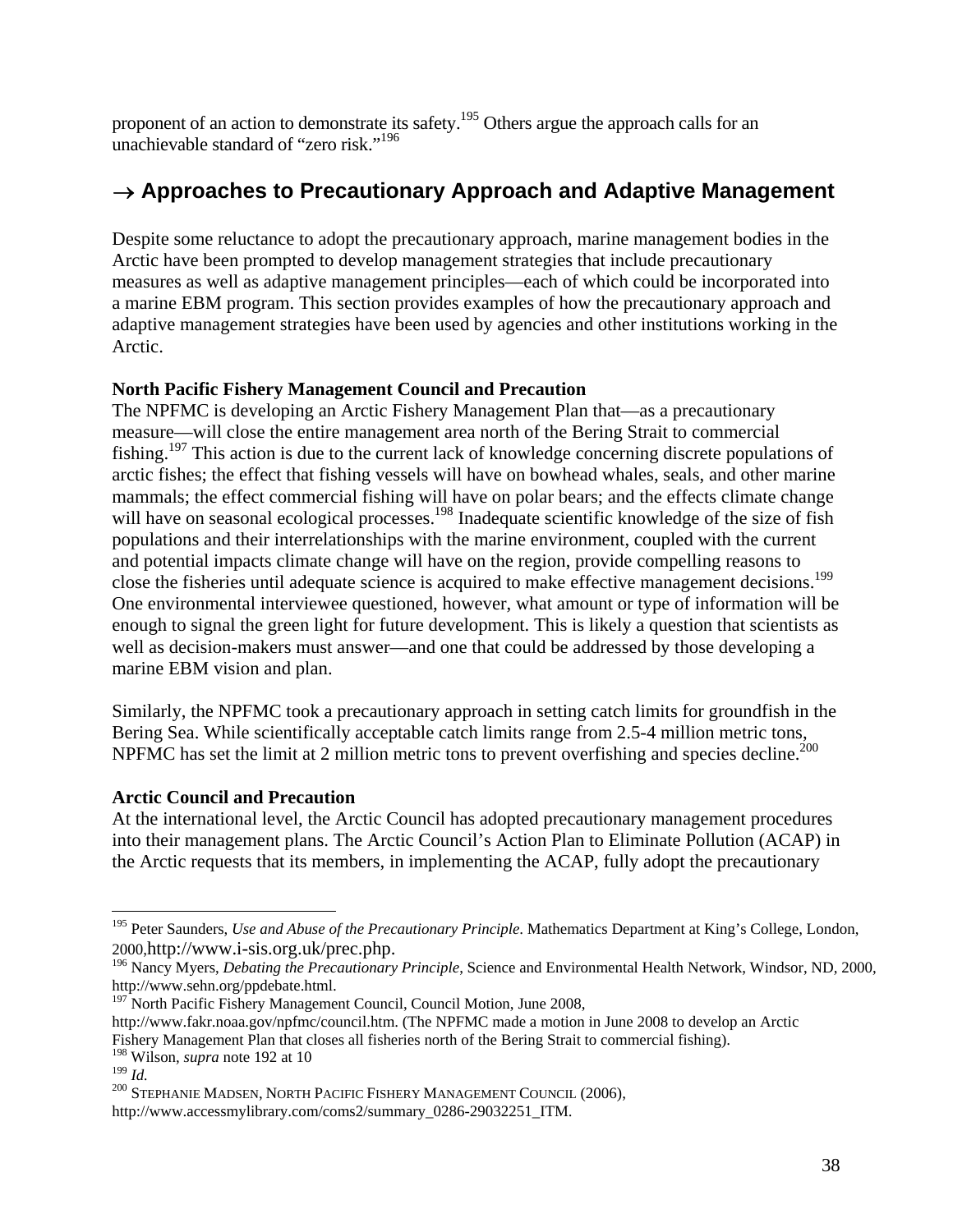approach when making decisions affecting the Arctic coastal and marine environment.<sup>201</sup> According to the Council, identification and assessment of threats should be ongoing.

### **NPFMC and Adaptation**

As part of its policy, the NPFMC takes affirmative measures to adopt and implement an adaptive management approach to their fishery management plans. For example, the Council makes periodic evaluations of the effectiveness of rationalization programs and the allocation of access rights based on performance.<sup>202</sup> Each year, the Council must review the FMP policy statement and consider new issues that have arisen. Also, the Council conducts a complete review and revision of essential fish habitat components of each FMP once every five years and amends these components as appropriate. $203$ 

### **Other Agencies and Adaptation**

Many agencies have demonstrated some adaptive management by taking steps such as reviewing plans on a regular basis and reviewing program performance. As indicated briefly here, the fisheries sector is especially adaptive to changing information. Other industries, however, have been less flexible.

In part because of the fixed nature of the activities, and also due to the large investment needed to develop onshore and offshore resources, the oil and gas industry and the agencies that manage the industry are often less receptive to ideas about adaptive management. Lease terms are set at 5-10 years on state lands and waters<sup>204</sup> and 10 years for federal offshore waters. The agencies regulating the oil and gas industry appear to take a less adaptive approach as well.

For example, the state of Alaska took steps in the late 1990s to facilitate more frequent sales with fewer repeated reviews. In 1998, the state moved from a process of area lease nomination and public review of each area, to an annual area-wide sale where all available state acreage within the Alaska Peninsula, the North Slope Foothills, Cook Inlet, the North Slope, and the state waters of the Beaufort Sea are up for lease each year.<sup>205</sup> Because the same area is leased each year, there is no public review prior to issuing the lease-sale schedule.<sup>206</sup> However, there is a mechanism to evaluate "substantial new information."207 Under state law, DNR must conduct a "best interest" finding before conducting lease sales in an area. In 1996, the legislature amended the law to allow the best interest finding to remain valid for ten years rather than the previous limitation of five years. This approach reduces potentially cumbersome regulatory processes; however, at the same time, it may lead to a program that is less able to adapt in response to new information.

<sup>201</sup> ARCTIC COUNCIL ACTION PLAN TO ELIMINATE POLLUTION OF THE ARCTIC (ACAP), http://arcticcouncil.npolar.no/Meetings/SAO/2000%20Fa/Arctic%20Council%C2%A0\_%C2%A0Arctic%20Council%20Actio n%20Plan%20(ACAP)%20update.htm.

<sup>&</sup>lt;sup>202</sup> NPFMC, FISHERY MANAGEMENT PLAN FOR GROUNDFISH OF THE BERING SEA AND ALEUTIAN ISLANDS<br>MANAGEMENT AREA 24 (2008), http://www.fakr.noaa.gov/npfmc/fmp/bsai/BSAI.pdf.

<sup>&</sup>lt;sup>203</sup> Id.<br><sup>204</sup> Division of Oil and Gas, Alaska Department of Natural Resources, Five-Year Oil and Gas Leasing Program: *With Reports on Exploration Licensing and Exploration Incentive and Tax Credit Programs 8 (2008).* <sup>205</sup> *Id.* at 2.<br><sup>206</sup> *Id. Id.*<br><sup>206</sup> *Id.*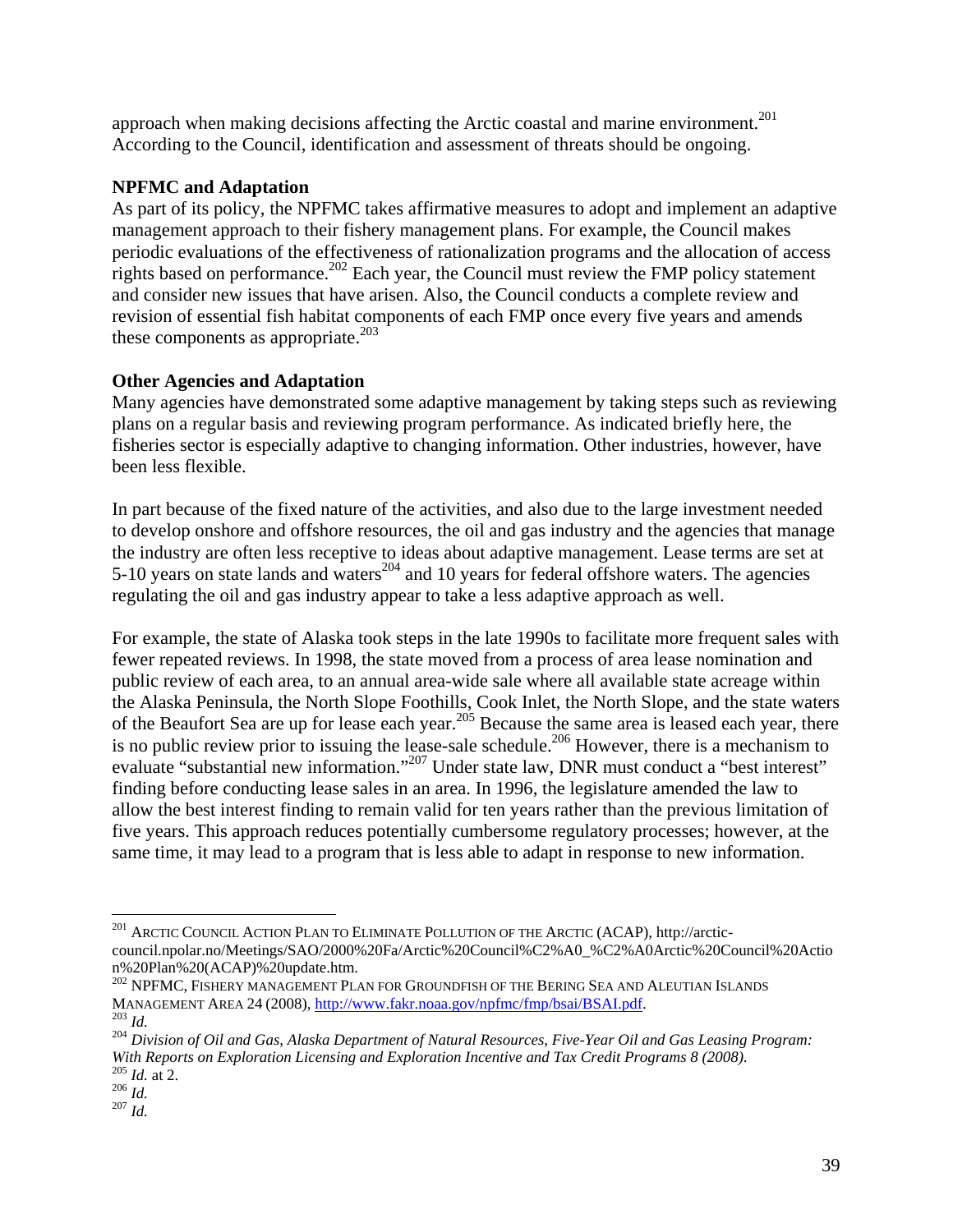### → **Moving Forward with the Precautionary Approach and Adaptive Management**

An integrated ecosystem-based management program in the U.S. Arctic could adopt the precautionary approach and be adaptive. If a new program were to be developed, it could include explicit precautionary management goals and developing guidelines for what constitutes enough information to take action. As part of the regional governance framework, the oversight body could consider creating higher regulatory hurdles for activities that are more permanent and less adaptive to changing conditions. An adaptive management approach would include appropriate monitoring, evaluation of performance based on ecosystem health, and alteration of management decisions based on performance.

### **ii. Robust Ecosystem Science**

### → **Obstacles to Robust Ecosystem Science**

Through research and interviews, ELI learned about several challenges to obtaining and using robust ecosystem science to inform marine EBM development.<sup>208</sup> First, several people interviewed complained of a dearth of data to inform EBM decisions, especially in the Chukchi and Beaufort Seas regions. Statewide, some types of data are not consistently collected. For example, there is little water quality monitoring of the marine environment, and water quality data typically includes snapshots based on funding spurts and amenable conditions. One person interviewed noted that agency-led research still focuses heavily on collecting species-specific information rather than ecosystem-based information. Thus, even with the existing data, it is difficult to predict how ecosystems and species will respond to changes in climate and associated impacts.

Second, scientists, managers, and stakeholders lack mechanisms to share information consistently across sectors or scientific institutions. Some interviewees cited the development of an information sharing forum as a primary need. A forum could not only act as a clearinghouse for data storage, but also could indicate the quality of data submitted.

Third, challenges arise between the scientific and Alaska Native communities. The interviewees' statements support the academic literature in calling for greater inclusion of traditional ecosystem knowledge into scientific analysis.<sup>209</sup> One interviewee remarked that the decision to list the polar bear under the ESA was based on scientific modeling and failed to consider relevant traditional knowledge. In a similar vein, a number of interviewees remarked that scientists should work more with rural communities when conducting research. This could include the

 $^{208}$  Interviews were conducted from April – June 2008 (on file with authors).

<sup>209</sup> *See e.g., Traditional Environmental Knowledge in Federal Natural Resources Management Agencies*, 27 PRACTICING ANTHROPOLOGY 1 (Jennifer Sepez & Heather Lazrus eds., 2005) (including several articles related to traditional ecosystem knowledge).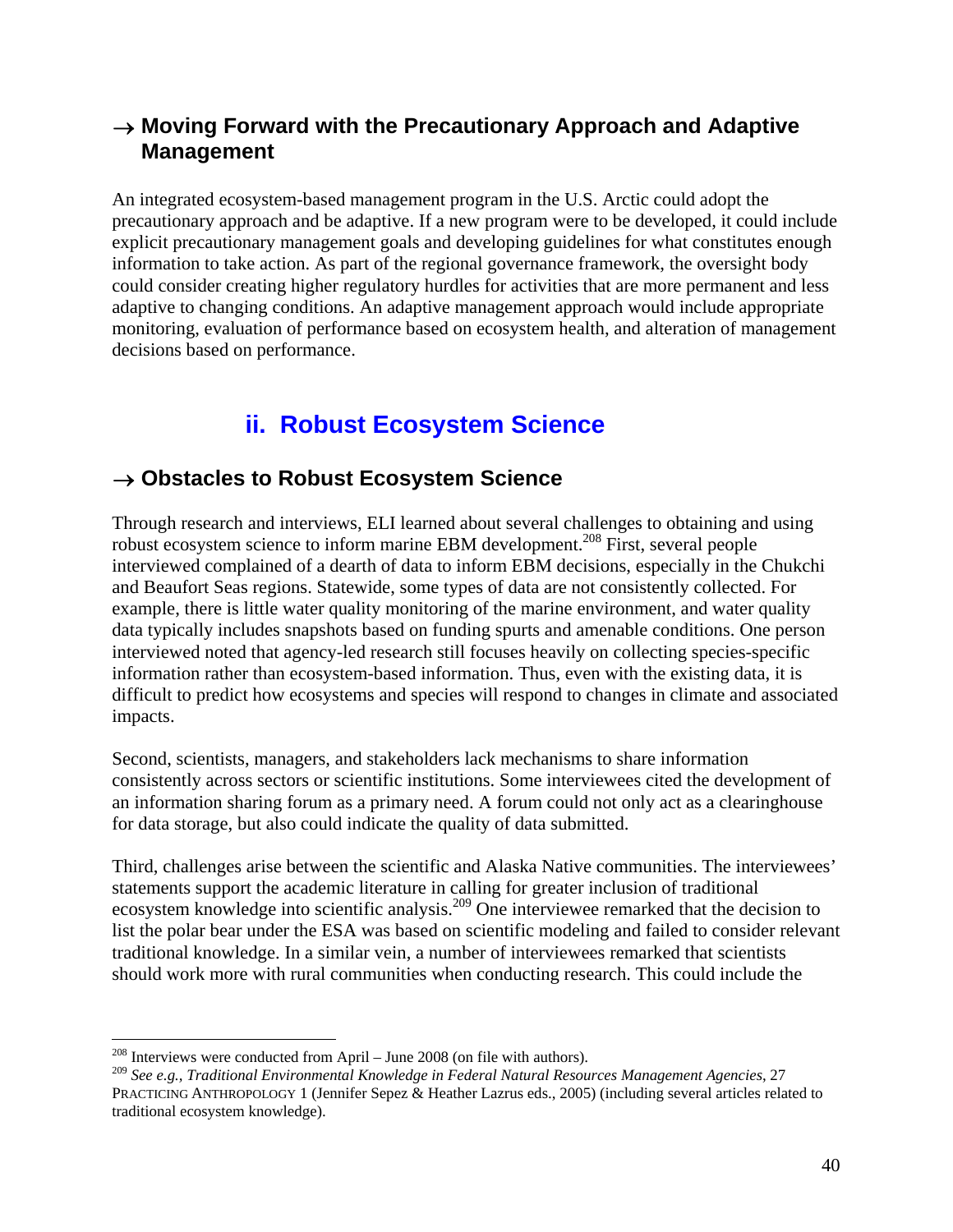creation of a scientific liaison who could help bridge communication between rural residents and visiting scientists.

Fourth, some interviewees voiced concerns about data reliability when research is driven by industry interests. In the Bering Sea, a great deal of ecosystem information stems from the need to manage commercial fisheries. In the Chukchi and Beaufort Seas, the Minerals Management Service and oil and gas companies are major sources of scientific data and information.

Finally, a number of people interviewed noted that—as with management—scientific research needs to be conducted according to a research plan or agenda. A common ecosystem plan could be one way to help share and organize cross-sectoral research, and, if developed with Alaska Natives and other rural residents, could help bridge the gap between the scientific and local communities.

### → **Approaches to Robust Ecosystem Science**

Despite the pitfalls to robust ecosystem science, there are many research efforts that are bolstering knowledge of the U.S. Arctic environment. Hot spots for scientific research include the Pribilof Islands and St. Lawrence Island in the Bering Sea, Little Diomede Islands in the Bering Strait, and the area near Barrow on the North Slope. Several federal and state agencies conduct marine research along with academic institutions and industries. Table 6 summarizes the research programs described in this section.

| <b>Data Collection and Analysis</b>                                                                        |
|------------------------------------------------------------------------------------------------------------|
| Minerals Management Service                                                                                |
| North Pacific Fishery Management Council                                                                   |
| National Science Foundation                                                                                |
| North Pacific Research Board                                                                               |
| Alaska Ocean Observing System                                                                              |
| Academic institutions, including the University of Alaska and the national Snow and Ice Data Center at the |
| University of Colorado, Boulder                                                                            |
| <b>Science, Community, and Collaboration</b>                                                               |
| North Slope Science Initiative                                                                             |
| Alaska Native Science Commission                                                                           |

**Table 6. Research Programs and Sources of Data in the U.S. Arctic** 

Minerals Management Service (MMS) in the Chukchi Sea and Beaufort Sea collects environmental information in order to understand the potential impacts of oil and gas development on the outer continental shelf. MMS has posted its environmental assessments and other studies for the Alaska Region, dating back to the late  $1970s$ , on its website.<sup>210</sup> These publications include, for example, results of aerial surveys of whales in the Beaufort Sea, studies on the ecology of sea birds, studies on noise and disturbance of marine mammals, and research of subsistence harvest that includes demography, land use, and harvested resources.

<sup>&</sup>lt;sup>210</sup> Minerals Management Service, Alaska OCS Region, Scientific and Technical Publications for the 1970s, http://www.mms.gov/alaska/reports/1970rpts/akpubs70s.HTM.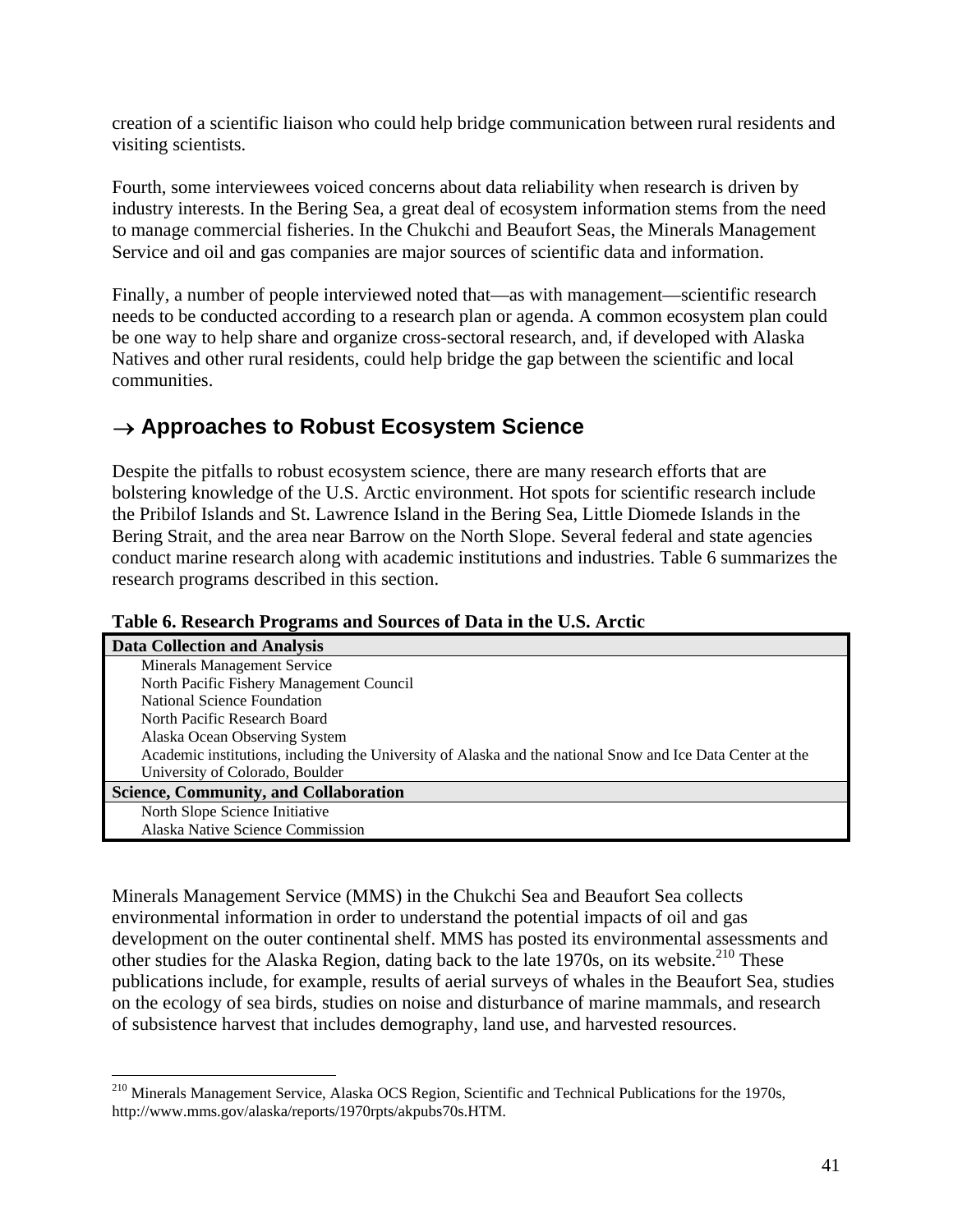The sub-agencies and research centers of the National Oceanic and Atmospheric Administration (NOAA) conduct a wide variety of research to support fisheries management, ocean science, and climate research. The National Pacific Fishery Management Council (NPFMC) led the development of the Aleutian Islands Fishery Ecosystem Plan. The North Pacific Fishery Management Council is developing an Arctic Fishery Management Plan that will presumably help define a future research agenda.

In addition to conducting agency-related research, several governmental bodies provide funding to various academic and non-academic scientists to conduct research on the marine fisheries and ecosystems of the U.S. Arctic. The National Science Foundation's Office of Polar Programs has an Arctic Sciences division that funds natural sciences and social sciences research in the Arctic.<sup>211</sup> Some specific research relating to ecosystem-based management in the U.S. Arctic includes NSF's work to integrate research and ecosystem-based management initiatives.<sup>212</sup>

The North Pacific Research Board, established by Congress in 1998, obtains 20% of the interest generated from an approximately \$800 million dollar Environmental Improvement and Restoration Fund.<sup>213</sup> According to the law establishing the Fund, the NPRB is to "place a priority" on cooperative research efforts designed to address pressing fishery management and marine ecosystem information needs" in the North Pacific Ocean, the Bering Sea, and the Arctic  $Ocean<sup>214</sup>$ 

Another regional effort that sees its role as providing ecosystem data to a wide variety of clients is the Alaska Ocean Observing System (AOOS). The mission of AOOS is "to improve our ability to rapidly detect changes in marine ecosystems and living resources, and predict future changes and their consequences for the public good."215 Collected and mapped data includes, for example, chlorophyll-A measurements, bathymetry, air and ocean temperature, and biodiversity information with data points going back to the early  $1900s$ <sup>216</sup>

Academic researchers from University of Alaska and academic research institutions in areas beyond Alaska conduct a wide variety of Arctic physical, chemical, and biological research that supports a holistic understanding of the ecosystem. For example, the National Snow and Ice Data Center at the University of Colorado, Boulder provides daily sea ice data and analysis.

In addition to the scientific institutions that support and conduct research, some institutions focus on the intersection between science and the community. In 2003, the North Slope Science Initiative (NSSI) was developed as an inter-agency collaboration to "address the research,

1

<sup>211</sup> National Science Foundation, Office of Polar Programs, *Arctic Sciences*,

http://www.nsf.gov/div/index.jsp?div=ARC.<br><sup>212</sup> Personal comm. (on file with authors).

<sup>&</sup>lt;sup>213</sup> The Fund was created from the funds awarded to the U.S. by the Supreme Court in U.S. v Alaska, 117 S. Ct. 1888 (1998) (in this case, Alaska challenged the U.S. assertion that submerged areas leased for oil and gas development by the U.S. were in fact in federal waters).

<sup>&</sup>lt;sup>214</sup> North Pacific Research Board Enabling Legislation, § 401(e),

http://doc.nprb.org/web/nprb/nprb%20background%20docs/Enabling\_Legislation.pdf.

<sup>215</sup> Alaska Ocean Observing System, *Mission, Goals, Users, Partners, and Process*, http://www.aoos.org/about/mission.htm.

<sup>216</sup> *See* AOOS, Dta Catalog Explorer, http://ak.aoos.org/op/data.php?region=CHUK.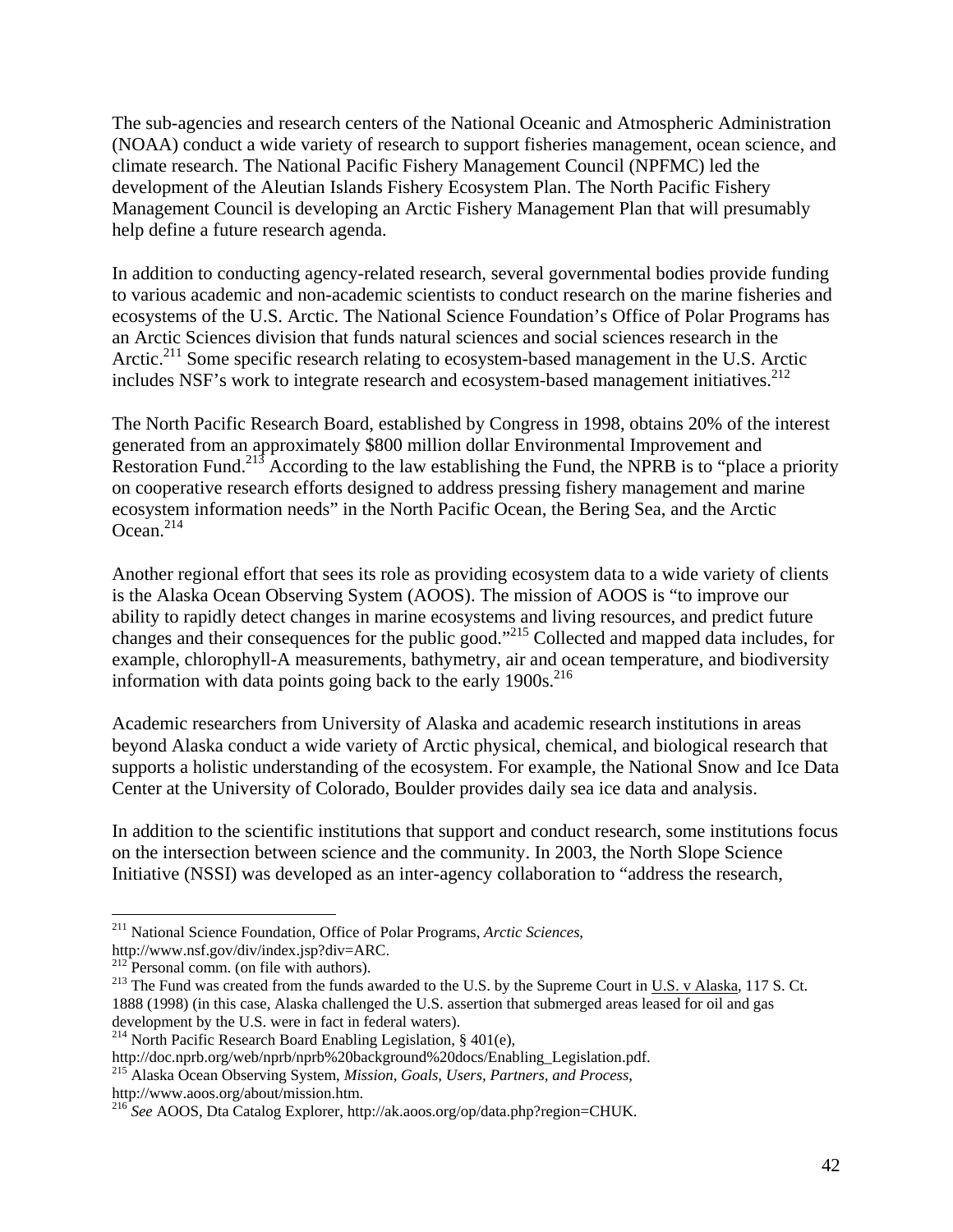inventory, and monitoring needs as they relate to development activities on the North Slope."217 NSSI, through a scientific strategy and implementation plan, prioritizes pressing natural resources and ecosystem information needs.218 The NSSI Oversight Group consists of federal, state, and borough managers including the U.S. Fish and Wildlife Service, MMS, AKDFG, Alaska Department of Natural Resources, and the North Slope Borough. The Arctic Slope Regional Corporation is also a member of the Oversight Group. The Group focuses its efforts on facilitating and developing better methods to support inventory, monitoring and research activities in the North Slope. The Science Technology Advisory Panel is composed of up to 15 scientists and technical experts and provides the Oversight Group with technical advice.<sup>219</sup>

The Alaska Native Science Commission serves as a link between the scientific community and the Alaska Native community. The Commission assists scientists with information, referral and networking services with Alaskan Native communities, and helps communities find research partners.220

### → **Moving Forward with Robust Ecosystem Science**

ELI identified the following opportunities for enhancing the robust science needed to inform integrated EBM in the Arctic:

- **Conduct consistent long-term research and monitoring** to understand ecosystem function and change based on an Arctic ecosystem science plan.
	- o Work with the Alaska Ocean Observing System to develop the monitoring tools and analyses necessary to support ecosystem science.
	- o Encourage the North Pacific Research Board to develop a plan for funding and, based on that plan, fund research to support a better understanding of Arctic ecosystems.
	- o Encourage the North Pacific Fishery Management Council to undertake an Arctic Fishery Ecosystem Plan for the Chukchi and Beaufort Seas similar to that created for the Aleutian Islands.
- **Develop integrated research and data collection across agencies and sectors.**
	- o Work with the North Slope Science Initiative to enhance the quality and quantity of scientific information available for the marine environment and assist with the coordination of research efforts in the North Slope.

1

<sup>217</sup> North Slope Science Initiative, *Introduction*,

http://quickplace.altarum.org/QuickPlace/northslope/PageLibrary85256E23007B9E1F.nsf/h\_Toc/279C6CE8BE523 14885256E23007C35D6/?OpenDocument.

<sup>218</sup> North Slope Science Initiative, *NSSI Overview*,

http://quickplace.altarum.org/QuickPlace/northslope/PageLibrary85256E23007B9E1F.nsf/h\_Toc/279C6CE8BE523 14885256E23007C35D6/?OpenDocument.<br><sup>219</sup> Id

<sup>&</sup>lt;sup>220</sup> Alaska Native Science Commission, http://www.nativescience.org/ (last visited July 15, 2008).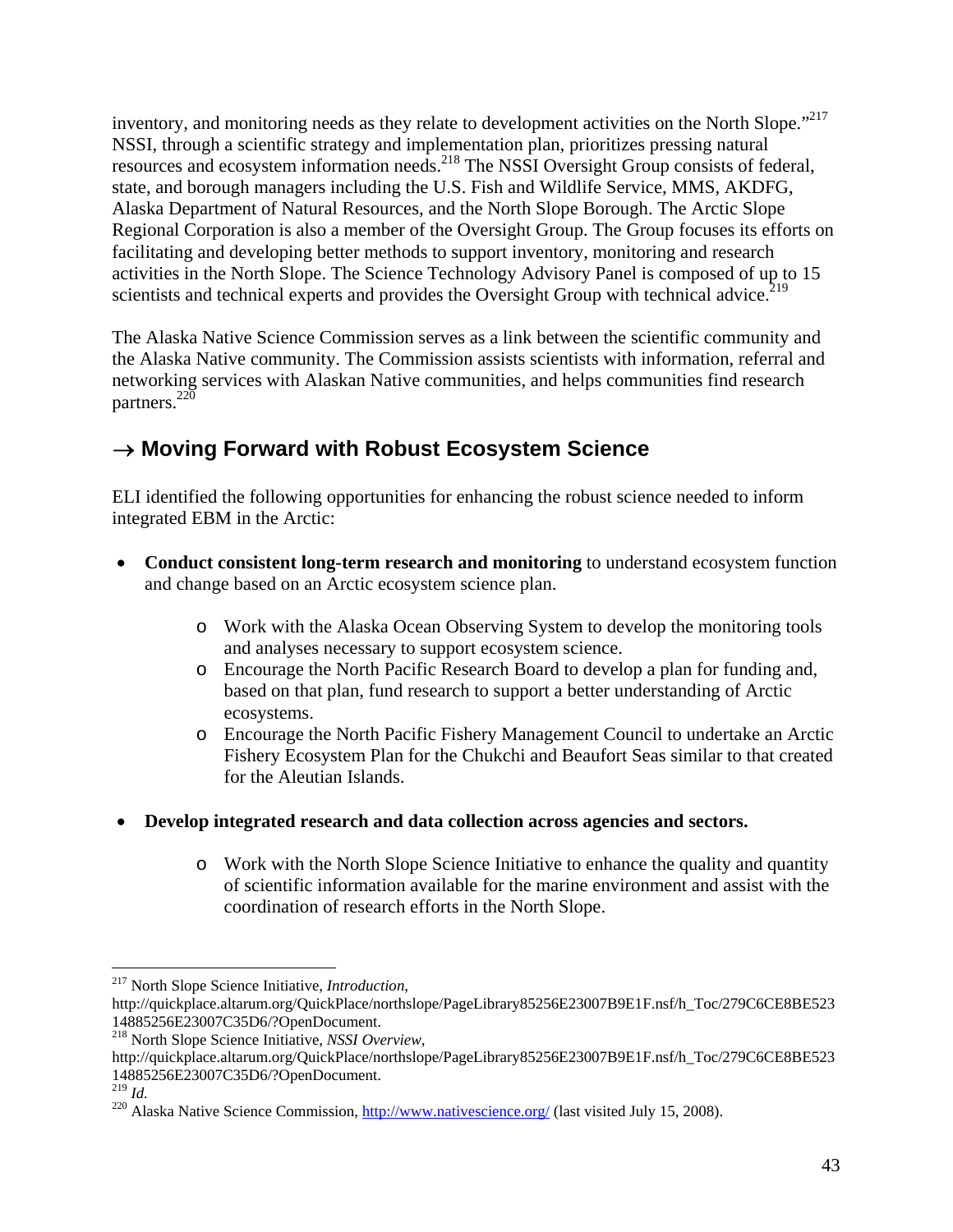- **Work with the Alaska Native and rural communities** to build common understanding of resources.
	- o Work with the Alaska Native Science Commission to coordinate research and work with Alaska Natives in rural Arctic environments.

### **iii. Public Support and Participation**

Stakeholder engagement and community participation is one of the defining features of marine EBM, because management of the marine environment has significant impacts on people's lives, their economic well-being, and on the health of the ecosystem. A participatory process also may help build support among diverse constituents. An effective marine EBM program in the U.S. Arctic will be one that engages the full spectrum of stakeholders, including federal, state and local government, non-governmental organizations, Alaskan Native organizations, and members of the private sector and the community.

Taking into account stakeholders' right to access information and meaningfully participate in decision-making, it is important to consider the chief challenges Alaskans face in participating in marine management and discuss potential opportunities to overcome such challenges. As previous sections have indicated, not all stakeholders and officials in government support the notion that integrated EBM can help achieve healthier and more sustainable oceans. Therefore, this section also considers the obstacles to public support and the steps needed to develop the needed support to develop an integrated EBM program in the U.S. Arctic.

### → **Obstacles to Public Support and Participation**

ELI identified several challenges to meaningful stakeholder engagement. First, stakeholders require access to timely and accurate information. This includes information about the project, the potential impacts of a decision to implement integrated ocean management in the Arctic, and the decision-making and stakeholder engagement processes themselves. In both Bristol Bay and the Chukchi Sea regions, however, many stakeholders are located in remote areas where access to the internet and other sources of information is often intermittent and slow. Moreover, while access to the internet has increased over the past decade, it can still be overwhelming to members of the public to find timely and accurate information they need to understand the management issues that affect them. Additionally, rural Alaskans have limited access to fax machines, phones, and computers, making communication difficult.

Several people interviewed note that capacity to participate in management decisions in the U.S. Arctic is low due to the relatively few people engaged in the large number of relevant issues. In the last decade, there has been a significant influx of environmental and scientifically related projects in the Arctic region. Given that villages in the Arctic are remote and sparsely populated, the relatively small number of individuals already engaged in management opportunities tend to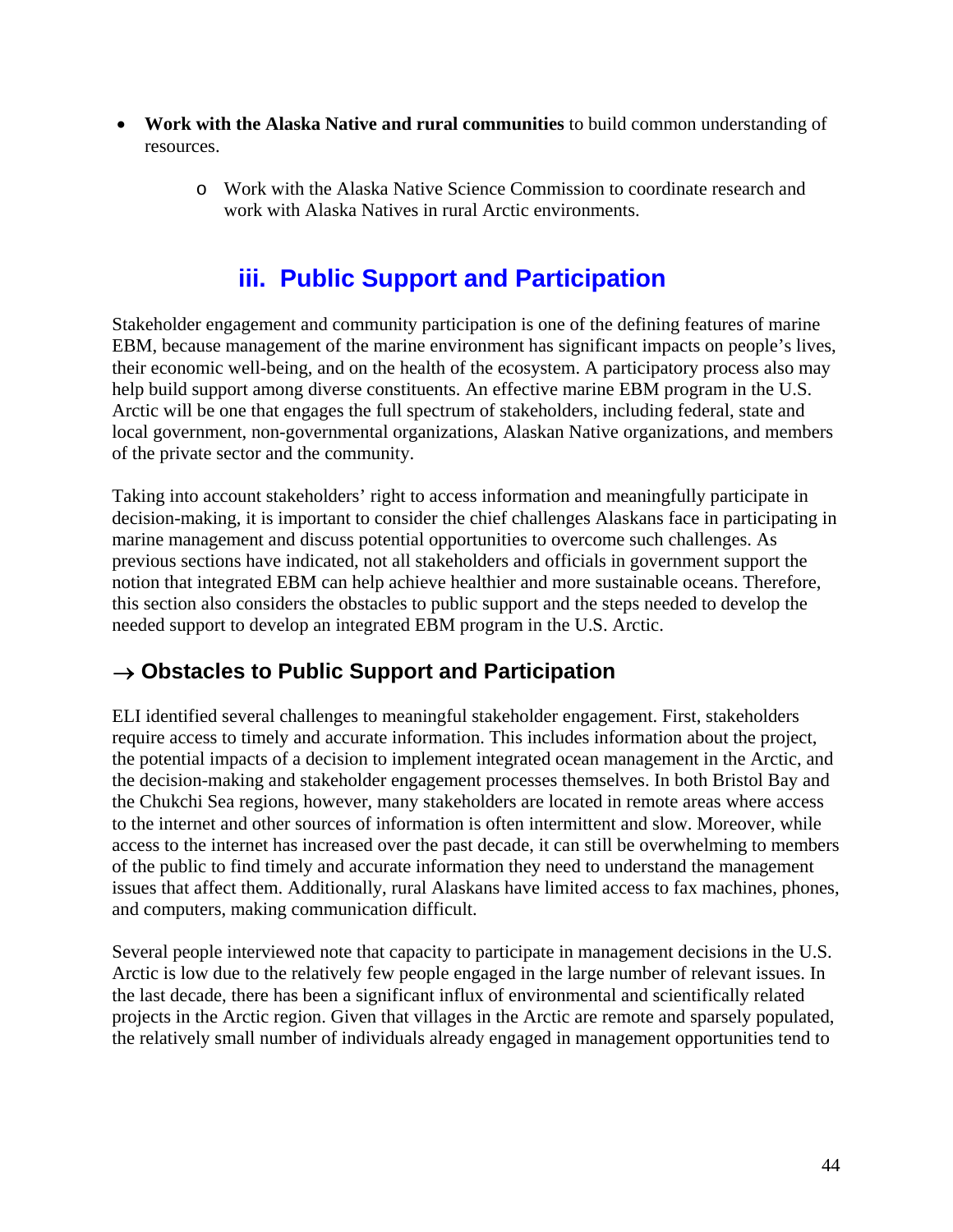be over-committed. For example, the Coastal Management Program in the Northwest Arctic Borough employs only one coastal area specialist to address all marine issues.<sup>221</sup>

Marine initiatives in the U.S. Arctic face unique challenges in engaging the public due to long distances between population centers, the lack of infrastructure, and the extreme weather conditions. In the Bristol Bay and the Chukchi Sea region, many villages are not connected to each other and none are connected to urban centers by roads, making face-to-face meetings with the rural population challenging. According to a number of interviewees, government meetings, conferences, and other events primarily take place in Anchorage and Juneau making it difficult for residents living in remote areas to participate.

The challenge of engaging all stakeholders in areas suitable to all participants is made even more difficult by the nature of the private sector and the NGO community operating in the U.S. Arctic. Many commercial fishing vessels that operate in the Bering Sea and their parent companies are based in Oregon or Washington. Oil and gas industries may have offices in Alaska but are headquartered in other states. Also, several national NGOs based outside of the U.S. Arctic are expanding their work to this region.

### → **Approaches to Public Support and Participation**

Most programs described in this report have some existing mechanism for public participation, often required as a legal mandate. For example, as required by the Magnuson-Stevens Fishery Conservation and Management Act, the NPFMC conducts public hearings to allow the public to comment on fishery management plans, amendments to such plans, and their implementing regulations.222 When resource agencies and members of the public propose an amendment to existing fishery regulations or to a fishery management plan, the Council presents the proposal to the public and allows them to review proposed alternatives during a 60-day public comment period.<sup>223</sup> Within 45 days of the close of the comment period, the Secretary, in consultation with the NPFMC, must analyze the comments and publish the final regulations. The public must also be provided opportunity to comment on the administration of the Plans.<sup>224</sup>

Agencies also provide public notice and comment periods when conducting environmental assessments or environmental impact statements for proposed activities under the National Environmental Policy Act (NEPA). NEPA requires all federal government agencies to conduct an environmental assessment (EA) to determine whether their actions will have significant environmental effects and to consider the related social and economic effects of their proposed actions.<sup>225</sup> The agency is given discretion to involve the public at the EA stage to the "extent" practicable." If a finding of no significant impact (FONSI) is made, the agency must publish the FONSI in the Federal Register and allow thirty days for public review.

 $221$  Personal communication, on file with the authors.

<sup>&</sup>lt;sup>222</sup> MSA, § 313 (2007). <sup>223</sup> MSA, §313 (2007). <br><sup>223</sup> MSA, §313 (2007). <sup>224</sup> 16 U.S.C 1854. <br><sup>225</sup> COUNCIL ON ENV'T QUALITY, A CITIZEN'S GUIDE TO THE NEPA: MAKING YOUR VOICE HEARD (Dec. 2007), http://www.nefmc.org/press/NEPA\_Citizen's%20Guide%20Dec%2007%20(2).pdf.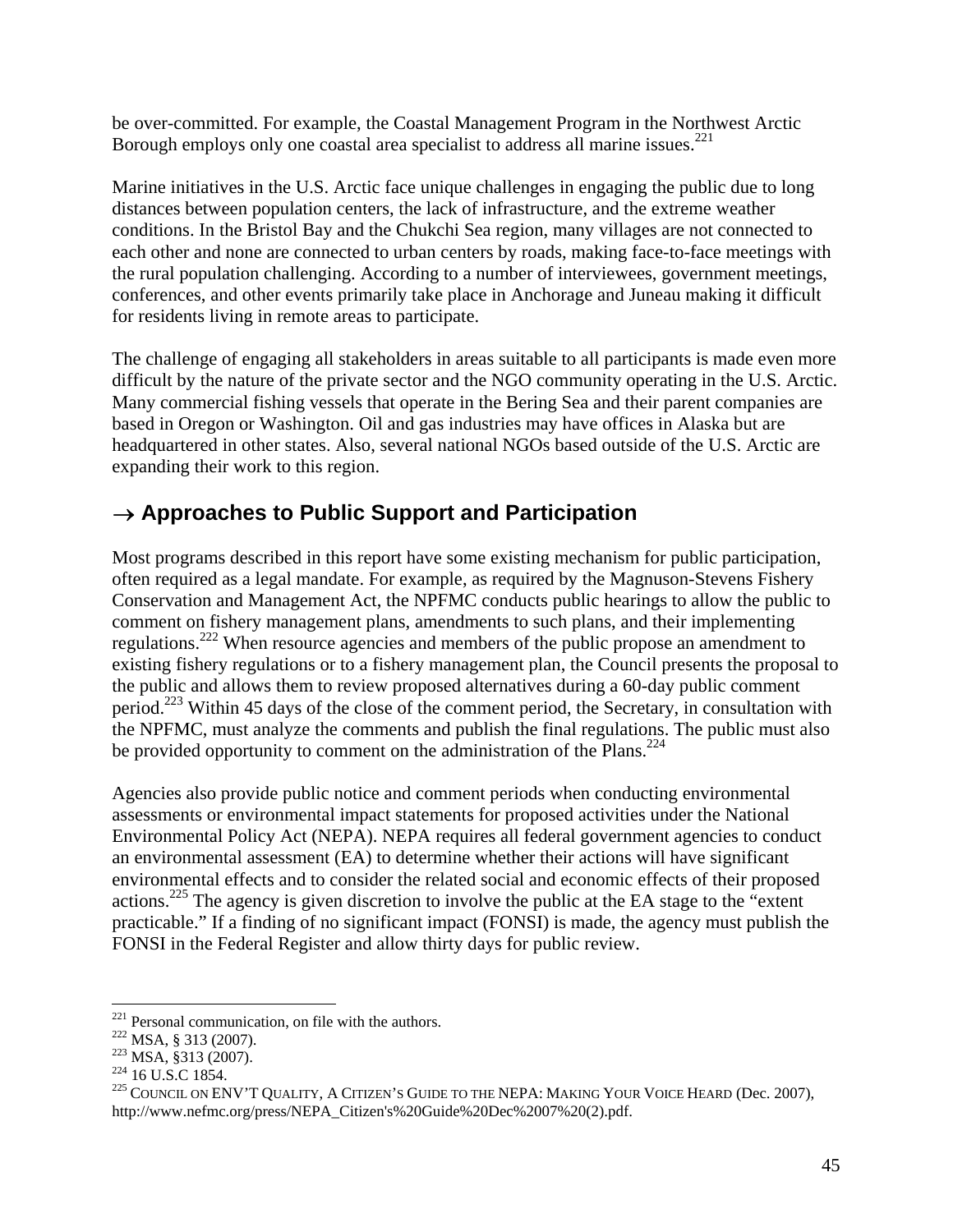If, on the other hand, the project's impact is found to be significant, a full environmental impact statement (EIS) is prepared and a Notice of Intent (NOI) must be published in the Federal Register. At this stage, agencies are required to identify the affected public and engage its participation. Again, however, the level and extent to which the agency engages the public's participation is left to agency discretion. Once the agency has completed a draft EIS, the public is provided 45 days to comment. During this time, the agency must also conduct public hearings. At the end of the 45 days, the agency must compile the received comments, conduct further research as necessary, and prepare a final EIS. The final EIS must respond to comments the agency has received and address how the comments were incorporated into the final EIS.

Other advisory bodies and non-governmental organizations allow some stakeholder participation. For example, the Alaska Marine Ecosystem Forum allows stakeholders to attend meetings, but the Forum does not provide significant notice of meetings and does not allow stakeholders to make official comments at the meetings. At the international level, the Arctic Council allows indigenous organizations to participate as Permanent Participants. The Council is the first intergovernmental forum to give Indigenous Peoples' Organizations such a status. The category of Permanent Participation was created to provide for "active participation and full consultation with the Arctic indigenous representatives."<sup>226</sup> Permanent participants are provided a seat at the table with member States to oversee the Council's work.

### → **Moving Forward with Public Support and Participation**

ELI has identified several ways to enhance public participation mechanisms if a marine EBM program is developed and implemented.

### **Provide information in hard-copy format.**

To overcome the difficulties of providing electronic information to remote stakeholders, a marine EBM program could make concerted and creative efforts to provide information in hardcopy format. Several ecosystem-based projects disseminate newsletters and other key documents as a mechanism to provide timely and accurate information to stakeholders. Interviewees particularly those in rural areas—requested that they receive key documents in the mail with instructions on how to access the information online. Newsletters could be mailed directly to participants or provided at key meetings.

To ensure continued participation, printed materials should be used as an outreach tool to keep citizens engaged between meetings. A newsletter could be developed that incorporates proposed ideas, includes an educational piece, provides timelines for actions related to the project, poses questions for comment, and provides contact information. In addition, a hard copy of meeting notes could be provided to stakeholders. Information sharing among relevant governmental and non-governmental institutions is also important, and can facilitate better coordination of current activities and assist with timely dissemination of materials.

<sup>226</sup> The Declaration on the Establishment of the Arctic Council, *available at*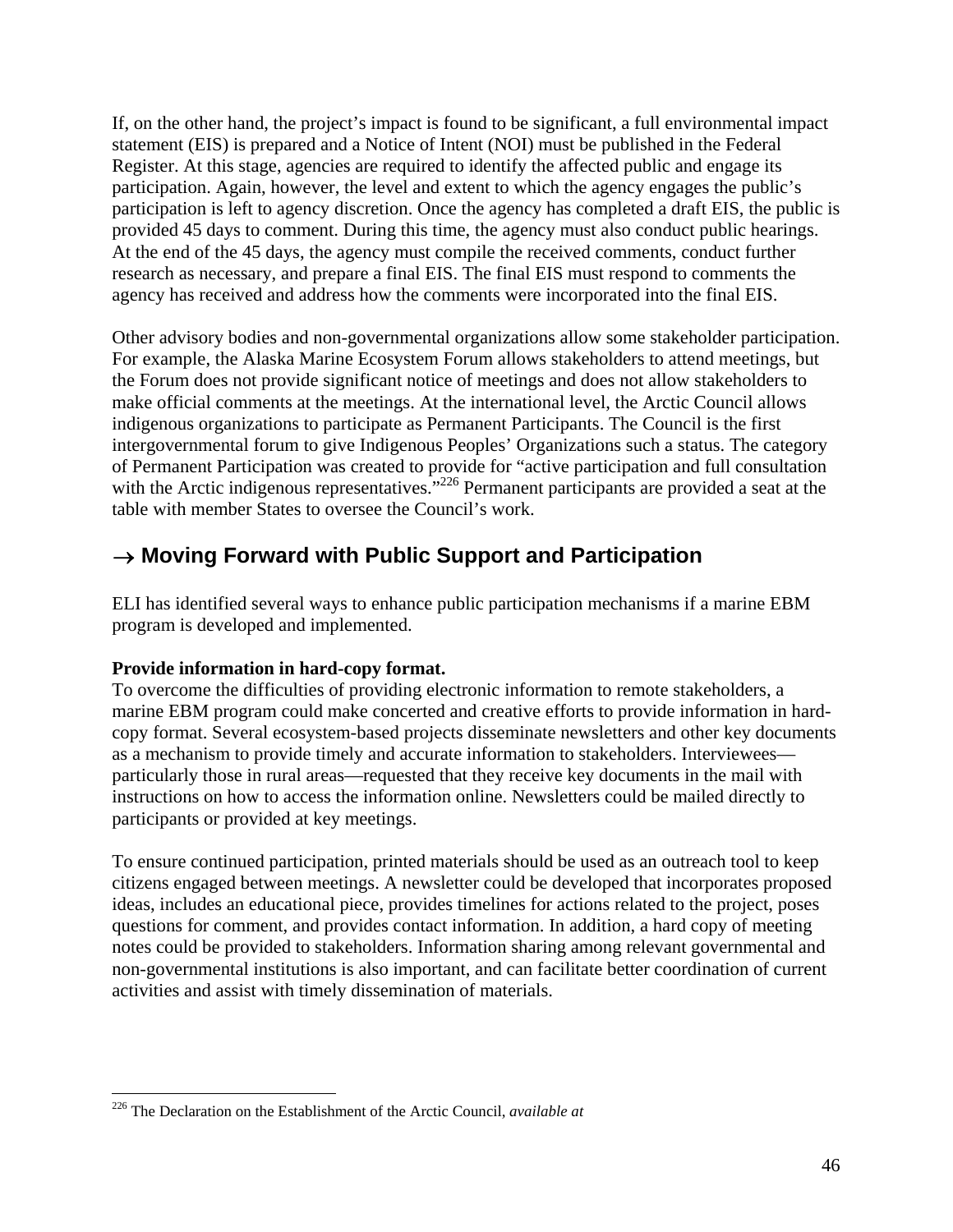### **Consider stakeholders' time constraints.**

Especially in rural communities, a small number of individuals actively engage in participatory governance. Therefore, when developing and implementing a marine EBM program, organizers could take steps to accommodate the considerable time commitments of potential stakeholders. Interviewees consistently suggested that organizers plan marine EBM meetings in conjunction with local planning commission meetings to avoid unnecessary travel and cut down on the number of meetings stakeholders have to attend. It was also suggested that meetings be scheduled during months when subsistence Alaskans are not hunting.

### **Take steps to facilitate rural resident participation.**

Given the wide geographic range of U.S. Arctic inhabitants and the challenges associated with meeting in urban centers, a number of interviewees suggested that meetings and other events be held in villages in the program region. If a marine EBM program were developed for the Chukchi Sea, for example, meetings could be held in Barrow or Kotzebue. In addition to allowing greater participation by local residents, it may help non-resident governments and industries understand regional issues and concerns. Two interviewees highlighted funding as a significant impediment to attending and participating in meetings and project planning. Funds for a marine EBM program could be allocated to assist with travel costs for specific individuals who demonstrate a need.

### **Engage stakeholders early.**

Early involvement of stakeholders can encourage dialogue, foster support, and instill stakeholders with a sense of ownership in the program. Active engagement of stakeholders from the beginning can provide decision-makers a clear view of the human and physical environment and enable them to judge how an integrated ocean management initiative can be most effectively planned and implemented.

There are a number of approaches and opportunities to ensure public engagement at the early stages of development. Interviewees suggested that those planning marine EBM set up meetings with local representatives and government leaders to introduce the project and seek support before the process begins. Due to the sectoral nature of ocean management, interviewees stressed the importance of assuring representation of all stakeholder groups, including participants from the oil and gas sector, NGOs, state and federal agencies, local community leaders, Alaska Natives, and others. Where possible, presentations can be made at local planning commission meetings or at individual towns and villages to enable interactive dialogue between stakeholders and the integrated EBM staff or oversight committee. Once initial meetings are held, follow-up is crucial to foster coordination and synergy among the stakeholder groups.

### **Educate and build capacity.**

 $\overline{a}$ 

EBM experts recognize that an integrated approach to ocean management requires education and capacity building.<sup> $227$ </sup> The long-term effectiveness of management measures depends upon Arctic residents' and other stakeholders' understanding of issues affecting the Arctic and their support

<sup>227</sup> Robert Pomeroy & Fanny Douvere, *The Engagement of Stakeholders in the Marine Spatial Management Process,* MARINE POLICY *(forthcoming).*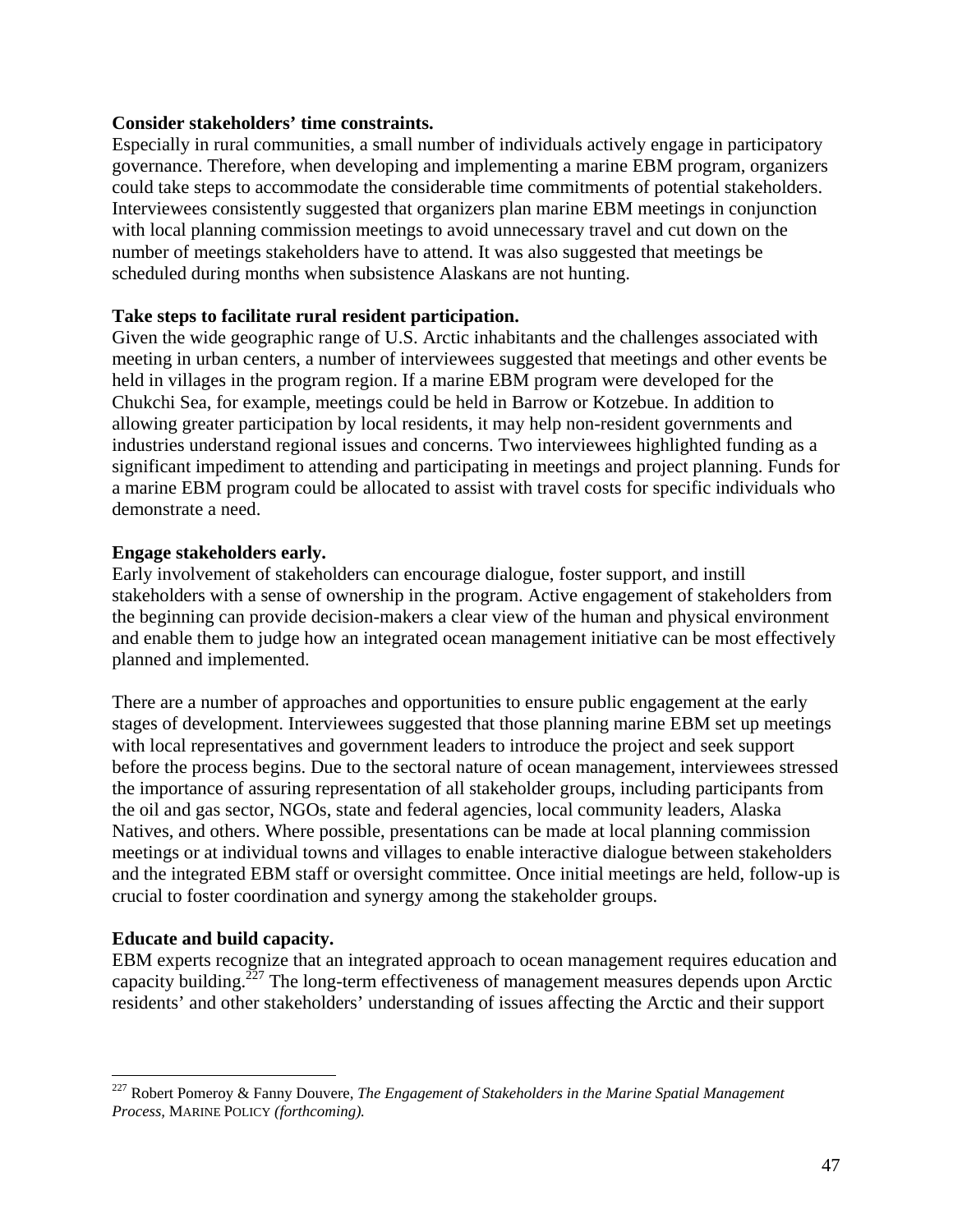for actions being taken. Capacity-building efforts will help to empower people with knowledge and skills so that they can actively participate in an integrated EBM process.<sup>228</sup>

As an initial matter, project coordinators could conduct formal and informal public education and capacity-building efforts that are tailored to stakeholders' level of expertise and background. Interviewees stressed the importance of using local traditions, knowledge systems, institutions, and environmental conditions to inform the development of training and educational tools. The task of educating the public on integrated ocean management can be simplified if efforts are made to reinforce and encourage the further development of local practices and traditions that are already consistent with integrated ocean management.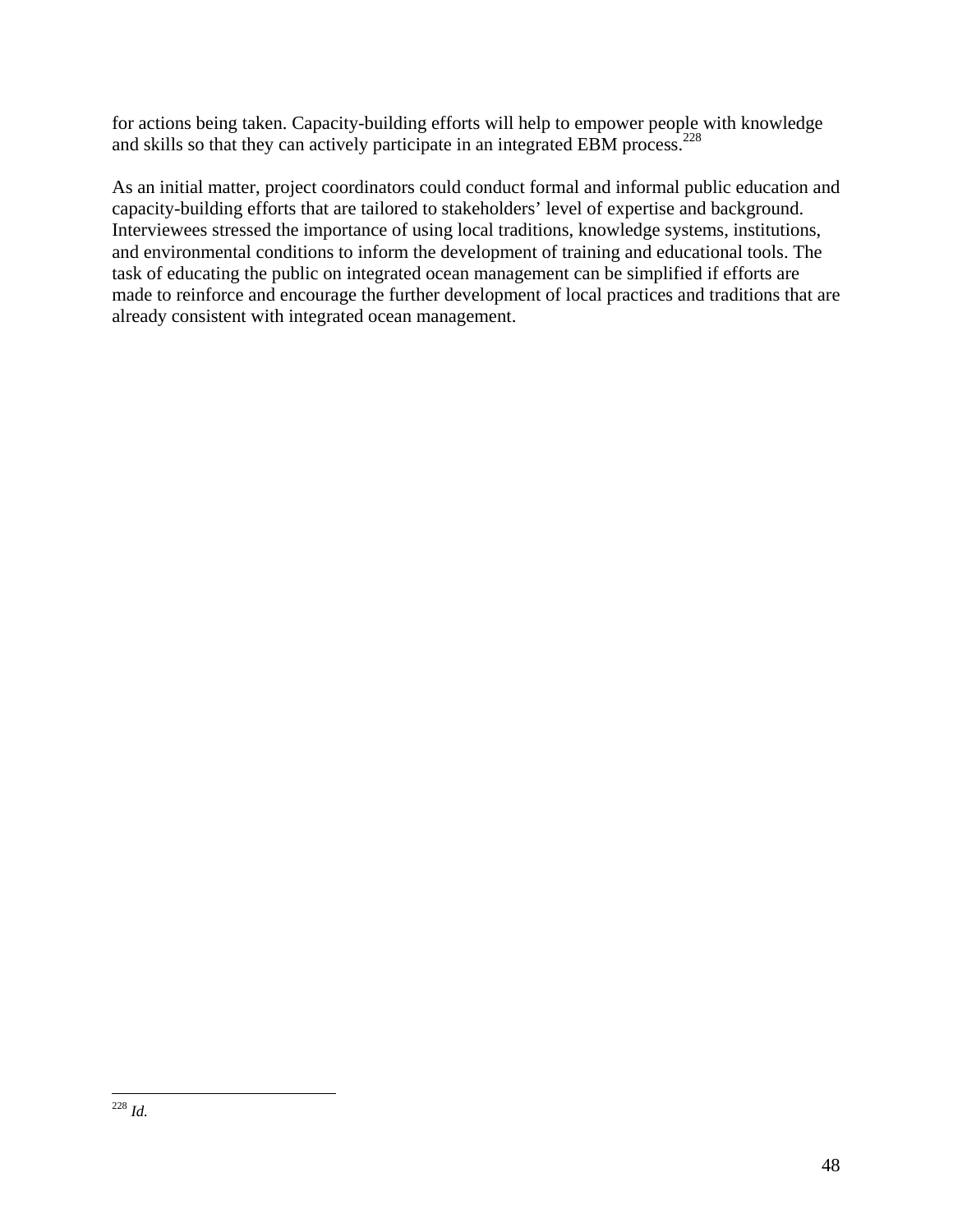# **III. OCEAN CONSTITUENTS AND CAPACITY**

## **A. Constituent Motivation**

ELI's interviews, along with written laws and policy statements, were used to evaluate constituent motivation. In many circumstances, constituent motivation is the same in both regions. This section describes constituent views about marine EBM and area-based designations generally, and also provides specific information about Bristol Bay and the Chukchi and Beaufort Seas region.

### → **Overarching Considerations**

Litigation has been a central strategy for environmental conservation in both regions, with conflict over oil and gas and mining in Bristol Bay and offshore oil and gas in the CBS region. Bristol Bay may have a greater immediate need for an EBM approach, since both mining and oil and gas development is planned in an important commercial, recreation, and subsistence fishing area. However, increasing international, federal, and state attention in the CBS region, along with local interest in maintenance of a subsistence lifestyle, all support development of marine EBM in the CBS region.

Along with the relatively small rural populations that subsist on U.S. Arctic marine resources today, there is a growing list of intense human activities such as industrial fishing, oil and gas development, and commercial shipping that could threaten the health of the ecosystem and the subsistence way of life if not properly managed. Already, climate change is fundamentally altering the system. Alaska Native and rural communities feel and will continue to feel the effects of climate change, as retreating sea ice and sea level rise impact coastal communities. Conflict is developing among local communities, environmentalists, industries, and other stakeholders in the wake of new uses and management changes. The current battle over oil and gas development in the Chukchi Sea—with concurrent concerns about the long-term viability of polar bears—exemplifies the polarization of ocean constituents.

We found four central social and economic realities that are critical to effective implementation of marine EBM in the U.S. Arctic marine environment:

• The cash economy of the U.S. Arctic derives mainly from extraction of natural resources, including oil and gas and fish, and many ocean constituents and decision-makers support these extractive industries;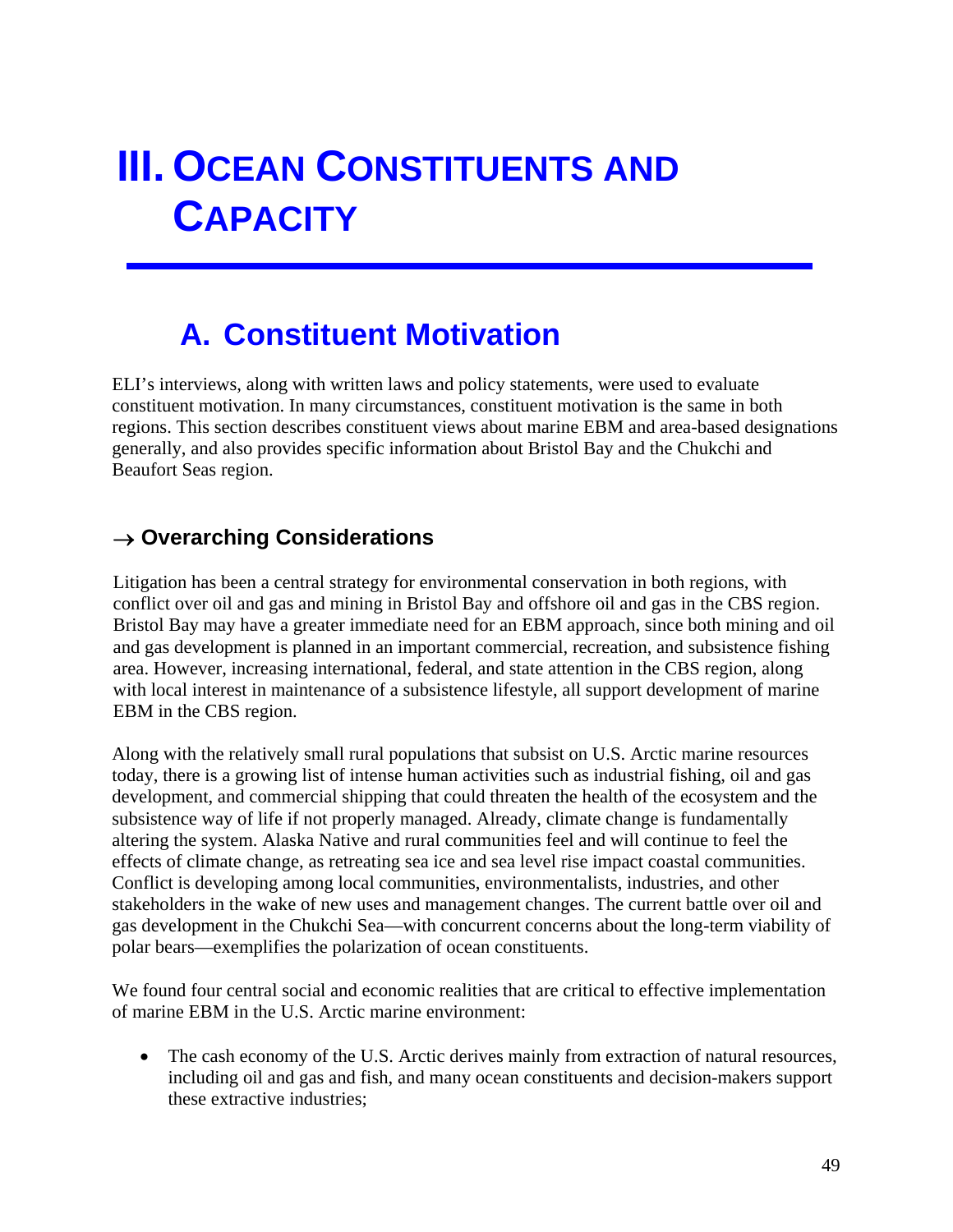- The Arctic is home to rural residents who are dependent upon subsistence harvest for food and other goods;
- Alaska Natives make up a majority of the population in the Arctic, and Alaska Native rights and traditions are intimately tied to the marine environment; and
- The Arctic is viewed as a national and international treasure, and many local, national, and international environmental advocates have substantial programs and efforts to protect and conserve Arctic species and ecosystems.

Given these realities, a successful marine EBM program in the U.S. Arctic will be one that balances conservation objectives with subsistence harvest, Alaska Native traditions and culture, and industrial development of resources. A successful marine EBM approach will need to foster collaboration among people that are already or are becoming polarized.

Alaska has an extraction-based economy that is protected under the Alaska Constitution. One state agency interviewee remarked that in many respects, Alaska is a "single-industry state," referring to oil and gas. In fact, eighty percent of the state's income is generated by the oil and gas industry.229 In light of this, it may come as no surprise that the State of Alaska is challenging the recent decision to list the polar bear under the Endangered Species Act, in part because of concerns about how this will impact oil and gas development in the Chukchi and Beaufort Seas. $230$ 

Article 8 of the Alaska Constitution establishes the State's natural resources policy, and has specific provisions related to sustainable use of renewable resources, mineral rights and leases, water rights, fishery rights, and protection of specific sites.<sup>231</sup> In particular, the Constitution states that "[i]t is the policy of the State to encourage the settlement of its land and the development of its resources by making them available for maximum use consistent with the public interest."<sup>232</sup> However, in addition to qualifying "use" as being "consistent with the public interest," the Constitution also allows the legislature to reserve special purpose sites from the public domain, including "areas of natural beauty or of historic, cultural, recreational, or scientific value."<sup>233</sup>

The overall objective of balancing extraction-based use with conservation is embedded in particular state statutes. Under Alaska law, it is state policy "to conserve, improve, and protect [Alaska's] natural resources and environment and control water, land, and air pollution, in order to enhance the health, safety, and welfare of the people of the state and their overall economic and social well-being."<sup>234</sup>

<sup>&</sup>lt;sup>229</sup> DIVISION OF OIL AND GAS, ALASKA DEPARTMENT OF NATURAL RESOURCES, FIVE-YEAR OIL AND GAS LEASING PROGRAM: WITH REPORTS ON EXPLORATION LICENSING AND EXPLORATION INCENTIVE AND TAX CREDIT PROGRAMS 8 (2008),

http://www.dog.dnr.state.ak.us/oil/products/publications/otherreports/5\_year\_reports/5year08/Oil%20&%20Gas%20

<sup>2008</sup>\_low%20res%201.pdf.<br><sup>230</sup> Anon., *Endangered Species: Alaska Sues to Reverse Polar Bear Status*, GREENWIRE, Aug. 5, 2008.

<sup>231</sup> Alaska Const. Art. 8 § § 1-18, *available at http://ltgov.state.ak.us/constitution.php?section=8.*<br><sup>232</sup> Alaska Const. Art. 8, § 1*. available at http://ltgov.state.ak.us/constitution.php?section=8.*<br><sup>233</sup> Alaska Const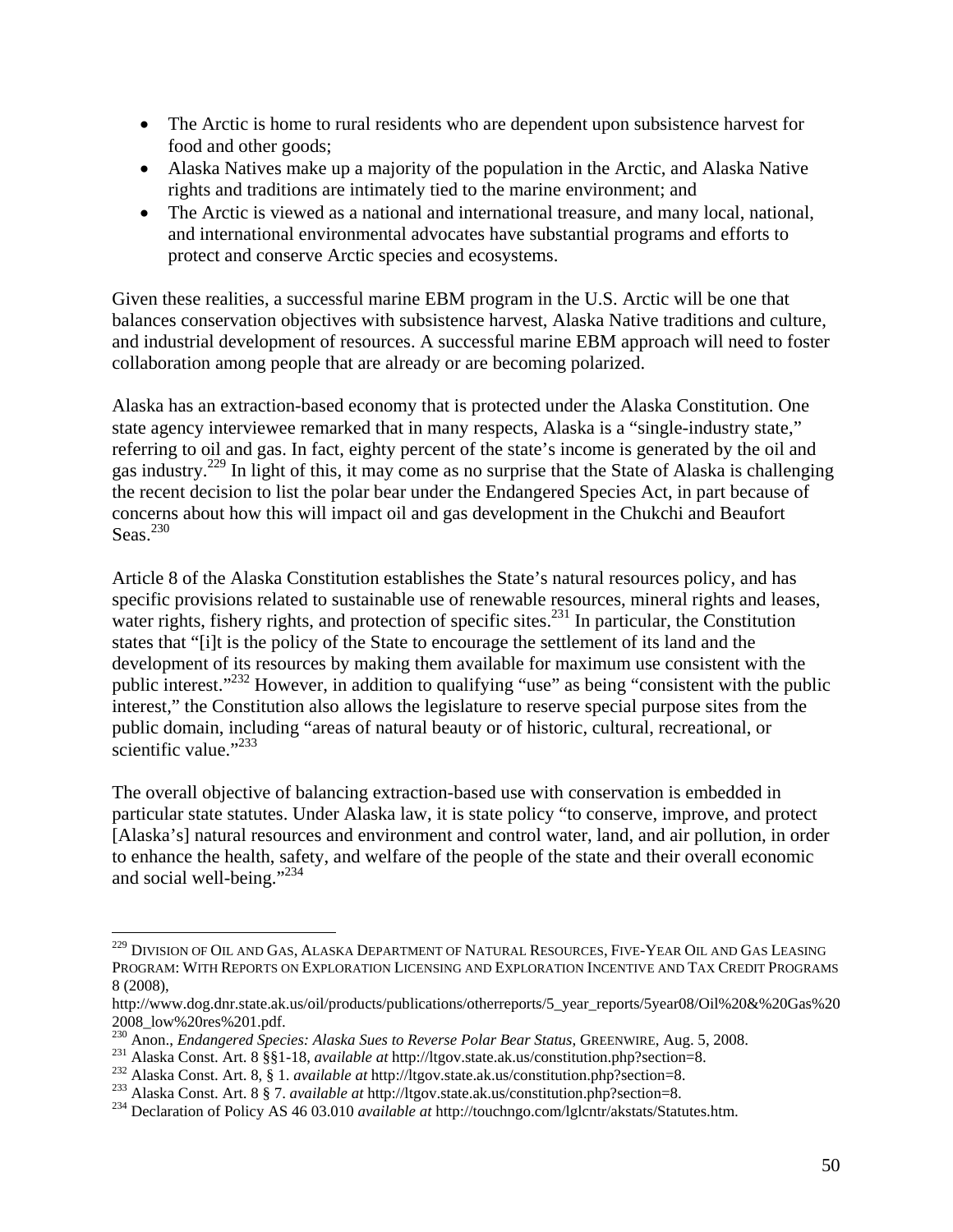### → **Alaska Natives and Local Government**

### **Summary**

While both regions have motivated constituents, ELI's research indicates that the Alaska Natives in the Chukchi and Beaufort Seas region possess the political strength needed to lead cooperative ocean governance. This is best demonstrated by AEWC's success in effectively negotiating with the oil and gas industry to create Conflict Avoidance Agreements. Also, the North Slope Borough is a strong and well-funded local government that is actively engaged in area-based planning, wildlife management, and maintenance of the subsistence lifestyle. However, several interviewees expressed the need to better understand EBM principles and how it works in practice before deciding to develop a regional program.

### **About the Alaska Natives and Local Government Constituency**

Alaska Natives have made their home in the U.S. Arctic for more than 10,000 years, depending on marine resources for food and other goods and services. A great majority of the Arctic residents today are Alaska Natives whose cultural heritage and traditions link closely with their subsistence lifestyle. This assessment recognizes the primary importance of maintaining Arctic resources for the survival and well-being of Arctic residents. Subsistence harvest and Alaska Native traditions and culture are managed and protected under several federal laws, including the Alaska Native Claims Settlement Act, the Alaska National Interest Lands Conservation Act, and harvest rights under the Endangered Species Act and the Marine Mammal Protection Act.

Alaska Natives and other residents of the U.S. Arctic depend upon hunting and fishing for food and other goods. Alaska Natives have hunted marine mammals in the U.S. Arctic for thousands of years, using whales for blubber, meat and oil, as well as sea lions, porpoises, seals, and sea otters.235 Subsistence fisheries resources include cod, halibut, rockfish, salmon, and shellfish.236 Today about 22,000 tons of wild food is harvested for subsistence use each year—an average of 375 pounds per person.<sup>237</sup> Much of the subsistence economy relies on year-round hunting and gathering of available marine resources. Residents process food and hides for use and consumption. They barter goods and foods alongside other crafts such as baskets and boats. This subsistence lifestyle is essential to the socioeconomic well-being of the region, and provides modern Alaska Natives with a way to maintain their cultural heritage.<sup>238</sup>

### **Constituent Considerations Related to Marine EBM**

Collaboration is challenging, because the U.S. Arctic is a large, remote, and extreme environment with small villages separated by vast distances. This is true of both the Bristol Bay and Chukchi and Beaufort Seas regions. Rural residents rely on boats and airplanes for transportation to urban centers, making travel costly. While low population density has the

<sup>&</sup>lt;sup>235</sup> David J. Bloch., *Colonizing the Last Frontier*, 29 AM. INDIAN L. REV. 1, (2004).

<sup>&</sup>lt;sup>236</sup> Id. at 8; Kawerak Inc. *Regional Information*, http://www.kawerak.org/regionInfo/socioeco.html#subs (last visited on June 16, 2008).

<sup>&</sup>lt;sup>237</sup> USFWS Alaska Subsistence Fisheries Management, http://www.fws.gov/fisheries/FWMA/asfm.htm (last visited on June 16, 2008).

<sup>&</sup>lt;sup>238</sup> Kawareck Inc., *supra* note 16; Thomas R. Berger, VILLAGE JOURNEY 51 (1989); Alaska Stat. § 16.40.210 (2008); Bloch, *supra* note 235 at 8.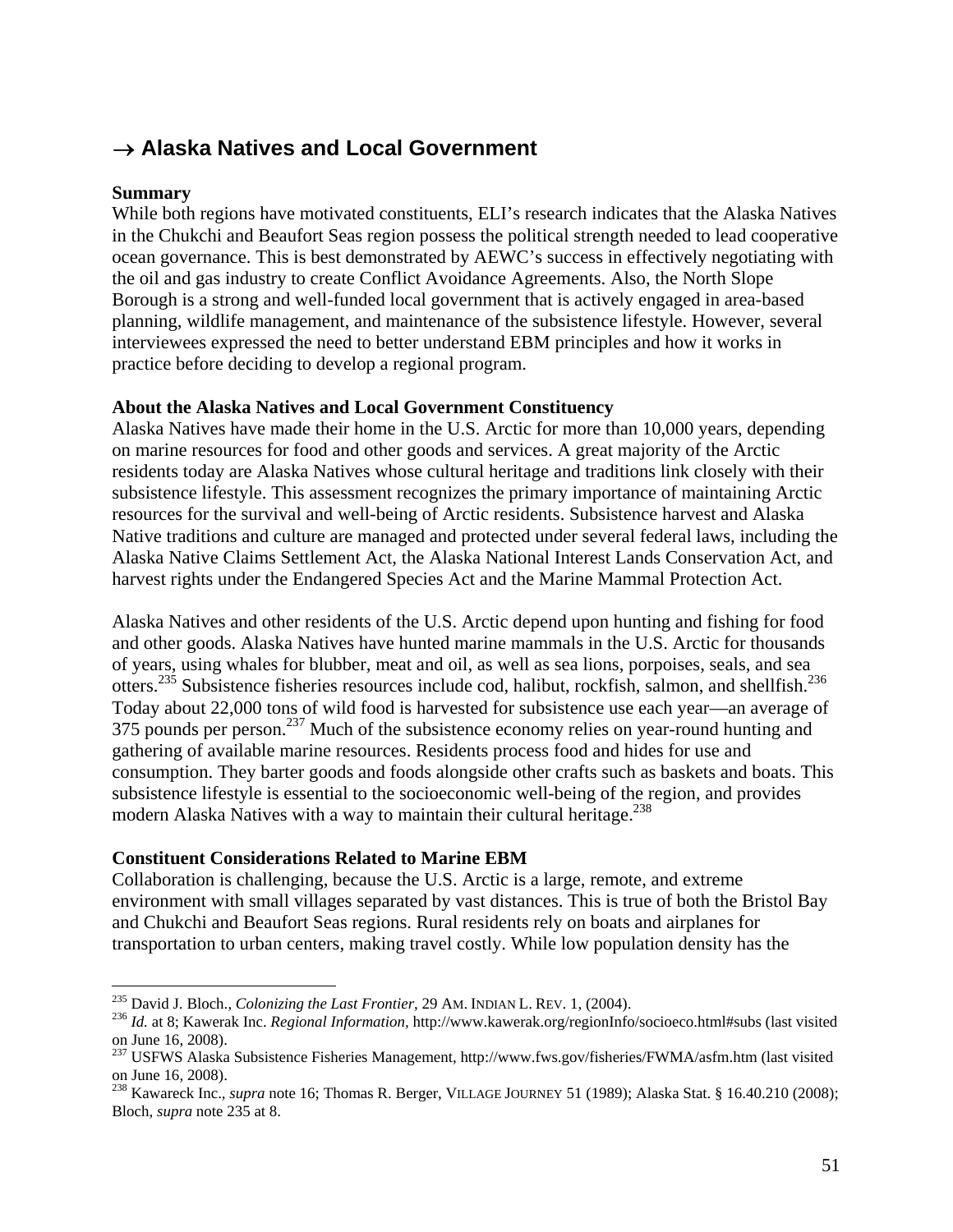advantage of maintaining ecosystems in relatively pristine conditions, it also means that many community leaders are spread thin. Often community leaders wear more than one hat, which can be confusing and challenging when trying to implement collaborative approaches.

Adding to this challenge is the complexity of local government and community. In rural Alaska, local government includes villages, tribes, and borough government. Regional and village native corporations have incredible power and influence in Alaska. At the local level, there is no continuous mosaic of organized government—large portions of the state do not have borough government, leaving the state as the only government in these areas. Unorganized areas without borough government include the Bering Strait Region of the Chukchi Sea, and most of the Bering Sea region, including the Western Aleutian Islands, the northern portion of Bristol Bay and the entire west coast of Alaska.

Stakeholders possess different levels of knowledge about marine EBM principles and concepts. Several people interviewed expressed the need for practical information about marine EBM and how it could be implemented in the Arctic. Several interviewees were particularly interested to learn about examples of successful marine EBM programs in other Arctic regions.

### → **State and Federal Government**

### **Summary**

ELI's research indicates that there is little support for developing robust regional ocean governance by state and federal agencies. However, some interviewees highlighted the importance of developing an integrated governance system in the Arctic to achieve better coordination among state and federal government agencies. State and federal agencies are increasingly focusing their work on Chukchi and Beaufort Seas research and management, which may provide an opportunity to work with state and federal agencies in development of marine EBM in the region.

### **About the State and Federal Government Constituency**

Because the previous sections described the role of federal and state government in much greater detail, a description of the state and federal government roles is omitted here.

### **Constituent Considerations Related to Marine EBM**

This preliminary assessment indicated that several obstacles contribute to lack of coordination among agencies. Agency mandates or policies may limit collaborative approaches. A locally based marine EBM program may not find support—there has been a recent shift away from strong local government control, as demonstrated by amendments to state statute authorizing the Coastal Management Program. Coordination is also difficult due to a lack of time and funding to develop and implement innovative governance approaches. Appropriations may be earmarked for specific agency actions, making it difficult for agencies to engage in new cooperative management approaches. With small population density, the overhead cost of regional management could be high.

Achieving integrated ocean governance will require state and federal agencies to work together toward common goals, which may be difficult to achieve without legislative changes or strong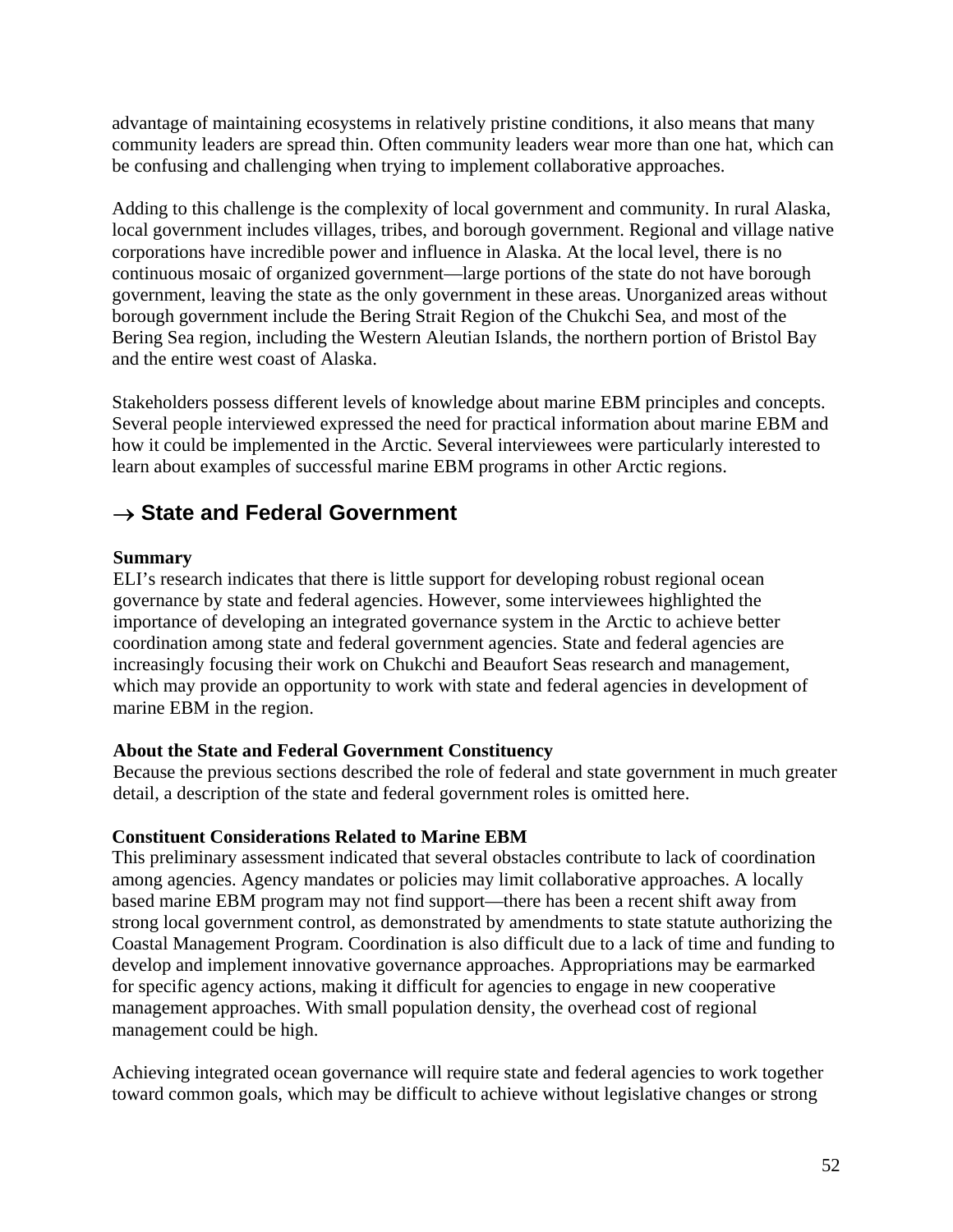leadership. There is concern that integrated management approaches will create another bureaucratic layer without achieving healthier ecosystems. For example, the eight regional fishery councils, including NPFMC, wrote a letter commenting on proposed federal legislation (known commonly as HR21) that would create ecosystem-based management councils around the U.S. to help manage the marine environment. In the letter, the fisheries councils state that "[w]hile this legislation appears well-intended, and contains some potentially positive provisions…, we cannot support HR21 in its current form. In general the proposed bill would create several additional layers of bureaucracies and possibly conflicting authorities, which in fact could lead to decreased efficiencies in ocean governance, deterioration of current initiatives toward ecosystem-based management, and exacerbation of litigation-based resource management."<sup>239</sup>

ELI's interviews confirmed previous analyses<sup>240</sup> that found that state and federal agencies in Alaska lack enthusiasm for an EBM approach. Some federal and state agency representatives believe that they are taking positive steps in the direction of ecosystem-based management and that additional efforts are not needed at this time. For example, in their letter to Congressman Young, the Councils including NPFMC state that "[w]hile we do not directly manage all aspects of the marine environment, the regional Councils … currently engage in managing not only fisheries, but fishery interactions with habitat, marine mammals and seabirds, coastal communities and associated development, and numerous other aspects of the marine environment that collectively equate to an ecosystem-based management approach."<sup>241</sup>

ELI did interview several people at state and federal agencies who stated that they are receptive to EBM development; however many of them also remain skeptical about the possibility of achieving marine EBM based on the regional political and social climate.

### → **Private Sector**

### **Summary**

ELI did not find support for EBM by the private sector in either region. With the exception of oil and gas and the Red Dog Mine located approximately 40 miles inland from the Chukchi Sea, there is little existing or proposed commercial development in the CBS region at this time. Developing EBM now would allow the system to be established ahead of most industries.

### **About the Private Sector Constituency**

This assessment focused on five human uses in the U.S. Arctic: (1) subsistence harvest; (2) oil and gas development and production; (3) commercial shipping; (4) commercial fishing; and (5) mining. These uses are at the forefront for decision-makers tasked with managing the remote U.S. Arctic environments. Table 7 provides additional detail about region-specific human uses in the U.S. Arctic.

 $\overline{a}$ <sup>239</sup> Letter to Congressman Don Young, signed by the chairs of the eight regional fisheries management councils (Sept 18, 2007) (on file with authors). 240 JENNIFER M. KASSAKIAN, ECOSYSTEM-BASED MANAGEMENT IN ALASKAN MARINE WATERS: INSTITUTIONAL

BARRIERS AND BRIDGES TO IMPLEMENTATION (2006) (M.A. thesis, University of Washington) (on file with author). 241 *Id* at 239.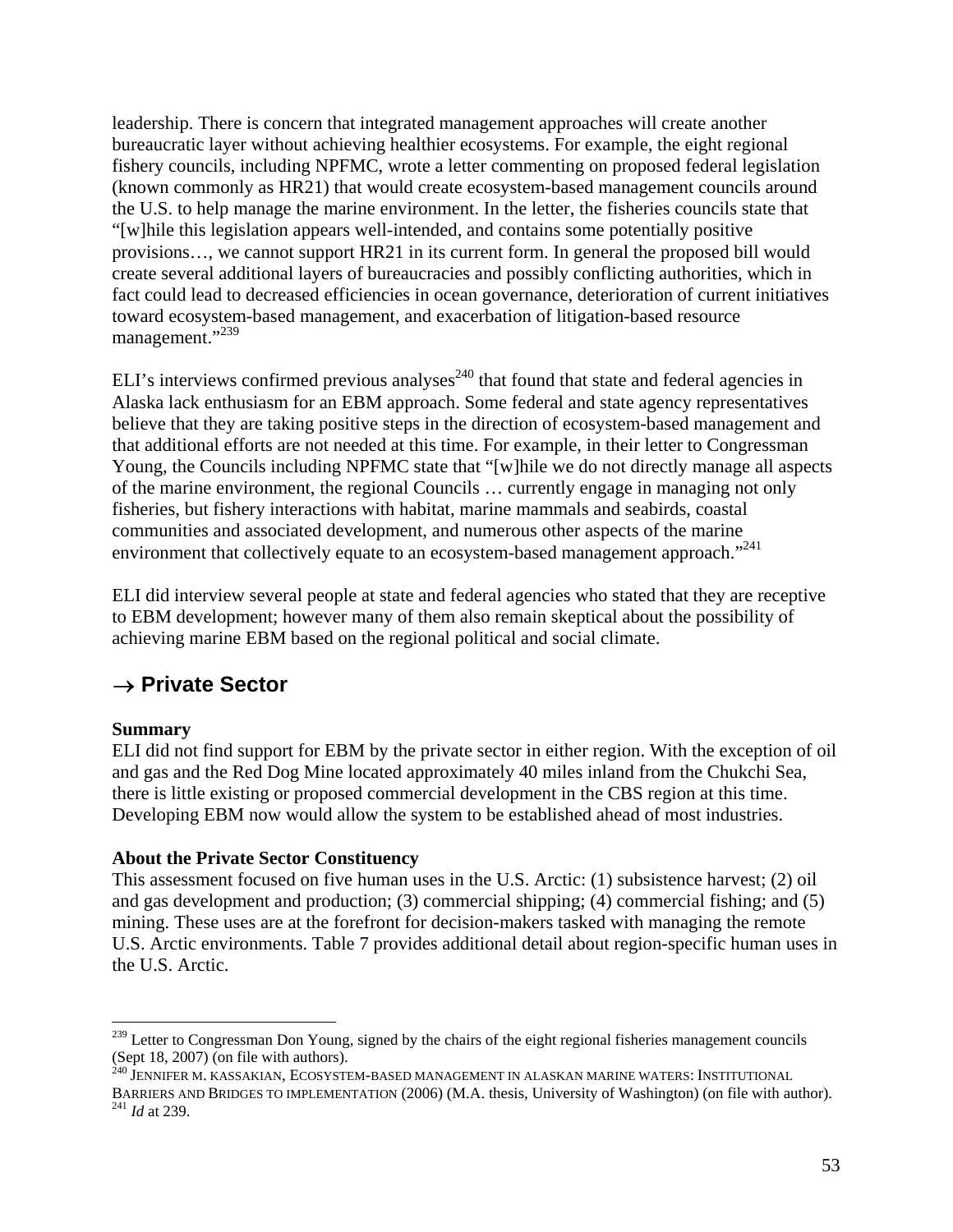|                                                                                              | <b>Bristol Bay/Bering Sea</b>                                                                                                                                                                                                                                                                                                                          | <b>Chukchi Sea/Beaufort Sea</b>                                                                                                                                                                                                                                                                                                                     |
|----------------------------------------------------------------------------------------------|--------------------------------------------------------------------------------------------------------------------------------------------------------------------------------------------------------------------------------------------------------------------------------------------------------------------------------------------------------|-----------------------------------------------------------------------------------------------------------------------------------------------------------------------------------------------------------------------------------------------------------------------------------------------------------------------------------------------------|
| Primary<br>Marine-<br><b>Related or</b><br>Watershed<br><b>Industries and</b><br><b>Uses</b> | • Commercial fisheries including<br>pollock and salmon<br>• Great Circle Shipping Route near the<br>Aleutian Islands<br>• Subsistence fishing and marine<br>mammal harvest                                                                                                                                                                             | • Oil and gas development and<br>production in Beaufort Sea in federal<br>and state waters<br>• Red Dog Mine in watershed emptying<br>into Chukchi Sea<br>• Subsistence fishing and marine<br>mammal harvest including bowhead<br>whale harvest                                                                                                     |
| Anticipated<br><b>Future Uses</b>                                                            | • Oil and gas development and<br>production in and near Bristol Bay in<br>federal and state waters<br>• Pebble Mine operations near the coast<br>and watersheds that empty into Bristol<br>Bay                                                                                                                                                         | • Shipping through Northwest Passage<br>and increased shipping due to oil and<br>gas production<br>Oil and gas development and<br>production in the Chukchi Sea<br>• Commercial fisheries                                                                                                                                                           |
| <b>Current</b><br>Human<br><b>Impacts on</b><br>Ecosystem                                    | • Impacts from industrial-scale fishing<br>(several regions, including Bristol<br>Bay, are closed to certain fishing<br>practices such as trawling).<br>• 2004 oil spill 100 miles northwest of<br>Unalaska Island with break up of the<br>freight ship, the Selendang Ayu<br>• Climate change leading to sea ice<br>retreat and changes in ecosystem. | Ecosystem largely intact with relatively<br>little industrial-scale human impact in<br>the Chukchi Sea.<br>• Impacts associated with oil and gas<br>development in the Beaufort Sea,<br>including noise from seismic surveys,<br>exploration drilling, and production.<br>• Climate change leading to sea ice<br>retreat and changes in ecosystems. |

**Table 7 Human Uses and Impacts in the U.S. Arctic** 

Expanding commercial uses in the U.S. Arctic include oil and gas production and development, commercial shipping, and commercial fishing. Oil and gas companies hold leases for development and production in state and federal waters of the Beaufort Sea, federal waters of the Chukchi Sea, and state waters in the Bering Sea including Bristol Bay, with additional leases planned in federal and state waters. The Minerals Management Service in the U.S. Department of Interior leases the outer continental shelf to oil and gas companies, and the Division of Oil and Gas in the Alaska Department of Natural Resources leases state submerged lands.

Although largely limited to the southern portion of the Bering Sea at this time, shipping is another industrial activity that takes place in the U.S. Arctic. Ships move across the North Pacific Great Circle Shipping Route near the Aleutian Islands, carrying goods between East Asia and the Canadian-American Pacific Northwest. Commercial shipping is an international endeavor and is managed according to the treaties created by the International Maritime Organization. The U.S. manages intentional and accidental discharges under the Clean Water Act, the Oil Pollution Act, and the Comprehensive Environmental Recovery, Compliance and Liability Act. The U.S. Coast Guard and the Environmental Protection Agency are two lead federal agencies tasked with enforcing and regulating this sector.

The Bering Sea is home to some of the most successful commercial fisheries in the world. However, they have yet to extend as far north as the Chukchi and Beaufort Seas. The North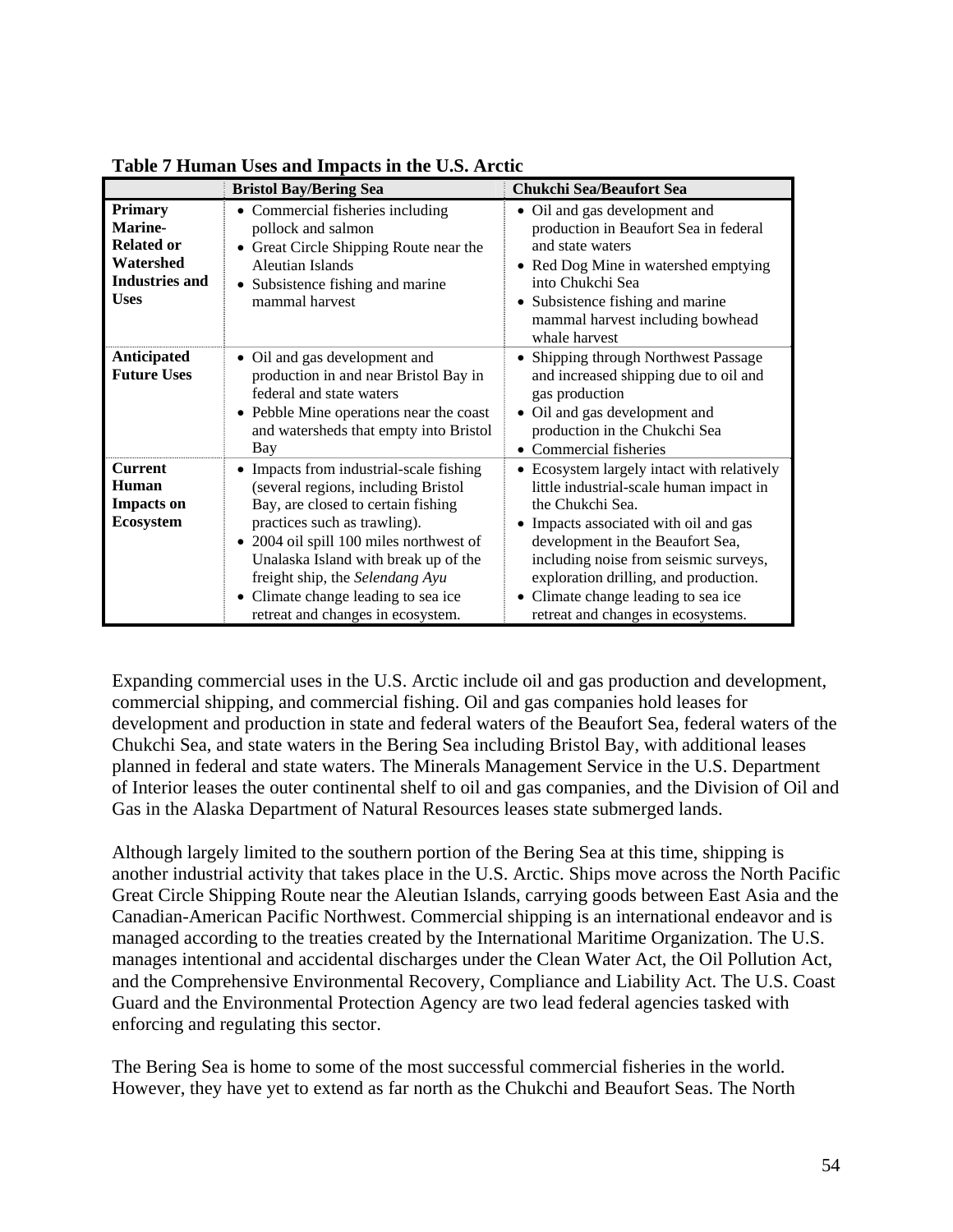Pacific Fishery Management Council under the Magnuson-Stevens Fishery Conservation and Management Act is the lead management body in federal waters. In addition to closing several areas to fishing in the Bering Sea, the Council is developing an Arctic fishery management plan that will create a moratorium on commercial fisheries in the Chukchi and Beaufort Seas.

### **Bering Sea**

The U.S. Bering Sea is home to Aleut, Iñupiat, and Yupik people. In 2005, 65,000 Alaska Natives lived along the Eastern Bering Sea, depending on its resources for subsistence.<sup>242</sup> Commercial fishermen from Alaska and the Pacific Northwest ply the Bering Sea for fish and invertebrates.<sup>243</sup> The Bering Sea produces an annual harvest of 1-2 million metric tons of fish.<sup>244</sup> Species of importance include pollock, salmon, halibut, herring, capelin, Pacific cod, skate, flounder, Greenland turbot, sole, dab, plaice, and crab.<sup>245</sup> The Bering Sea pollock fishery alone has an annual harvest of one million metric tons.<sup>246</sup> King and tanner crab fisheries in the Bering Sea are among the most important crab fisheries in the world. $247$ 

In and near Bristol Bay, regulators and developers are planning for the expansion of large-scale extractive industries including oil and gas and mining operations. In 2007, President George W. Bush released an area of the Bering Sea from the Presidential moratorium on oil and gas activities. The Minerals Management Service (MMS) in the Department of the Interior has approved leases in the North Aleutian basin scheduled for  $2011$ .<sup>248</sup> The state of Alaska has leased state waters for oil and gas development, raising an estimated \$1.3 million with the lease sale of 37 tracts to Shell Oil and Hewitt Minerals.<sup>249</sup> Net benefits from anticipated oil and gas production are estimated to be \$7.7 billion.<sup>250</sup> In addition to oil and gas, mining companies are planning to mine coastal lands in the Bering Sea region—two large projects are the Rock Creek development<sup>251</sup> and the Pebble Mine development.<sup>252</sup>

With retreating sea ice, shipping and other marine vessel operations could increase in the Bering Sea. A small number of cruise ships adventure into the Bering Sea and travel as far north as

<sup>243</sup> The states of Washington and Oregon are home to many of the ancillary industries supporting fishing and fish processing, such as insurance, ship building and repair, and equipment manufacture. The remote location of Alaska combined with a lack of infrastructure provides a competitive advantage for industries based in the Pacific Northwest states. David Fluharty, *Magnuson Fishery Management and Conservation Act Reauthorization and Fishery Management Needs in the North Pacific Region*, 9 TUL. ENVTL. L.J. 301, 304 (1996).<br><sup>244</sup> Commission on Geosciences, Environment and Resources, *supra* note 5 at 156.<br><sup>245</sup> Kawareck Inc., *supra* note 16.<br><sup>245</sup> Lar

249State of Alaska Department of Natural Resources, Division of Oil and Gas. *Competitive Oil and Gas Lease Sale*, *Alaska Peninsula Area-wide* (2005), *available at* http://www.dog.dnr.state.ak.us/oil/products/ publications/akpeninsula/2005/akpen\_2005\_all\_bids.pdf.<br><sup>250</sup> Id.

<sup>242</sup> Large Marine Ecosystems of the World, *Eastern Bering Sea*, http://na.nefsc.noaa.gov/lme/text/lme1.htm (last visited on June 16, 2008).

<sup>&</sup>lt;sup>251</sup> Alaska Division of Mining, Land and Water, *Rock Creek Project*, http://www.dnr.state.ak.us/mlw/ mining/largemine/rockcreek/index.htm (last visited on June 25, 2008).

<sup>252</sup>Alaska Division of Mining, Land and Water, *Pebble Project*, http://www.dnr.state.ak.us/mlw/mining/ largemine/pebble/index.htm (last visited on June 25, 2008).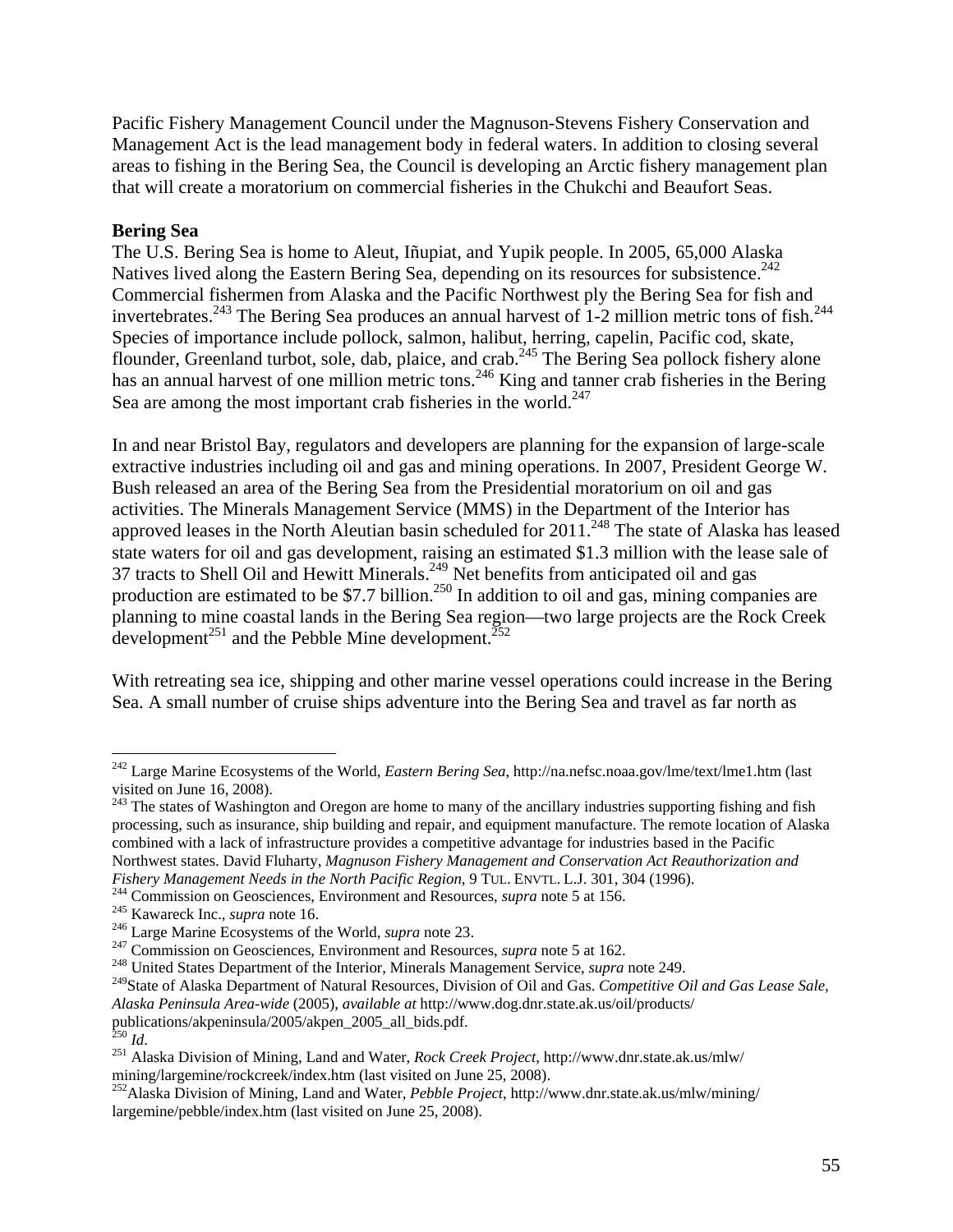Nome, Alaska.253 Because of dangerous conditions and a lack of infrastructure, however, the Bering Sea is not a frequent destination for cruise ship travelers.<sup>254</sup> The Bering Sea also provides adventure-seekers with sport fishing, wildlife viewing, and hunting opportunities, predominately in the Aleutian Islands and Bristol Bay areas. The development of tourism is currently focused on 'niche visitors,' specifically eco-tourism and cultural heritage markets.<sup>255</sup>

### *Bristol Bay Considerations*

Human activities in Bristol Bay include subsistence harvest, commercial fishing, and tourism. The Bristol Bay Native Corporation consists of approximately 6,600 Alaska Native shareholders, owning and inhabiting a three-million-acre region.<sup>256</sup> For some Bristol Bay inhabitants, hunting and fishing supplement other food sources, while for others subsistence hunting and fishing provides the mainstay of their diet and economic well-being.<sup>257</sup> Species harvested in Bristol Bay for subsistence include salmon, trout, Steller sea lions, harbor seals, sea otters, beluga whales, and sea birds. $258$ 

Commercial fishing forms a major part of Bristol Bay's economy.259 The region is home to the worlds' largest salmon and herring fisheries.<sup>260</sup> Salmon travel from Bristol Bay upriver to the largest salmon spawning area in Alaska.<sup>261</sup> Sockeye salmon is the main species harvested for commercial purposes.<sup>262</sup> The commercial salmon fishery has averaged over \$118 million per year over the last twenty years, though this figure has declined in recent years due to smaller runs and lower prices.<sup>263</sup> Bristol Bay is also a popular destination for sport fishing. While there is interest in developing additional tourist activities in the region, the current infrastructure is a limiting factor.<sup>264</sup>

<sup>253</sup> *See, e.g.,* Alaska Cruises and Cruise Tours,

http://www.alaskacruiseagents.com/default.asp?pid=13180&sid=10094.<br><sup>254</sup> Personal comm. (on file with authors).<br><sup>255</sup> Southwest Alaska Municipal Conference and Alaska Department of Commerce and Economic Development, *Rural Alaska Tourism Infrastructure Needs Assessment, Aleutian and Pribilof Islands*, 4, *available at* http://www.dced.state.ak.us/oed/toubus/pub/8b\_aleutian\_section.pdf .

<sup>256</sup> Department of Commerce, Community and Economic Activity, *Bristol Bay Native Corporation Profile*, http://www.dced.state.ak.us/dca/AEIS/Statewide\_NativeCorps/NativeCorp\_BristolBay.htm (last visited on June 30, 2008).<br><sup>257</sup> Bristol Bay, Alaska Coastal Management Plan, *supra* note 257.

<sup>&</sup>lt;sup>258</sup> STEPHEN R. BEHNKE, ALASKA DEPARTMENT OF FISH AND GAME BRISTOL BAY SUBSISTENCE FISHERIES 1980 STATUS REPORT(1980), http://www.subsistence.adfg.state.ak.us/TechPap/tp041.pdf; Alaska Department of Fish and Game, Division of Subsistence , *Overview of Information about Subsistence Uses of Marine Mammals in Aleutian/Pribilof Islands Communities* (1997), http://www.subsistence.adfg.state.ak.us/download/mmap.pdf.

<sup>&</sup>lt;sup>259</sup> Bristol Bay, Alaska Coastal Management Plan, *supra* note 257.<br><sup>260</sup> Doug Woodby et al., Commercial Fisheries of Alaska, ALASKA DEPARTMENT OF FISH AND GAME, 9 (2005); Save Bristol Bay, *What's at Stake?,* http://www.savebristolbay.org/site/c.gqLTI4OzGlF/b.4195341/ (last visited on June 30, 2008).

<sup>261</sup> Bristol Bay Borough, *Alaska Coastal Management Plan* (2006), *available at* http://www.theborough. com/ bbbacmp.pdf.

<sup>262</sup> Tim Sands, Alaska Department of Fish and Game, *Overview of the Bristol Bay Salmon Fishery 2004-2006, a Report to the Alaska Board of Fisheries* (2006), *available at* http://www.sf.adfg.state.ak.us/ FedAidpdfs/sp06-  $28.$ pdf.<br> $^{263}$  *Id.* 

<sup>&</sup>lt;sup>264</sup> Southwest Alaska Municipal Conference and Alaska Department of Commerce and Economic Development, *supra* note 255.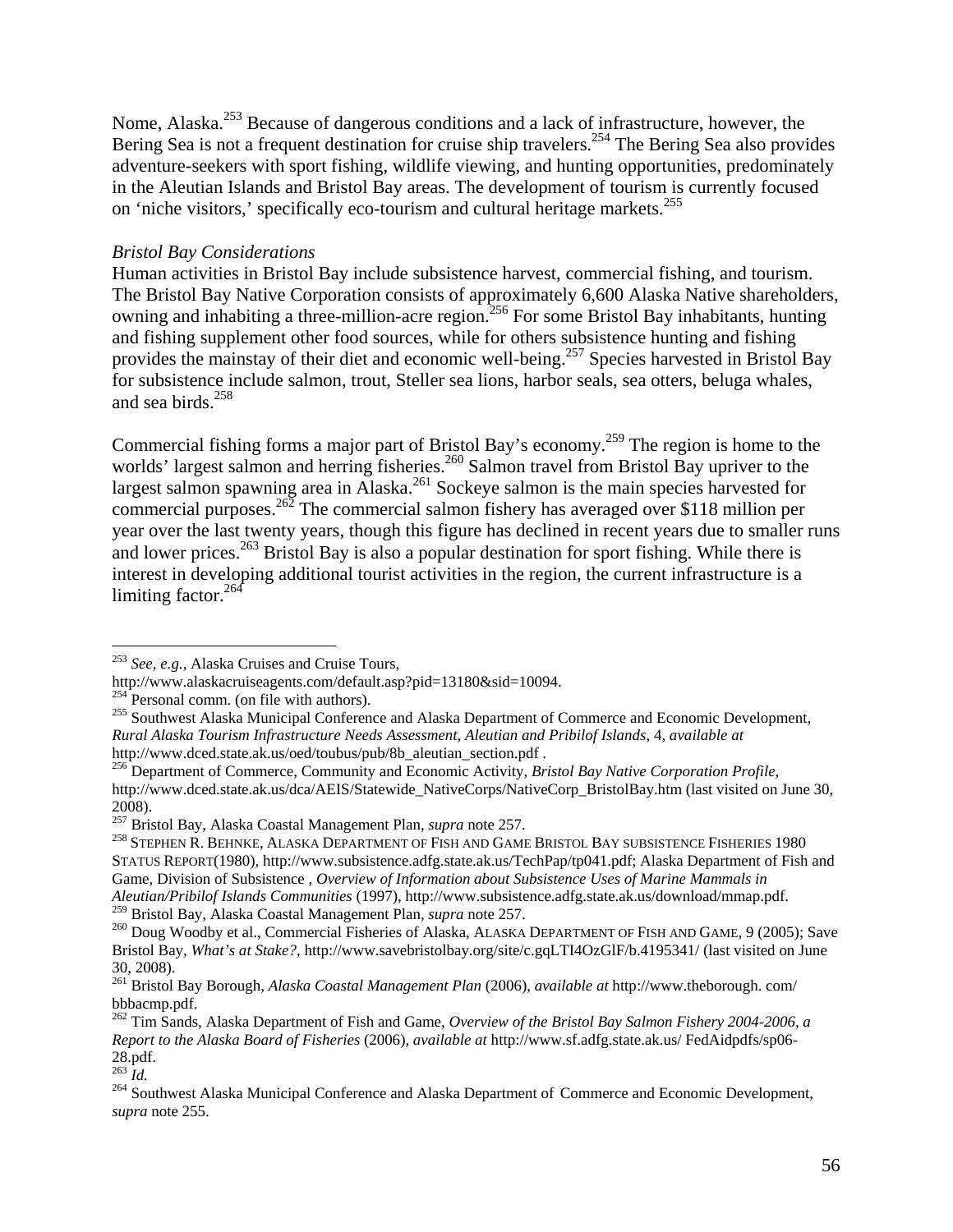Bristol Bay is front and center in a dispute over conflicting human uses, with commercial and recreation fishers and preservation advocates concerned about the potential long-term damage that may come with the development of offshore oil and gas and onshore large-scale mining. If developed, oil and gas production in Bristol Bay could exceed 350 million barrels of oil and 7.5 trillion square feet of gas.<sup>265</sup> The federal Lease Sale 214 Area, an area including part of Bristol Bay, has been approved for sale in 2011,<sup>266</sup> and state waters have already been leased for oil and gas development. Rich mineral reserves surround Bristol Bay including the gold, molybdenum and copper reserves that form the basis of the Pebble Mine project, which could affect the region's famous salmon runs.

### **Chukchi and Beaufort Seas**

 $\overline{a}$ 

The shores of the Chukchi and Beaufort Seas are home to the Iñupiat people. The Iñupiat continue their traditional hunt of the bowhead whale, in compliance with quotas imposed by the International Whaling Commission.<sup>267</sup> The culture and social structure of native communities are built around the annual whale harvest, and whales make up an important nutritional component of the native diet.268 In addition to marine mammals, the Iñupiat harvest migratory birds including black brant and eider duck as well as many terrestrial species.<sup>269</sup> Subsistence use patterns depend on the availability of different species and changes throughout time.<sup> $270$ </sup>

Because the Chukchi and Beaufort Seas are remote and extreme environments, population and ocean industries remain low. However, with growing human demand and retreating sea ice, industries including oil and gas, shipping, commercial fishing will likely expand in these areas. Plentiful petroleum reserves in the Chukchi and Beaufort Seas have made them prime areas for oil and gas exploration. Prudhoe Bay in the Beaufort Sea, which measures 15 by 40 miles,  $271$  is already the largest oilfield in North America. An estimated 13 billion barrels of oil are suitable for removal from the Bay. Prudhoe Bay is leased primarily to BP, Exploration, Conoco Phillips and Exxon Mobil and forms the start of the TransAlaska Oil Pipeline.<sup>272</sup>

The Department of the Interior's proposed program for 2007-2012 includes lease sales in the Beaufort Sea in 2009 and 2011, and lease sales in the Chukchi Sea for 2007, 2010 and 2012. Estimated net benefits will total \$6.58 billion in the Beaufort Sea and \$6.37 billion in the

<sup>270</sup> NORTH SLOPE BOROUGH COASTAL MANAGEMENT PLAN (2005), http://www.northslope.org/NSB/acmp/NSB%20Coastal%20Management%20Plan.htm.

<sup>&</sup>lt;sup>265</sup> DAVID HITE, BRISTOL BAY NATIVE CORPORATION, HYDROCARBON POTENTIAL OF THE ALASKAN PENINSULA AND BRISTOL BAY BASIN, SOUTHERN ALASKA- EMPHASIS ON BRISTOL BAY NATIVE CORPORATION LANDS (2000), http://www.bbnc.net/uploads/File/pdf/O&G\_Prospect.pdf. 266 United States Department of the Interior, Minerals Management Service, *Proposed final program, outer* 

*continental shelf, Oil and Gas leasing program 2007-2012, supra* note 161.<br><sup>267</sup> Michael L. Chiropolos, *Inupiat subsistence and the bowhead whale: Can Indigenous Hunting Cultures Coexist with Endangered Animal Species?* 

<sup>&</sup>lt;sup>268</sup> Maggie Ahmaogak, presentation to the OCS policy committee (2003) (on file with author); Elizabeth M. Bakalar, *Subsistence Whaling in the Native Village of Barrow: Bringing Autonomy to Native Alaskans Outside the International Whaling Commission*, 30 BROOK. J. INT'L L. 601, 609 (2005).

<sup>&</sup>lt;sup>269</sup> *The Subsistence Harvest of Black Brant, Emperor Geese and Eider Ducks in Alaska*. USFWS Technical paper no. 234, *available at http://www.subsistence.adfg.state.ak.us/TechPap/tp234.pdf (last accessed June 12, 2008).* 

<sup>271</sup> ALASKA DEPARTMENT OF CONSERVATION, PRUDHOE BAY FACT SHEET, http://www.dec.state.ak.us/spar/perp/ response /sum\_fy06/060302301/factsheets/060302301\_factsheet\_PB.pdf. <sup>272</sup>*Id.*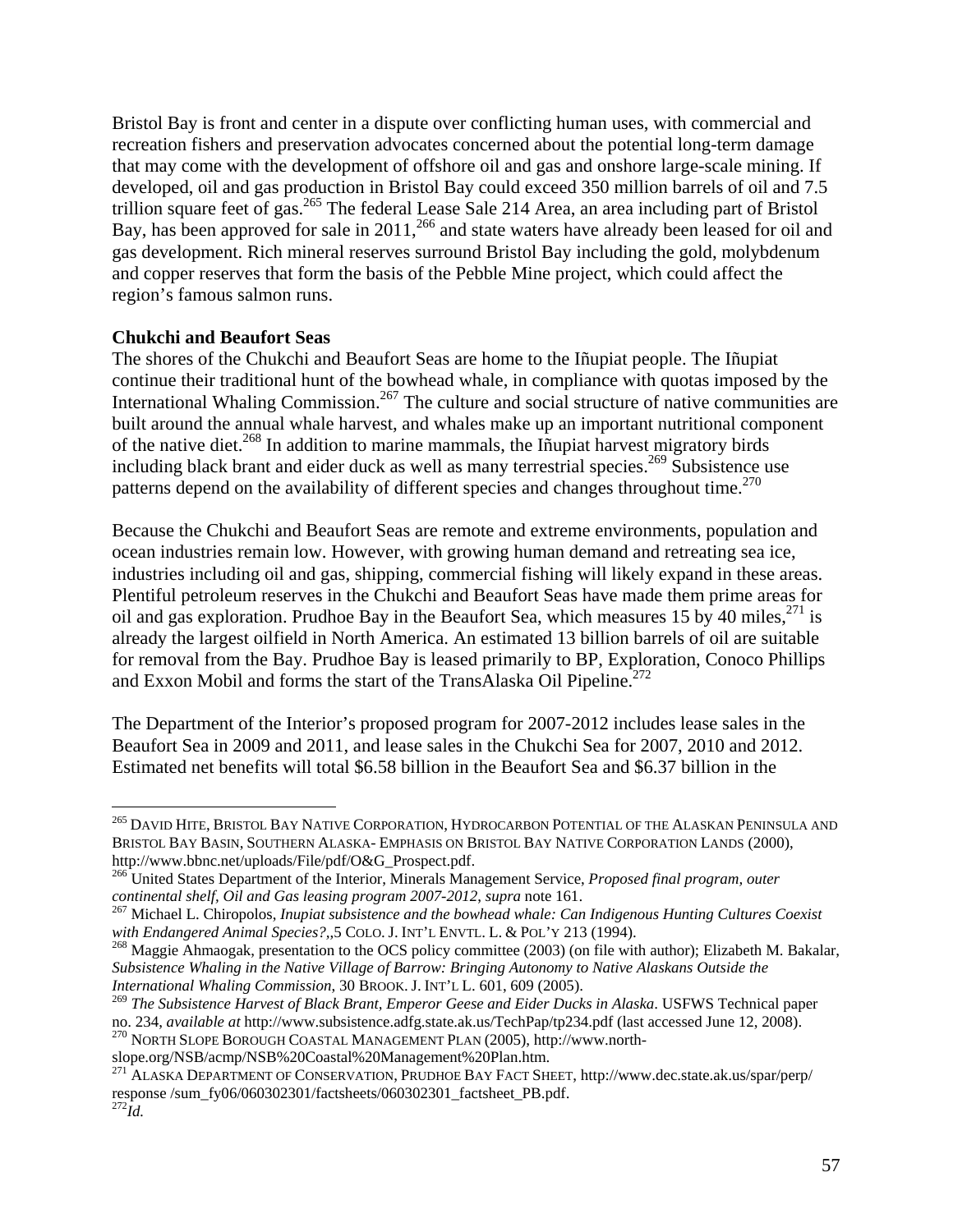Chukchi Sea. The first lease sales in the Chukchi Sea took place under strong protest in February 2008. Shell and Conoco Phillips submitted high bids that totaled \$2.7 billion.<sup>273</sup> Already, environmental organizations and others have filed several lawsuits related to the lease sale and the listing of the polar bear as threatened under Endangered Species Act—two issues that are closely intertwined in the eyes of many.

Commercial shipping vessels and other vessels will likely become more commonplace with the sea ice retreat and potential expansion of industry activities. Red Dog mine is located 46 miles inland from the Chukchi Sea in the mountains of the Western Brooks range.<sup>274</sup> Red Dog is the world's largest zinc mine, and is a significant producer of lead.<sup>275</sup> It employs 450 people and creates an additional 150 jobs for Northwest Alaska.276 Infrastructure support for the mine includes a 52-mile road to a small port to allow shipment of ore overseas during the ice-free shipping season.277 Extensive coal deposits in the North Slope Borough contain an estimated one-ninth of the world's coal reserves, and could become an extraction target if changing environmental and social conditions make it economically feasible. <sup>278</sup> The distance from world markets and consequently, the cost, have thus far been an obstacle to development of these deposits. $279$ 

### **Constituent Considerations Related to Marine EBM**

While recognizing the inadequacies of the current system, several interviewees expressed concerns about coordinated area-based designations. Several people in the fisheries sector noted that NPFMC has done enough to advance marine spatial management objectives, and that an additional approach is not needed. Some people noted that there are few, if any, incentives for area-based designation are seen by industry; thus, there is an apparent need to develop incentives and strong rationale for the private sector to willingly participate in an integrated EBM approach. There are concerns among the subsistence community that area designations will limit their rights, because previous area-based designations have already impacted subsistence rights.

### → **Environmental Organizations**

### **Summary**

Both regions include environmental initiatives that support marine EBM, and in both regions, EBM efforts may be stymied by litigation that may decrease opportunities for a collaborative stakeholder process.

http://www.dec.state.ak.us/spar/csp/sites/reddog.htm (last visited June 25, 2008).<br><sup>276</sup>Id.<br><sup>277</sup> AIDEA, *Virtual Tour of the Red Dog Mine*, http://www.aidea.org/virtualtourrd.html.<br><sup>278</sup> North Slope Borough Coastal Manage

<sup>&</sup>lt;sup>273</sup>Shell is High Bidder to Drill for Oil and Gas Off Alaska, supra note 162<br><sup>274</sup> Alaska Division of Mining, Land and Water, *Red Dog Mine*, http://www.dnr.state.ak.us/mlw/mining/ largemine/ reddog/index.htm (last visited on June 25, 2008).

<sup>275</sup> Alaska Division of Spill Prevention and Responses, Contaminated Sites Program, *Red Dog Mine*,

<sup>279</sup>*Id.*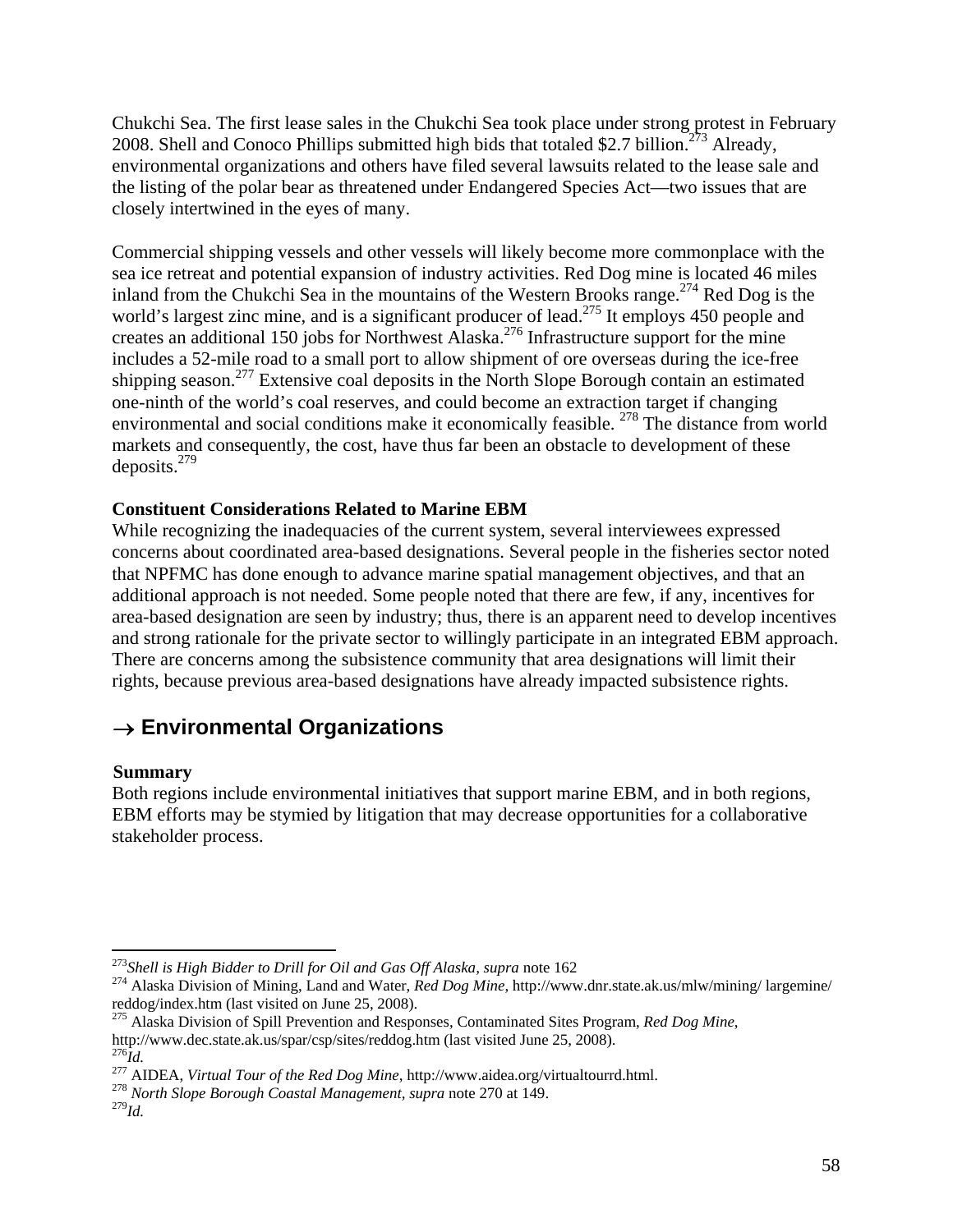### **About the Environmental Organizations Constituency**

Several environmental organizations have programs or projects that focus on the U.S. Arctic. Table 8 summarizes key organizations and their Arctic activities in both Bristol Bay and the Chukchi and Beaufort Seas.

|                                              | <b>Bristol Bay</b>                                                                                                                                                           | <b>Chukchi and Beaufort Seas</b>                                                                                                                                                                                         |
|----------------------------------------------|------------------------------------------------------------------------------------------------------------------------------------------------------------------------------|--------------------------------------------------------------------------------------------------------------------------------------------------------------------------------------------------------------------------|
| <b>Alaska Conservation Solutions</b>         | General focus on climate change in<br>Alaska.                                                                                                                                | General focus on climate change in<br>Alaska. Specific project in<br>Shishmaref.                                                                                                                                         |
| <b>Alaska Marine Conservation</b><br>Council | Focus on sustainable fisheries and<br>conservation. Addressing climate<br>change through education and<br>research. Campaign to prevent<br>offshore drilling in Bristol Bay. | Not listed as a focus area for the<br>AMCC.                                                                                                                                                                              |
| <b>Audubon Society</b>                       | None identified.                                                                                                                                                             | Filed lawsuit with other NGOs<br>related to Chukchi oil and gas lease<br>and advocating for protection of the<br>Chukchi and Beaufort Seas until the<br>environment is better understood.                                |
| <b>Center for Biological Diversity</b>       | None identified.                                                                                                                                                             | Petitions and litigation related to<br>listing species as threatened and<br>endangered under the Endangered<br>Species Act based on climate-<br>change impacts.                                                          |
| Earthjustice                                 | None identified.                                                                                                                                                             | Litigation focused on oil and gas<br>development, including air quality<br>and seismic surveys in the Beaufort<br>Seas region and the Chukchi oil and<br>gas lease; and litigation related to<br>polar bears and walrus. |
| Greenpeace                                   | Efforts to protect marine cultural<br>heritage zones in the Bering Sea and<br>Gulf of Alaska regions.                                                                        | None identified.                                                                                                                                                                                                         |
| Oceana                                       | Work in the Bering Sea to protect<br>areas from bottom trawling.                                                                                                             | Advocating for commercial fishing<br>moratorium. Campaign to protect the<br>Arctic through research, education,<br>and co-management.                                                                                    |
| <b>Pacific Environment</b>                   | Working to protect right whale<br>habitat, prevent offshore drilling,<br>and work with the community to<br>prevent pollution from mining and<br>oil and gas.                 | Involved in Chukchi Sea oil and gas<br>lawsuit and works with Arctic<br>communities to support<br>conservation.                                                                                                          |
| <b>The Nature Conservancy</b>                | Developed Bering Sea eco-regional<br>assessment and is working in the<br>Nushagak River Watershed to<br>protect salmon and other resources.                                  | Developing eco-regional assessment<br>in the Chukchi Sea region as first<br>step in conservation planning.                                                                                                               |
| <b>The Ocean Foundation</b>                  | Analyzing governance solutions to<br>support marine conservation,<br>including ecosystem-based<br>management.                                                                | Analyzing governance solutions to<br>support marine conservation,<br>including ecosystem-based<br>management.                                                                                                            |

**Table 8. Environmental Organizations in the U.S. Arctic<sup>280</sup>**

<sup>&</sup>lt;sup>280</sup> Information from environmental organizations' websites.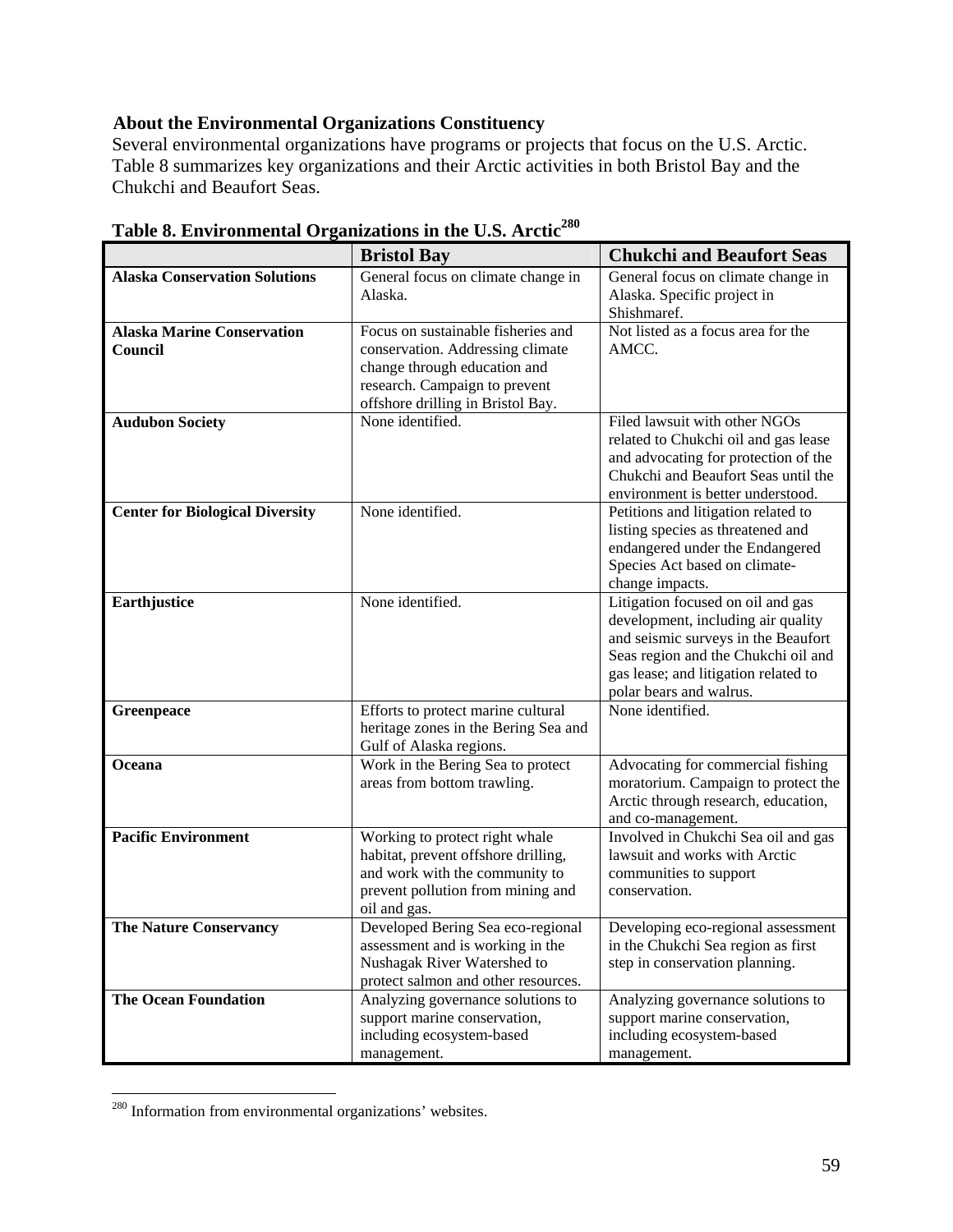| sustainable livelihoods.<br>Sea oil and gas lawsuit. | World Wildlife Fund | Focused on preventing oil and gas<br>development and promoting | Large Arctic program based in<br>Norway and focused on international<br>Arctic issues. Involved in Chukchi |
|------------------------------------------------------|---------------------|----------------------------------------------------------------|------------------------------------------------------------------------------------------------------------|
|------------------------------------------------------|---------------------|----------------------------------------------------------------|------------------------------------------------------------------------------------------------------------|

### **Constituent Considerations Related to Marine EBM**

Environmental organizations are involved with management of the marine ecosystem in both regions. Interviewees have commented that in both regions, some organizations have taken an adversarial approach, which may make it difficult to advance collaborative governance approaches at this time. However, several organizations have strived to work with Alaska Native communities and have focused on collaborative management approaches.

### → **Scientific Community**

### **Summary**

ELI's research indicates that Bristol Bay is a better researched and understood ecosystem from a marine science perspective. However, increasingly the CBS region is an area of expanding research interests by private sector, government, and academic scientists. In both regions, many interviewees expressed the need for more research and better coordinated data gathering and storing in order to make marine EBM decisions.

### **About the Scientific Community Constituency**

Broadly, many marine ecologists have expressed the need for marine EBM, as demonstrated by the 2005 *Scientific Consensus Statement on Ecosystem Based Management*. 281 Within Alaska, several scientists are working to support EBM. The Alaska scientific community includes industry scientists, agency scientists, academic scientists and scientists working in the nongovernmental sector. Several scientific organizations seem ideal for supporting marine EBM efforts, including the North Slope Science Initiative in the Chukchi and Beaufort Seas region and the Alaska Integrated Ocean Observing System working throughout Alaska.

### **Constituent Considerations Related to Marine EBM**

Several interviewees expressed several concerns about EBM implementation including how to obtain the science necessary to support EBM decisions. Interviewees and literature indicates that the dynamic changes underway due to climate change make prediction about future habitats and resources difficult at best. This issue was especially troublesome for interviewees when considering area-based designations. In addition to specific EBM concerns, several interviewees noted the need to acquire and use traditional ecosystem knowledge in decision-making. Also, a few non-science interviewees expressed concern that the scientific research in the Chukchi Sea region especially was being conducted in support of oil and gas development, and that this could lead to biased results.

<u>.</u>

<sup>281</sup> McLeod et al., *supra* note 2.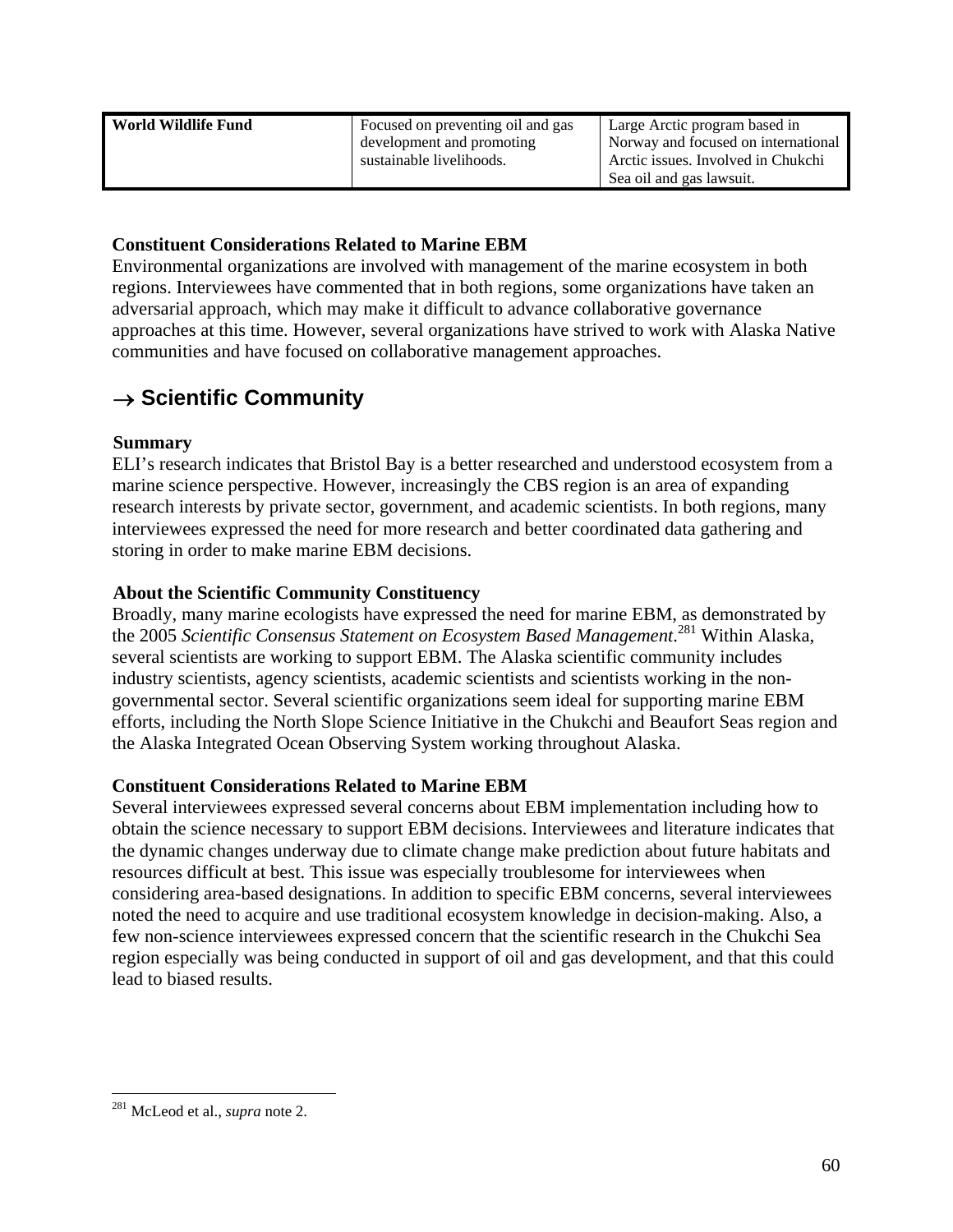## **B. Capacity of the Constituency**

This section considers the financial and personnel capacity of the local government and local residents, including especially Alaska Natives who play important roles in utilizing and governing resources in the regions. Table 9 summarizes the results.

| <b>Table 9. Capacity of Local Government and Communities</b>                                                                                                                                                                                                                                                                                                                                  |                                                                                                                                                                                                                                                                                                                                                 |  |
|-----------------------------------------------------------------------------------------------------------------------------------------------------------------------------------------------------------------------------------------------------------------------------------------------------------------------------------------------------------------------------------------------|-------------------------------------------------------------------------------------------------------------------------------------------------------------------------------------------------------------------------------------------------------------------------------------------------------------------------------------------------|--|
| (1) Region and local government                                                                                                                                                                                                                                                                                                                                                               |                                                                                                                                                                                                                                                                                                                                                 |  |
| Bristol Bay (marine environment is ~45,000 sq miles)                                                                                                                                                                                                                                                                                                                                          | <b>Chukchi and Beaufort Seas (marine environment is</b><br>$~100,000$ sq miles)                                                                                                                                                                                                                                                                 |  |
| Bristol Bay Borough is 900 square miles in total area<br>and includes approximately 400 square miles of fresh<br>and salt-water. <sup>282</sup> The Borough employs approximately<br>38 people. <sup>283</sup> In all, federal state and local government<br>employs approximately 215 people. <sup>284</sup>                                                                                 | North Slope Borough is 89,000 square miles in total area<br>with over 8,000 miles of coastline.<br>Northwest Arctic Borough: 39,000 square miles in total<br>$\overline{\text{area.}}^{287}$ The Borough includes a mayor, 11 assembly                                                                                                          |  |
| Lake and Peninsula Borough is ~31,000 square miles,<br>much of which extends inland. It includes the state                                                                                                                                                                                                                                                                                    | members, and a staff of approximately 20.                                                                                                                                                                                                                                                                                                       |  |
| waters of the southern portion of Bristol Bay along the<br>Alaskan Peninsula. <sup>285</sup> The Borough government includes<br>a seven-member Assembly and a staff of six full-time<br>employees. Its operating budget is $\sim$ \$2.5 million<br>annually.                                                                                                                                  | Bering Strait Region: Most of the region is adjacent to<br>the Bering Sea with a smaller segment adjacent to the<br>Chukchi Sea. It includes more than 20,000 square miles<br>of coastal area. It has no local government and is<br>designated as a Coastal Resources Service Area for the<br>purpose of the Alaska Coastal Management Program. |  |
| Dillingham Census Area: is approximately 21,000<br>square miles including land and water with a 9,500<br>square mile coastal area. <sup>286</sup> It comprises a major portion<br>of the northern Bristol Bay and is designated as the<br>Coastal Resources Service Area for the purpose of<br>implementing coastal zone management. It is an<br>unorganized area with no borough government. |                                                                                                                                                                                                                                                                                                                                                 |  |
| (3) Population                                                                                                                                                                                                                                                                                                                                                                                |                                                                                                                                                                                                                                                                                                                                                 |  |
| <b>Bristol Bay</b><br>Bristol Bay Borough: $\sim$ 1,250 permanent residents with<br>8,000 residents during the salmon season. <sup>288</sup>                                                                                                                                                                                                                                                  | <b>Chukchi and Beaufort Seas</b><br>North Slope Borough: ~7,000 residents, of which 68%<br>are Alaska Native.                                                                                                                                                                                                                                   |  |
| Lake and Peninsula Borough: ~1,800 permanent<br>residents.                                                                                                                                                                                                                                                                                                                                    | Northwest Arctic Borough: ~7,300 residents, more than<br>85% of which are Inupiaq Eskimo. <sup>289</sup>                                                                                                                                                                                                                                        |  |
| Dillingham Census Area: ~4,900 residents, of which<br>70% are Alaska Native.                                                                                                                                                                                                                                                                                                                  | Bering Strait Region:: ~5,500 residents, including both<br>Inupiaq and Yup'ik Eskimos. Shishmaref is the only                                                                                                                                                                                                                                   |  |

<sup>282</sup> Bristol Bay Borough, Alaska Coastal Management Program (2006), http://www.theborough.com/bbbacmp.pdf.

<sup>283</sup> Lake and Peninsula Borough, About the Lake and Peninsula Borough http:www.lakeandpen.com.<br><sup>283</sup> Lake and Peninsula Borough, About the Lake and Peninsula Borough http:www.lakeandpen.com.<br><sup>286</sup> Alaska Coastal Managemen

http://alaskacoast.state.ak.us/District/swf/swBristolBay.htm.

287 Northwest Arctic Borough, Comprehensive Economic Development Strategy (2004), *at* http://www.nwabor.org/edc/EDC%20CompPlan.htm.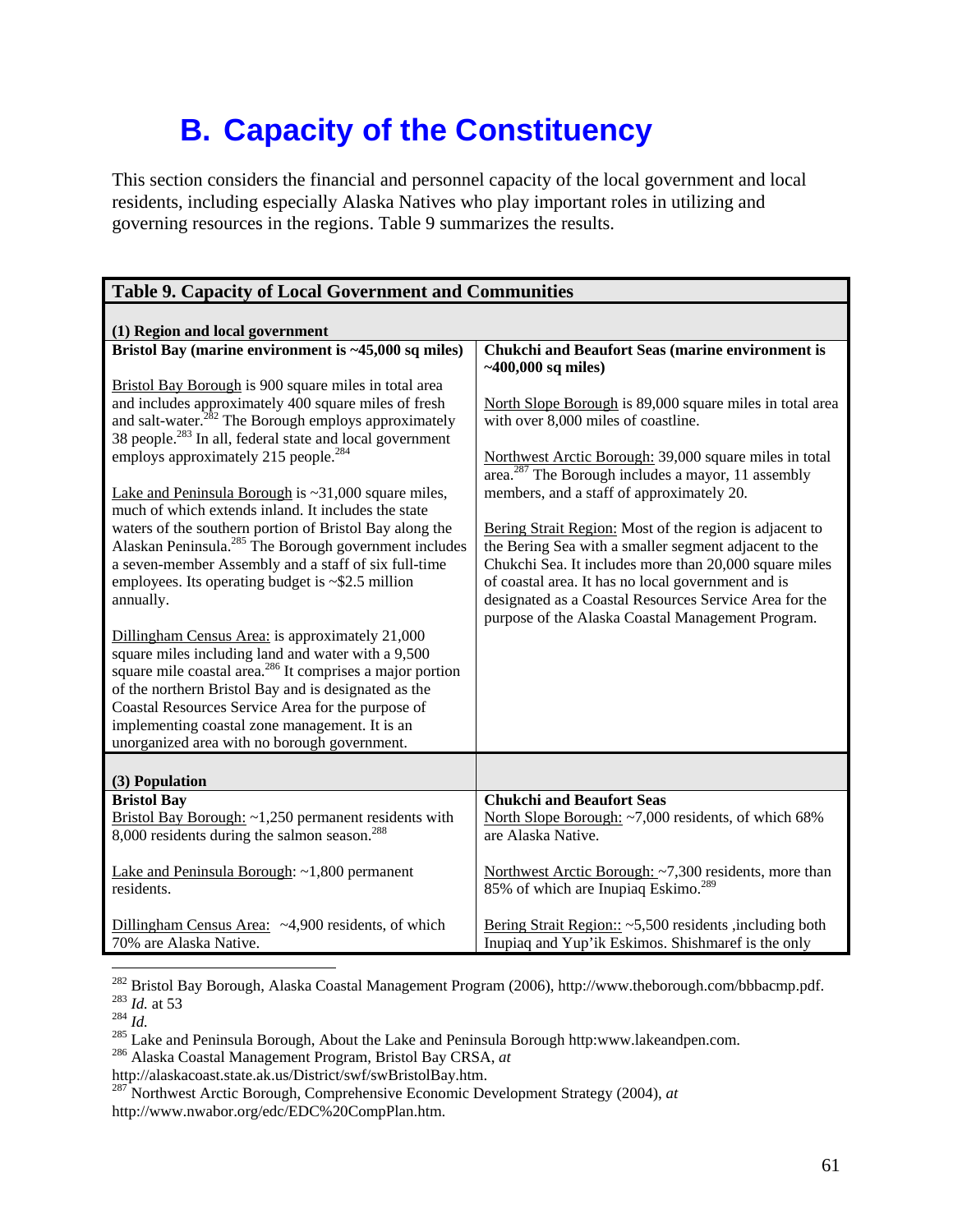| <b>Table 9. Capacity of Local Government and Communities</b>                                                                                                                                                                                                                                                                                                  |                                                                                                                                                                                                                                                                                                                                                                                            |  |
|---------------------------------------------------------------------------------------------------------------------------------------------------------------------------------------------------------------------------------------------------------------------------------------------------------------------------------------------------------------|--------------------------------------------------------------------------------------------------------------------------------------------------------------------------------------------------------------------------------------------------------------------------------------------------------------------------------------------------------------------------------------------|--|
|                                                                                                                                                                                                                                                                                                                                                               | village north of the Bering Strait in this region.                                                                                                                                                                                                                                                                                                                                         |  |
| $(4)$ Economy                                                                                                                                                                                                                                                                                                                                                 |                                                                                                                                                                                                                                                                                                                                                                                            |  |
| <b>Bristol Bay</b>                                                                                                                                                                                                                                                                                                                                            | <b>Chukchi and Beaufort Seas</b>                                                                                                                                                                                                                                                                                                                                                           |  |
| <b>Bristol Bay Borough: Commercial fishing and fish</b><br>processing support the Borough economy-an<br>approximately \$121 million business annually. <sup>290</sup><br>However, processors employ few local residents. The<br>local government collects a 3% raw fish tax that<br>averages \$300,000-\$1 million to the Borough<br>annually. <sup>291</sup> | North Slope Borough: The major revenue source is the<br>property tax assessed to oil and gas developers (~\$200)<br>million annually). <sup>294</sup> The projected Borough budget is<br>more than \$319 million in 2008-2009. It supports more<br>than 700 FTE positions. The Department of Wildlife<br>employs approximately 20 people and has an annual<br>budget of \$2.5-3.5 million. |  |
| Lake and Peninsula Borough: Commercial fishing is the<br>main economic sector and tourism also supports the<br>local economy. Local government is supported by three<br>types of taxes: 2% raw fish sales tax, a 6% hotel tax, and<br>a severance tax on harvested natural resources. <sup>292</sup>                                                          | Northwest Arctic Borough: Red Dog Mine accounts for<br>one quarter of the regional wages. <sup>295</sup> Overall<br>employment is low in the region with overall un-<br>employment rate estimated at 49%. <sup>296</sup>                                                                                                                                                                   |  |
| Dillingham Census Area: The local economy is based on<br>subsistence resources and commercial fishing. <sup>293</sup> The<br>population is approximately 4,800.                                                                                                                                                                                               | Bering Strait Region: Commercial fishing and native<br>crafts provide income in the region. <sup>297</sup> There is no year-<br>round industry, so unemployment is high. <sup>298</sup>                                                                                                                                                                                                    |  |

At the local scale, the CBS region has greater financial and personnel capacity to maintain an EBM program through time, largely because of the revenues it receives from the oil and gas industry. However, with this development may come greater impacts. The CBS region also has strong Alaska Native leadership with demonstrated effective negotiation with the oil and gas industry. However, since Bristol Bay lacks borough government altogether, it may have a greater need for regional governance.

293 Alaska Coastal Management Program, Bristol Bay CRSA, *at*

http://www.commerce.state.ak.us/oed/oedp/pubs/CEDS\_Annual\_Report\_0405.pdf

<sup>&</sup>lt;sup>288</sup> Bristol Bay Borough at 34, 50 [282]

<sup>289</sup> Northwest Arctic Borough, *supra* note 287.

<sup>&</sup>lt;sup>290</sup> Bristol Bay Borough at  $\overline{51-52}$  [282]

<sup>291</sup> *Id.* at 51-52 [282]

<sup>292</sup> Lake and Peninsula Borough, About the Lake and Peninsula Borough, *at* http:www.lakeandpen.com.

http://alaskacoast.state.ak.us/District/swf/swBristolBay.htm

<sup>294</sup> North Slope Borough, *North Slope Borough Approved Budget: Fiscal Year 2008-2009*, *at* http://www.co.northslope.ak.us/information/budget/fy09/index.php

<sup>295</sup> Northwest Arctic Borough, *supra* note 287.

<sup>296</sup> Northwest Arctic Borough, Employment Access Survey, *at* http://www.nwabor.org/edc/index.htm.

<sup>&</sup>lt;sup>297</sup> Bering Straits Coastal Resources Service Area, Coastal Management Plan Final Draft Plan Amendment (2006), *available at http://alaskacoast.state.ak.us/District/FinalFinalPlans/BeringStraits/BS\_Plan.pdf.* 

<sup>&</sup>lt;sup>298</sup> Alaska Department of Commerce, Community and Economic Development, Bering Strait Comprehensive Economic Development Strategy (CEDS) FY05 Annual Report 5 (2005), *available at*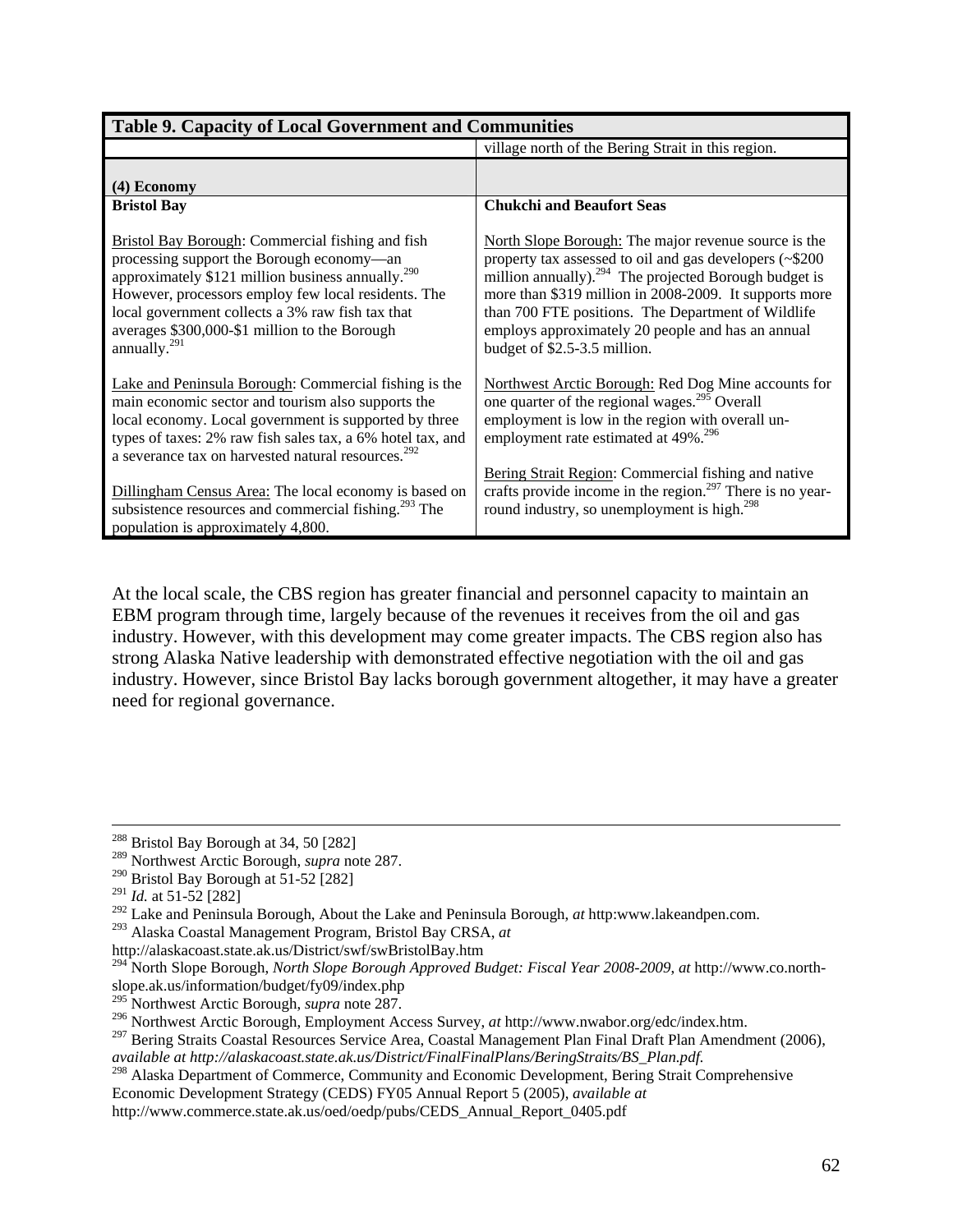# **IV. SUMMARY AND NEXT STEPS**

In carrying out the preliminary assessment, ELI analyzed opportunities for and obstacles to marine EBM in Bristol Bay and the Chukchi and Beaufort Seas, based on what we have identified as the four critical elements of a successful marine EBM program:

### (1) **Regional ocean governance that includes:**

- a. **A regional governance body** made up of core local, state, and federal decisionmakers that have the legal and regulatory mandate or opportunity to develop and implement an ecosystem plan; and
- b. **A vision and plan** for marine ecosystem health with
	- designation of conservation areas, subsistence use areas, as well as regions for existing and emerging industrial ocean uses
	- concrete implementation mechanisms
- (2) Robust **ecosystem science** to inform decision-making, including monitoring and indicators of ecosystem health and performance
- (3) Management that is **precautionary and adaptive**
- (4) A suite of approaches to ensure strong **public participation** throughout program development and implementation.

Also, implicit in this approach is the need for **laws, regulations, policies, and institutions** that support or enable the creation of robust integrated ocean management programs.

Potential approaches identified in Chapter III of this assessment include the following:

### **Regional Ocean Governance Approaches**

- Use the Alaska Ocean Coordinator and Cabinet to lead marine EBM development.
- Use the Coastal Management Program as the basis for state-led marine EBM.
- Work with the AEWC to develop a grassroots marine EBM program.
- Designate the region as a national marine sanctuary.

### **Area Designation Approaches**

### *Federal Approaches*

- Designate a national marine sanctuary.
- Use the Endangered Species Act Listing and Critical Habitat Designations.
- Link a new program to existing designations.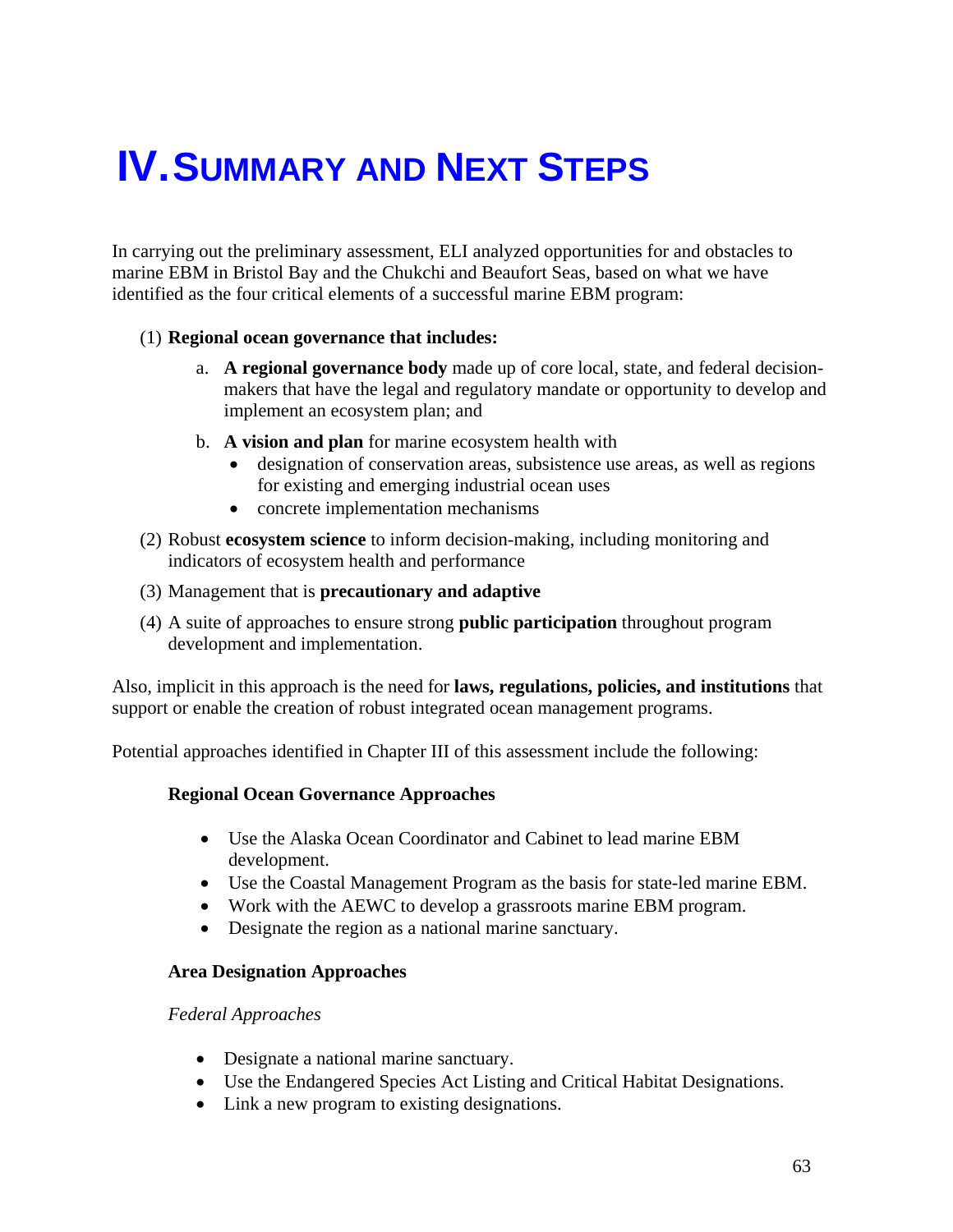### *State Approaches*

- Use the Coastal Management Program as the EBM framework.
- Designate marine parks.

### **Additional Considerations**

### *Precautionary Approach and Adaptive Management*

• Integrate the precautionary principle and adaptive management into existing and future planning efforts affecting the coastal and marine environment

### *Robust Ecosystem Science*

- Conduct consistent long-term research and monitoring.
- Develop integrated research and data collection across agencies and sectors.
- Work with the Alaska Native and rural communities.

### *Public Participation*

- Provide information in hard-copy format.
- Consider stakeholders' time constraints.
- Take steps to facilitate rural resident participation.
- Engage stakeholders early.
- Educate and build capacity.

In addition to considering the EBM governance elements, ELI examined **ocean constituent motivation and capacity** to undertake and implement an EBM program in either Bristol Bay or the Chukchi and Beaufort Seas region. Table 10 summarizes the results of this analysis. In concluding that the Chukchi Sea and Beaufort Sea is the more promising region in which to successfully launch a marine EBM program, ELI considered a multitude of factors, including: the existence of legal mandate to require marine EBM and other legal and institutional authorities, constituent motivation and capacity, as well as other relevant factors.

### **Table 10. Summary of Analysis of Bristol Bay and the Chukchi/Beaufort Seas Regions**

| <b>BRISTOL BAY (BB)</b>                                                                                   | <b>CHUKCHI AND BEAUFORT SEAS (CBS)</b>     |  |
|-----------------------------------------------------------------------------------------------------------|--------------------------------------------|--|
| (1) Legal Mandate to Implement Marine EBM                                                                 |                                            |  |
| No preference.                                                                                            |                                            |  |
| No mandate to implement EBM.                                                                              | No mandate to implement EBM.               |  |
| (2) Legal and Institutional Mechanisms                                                                    |                                            |  |
| (a) Regional Governance                                                                                   |                                            |  |
| <b>Favors Chukchi and Beaufort Seas.</b> Both regions have the same federal and state mechanisms for      |                                            |  |
| implementation. However, because the North Slope Borough, making up the greatest portion of the           |                                            |  |
| CBS coast, has an active Department of Wildlife Management and a Department of Planning that has          |                                            |  |
| taken a strong stance in protecting subsistence resources with its coastal district plan, the analysis of |                                            |  |
| regional governance tips in favor of the CBS region.                                                      |                                            |  |
| Federal, state, and local mechanisms could                                                                | Federal, state, and local mechanisms could |  |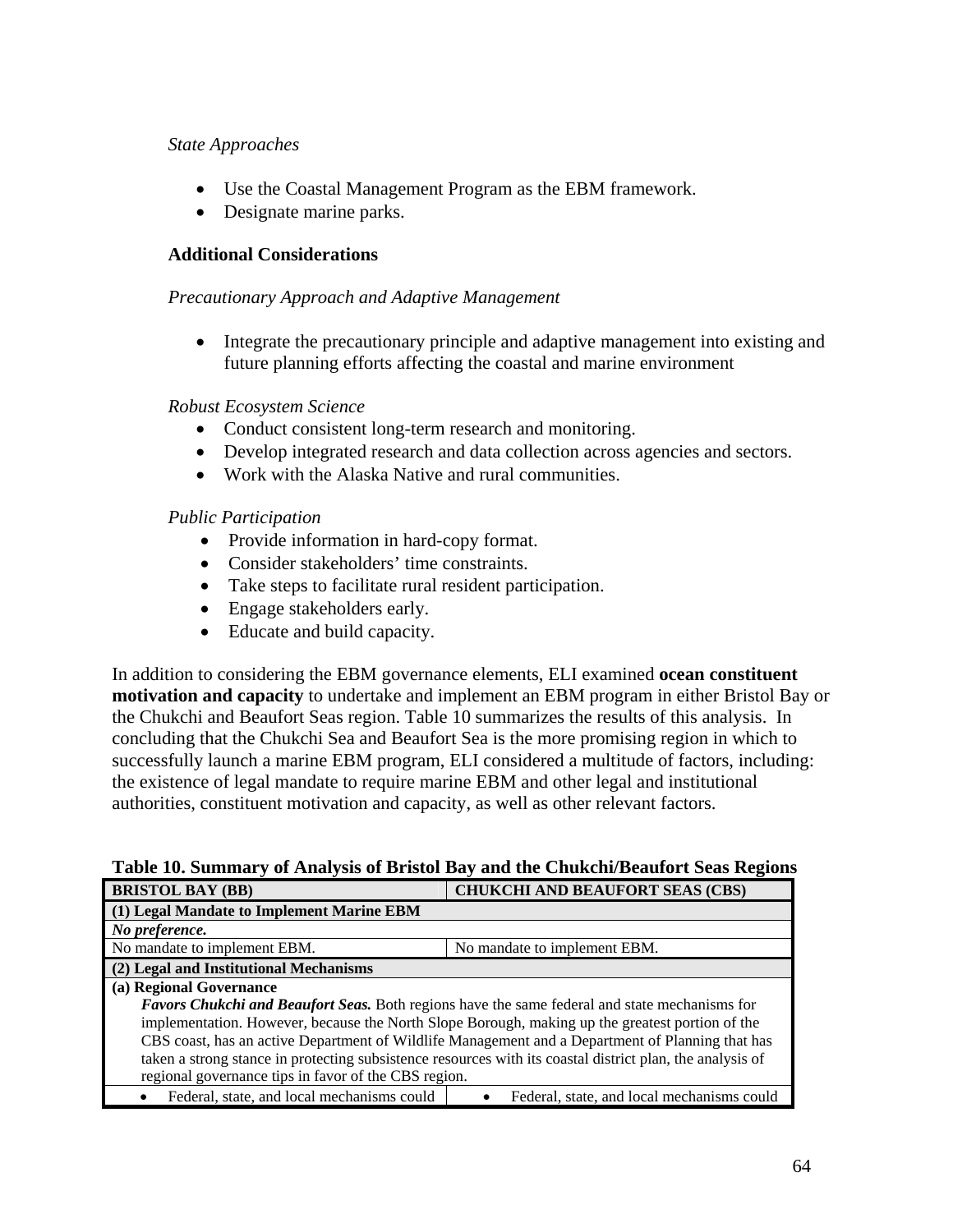| <b>BRISTOL BAY (BB)</b>                                                                                                                                                                                                                                                                                                                                                                                                                                                                                                                                                                               | <b>CHUKCHI AND BEAUFORT SEAS (CBS)</b>                                                                                                                                                                                                                                                                                                                                                                                                                                                                                                                                      |  |
|-------------------------------------------------------------------------------------------------------------------------------------------------------------------------------------------------------------------------------------------------------------------------------------------------------------------------------------------------------------------------------------------------------------------------------------------------------------------------------------------------------------------------------------------------------------------------------------------------------|-----------------------------------------------------------------------------------------------------------------------------------------------------------------------------------------------------------------------------------------------------------------------------------------------------------------------------------------------------------------------------------------------------------------------------------------------------------------------------------------------------------------------------------------------------------------------------|--|
| support EBM, including NOAA Integrated<br>Ecosystem Assessments, National Marine<br>Sanctuaries Program, Alaska Marine<br>Ecosystem Forum, Alaska Coastal<br>Management Program and sector-specific<br>laws and institutions.<br>Bristol Bay Borough is the first established<br>$\bullet$<br>Borough; however, it makes up only a<br>small portion of Bristol Bay.<br>The northern part of the Bristol Bay region<br>٠<br>is an unorganized area (no borough<br>government). However, it does have a<br>coastal district plan as a Coastal Resources<br>Service Area.<br>(b) Area-Based Designations | support EBM, including NOAA Integrated<br>Ecosystem Assessments, National Marine<br>Sanctuaries Program, Alaska Marine<br>Ecosystem Forum, Alaska Coastal<br>Management Program and sector-specific<br>laws and institutions.<br>The North Slope Borough (NSB) has a<br>$\bullet$<br>robust local government, with a<br>Department of Wildlife focused on<br>subsistence resource management. It has<br>taken a strong stance on protecting<br>subsistence rights.<br>The region also includes the Northwest<br>Arctic Borough and the unorganized<br>Bering Strait region. |  |
| Slight preference for Bristol Bay. Neither region has a comprehensive area-based designation<br>approach in state or federal waters. However, Bristol Bay does have more robust conservation areas<br>and sector-specific fishery conservation areas.                                                                                                                                                                                                                                                                                                                                                 |                                                                                                                                                                                                                                                                                                                                                                                                                                                                                                                                                                             |  |
| Yes—mainly agency or sector-specific.<br>Designations relate to:<br>Commercial fisheries<br>Oil and gas development<br>Conservation areas, including the Walrus<br>$\bullet$<br>Island refuge.<br>Existing fishery resource protection in<br>$\bullet$<br>place.<br>It is already a multiple-use environment with<br>potentially conflicting use designations.                                                                                                                                                                                                                                        | Yes—mainly agency or sector-specific.<br>Designations relate to:<br>Commercial fisheries<br>Oil and gas development.<br>$\bullet$<br>Land-based protected areas, including the<br>$\bullet$<br>Alaska Maritime Wildlife Refuge along<br>part of the coast of the Chukchi Sea.<br>The NSB has attempted broader subsistence<br>designations in its coastal plan. Plans to take the<br>precautionary approach to fisheries management,<br>including a moratorium on commercial fishing.                                                                                       |  |
| (3) Constituent Motivation                                                                                                                                                                                                                                                                                                                                                                                                                                                                                                                                                                            |                                                                                                                                                                                                                                                                                                                                                                                                                                                                                                                                                                             |  |
| (a) Overarching considerations.<br>• Current conflict over oil and gas development,<br>especially mining, is polarizing community.<br>• Litigation may maintain adversarial<br>relationships.<br>• Existing need for mechanisms to reduce user<br>conflict.<br>• Important habitat for salmon, beluga whales and<br>other species.<br>• Relative proximity to Anchorage may facilitate<br>meetings. One interviewee commented that<br>Alaskans overall feel a deeper connection to<br>Bristol Bay than the Chukchi Sea region.                                                                        | Relatively pristine environment and important<br>$\bullet$<br>migratory route for bowhead whale and<br>important subsistence species.<br>Increasing national and international interest in<br>both protecting and exploiting the resources of<br>the region.<br>Litigation may maintain adversarial<br>$\bullet$<br>relationships.                                                                                                                                                                                                                                          |  |
| (b) Alaska Natives and Local Residents<br>Favors Chukchi and Beaufort Seas. While both regions have motivated constituents, ELI's research<br>indicates that the Alaska Natives in the CBS region have effectively negotiated with the oil and gas<br>industry and have a strong voice in regional government.                                                                                                                                                                                                                                                                                        |                                                                                                                                                                                                                                                                                                                                                                                                                                                                                                                                                                             |  |
| Some support for marine EBM.<br>٠<br>Grassroots action includes development of<br>$\bullet$<br>the Nushagak River Watershed Traditional<br>Use Area Conservation Plan.                                                                                                                                                                                                                                                                                                                                                                                                                                | Some support for marine EBM.<br>Grassroots action includes conflict<br>$\bullet$<br>avoidance agreements between Alaska<br>Native whalers and oil and gas companies                                                                                                                                                                                                                                                                                                                                                                                                         |  |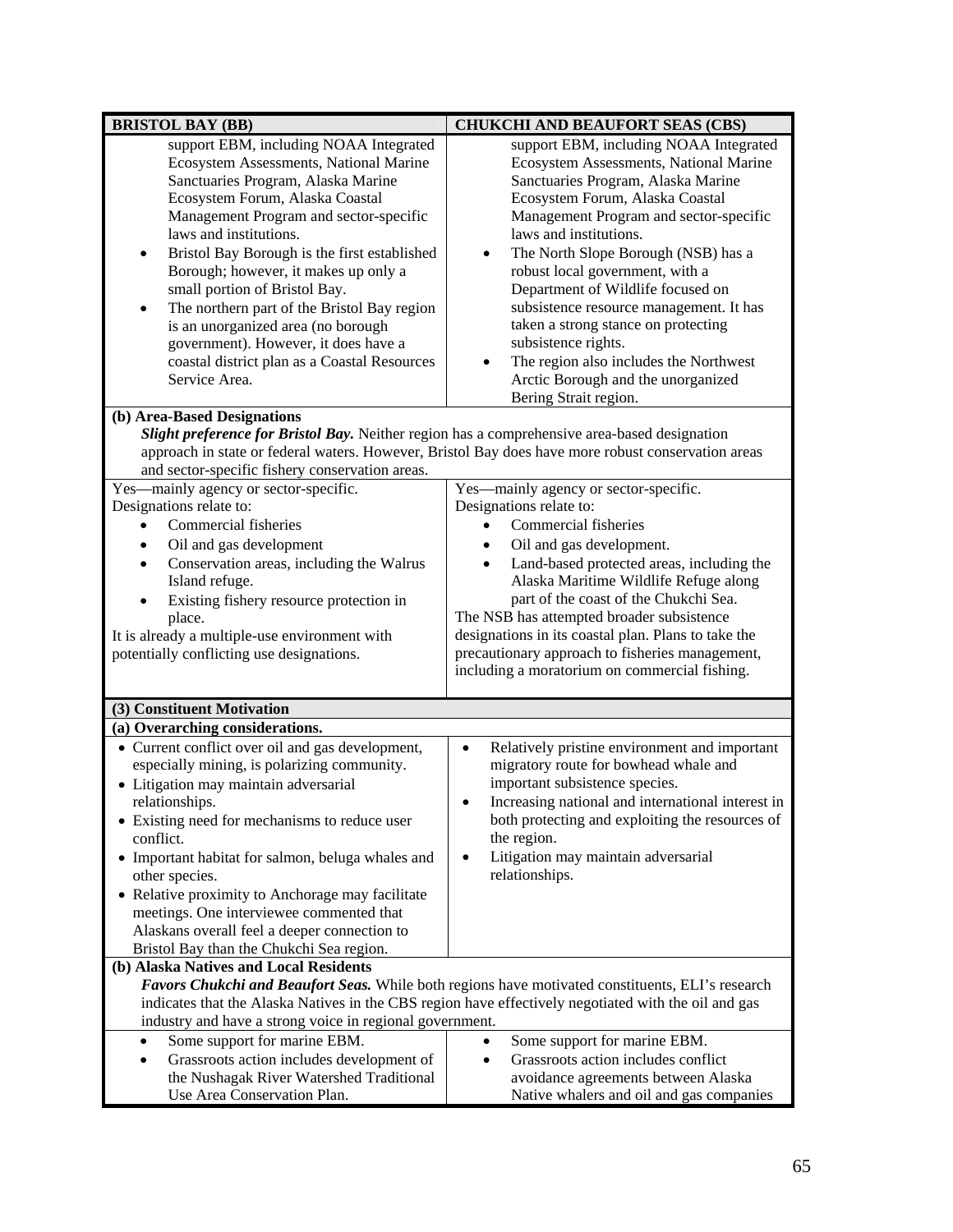| <b>BRISTOL BAY (BB)</b>                                                                                                                                                                                                                                                                                                                                                                            | <b>CHUKCHI AND BEAUFORT SEAS (CBS)</b>                                                                                                                                                                                                                                                                                                                                                                                                                                                                                                                     |  |
|----------------------------------------------------------------------------------------------------------------------------------------------------------------------------------------------------------------------------------------------------------------------------------------------------------------------------------------------------------------------------------------------------|------------------------------------------------------------------------------------------------------------------------------------------------------------------------------------------------------------------------------------------------------------------------------------------------------------------------------------------------------------------------------------------------------------------------------------------------------------------------------------------------------------------------------------------------------------|--|
|                                                                                                                                                                                                                                                                                                                                                                                                    | and species-specific organizations to<br>protect and manage subsistence hunting<br>and fishing, including the Alaska Eskimo<br>Whaling Commission.<br>The recently re-elected North Slope mayor,<br>$\bullet$<br>Edward Itta, publicly opposes offshore<br>drilling.                                                                                                                                                                                                                                                                                       |  |
| (c) State and Federal Government                                                                                                                                                                                                                                                                                                                                                                   |                                                                                                                                                                                                                                                                                                                                                                                                                                                                                                                                                            |  |
| Slightly favors Chukchi and Beaufort Seas region. ELI's research indicates that there is little support<br>for developing robust regional ocean governance by state and federal agencies. However, state and<br>federal agencies are increasingly focusing their work on CBS management, which may provide an<br>opportunity to develop EBM in the region.                                         |                                                                                                                                                                                                                                                                                                                                                                                                                                                                                                                                                            |  |
| Little support for comprehensive marine<br>EBM, but ongoing efforts to take<br>ecosystem approach by some agencies                                                                                                                                                                                                                                                                                 | Little support for comprehensive marine<br>EBM, but ongoing efforts to take<br>ecosystem approach by some agencies.<br>Increasing focus on CBS region by state<br>and federal agencies, as demonstrated with<br>the shift in focus to the Arctic Ocean by the<br>Alaska Marine Ecosystem Forum.                                                                                                                                                                                                                                                            |  |
| (d) Private Sector<br>Favors Chukchi and Beaufort Seas region. ELI did not find support for EBM by the private sector in<br>either region. With the exception of oil and gas, there is little proposed commercial development in the                                                                                                                                                               |                                                                                                                                                                                                                                                                                                                                                                                                                                                                                                                                                            |  |
| most development.                                                                                                                                                                                                                                                                                                                                                                                  | CBS region at this time. Developing EBM now would allow the system to be established ahead of                                                                                                                                                                                                                                                                                                                                                                                                                                                              |  |
| No evidence of support for marine EBM.<br>$\bullet$<br>Local economy depends on commercial<br>fisheries.<br>Possible expansion of mining and oil and<br>$\bullet$<br>gas development.<br>Village and regional Alaska Native<br>Corporations play a leading role in<br>commercial development.                                                                                                      | No evidence of support for marine EBM.<br>$\bullet$<br>In addition to a subsistence-based<br>$\bullet$<br>economy, major revenues come from land<br>and near-shore oil and gas leases in the<br>Beaufort Sea region.<br>Possible expansion of oil and gas, no<br>mining developments, and commercial<br>fishing moratorium proposed.<br>Village and regional Alaska Native<br>Corporations play a leading role in<br>commercial development.<br>Few industrial activities. Lack of existing<br>industry viewed by some as negating need<br>for marine EBM. |  |
| (e) Environmental Organizations<br>No preference. Both regions include environmental efforts that support marine EBM, and in both<br>regions, EBM efforts may be stymied by litigation that may decrease opportunities for a collaborative<br>stakeholder process.                                                                                                                                 |                                                                                                                                                                                                                                                                                                                                                                                                                                                                                                                                                            |  |
| Support for marine EBM in Bering Sea,<br>$\bullet$<br>including past eco-regional assessments of<br>the Bering Sea by The Nature<br>Conservancy and a comprehensive<br>analysis by the Alaska Division of<br>Governmental Coordination.<br>However, current efforts in Bristol Bay<br>$\bullet$<br>largely focus on preventing oil and gas and<br>mining developments.<br>(f) Scientific Community | Support for marine EBM, including Nature<br>$\bullet$<br>Conservancy efforts to conduct eco-<br>regional assessments for conservation<br>planning.<br>Many organizations focused on litigating<br>the ESA listing decision and oil and gas<br>leases.                                                                                                                                                                                                                                                                                                      |  |
| No preference.                                                                                                                                                                                                                                                                                                                                                                                     |                                                                                                                                                                                                                                                                                                                                                                                                                                                                                                                                                            |  |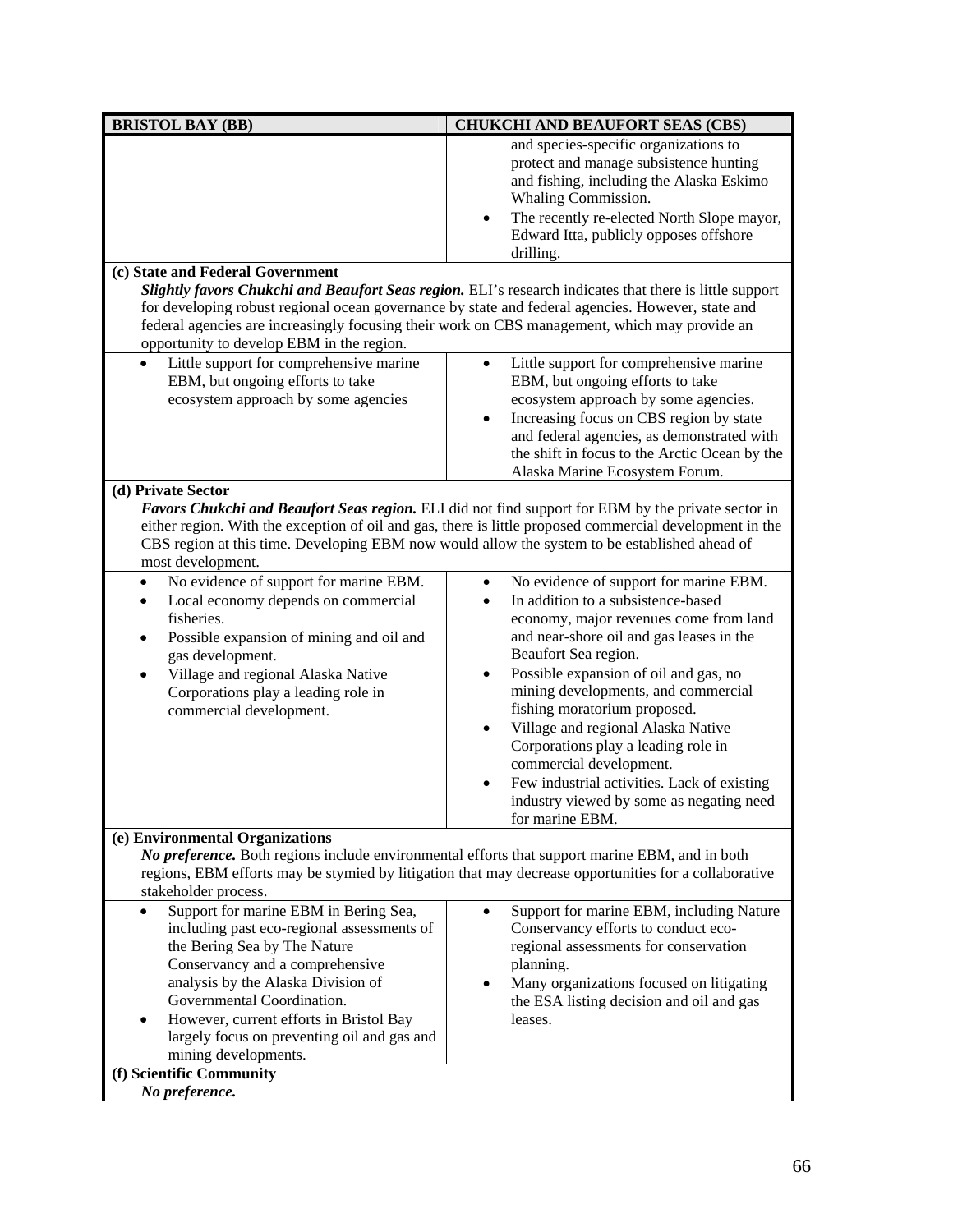| <b>BRISTOL BAY (BB)</b>                                                                                                                                                                                                                                                                    | <b>CHUKCHI AND BEAUFORT SEAS (CBS)</b>                                 |  |
|--------------------------------------------------------------------------------------------------------------------------------------------------------------------------------------------------------------------------------------------------------------------------------------------|------------------------------------------------------------------------|--|
| Some support for marine EBM, especially as it                                                                                                                                                                                                                                              | Some support for marine EBM and some efforts to                        |  |
| relates to fisheries management.                                                                                                                                                                                                                                                           | coordinate scientific activities by the North Slope                    |  |
|                                                                                                                                                                                                                                                                                            | Science Initiative and other organizations.                            |  |
| (4) Capacity                                                                                                                                                                                                                                                                               |                                                                        |  |
| (a) Financial                                                                                                                                                                                                                                                                              |                                                                        |  |
| Favors Chukchi and Beaufort Seas region. The CBS region has greater capacity to maintain an EBM                                                                                                                                                                                            |                                                                        |  |
| program over time, largely because of the revenues it receives from the oil and gas industry.                                                                                                                                                                                              |                                                                        |  |
| (However, with this development may come greater impacts.)                                                                                                                                                                                                                                 |                                                                        |  |
| Industry mainly relates to commercial and<br>$\bullet$                                                                                                                                                                                                                                     | Strong economy with land-based and                                     |  |
| recreational fishing, and especially salmon                                                                                                                                                                                                                                                | Beaufort Sea oil and gas development.                                  |  |
| fishing.                                                                                                                                                                                                                                                                                   | Many people in the community have<br>$\bullet$                         |  |
| The potential to increase jobs and improve<br>$\bullet$                                                                                                                                                                                                                                    | expressed support for land-based oil and                               |  |
| the local economy has led some in the                                                                                                                                                                                                                                                      | gas development but oppose offshore                                    |  |
| community to support potential offshore                                                                                                                                                                                                                                                    | drilling.                                                              |  |
| drilling and onshore mining.                                                                                                                                                                                                                                                               |                                                                        |  |
| (b) Personnel<br>Favors Chukchi and Beaufort Seas region. The NSB has greater institutional capacity to participate<br>in a regional governance program. However, since Bristol Bay lacks borough government in most of<br>the region, it may have a greater need for regional governance. |                                                                        |  |
| Partial borough government and small                                                                                                                                                                                                                                                       | More extensive borough government.                                     |  |
| population.                                                                                                                                                                                                                                                                                | Small population with community leaders<br>stretched thin              |  |
|                                                                                                                                                                                                                                                                                            | The NSB has a strong infrastructure that<br>$\bullet$                  |  |
|                                                                                                                                                                                                                                                                                            | includes a Department of Wildlife and a                                |  |
|                                                                                                                                                                                                                                                                                            | Department of Planning.                                                |  |
|                                                                                                                                                                                                                                                                                            | Strong Alaska Native leadership.                                       |  |
|                                                                                                                                                                                                                                                                                            |                                                                        |  |
| (c) Scientific Capacity                                                                                                                                                                                                                                                                    |                                                                        |  |
| Favors Bristol Bay. The marine scientific capacity is greater in the Bristol Bay region, with much of                                                                                                                                                                                      |                                                                        |  |
| the research focused on fisheries. However, scientific efforts are increasing in the CBS region                                                                                                                                                                                            |                                                                        |  |
| Existing knowledge about fisheries is<br>robust.                                                                                                                                                                                                                                           | Limited scientific knowledge and lack of<br>$\bullet$<br>coordination. |  |
|                                                                                                                                                                                                                                                                                            | Increasing scientific and management                                   |  |
|                                                                                                                                                                                                                                                                                            | efforts in the region.                                                 |  |

ELI concluded that two overarching requirements need be satisfied to achieve successful marine EBM in the Chukchi Sea and Beaufort Sea region:

- 1. Stakeholder and government agency support for a marine EBM program, either to create the momentum needed to pass new legislation or to use the existing legal framework to implement marine EBM.
- 2. Either a new legal mandate that requires marine EBM, or strong leadership to take advantage of existing legal authority to develop a program with discretionary authority and voluntary initiatives.

Many people interviewed commented on the need for additional targeted outreach and education about marine EBM, including applicable successful examples, as a way to build needed program support. Because of time and financial constraints, interviewees suggested communication onsite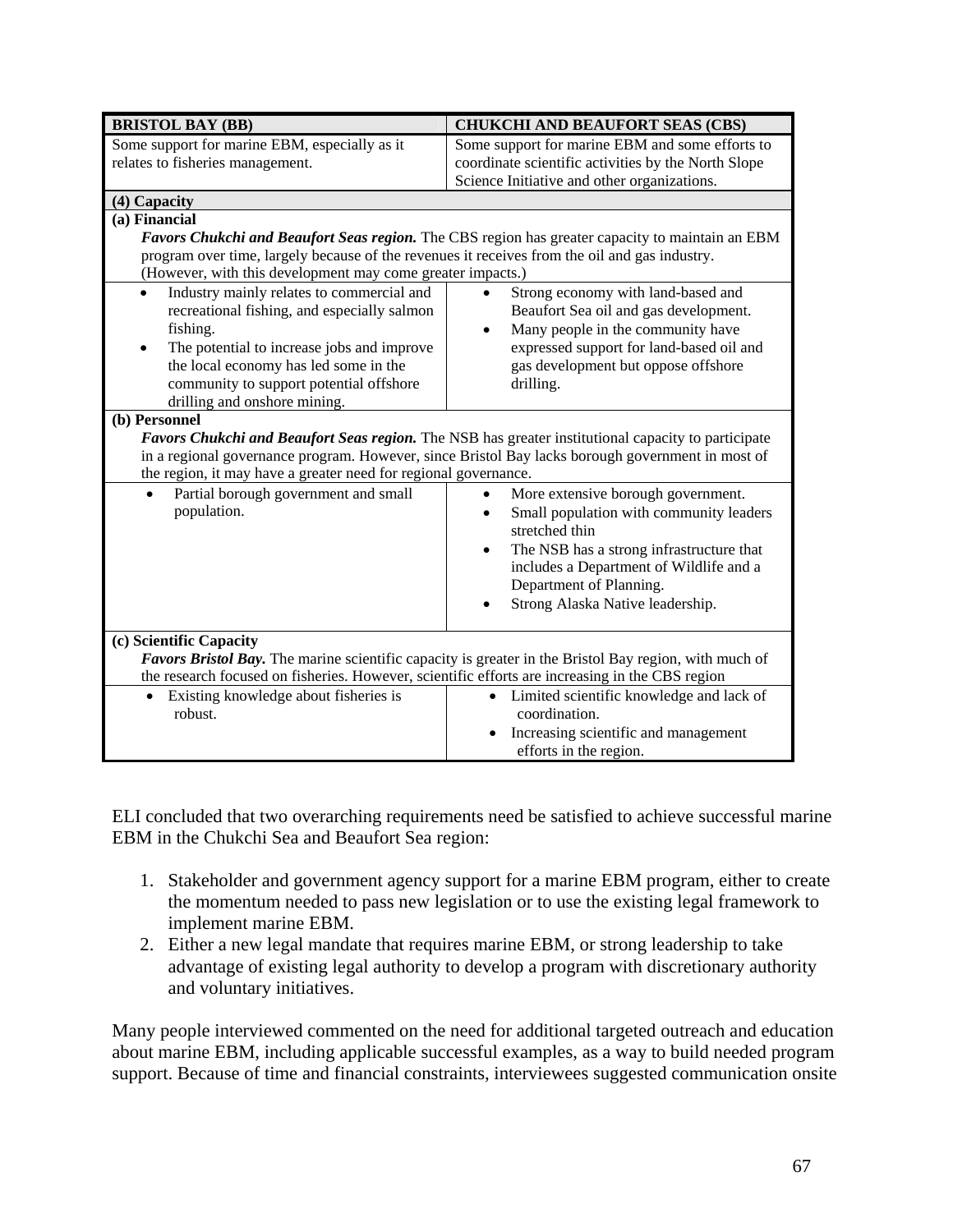in rural villages and presentations and workshops at already planned meetings, rather than new workshops or meetings.

As this preliminary assessment demonstrates, federal and state agencies already have the legal tools needed for creation of a marine EBM program. However, absent a legal mandate, it may take strong leadership to take advantage of these tools to develop and implement marine EBM in the Chukchi Sea and Beaufort Sea region. Rather than cobble together a program under existing laws, the state could develop a new law similar to the laws passed in other states. For example, Massachusetts recently passed the Massachusetts Ocean Act, which requires development of an area-based management plan, with corresponding mandates for regulatory agencies to comply with the plan.

Without a new marine EBM law, state and federal agencies could move forward using existing legal and institutional approaches, including the approaches laid out in the following roadmap.

# → **Roadmap for Developing Marine EBM in the Chukchi and Beaufort Seas Region**

Based on this preliminary assessment, ELI proposes a roadmap for building support for, and ultimately developing, an effective marine EBM program focused on long-term sustainability and health of the Chukchi and Beaufort Seas. We suggest that concerned stakeholders undertake to:

## **(1) Conduct targeted outreach and education.**

Alaska's marine constituency, and especially the relevant federal and state agencies and local governments, must be willing to take the steps necessary to develop a marine program. ELI recommends the development of a targeted outreach and education initiative to teach Alaska's ocean constituents about the benefits of marine EBM and implementation successes. This could occur through a variety of mechanisms including:

- Presentations and working groups at planned meetings and conferences, including participation of EBM experts from other regions to share personal successes and challenges;
- Development of specific educational materials for managers, stakeholders, and the public; and
- Meeting with agency staff and community leaders in the Chukchi and Beaufort Seas region to learn and share information.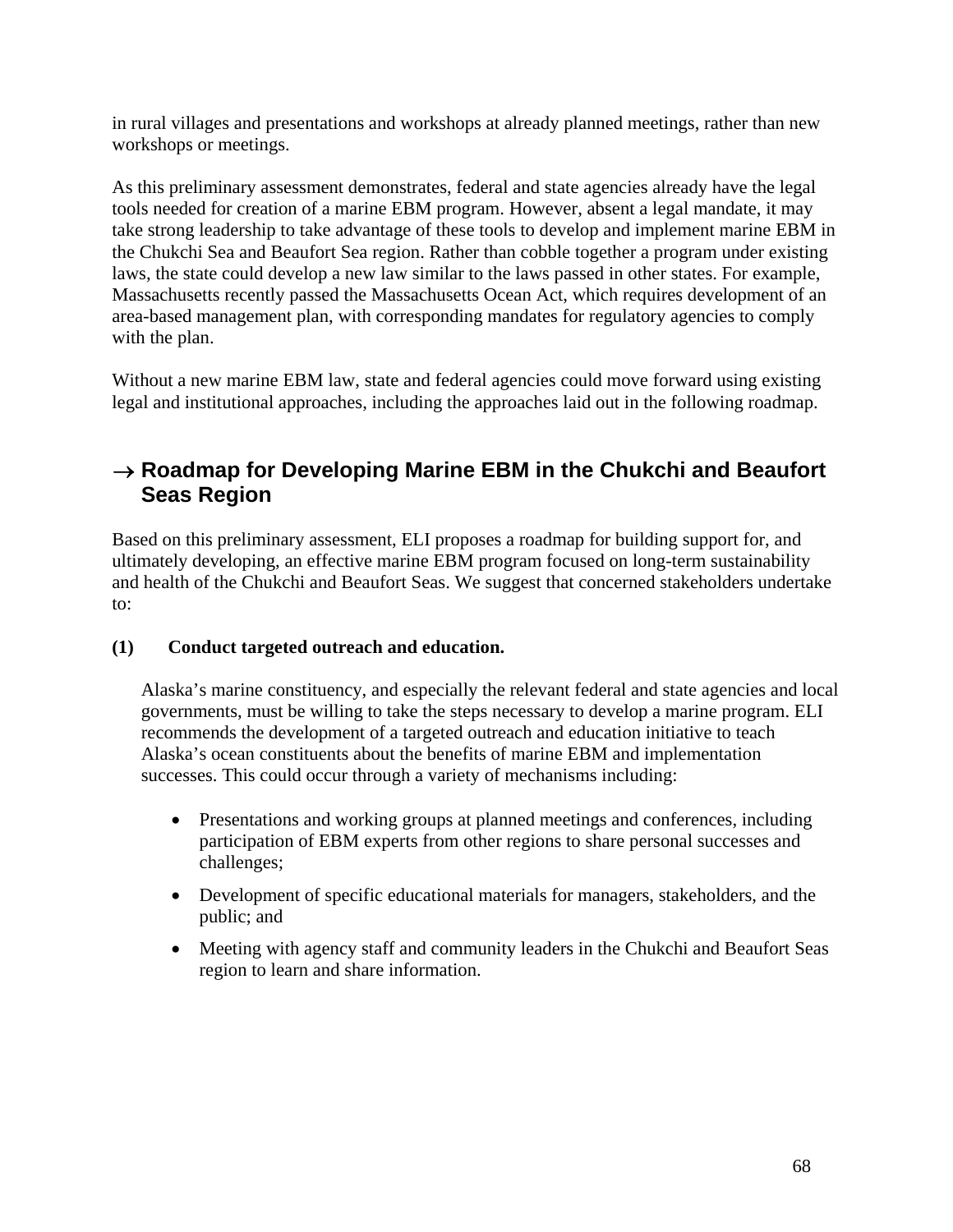#### **(2) Use existing authority or develop new laws and institutions to create a marine EBM program.**

As previously described, two ideal elements of a marine EBM program include (1) regional governance and (2) a vision and plan. A program in the Chukchi and Beaufort Seas region could include:

- Creation of a regional governance structure with the appropriate decision-makers at state and federal agencies and local governments whose authority relates to ocean and coastal management and regulation. Key stakeholders, such as the Alaska Native community, the chief private sectors, and the environmental community could be equal participants in this collaborative process. A regional governance body would likely include a high-level council or committee with sub-committees and working groups focused on particular tasks. It could include a Secretariat or office to facilitate the work of the governance body. In the absence of governmental support, grassroots-led efforts could undertake marine EBM and build momentum for a politically supported program.
- Development of a vision for ocean health and human use and a plan to maintain or achieve that vision. With a collaborative governance body in place, defining a vision for ocean sustainability and developing concrete plans to achieve that vision become the next steps. Ideally, this would include comprehensive marine spatial planning and the incorporation of existing area-based elements. In developing this vision and plan, the collaborative governance body should incorporate the precautionary principle and adaptive management strategies in order to account for the lack of environmental information and changing conditions.

Alaska's ocean constituency could develop marine EBM through a new law or soft-law agreement, a grassroots movement, or through existing programs. Existing programs that could take on an integrated EBM program for the marine environment in the Chukchi and Beaufort Seas region include:

- Development of EBM management though coastal district plans, including the North Slope District, the Northwest Arctic District, and the Bering Strait CRSA;
- Use of the Alaska Ocean Cabinet and Ocean Policy Coordinator to lead the development of a vision and plan for the Chukchi and Beaufort Seas region;
- Expansion of the Alaska Marine Ecosystem Forum to take an advisory role with stakeholder participation, and focusing on the management of the Chukchi and Beaufort Seas region;
- Grassroots development of marine EBM in partnership with Native Alaska organizations, including the Alaska Eskimo Whaling Commission; and
- Particular non-governmental efforts, including efforts by The Nature Conservancy to develop an ecoregional map and conservation plan that could serve as the basis for a grassroots marine EBM program.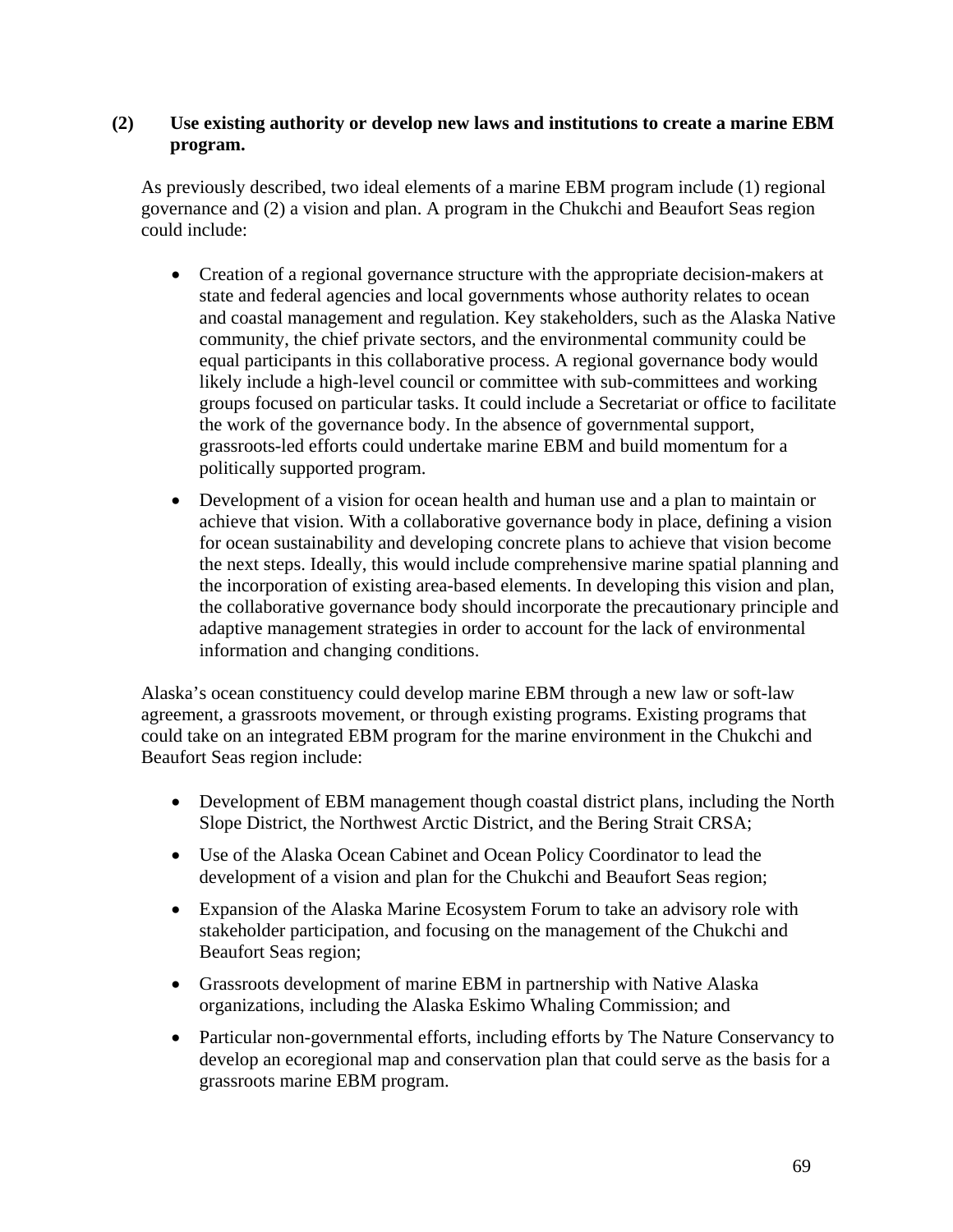New approaches might include the creation of an Arctic National Marine Sanctuary or use of requirements to develop habitat conservation plans for species listed as endangered or threatened under the Endangered Species Act as a basis for collaborative governance.

### **(3) Synthesize existing data and collect additional information so that robust ecosystem science informs the collaborative governance process.**

Ocean constituents and managers cite lack of data or lack of well-synthesized data as an impediment to marine EBM. Precautionary approach and adaptive management strategies could help overcome these hurdles, and additional ecosystem research could target needs identified in an ecosystem plan. The following institutions are excellent candidates to participate in the process of facilitating data collection and developing a common database, synthesizing information, analysis, and developing linkages between scientists and rural residents in the Chukchi and Beaufort Seas region: Alaska Ocean Observing System, North Pacific Research Board, NOAA's Alaska Regional Office and Science Center, the North Pacific Fishery Management Council, North Slope Science Initiative, and the Alaska Native Science Commission. In addition to these institutions, NOAA's National Ocean Service is planning an integrated ecosystem assessment for Alaska that could be a central resource for the development of a marine EBM program.

#### **(4) Ensure public participation in the planning and decision-making processes and encourage involvement and support from the ocean constituency.**

Combined with targeted education and outreach, ensuring a participatory process throughout the development and implementation of the program can help build support for marine EBM. It may also help to ensure balanced decision-making in light of the many different needs of ocean constituents in the Chukchi and Beaufort Seas region. Particular challenges to public participation in the Chukchi Sea region include its remote population spread over large distances, difficulties with internet services, and community leaders that may be overburdened by additional roles in marine EBM. To address these challenges a marine EBM program could host some meetings in remote villages to expand public participation, develop and distribute printed meeting notices and reports, provide funding to support travel of remote residents and to support one or more people to serve as a link between the community and the EBM program.